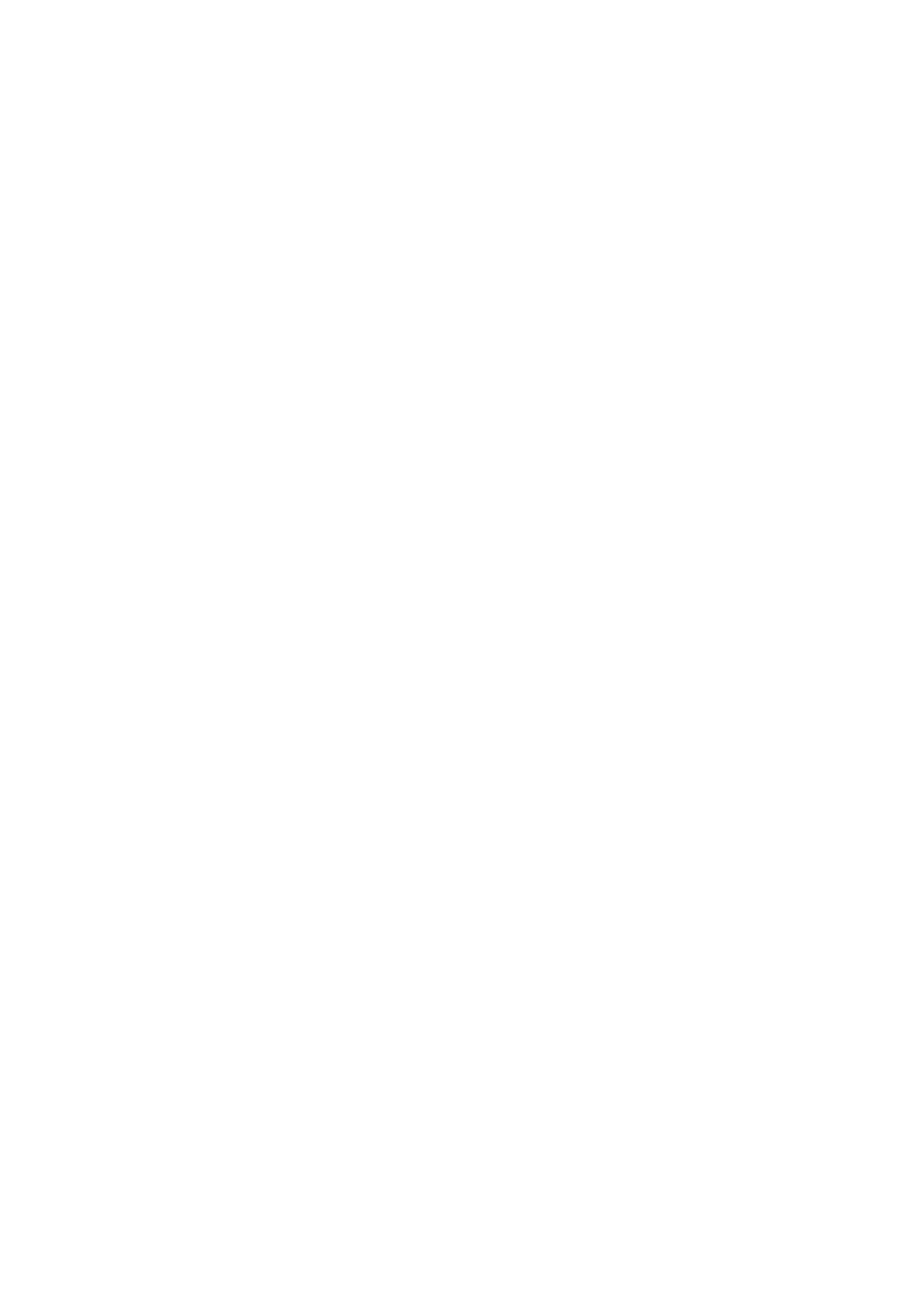Report of the Thirty-third Session of the COMMITTEE ON FISHERIES Rome, 9–13 July 2018

FOOD AND AGRICULTURE ORGANIZATION OF THE UNITED NATIONS Rome, 2019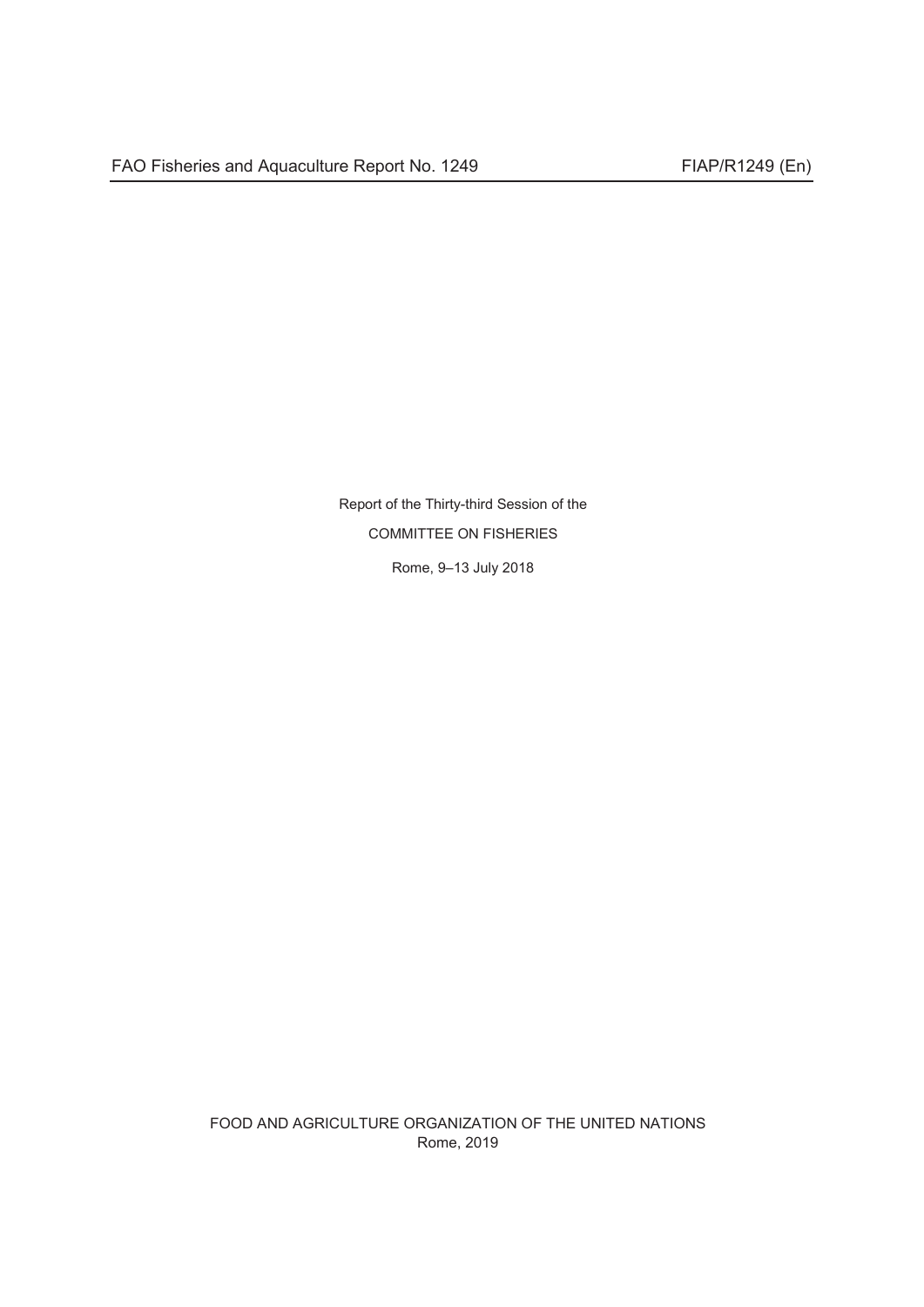Required citation:

FAO. 2019. *Report of the Thirty-third Session of the Committee on Fisheries, Rome, Italy 9–13 July 2018*. FAO Fisheries and Aquaculture. Report No. 1249. Rome. Licence: CC BY-NC-SA 3.0 IGO.

The designations employed and the presentation of material in this information product do not imply the expression of any opinion whatsoever on the part of the Food and Agriculture Organization of the United Nations (FAO) concerning the legal or development status of any country, territory, city or area or of its authorities, or concerning the delimitation of its frontiers or boundaries. The mention of specific companies or products of manufacturers, whether or not these have been patented, does not imply that these have been endorsed or recommended by FAO in preference to others of a similar nature that are not mentioned.

The views expressed in this information product are those of the author(s) and do not necessarily reflect the views or policies of FAO.

ISBN 978-92-5-131590-3 © FAO, 2019



Some rights reserved. This work is made available under the Creative Commons Attribution-NonCommercial-ShareAlike 3.0 IGO licence (CC BY-NC-SA 3.0 IGO; https://creativecommons.org/licenses/by-nc-sa/3.0/igo/legalcode).

Under the terms of this licence, this work may be copied, redistributed and adapted for non-commercial purposes, provided that the work is appropriately cited. In any use of this work, there should be no suggestion that FAO endorses any specific organization, products or services. The use of the FAO logo is not permitted. If the work is adapted, then it must be licensed under the same or equivalent Creative Commons licence. If a translation of this work is created, it must include the following disclaimer along with the required citation: "This translation was not created by the Food and Agriculture Organization of the United Nations (FAO). FAO is not responsible for the content or accuracy of this translation. The original [Language] edition shall be the authoritative edition.

Disputes arising under the licence that cannot be settled amicably will be resolved by mediation and arbitration as described in Article 8 of the licence except as otherwise provided herein. The applicable mediation rules will be the mediation rules of the World Intellectual Property Organization http://www.wipo.int/amc/en/mediation/rules and any arbitration will be conducted in accordance with the Arbitration Rules of the United Nations Commission on International Trade Law (UNCITRAL).

**Third-party materials.** Users wishing to reuse material from this work that is attributed to a third party, such as tables, figures or images, are responsible for determining whether permission is needed for that reuse and for obtaining permission from the copyright holder. The risk of claims resulting from infringement of any third-party-owned component in the work rests solely with the user.

**Sales, rights and licensing**. FAO information products are available on the FAO website (www.fao.org/publications) and can be purchased through publications-sales@fao.org. Requests for commercial use should be submitted via: www.fao.org/contact-us/licence-request. Queries regarding rights and licensing should be submitted to: copyright@fao.org.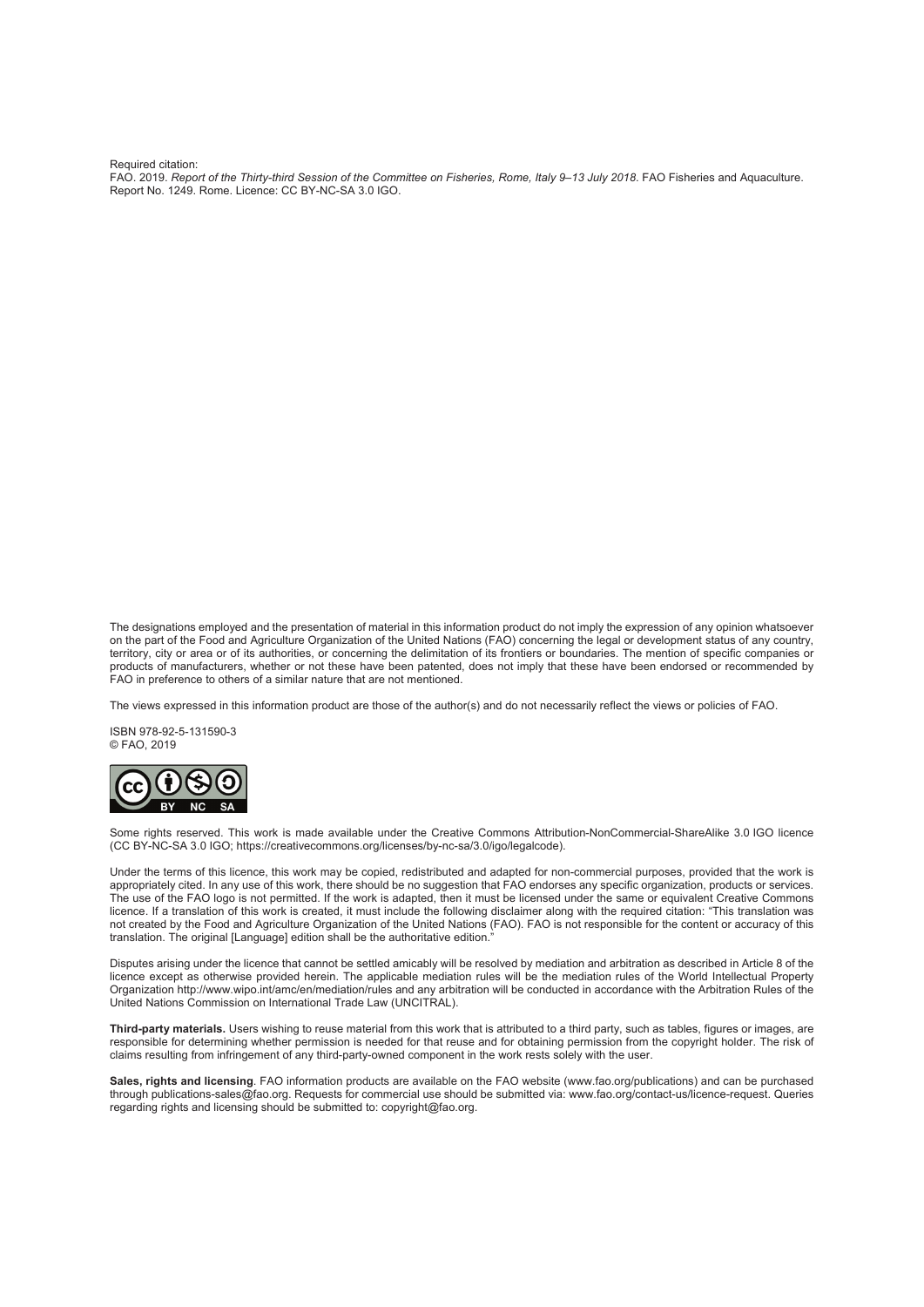## **PREPARATION OF THIS DOCUMENT**

This is the final version of the report as approved by the Thirty-third Session of the Committee on Fisheries, held in Rome from 9 to 13 July 2018.

## **ABSTRACT**

The Thirty-third Session of the Committee on Fisheries (COFI) was held in Rome, Italy, from 9 to 13 July 2018. The Committee:

- a) commended FAO for the 2018 State of World Fisheries and Aquaculture (SOFIA) publication, but strongly requested the Secretariat to address the timing issue with a clear deadline for subsequent sessions;
- b) welcomed the improvement in the 2018 questionnaire on the implementation of the FAO Code of Conduct for Responsible Fisheries (the Code) and noted the progress of Members on the implementation of the Code and related instruments, but also identified gaps and constraints and underscored the important role of FAO in assisting Members. The Committee called upon FAO to consult with Members on matters of potential confidentiality in the use of the country information and emphasized the need for Members to validate the use of the information for SDG reporting;
- c) endorsed the reports of the Sixteenth Session of the Sub Committee on Fish Trade and the Ninth Session of the Sub-Committee on Aquaculture;
- d) welcomed the increasing number of Parties to the FAO Agreement on Port State Measures to Prevent, Deter and Eliminate IUU Fishing (PSMA), and encouraged further adherence to the Agreement. The Committee commended the launch of the public version of the Global Record of Fishing Vessels, Refrigerated Transport Vessel and Supply Vessels (Global Record). The Committee expressed concern about transshipment activities that may contribute to IUU fishing and welcomed the global study on transshipment and called for indepth studies to support the development of guidelines on best practices for regulating, monitoring and controlling transshipment. The Committee expressed support for the work of FAO in continuing to develop the technical guidelines for the estimation of the magnitude and geographic extent of IUU fishing;
- e) welcomed progress in implementing the small-scale fisheries (SSF) Guidelines and requested FAO to further develop an implementation monitoring system for the SSF Guidelines. The Committee welcomed the International Year of Artisanal Fisheries and Aquaculture in 2022;
- f) noted the increasing importance of sustainable aquaculture development for food security and nutrition and its potential to meet growing demand to fill the gap in global fish supply. The Committee recognized the need to implement best practices in aquaculture and recommended the FAO develop sustainable aquaculture guidelines – especially for Africa;
- g) reaffirmed the role of COFI as the most important international forum for policy debate and the adoption of policy instruments in the fisheries and aquaculture sector and further commended the participation of FAO in the many relevant international fora. The Committee appreciated the ongoing work to establish a new legally-binding agreement for the conservation of marine biodiversity of areas beyond national jurisdiction (BBNJ), noting that it should not undermine existing relevant instruments. It called for FAO to continue its cooperation with Regional Fishery Bodies (RFBs) and Regional Fisheries Management Organizations (RFMOs);
- h) emphasized the importance of Members achieving the SDGs, especially SDG 14. The Committee requested FAO to continue to assist Members in strengthening statistical capacity and delivery of their data and information. The Committee requested FAO to review potential opportunities of Blue Growth and Blue Economy initiative. The Committee further requested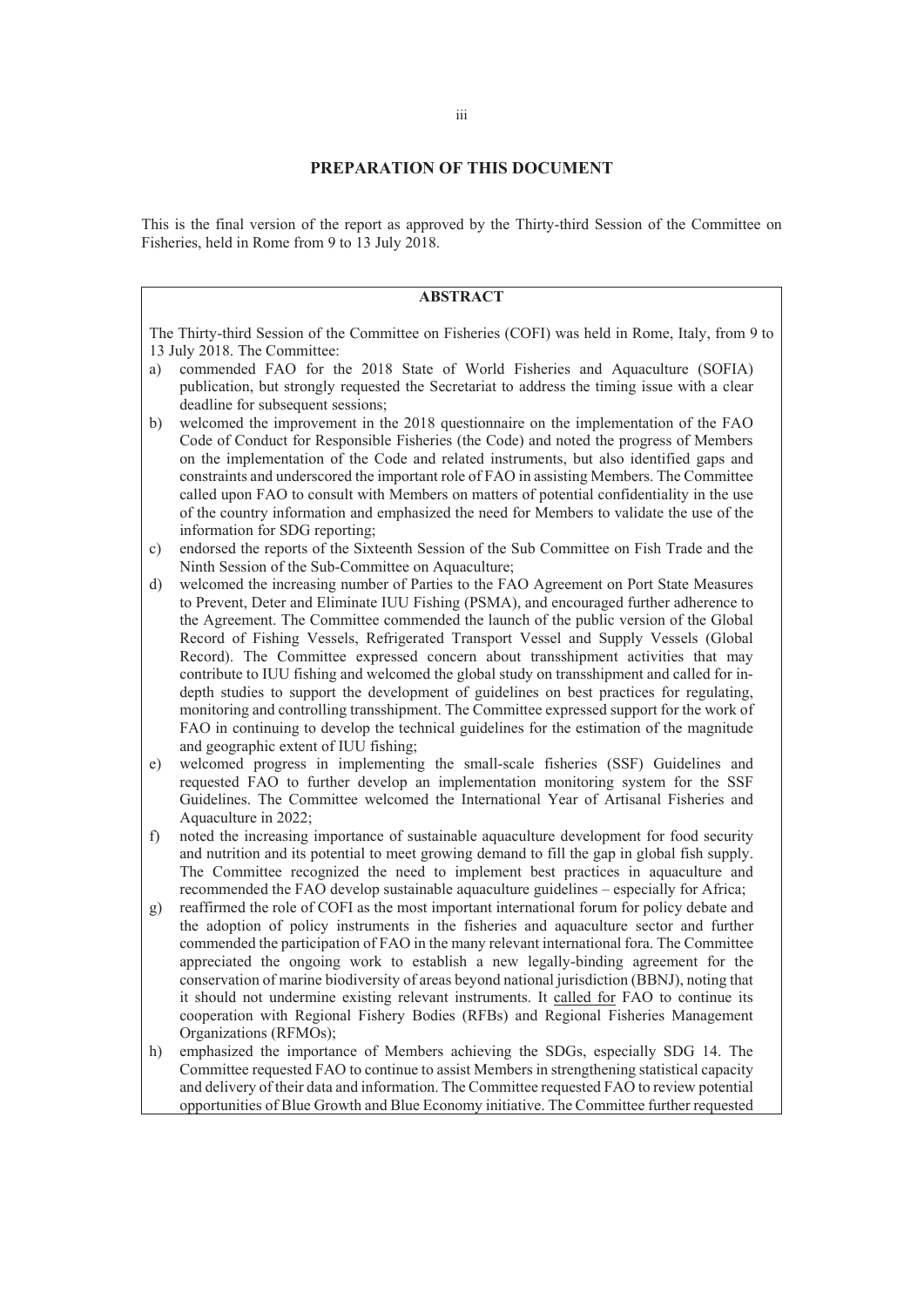FAO to support members in inland fisheries and develop best practices for management of inland fisheries;

- i) commended the work of FAO in the area of climate change in fisheries and aquaculture including the comprehensive review on the impacts of climate change in fisheries and aquaculture and adaptation options. The Committee endorsed the Voluntary Guidelines on the Marking of Fishing Gear. The Committee welcomed the work of FAO on bycatch, including work on marine mammal bycatch;
- j) endorsed the priority areas of work for 2018-2019 noting the importance of the work of FAO in support of achieving the SDGs, especially SDG 14;
- k) approved the progress report of the MYPOW 2016-2019 and requested the insertion of, and strongly urged adherence to the following indicator in MYPOW 2018-2021, "All COFI documents, including SOFIA, are to be made available in all FAO languages at least four weeks before the session commences";
- l) elected the Chairperson and Vice-Chairpersons of the 34th Session of COFI.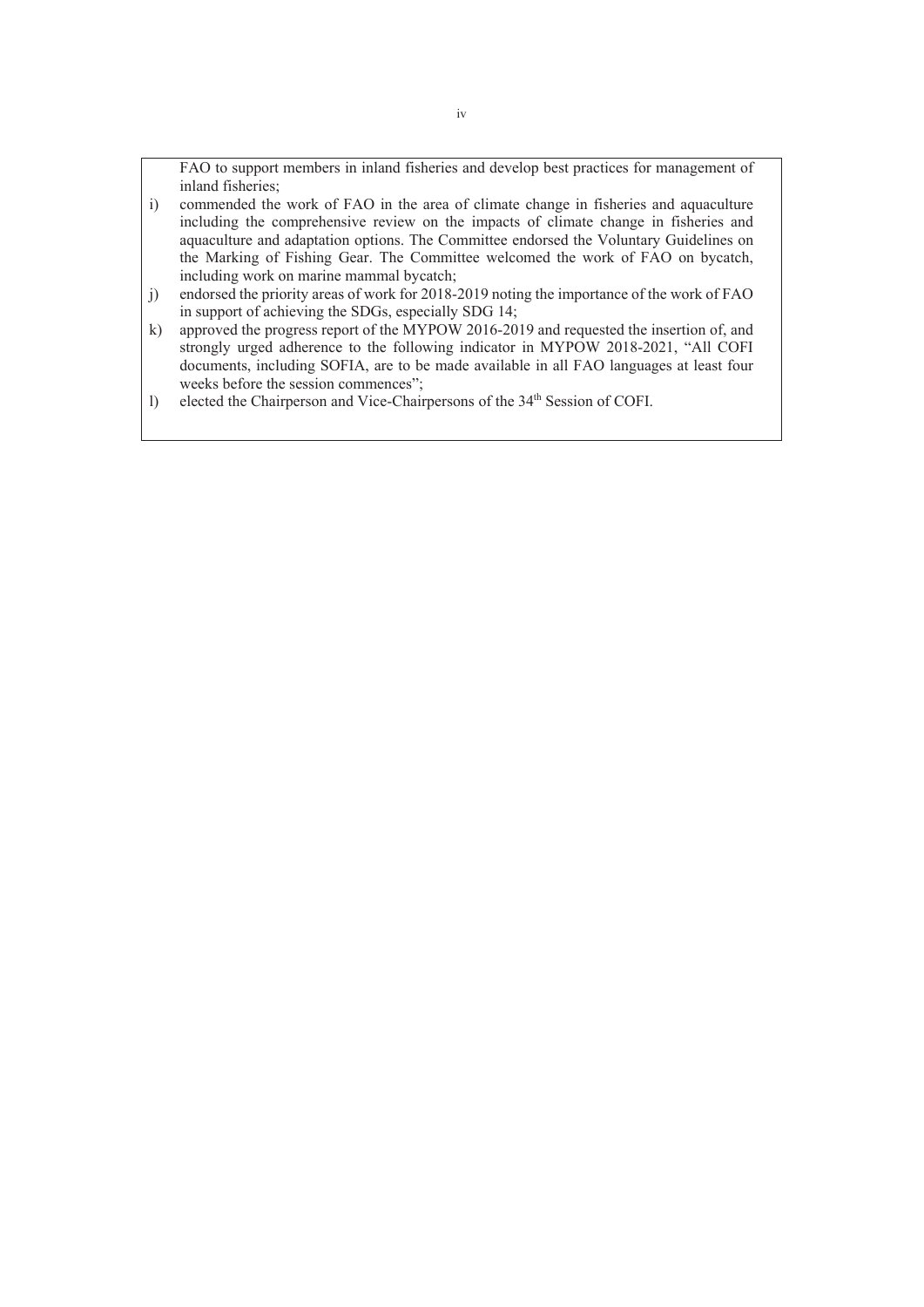# **CONTENTS**

|                                                                                                                                                        | Page              |
|--------------------------------------------------------------------------------------------------------------------------------------------------------|-------------------|
| GLOBAL POLICY AND REGULATORY MATTERS FOR THE<br>ATTENTION OF THE CONFERENCE                                                                            | VII.              |
| PROGRAMME AND BUDGETARY MATTERS FOR THE ATTENTION<br>OF THE COUNCIL                                                                                    | viii              |
|                                                                                                                                                        | <b>Paragraphs</b> |
| <b>OPENING OF THE SESSION</b>                                                                                                                          | $1 - 4$           |
| ADOPTION OF THE AGENDA AND ARRANGEMENTS FOR THE<br><b>SESSION</b>                                                                                      | 5                 |
| DESIGNATION OF THE DRAFTING COMMITTEE                                                                                                                  | 6                 |
| STATE OF WORLD FISHERIES AND AQUACULTURE                                                                                                               | $7 - 15$          |
| PROGRESS IN THE IMPLEMENTATION OF THE CODE OF<br>CONDUCT FOR RESPONSIBLE FISHERIES (THE CODE) AND<br><b>RELATED INSTRUMENTS</b>                        | $16 - 20$         |
| DECISIONS AND RECOMMENDATIONS OF THE SIXTEENTH<br>SESSION OF THE COFI SUB-COMMITTEE ON FISH TRADE, BUSAN,<br>THE REPUBLIC OF KOREA, 4-8 SEPTEMBER 2017 | $21 - 33$         |
| DECISIONS AND RECOMMENDATIONS OF THE NINTH SESSION<br>OF THE SUB-COMMITTEE ON AQUACULTURE, ROME,<br>24-27 OCTOBER 2017                                 | $34 - 46$         |
| FISHERIES AND OCEAN GOVERNANCE                                                                                                                         |                   |
| COMBATTING ILLEGAL, UNREPORTED AND UNREGULATED<br>(IUU) FISHING                                                                                        | $47 - 59$         |
| SMALL-SCALE FISHERIES AND ARTISANAL FISHERIES<br><b>GOVERNANCE</b>                                                                                     | $60 - 72$         |
| <b>GLOBAL AND REGIONAL OCEAN PROCESSES</b>                                                                                                             | $73 - 85$         |
| THE 2030 AGENDA FOR SUSTAINABLE DEVELOPMENT                                                                                                            | $86 - 97$         |
| CLIMATE CHANGE AND OTHER ENVIRONMENT RELATED<br><b>MATTERS</b>                                                                                         | $98 - 108$        |
| FAO'S PROGRAMME OF WORK IN FISHERIES AND<br>AQUACULTURE UNDER THE FAO STRATEGIC FRAMEWORK                                                              | $109 - 120$       |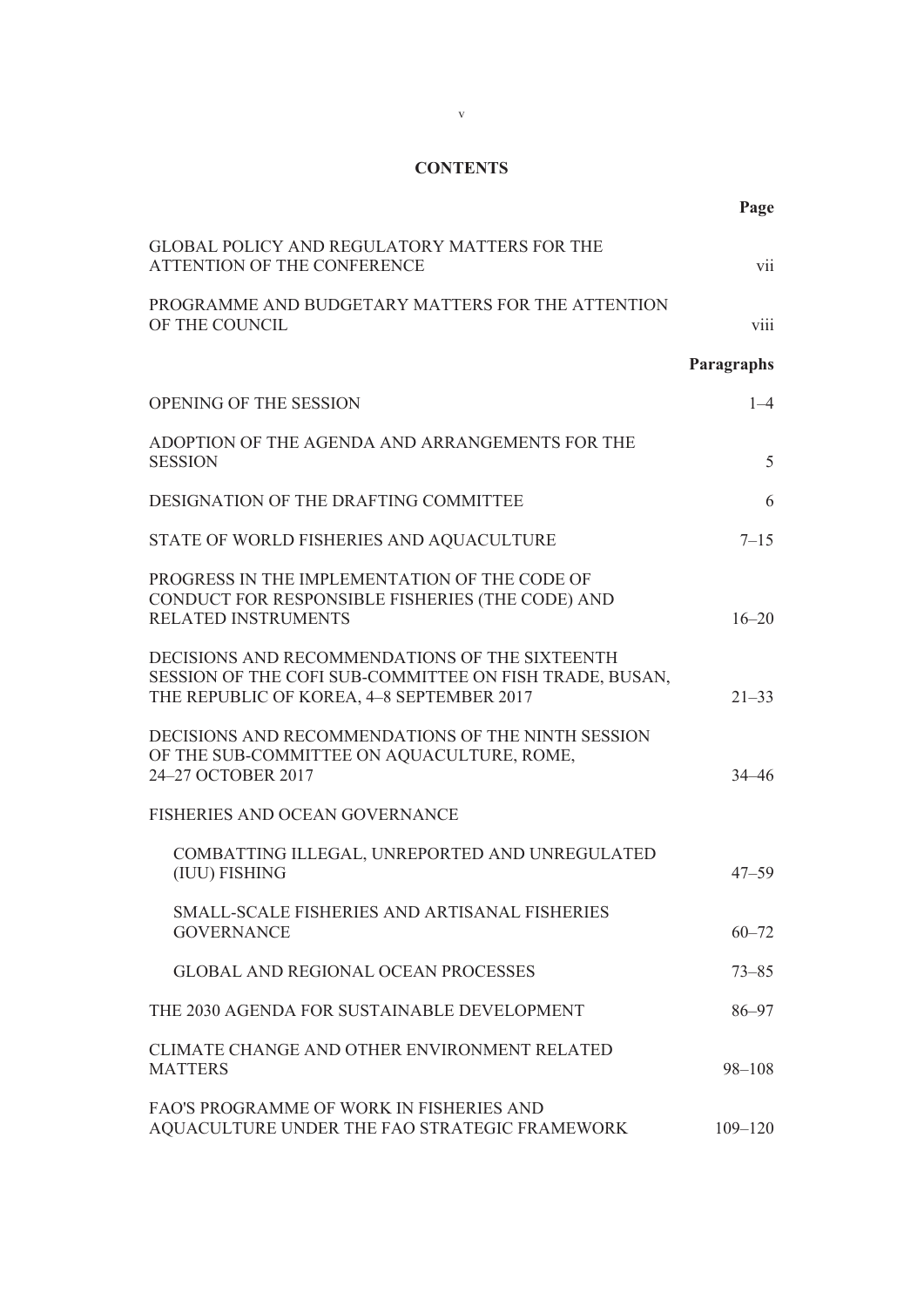| MULTI-YEAR PROGRAMME OF WORK (MYPOW) OF THE<br><b>COMMITTEE</b>                           | $121 - 123$ |
|-------------------------------------------------------------------------------------------|-------------|
| ELECTION OF THE CHAIRPERSON AND VICE-CHAIRPERSONS OF<br>THE THIRTY-FOURTH SESSION OF COFI | 124         |
| <b>OTHER MATTERS</b>                                                                      |             |
| DEVELOPMENTS IN FORA OF IMPORTANCE FOR THE<br><b>MANDATE OF COFI: FOR INFORMATION</b>     | 125         |
| ANY OTHER MATTERS                                                                         | $126 - 128$ |
| DATE AND PLACE OF THE NEXT SESSION                                                        | 129.        |
| ADOPTION OF THE REPORT                                                                    | 130         |

# **APPENDIXES**

|   |                                                                                 | Page |
|---|---------------------------------------------------------------------------------|------|
| A | Agenda                                                                          | 15   |
| B | List of delegates and observers                                                 | 16   |
| C | List of documents                                                               | 49   |
| D | Opening statement by Mr José Graziano da Silva, Director-General of<br>FAO      | 52   |
| E | Statement by Ambassador Peter Thompson, UN Special Envoy for the<br>Ocean       | 55   |
| F | Multi-year Programme of Work (MYPOW) of the Committee on<br>Fisheries 2018–2021 | 59   |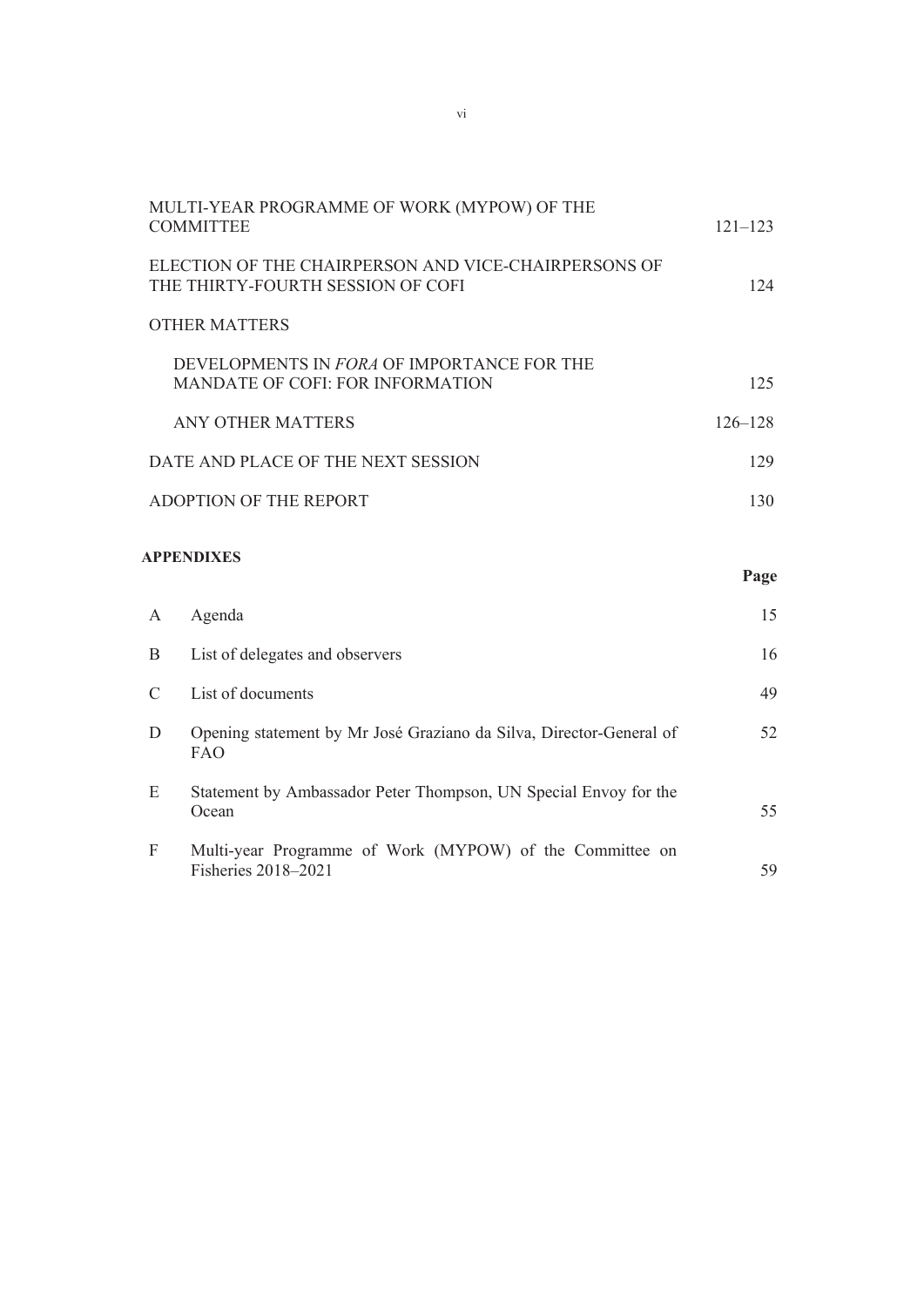# **GLOBAL POLICY AND REGULATORY MATTERS FOR THE ATTENTION OF THE CONFERENCE**

- i) State of world fisheries and aquaculture (para. 10).
- ii) The Committee supported and encouraged the close collaboration between FAO and other relevant international and regional organizations including Regional Fisheries Management Organizations (RFMOs) (para. 12, 20, 27, 29, 30, 40, 44, 45, 51, 57, 58, 75, 78,79, 81, 82, 83, 102, 103 and 115).
- iii) Voluntary Guidelines for Catch Documentation Schemes (para. 32 and 54).
- iv) FAO Agreement on Port State Measures to Prevent, Deter and Eliminate Illegal, Unreported and Unregulated Fishing (PSMA) (para. 50, 51 and 52).
- v) Global Record of Fishing Vessels, Refrigerated Transport Vessels and Supply Vessels (Global Record) (para. 53).
- vi) Transshipment (para. 55).
- vii) Securing sustainable small-scale fisheries (para. 61 and 66).
- viii) International year of artisanal fisheries and aquaculture (para. 69).
- ix) The 2030 Agenda for Sustainable Development (para. 93, 96 and 97).
- x) Climate change and other environment related matters (para. 101, 104, 106 and 107).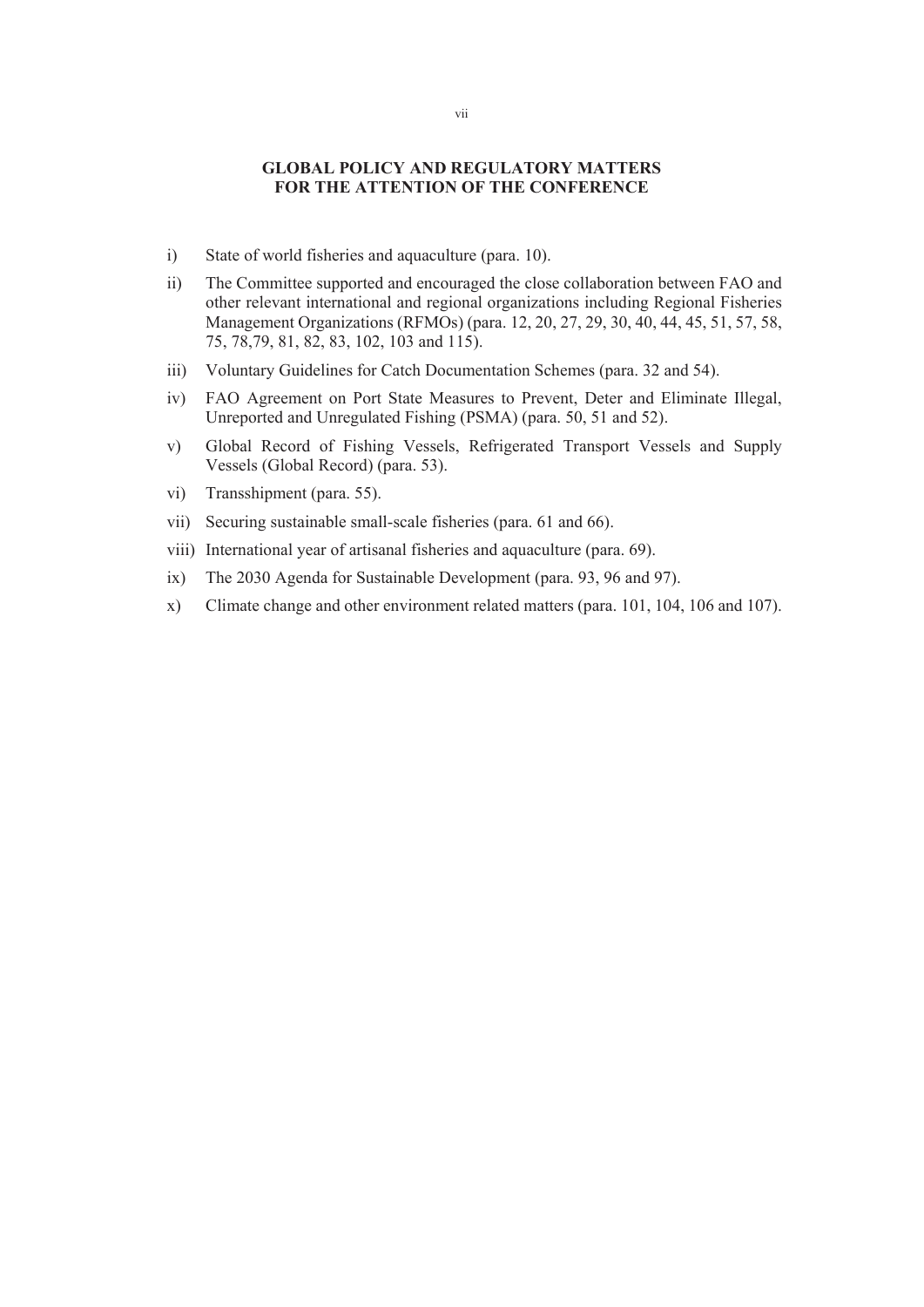## **PROGRAMME AND BUDGETARY MATTERS FOR THE ATTENTION OF THE COUNCIL**

- i) State of world fisheries and aquaculture (para. 8, 9 and 12).
- ii) Progress in the implementation of the Code of Conduct for Responsible Fisheries and related instruments (para. 17, 19 and 20).
- iii) Decisions and recommendations of the 16th Session of the COFI Sub-Committee on Fish Trade, Busan, the Republic of Korea, 4-8 September 2017 (para. 27, 29, 30 and 32).
- iv) Decisions and recommendations of the 9th Session of the COFI Sub-Committee on Aquaculture, Rome, 24-27 October 2017 (para. 37, 38, 39, 40, 42, 44 and 45).
- v) Combatting illegal, unreported and unregulated (IUU) fishing (para. 48, 51, 52, 53, 55, 57 and 58).
- vi) Small-scale and artisanal fisheries governance (para. 61, 62, 65, 66, 67 and 69).
- vii) Global and regional ocean processes (para. 73, 75, 78, 79, 82 and 83).
- viii) The 2030 Agenda for Sustainable Development (para. 93, 96 and 97).
- ix) Climate change and other environment related matters (para. 101, 102, 103, 104, 105, 106, 107 and 108).
- x) FAO's programme of work in fisheries and aquaculture under the FAO Strategic Framework (para. 110, 113, 114, 115, 118 and 119).
- xi) Multi-year Programme of Work (MYPOW) of the Committee (para. 122 and 123).
- xii) Any other matters (para. 126, 127 and 128).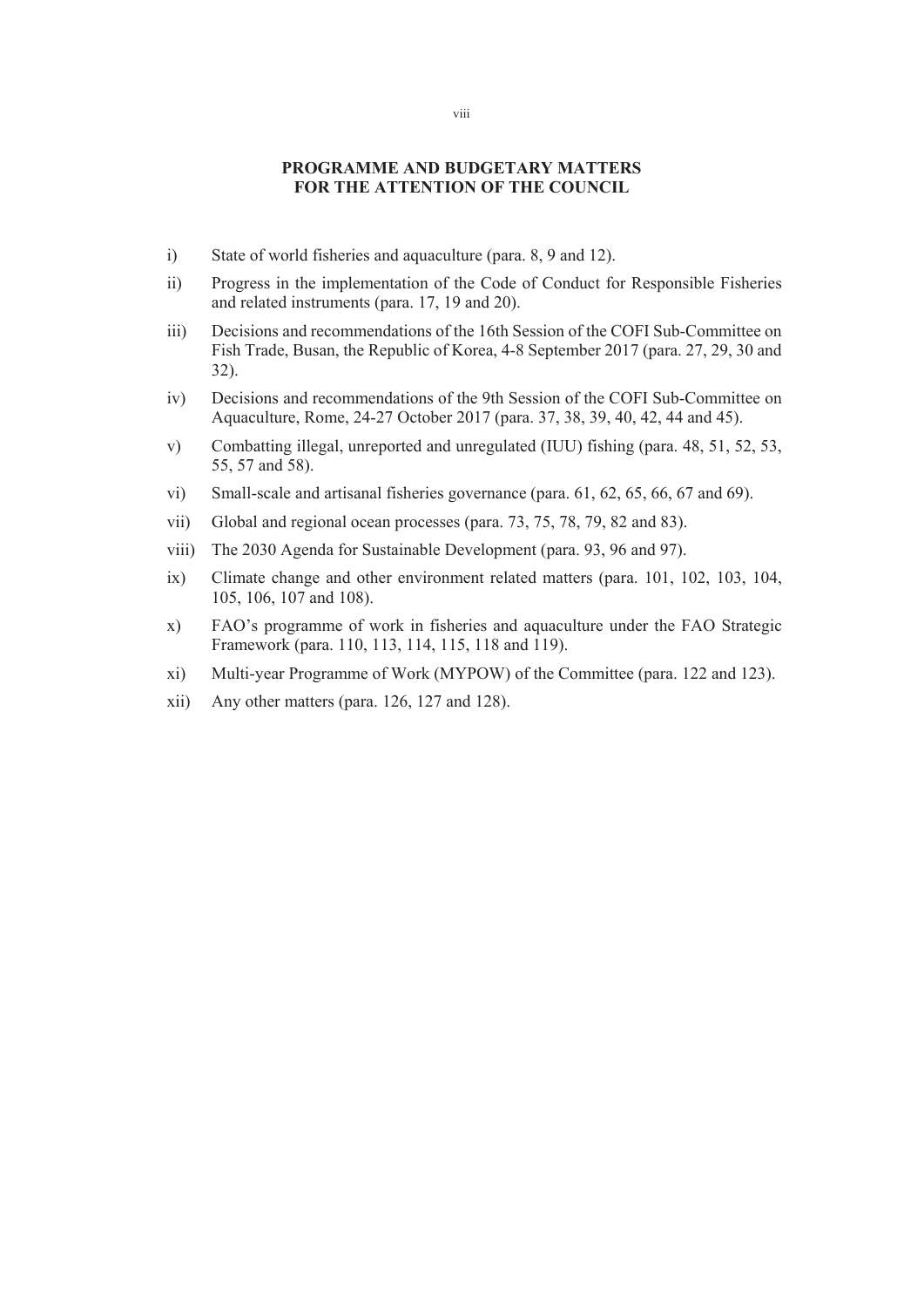## **OPENING OF THE SESSION**

1. The Committee on Fisheries (COFI) held its Thirty-third session in Rome from 9 to 13 July 2018. The session was attended by 107 Members of the Committee, by observers from 14 other FAO Member Nations, the Holy See and Palestine, and one Associate Member of FAO, by representatives from ten specialized agencies and related organizations of the United Nations and by observers from 44 intergovernmental organizations, one Consultative Group on International Agricultural Research (CGIAR) and 33 international non-governmental organizations. A list of delegates and observers is attached as Appendix B.

2. Mr William Gibbons-Fly, Chairperson, Thirty-third session of COFI, opened the session and welcomed the participants.

3. Mr José Graziano da Silva, Director-General of FAO, inaugurated the session and delivered a statement. The text of his statement is attached in Appendix D.

4. Mr Peter Thompson, UN Special Envoy for the Ocean, delivered a statement as attached in Appendix E.

## **ADOPTION OF THE AGENDA AND ARRANGEMENTS FOR THE SESSION**

5. The Committee adopted the Agenda and Timetable for the session with the addition of two items: 14.2(a) Report from the Republic of Korea on the progress of the pilot programme for the World Fisheries University; and 14.2(b) A proposal for the establishment of a new subcommittee on fisheries management. The Agenda is attached as Appendix A to this report. The list of documents which were placed before the Committee is attached as Appendix C.

## **DESIGNATION OF THE DRAFTING COMMITTEE**

6. The following Members were elected to the Drafting Committee: Algeria, Argentina, Austria, Brazil, Canada, China, Germany, Indonesia, Iran (Islamic Republic of), Japan, New Zealand, Norway, Oman, Peru, the Republic of Korea, Sweden and Uganda. Côte d'Ivoire chaired the Drafting Committee.

## **STATE OF WORLD FISHERIES AND AQUACULTURE**

7. The Committee commended FAO for the *2018 State of World Fisheries and Aquaculture* (SOFIA) publication. It reiterated that SOFIA constituted a global reference for development status and trends in fisheries and aquaculture that was supported by data, statistics and information, and was a tool to help states improve the sustainability of fisheries under the Sustainable Development Goals (SDG), especially SDG 14. The Committee reiterated the importance of operational national data collection systems to support scientific and decisionmaking processes, emphasizing the need for capacity building in developing countries and wide dissemination of the SOFIA report.

8. The Committee noted the improving quality of this publication and provided constructive recommendations as to how this could be continued. The Committee recommended a more robust peer review process, sharing the report with Members well in advance of publishing, and the potential to draw from additional data sets to fill particular data gaps, such as estimates of fish losses.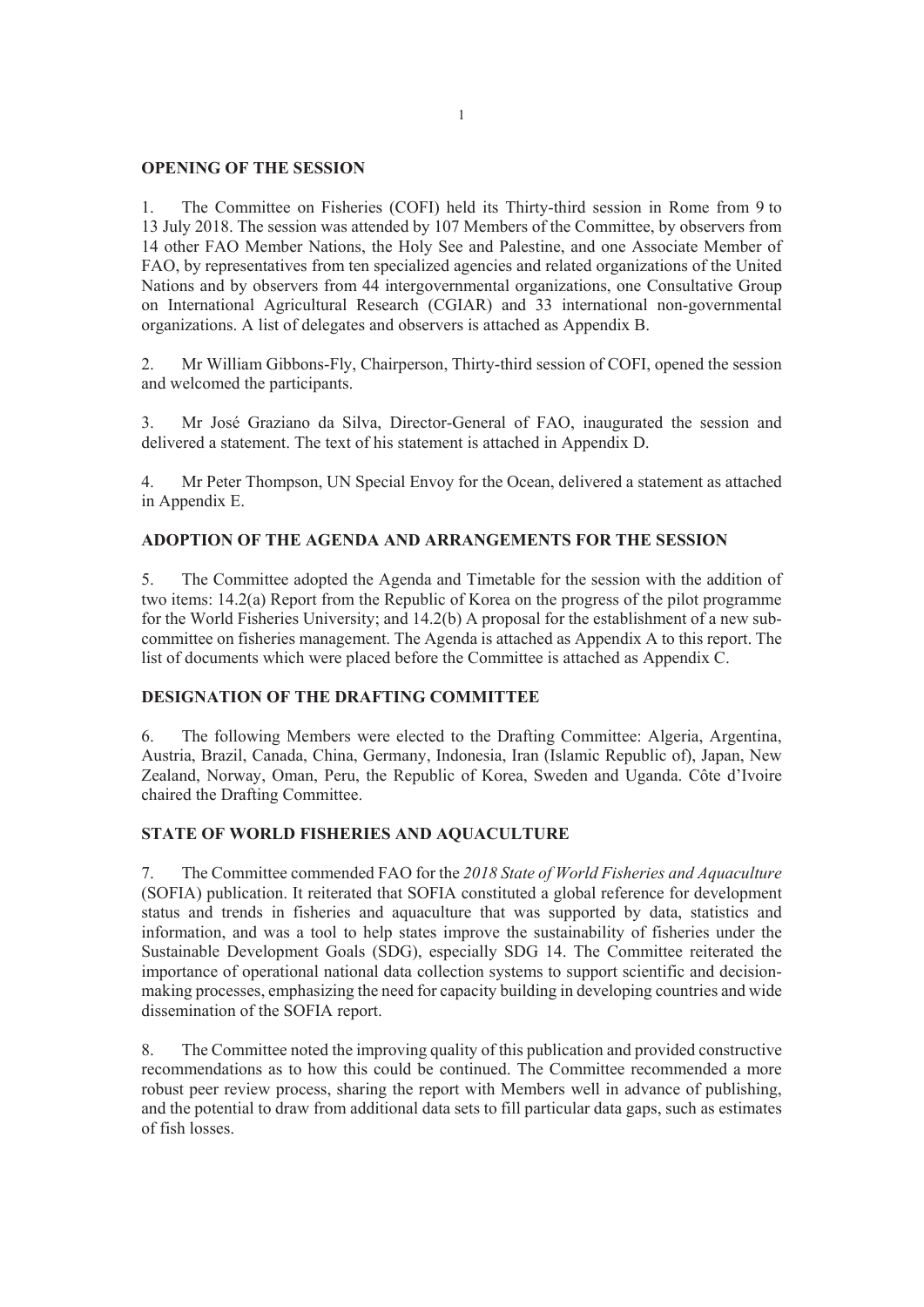9. The Committee commented that the late release of SOFIA and other COFI documents limited the time for adequate review, noting that this might affect the quality of discussions and efficiency of the Committee. The Committee strongly requested the Secretariat to address this timing issue with a clear deadline for subsequent sessions.

10. The Committee recognized that the situation is very different in different areas of the world, but expressed serious concern about the overall aggregated status of fish stocks, noting the continued increase in the proportion of overfished stocks. Regretting that the global community had been unable to reverse this trend, the Committee emphasized how illegal, unreported and unregulated (IUU) fishing, together with unregulated transshipment and harmful fisheries subsidies, were undermining the sustainability of marine fishery resources. The Committee called upon Members for strong commitment in the fight against IUU fishing, including ratification of the Agreement on Port State Measures to Prevent, Deter and Eliminate Illegal, Unreported and Unregulated Fishing (PSMA) and underscored the importance of national policy reforms for strong and efficient management action towards achieving sustainable fisheries and aquaculture and the SDGs.

11. To address these challenges, the Committee expressed strong interest in discussing the establishment of a sub-committee on fisheries management in order to assist the international community, especially developing States.

12. The Committee highlighted the role of Regional Fisheries Management Organizations (RFMOs) and other regional processes for the sustainable management of common fisheries resources, and called for increased support to Regional Fishery Bodies (RFBs) and national mechanisms for sustainable fishery management.

13. The Committee emphasized the importance of fish in meeting the FAO strategic goal of a world without hunger and malnutrition, noting the key role which trade and aquaculture will continue to play in the provision of livelihoods and satisfying the demand of an ever-growing population. It also noted the contribution of small-scale fisheries (SSF) and aquaculture in rural development.

14. The Committee reiterated the importance of marine and inland SSF in providing livelihoods and food fish, highlighting related challenges of access to resources, gender equity, reduction of fish loss and waste, access to markets, including through strengthened industry standards, and adaptation to climate change for increased resilience. The Committee stressed the need for capacity development to boost implementation of the Voluntary Guidelines for Securing Sustainable Small-Scale Fisheries in the Context of Food Security and Poverty Eradication (SSF Guidelines).

15. The Committee recalled the importance of international cooperation across disciplines and sectors in addressing the complex SDG challenges, as fostered through UN agencies, intergovernmental organizations (IGOs) and international non-governmental organizations joint programmes, and implemented by some Members using a Blue Growth approach.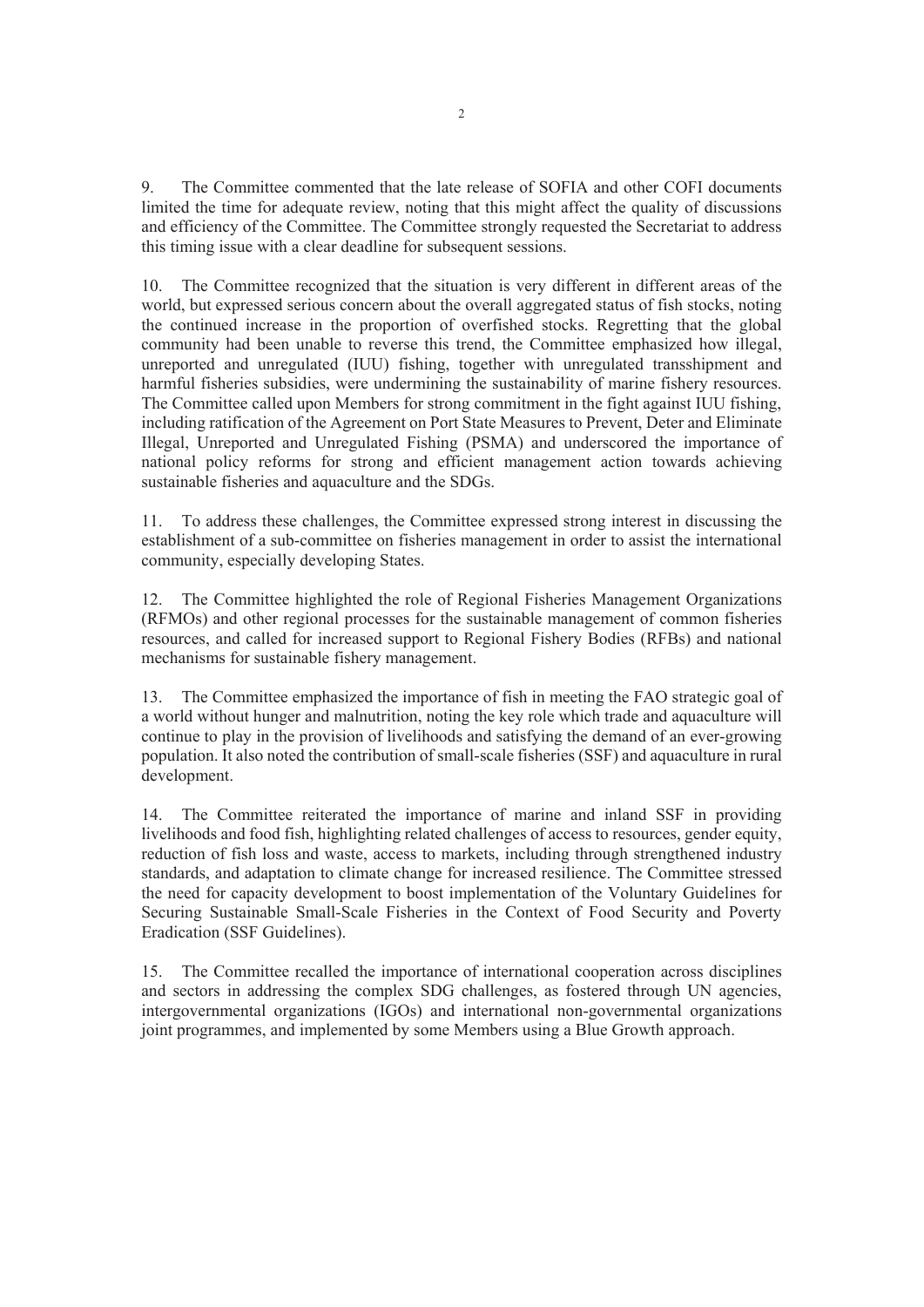# **PROGRESS IN THE IMPLEMENTATION OF THE CODE OF CONDUCT FOR RESPONSIBLE FISHERIES AND RELATED INSTRUMENTS**

16. The Committee noted the record-high response rate to the Code questionnaire and encouraged Members to maintain this commitment to respond.

17. The Committee welcomed the improvements to the 2018 questionnaire including the section on SSF and requested that certain areas be made more comprehensive, whilst constraining its length. The Committee requested further enhancement of the web-based application and related data management and processing tools, and called for FAO to ensure the readability of the questionnaire in all languages.

18. The Committee noted the progress of Members in the implementation of the Code and related instruments, but also identified gaps and constraints, such as limited financial and human resources, gaps in technical and regulatory capacity, the need for improved institutional frameworks for responsible fisheries and aquaculture and to reduce post-harvest losses. The Committee underscored the important role of FAO in assisting Members to overcome these challenges.

19. The Committee called upon FAO to consult with Members on matters of potential confidentiality in the use of the country data and information submitted through the Code questionnaire. It further emphasized the need for Members to validate the use of any information obtained from the questionnaire for SDG reporting.

20. The Committee highlighted the importance of safety at sea and working conditions in the fisheries sector and welcomed the close cooperation between FAO and the International Labour Organization (ILO) and the International Maritime Organization (IMO). Members requested FAO to further strengthen international cooperation on occupational health and safety issues in the fisheries and aquaculture sectors and to promote decent work for fish workers.

## **DECISIONS AND RECOMMENDATIONS OF THE SIXTEENTH SESSION OF THE COFI SUB-COMMITTEE ON FISH TRADE, BUSAN, THE REPUBLIC OF KOREA, 4-8 SEPTEMBER 2017**

21. The Committee endorsed the Report of the Sixteenth session of the Sub-Committee on Fish Trade, held in Busan, the Republic of Korea (4–8 September 2017), and thanked the Government of the Republic of Korea for hosting the session.

22. The Committee underlined the crucial function of the Sub-Committee on Fish Trade as the only specialized multilateral forum for discussion of trade-related issues for fish and fishery products.

23. The Committee expressed support for the capacity building activities of FAO on postharvest and market access issues, in particular for small-scale producers and processors in developing countries.

24. The Committee noted the challenges arising from increasing market access requirements and emphasized the need to avoid these becoming unnecessary technical barriers to trade (TBTs).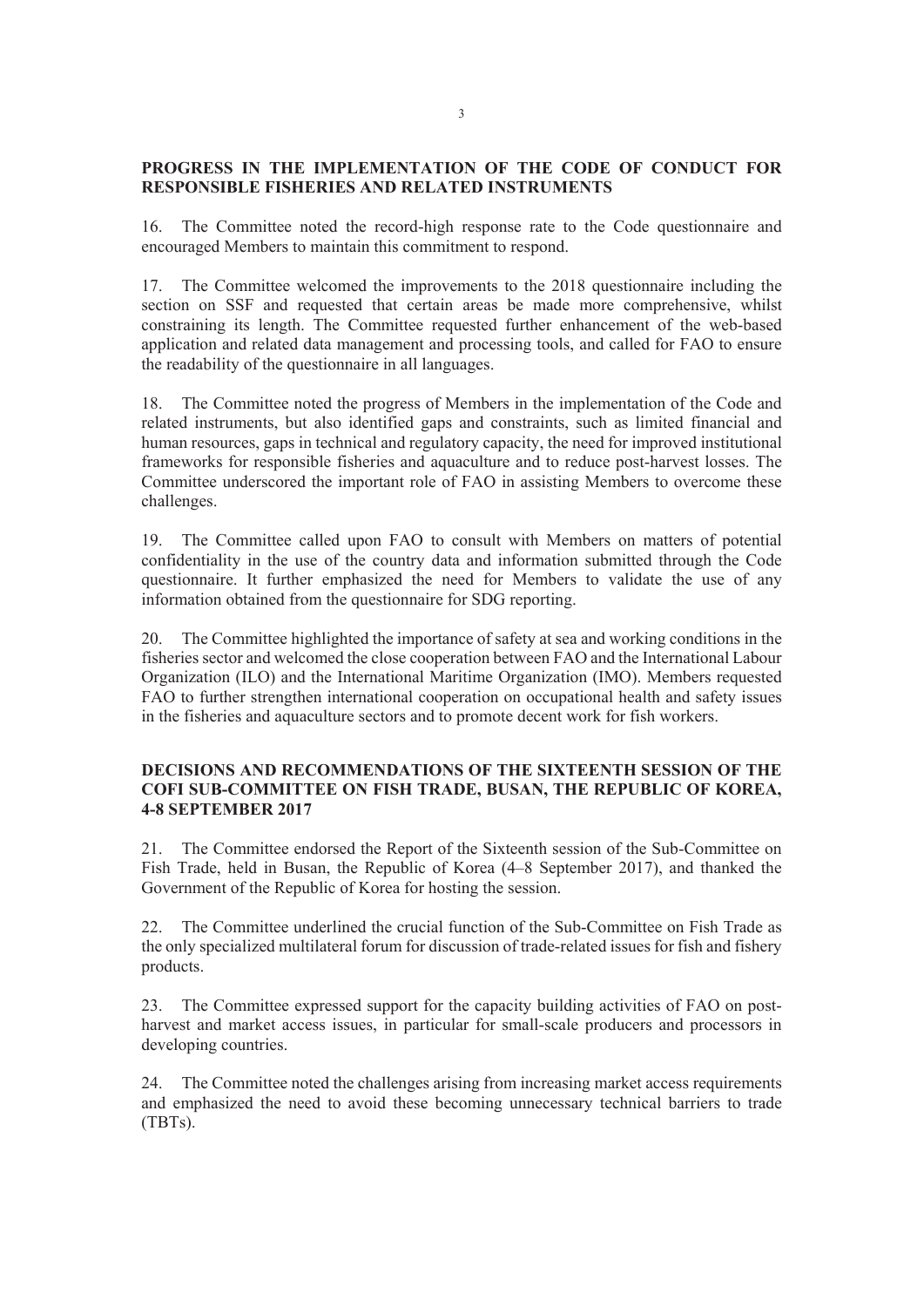25. The Committee expressed strong support for FAO's provision of scientific advice to the Codex Alimentarius Commission noting the need to ensure adequate funding for this work. 26. The Committee supported the outcome of the Expert Consultation on Trade in Fisheries Services and the continued work of FAO in this regard. This includes a best practice review to be presented at the next session of the Sub-Committee.

27. The Committee recommended that future guidance on social sustainability be developed in cooperation with relevant stakeholders, including industry and fish worker associations, building on experience from the development of the Organisation for Economic Co-operation and Development OECD-FAO Guidance for Responsible Agricultural Supply Chains.

28. The Committee highlighted the importance of reducing food waste and losses, especially in the post-harvest value chain, and the need to provide technical assistance to developing countries in this regard.

29. The Committee reiterated its support to the work of FAO on commercially-exploited aquatic species of interest to the Convention on International Trade in Endangered Species of Wild Fauna and Flora (CITES), and underlined the important role of the FAO Expert Advisory Panel in reviewing CITES listing proposals for those species. Some Members encouraged FAO to review the conservation impacts on species already listed.

30. The Committee recalled the report of the Sub-Committee on Fish Trade noting the request of some Members to work closely with CITES Secretariat to ensure the timely sharing of the Expert Panel report to enable sufficient time for decision-making. The Committee encouraged FAO to enhance its cooperation with CITES, to improve the current situation.

31. The Committee expressed support for the cooperation of FAO with the World Trade Organization (WTO) on trade issues in general and on fisheries subsidies in particular.

32. The Committee welcomed the adoption of the Voluntary Guidelines for Catch Documentation Schemes (CDS) by the FAO Conference in July 2017, and encouraged their implementation to harmonize CDS and prevent trade in products from IUU fishing while minimizing TBTs.

33. The Committee welcomed the kind invitation from the Government of Spain to host the Seventeenth session of the Sub-Committee.

# **DECISIONS AND RECOMMENDATIONS OF THE NINTH SESSION OF THE COFI SUB-COMMITTEE ON AQUACULTURE, ROME, 24-27 OCTOBER 2017**

34. The Committee endorsed the Report of the Ninth session of the Sub-Committee on Aquaculture held in Rome, Italy (24–27 October 2017).

35. The Committee highlighted the importance of aquaculture for food security and nutrition, improved livelihoods, poverty alleviation, income generation, job creation and trade, particularly for small-scale producers. Furthermore the Committee noted that sustainable aquaculture has the potential to meet growing demand and to fill the gap in global fish supply, and noted the interest of many Members to develop aquaculture to meet their demands.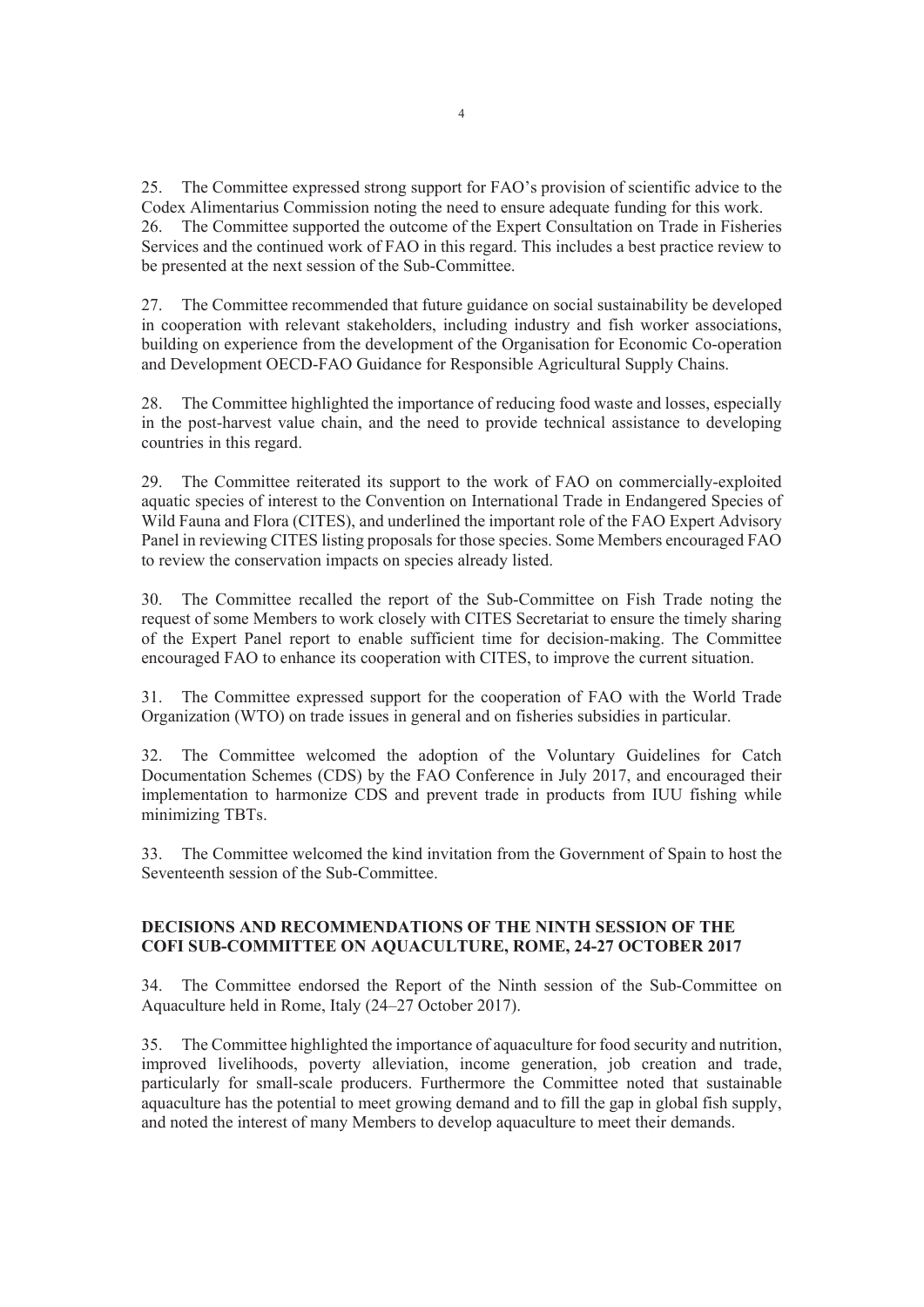36. The Committee expressed support for the Blue Growth Initiative (BGI), as a strategy for the sustainable development of fisheries and aquaculture, and recognized the Common Vision for Food and Agriculture as a useful framework to support the sustainable growth of aquaculture.

37. The Committee recognized the growing need for implementation of best practices in aquaculture, and recommended that FAO develop sustainable aquaculture guidelines to provide guidance to the sector.

38. The Committee welcomed the draft report on The State of the World's Aquatic Genetic Resources for Food and Agriculture, and recommended its finalization by the Secretariat and wide distribution. The Committee thanked the COFI Advisory Working Group on Aquatic Genetic Resources and Technologies and the Ad Hoc Intergovernmental Technical Working Group on Aquatic Genetic Resources for Food and Agriculture of the Commission on Genetic Resources for Food and Agriculture for their work in developing the report.

39. The Committee recommended that FAO develop a global information system, including a registry of species, to monitor and assess the status of aquatic genetic resources relevant to aquaculture.

40. The Committee highlighted the important issues of biosecurity, aquatic animal health, and antimicrobial resistance. It recommended that FAO continue its work with the World Organisation for Animal Health (OIE), noting the development of the progressive management pathway towards better biosecurity in aquaculture, and the need to build the capacity of Members to better manage their biosecurity issues.

41. The Committee stressed the importance of increasing attention to aquaculture production in inland areas, diversification of aquaculture, protection of aquatic biodiversity and native species, selective breeding, as well as extension services to support inclusive strengthening of value chains. It also highlighted the need to improve consumer perception of the aquaculture sector.

42. The Committee noted the importance of knowledge-sharing among member countries, notably through regional networks and South-South Cooperation, and specifically recommended that FAO continue its work on aquaculture development in small island developing States (SIDS). In this regard, China offered to work with countries in the sustainable development of aquaculture.

43. The Committee expressed its concern and noted that the role of certifications in national and international markets highlighted the need to strengthen the capacity of small-scale producers to attain certifications to secure and improve market access. It further noted that certifications should not create unnecessary TBTs.

44. The Committee supported the request from the Network of Aquaculture Centres in Asia Pacific members to hold a global conference on aquaculture in 2020, and requested FAO to collaborate with preparations, building upon the successful experiences of similar conferences in 2000 and 2010.

45. The Committee noted the importance of promoting aquaculture, particularly in Africa. It supported the transfer of the Aquaculture Network for Africa (ANAF) initiative to the African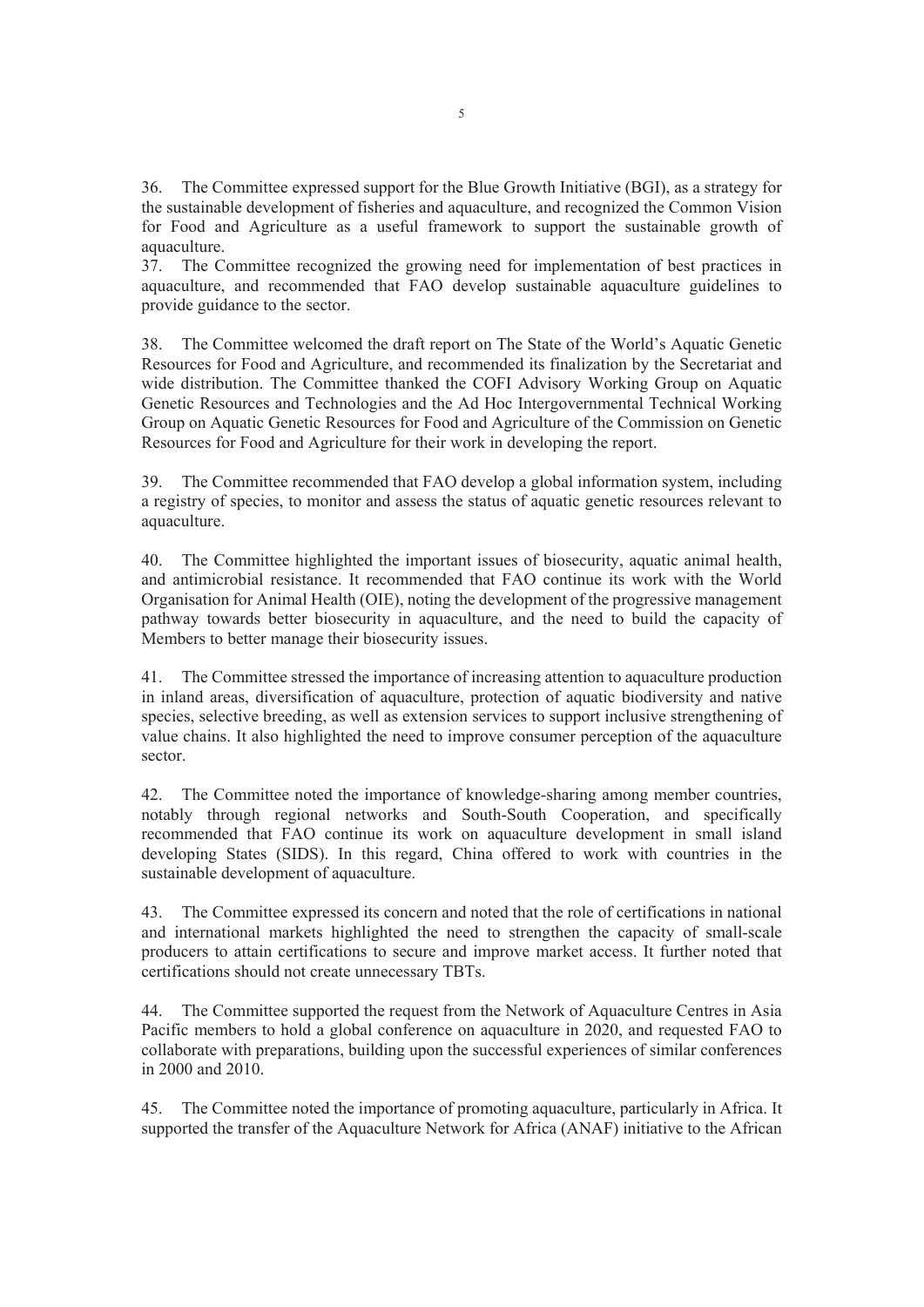Union Inter-African Bureau for Animal Resources (AU-IBAR) and requested FAO to continue to support the network.

The Committee welcomed the kind invitation from the Government of Norway to host the Tenth session of the Sub-Committee on Aquaculture in 2019.

## **FISHERIES AND OCEAN GOVERNANCE**

### **Combatting illegal, unreported and unregulated (IUU) fishing**

47. The Committee noted the initiatives that Members have undertaken to more effectively combat IUU fishing at national, regional and global levels.

48. Members referred to the challenges they are facing in combatting IUU fishing and requested FAO to provide additional technical assistance to improve their performance as coastal, flag, market, processing and port States.

49. The Committee expressed the need for greater cooperation and information sharing between Members, including through mechanisms established by RFMOs and other IGOs.

50. The Committee welcomed the increasing number of Parties to PSMA, and encouraged further adherence to the Agreement. The Committee welcomed the second meeting of the parties to the PSMA, to be hosted by Chile in 2019.

51. The Committee commended the ongoing work of FAO in supporting developing States in preparation for, or implementation of, the PSMA and complementary instruments and tools to combat IUU fishing. It encouraged further cooperation and coordination with States and other relevant IGOs engaged in complementary capacity development initiatives.

52. The Committee welcomed the initial discussions of the Parties on information sharing mechanisms in support of the implementation of the PSMA and recommended that existing regional information exchange mechanisms be taken advantage of when developing a global system for information exchange under the PSMA to avoid duplication of effort.

53. The Committee commended the launch of the public version of the Global Record of Fishing Vessels, Refrigerated Transport Vessels and Supply Vessels (Global Record), recognizing that it plays an important role in the fight against IUU fishing. The Committee noted that the Global Record supports the implementation of the PSMA and other international instruments, and national and regional initiatives, and encouraged Members to submit information to the Global Record and provide regular updates. The Committee recommended that the Global Record be further developed, in particular to allow for automatic uploading from other monitoring, control and surveillance systems.

54. The Committee recognized the value of the Voluntary Guidelines for CDS as part of a comprehensive suite of measures necessary to combat IUU fishing, particularly with respect to improving traceability of fisheries products.

55. The Committee expressed concern about transshipment activities which, when inadequately regulated, monitored and controlled, can contribute to IUU fishing. The Committee welcomed the global study on transshipment conducted by FAO, and called for in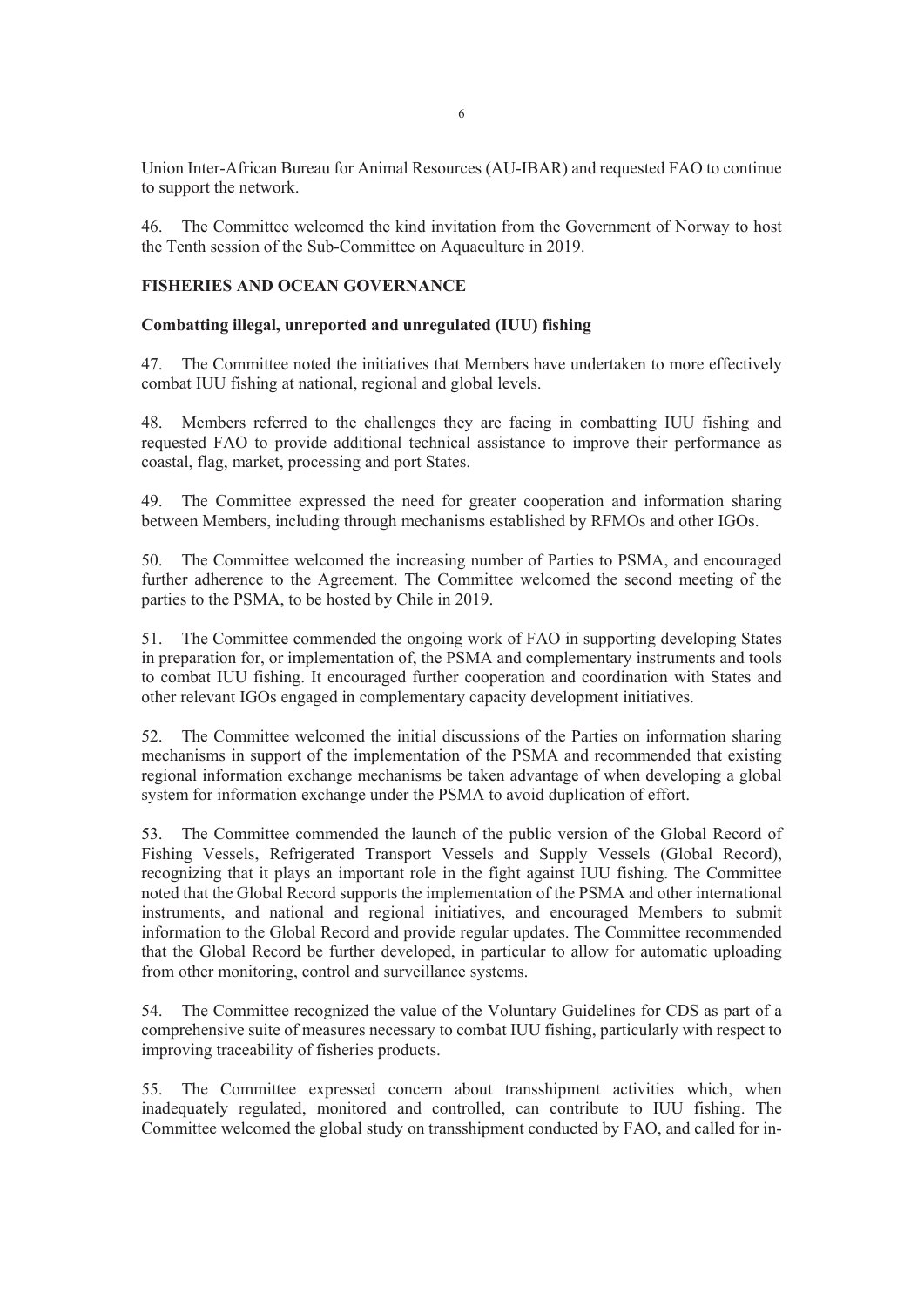depth studies to support the development of guidelines on best practices for regulating, monitoring and controlling transshipment.

56. The Committee expressed support for the work of FAO in continuing to develop the technical guidelines for the estimation of the magnitude and geographic extent of IUU fishing, noting the value of these guidelines for the production of consistent and reliable estimates, determining national, regional, global trends, and measuring the impacts of IUU fishing. 57. Considering that certain subsidies may contribute to overcapacity, overfishing and IUU fishing, the Committee called upon FAO to continue providing technical advice to the ongoing negotiations on fisheries subsidies at the WTO.

58. Recognizing the links between IUU fishing, safety at sea and poor working conditions in parts of the fisheries sector, the Committee commended the ongoing cooperation between IMO, ILO, the United Nations Office on Drugs and Crime and FAO on IUU fishing and related matters, and encouraged further joint initiatives.

59. The Committee recalled the important role of Flag States in their actual control of their vessels in combatting IUU fishing.

### **Small-scale and artisanal fisheries governance**

60. The Committee recalled the fundamental contribution of inland and marine SSF to food security and nutrition, livelihoods, trade and the 2030 Agenda.

61. The Committee welcomed progress in implementing the SSF Guidelines, including mainstreaming in laws, policies and other initiatives, and encouraged continued work under the FAO SSF Umbrella Programme at global, regional and national levels.

62. The Committee requested FAO to further develop an implementation monitoring system for the SSF Guidelines and to report on progress and provide its support to national, subregional and regional initiatives, particularly through the national committees.

63. The Committee underscored the active role SSF actors should play in decision-making.

64. The Committee highlighted the need to recognize and address the special role of women and the vulnerability of indigenous and local communities and minorities in SSF.

65. The Committee encouraged FAO to provide capacity development and technical support to SSF, including by addressing socio-economics, gender dimensions, and post-harvest and data collection challenges found in the sector.

66. The Committee highlighted the importance of achieving SDG 14.b on providing access for small-scale artisanal fishers to marine resources and markets, and encouraged FAO to equally support Members where this concerns inland fisheries resources.

67. The Committee acknowledged the limited statistics available on SSF. It welcomed the efforts of FAO to assess inland and marine fisheries and encouraged further improvements in statistical collection systems to inform national policy and future editions of SOFIA, including the development of best practices for management of inland fisheries and a plan for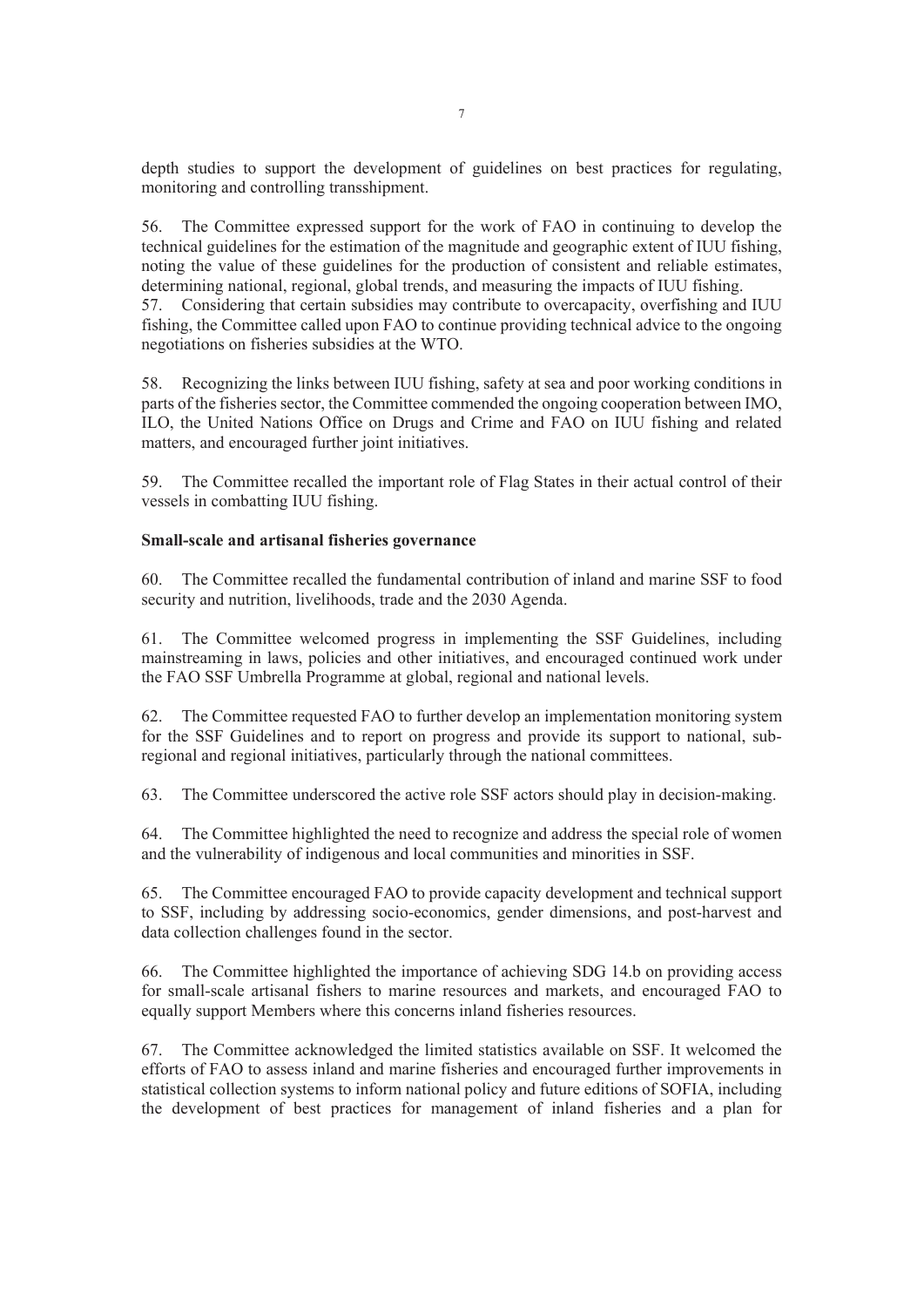implementation of the 10 steps for responsible inland fisheries. The Committee also looked forward to the results of the Hidden Harvest 2 initiative in 2020.

68. The Committee acknowledged the complexity of the SSF sector due to its wider livelihood functions, and role in social cohesion and cultural values. It noted that these need to be included in the analysis of SSF, together with traditional knowledge.

69. The Committee welcomed the International Year of Artisanal Fisheries and Aquaculture in 2022, encouraged cooperation and support for the celebrations, and requested FAO to develop a planning roadmap.

70. The progress of the Global Strategic Framework in support of the implementation of the SSF Guidelines was noted as a mechanism for engagement with multiple actors.

71. The Committee appreciated the Global Work Programme to Advance Knowledge on Rights based Approaches for Fisheries as a means to support the implementation of the SSF Guidelines and, more generally, to facilitate the formalization of appropriate access and resource rights in fisheries. It noted that these are key factors for food security and reduced conflicts in SSF.

72. The Committee noted the preparations for the User Rights 2018 conference in Yeosu, the Republic of Korea. It further welcomed the proposed development of a repository to inform rights-based fisheries, and invited FAO to support capacity development for fair and equitable tenure systems.

## **Global and regional ocean processes**

73. The Committee reaffirmed the role of COFI as the most important international forum for policy debate and the adoption of policy instruments in the fisheries and aquaculture sector and further commended the participation of FAO in the many international fora concerning the oceans, relevant to fisheries and aquaculture, and requested that FAO increase its involvement in these international fora.

74. The Committee also recognized the limited capacity of some countries to participate in the increasing number of oceans fora.

75. The Committee expressed concern about the depletion of Part VII of the Assistance Fund of the United Nations Fish Stocks Agreement and encouraged its replenishment, that may be facilitated by a revision of its terms of reference and conditions.

76. The Committee appreciated the increased cooperation of FAO with relevant entities, notably UN-Oceans, United Nations Educational, Scientific and Cultural Organization, Intergovernmental Oceanographic Commission, Convention on Biological Diversity (CBD), CITES, International Union for Conservation of Nature (IUCN), UN Division for Ocean Affairs and the Law of the Sea, United Nations Environment Programme (UN Environment), World Customs Organization, World Health Organization and WTO.

77. The Committee appreciated the ongoing work to establish a new legally-binding agreement for the conservation of marine biodiversity of areas beyond national jurisdiction and recognized that the process should not undermine existing relevant legal instruments and frameworks and relevant global, regional and sectoral bodies.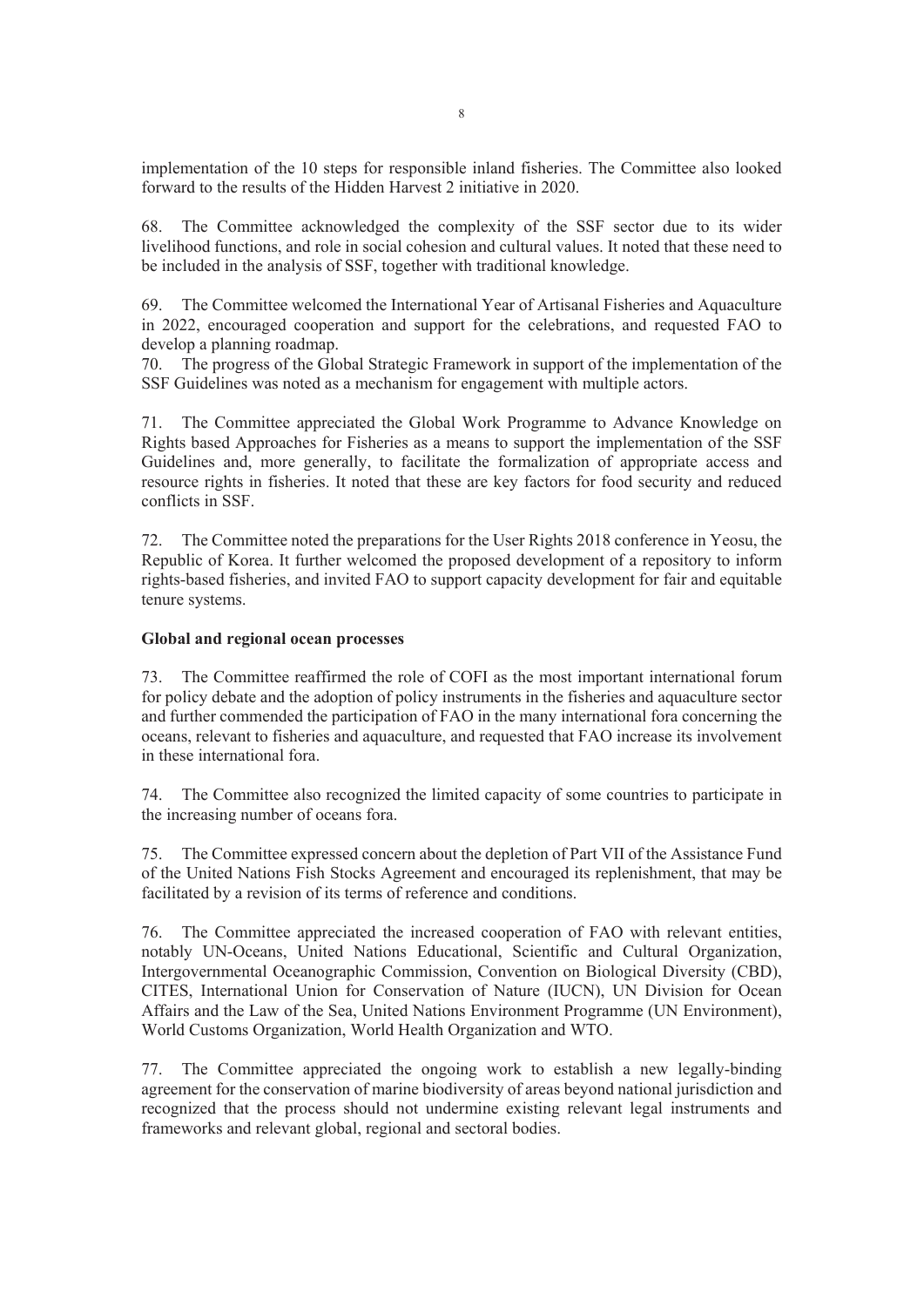78. The Committee also encouraged the increased contribution of FAO and other global, regional and sectoral bodies with an interest in fisheries, *inter alia*, RFMOs and other RFBs, to these negotiations, and encouraged Members to send representatives from their fisheries sectors.

79. The Committee welcomed the support of FAO to the CBD towards achieving the Aichi Biodiversity Targets and FAO participation in the post 2020 vision of CBD. It requested FAO to continue the work concerning area-based management tools and its cooperation with other organizations working on this matter. The Committee requested FAO to continue cooperation with CBD and UN Environment in facilitating formal coordination mechanisms between RFBs and the Regional Seas Programmes.

80. The Committee welcomed the upcoming Our Ocean Conference in Bali, Indonesia, 29–30 October 2018, and noted the importance of future Our Ocean's conferences to continue monitoring the implementation of commitments made by its participants.

81. The Committee expressed appreciation for the work of regional and sectoral bodies, including RFBs and RFMOs, as important mechanisms for the cooperation of States in fisheries management and conservation. Members were encouraged to consider the establishment of RFMOs for species and areas not yet covered, taking into account the sovereignty of coastal States on this issue.

82. The Committee called for FAO to continue its cooperation with RFBs and RFMOs and commended FAO for the support provided to the Regional Fishery Body Secretariats Network (RSN), noting its important role in facilitating the coordination, exchange of experiences and lessons learned by RFBs. It recommended that FAO dedicate more resources to the work of the RSN.

83. The Committee requested FAO to continue supporting the reorientation from advisory bodies to management bodies of the Fishery Committee for the Eastern Central Atlantic (CECAF) and the Western Central Atlantic Fishery Commission (WECAFC), facilitate the strengthening of the Regional Commission for Fisheries (RECOFI) and provide support for the establishment of the Red Sea and Gulf of Aden Aquaculture and Fisheries Organization.

84. The Committee appreciated the work of FAO to develop capacity for increasing resilience of the fisheries sector to disasters and expressed appreciation for the disaster relief assistance provided to the fisheries sector in the Caribbean after the hurricanes in 2017.

85. The Committee acknowledged the work of FAO and resource partners in promoting the Ecosystem Approach to Fisheries (EAF), the EAF Nansen Programme, the Common Oceans Programme and the Areas Beyond National Jurisdiction Programme.

# **THE 2030 AGENDA FOR SUSTAINABLE DEVELOPMENT**

86. The Committee emphasized the importance of Members achieving the SDGs, especially SDG 14. It highlighted the coherence of these goals with the policy goals of binding and nonbinding international instruments, regional bodies (including RFMOs) and national authorities.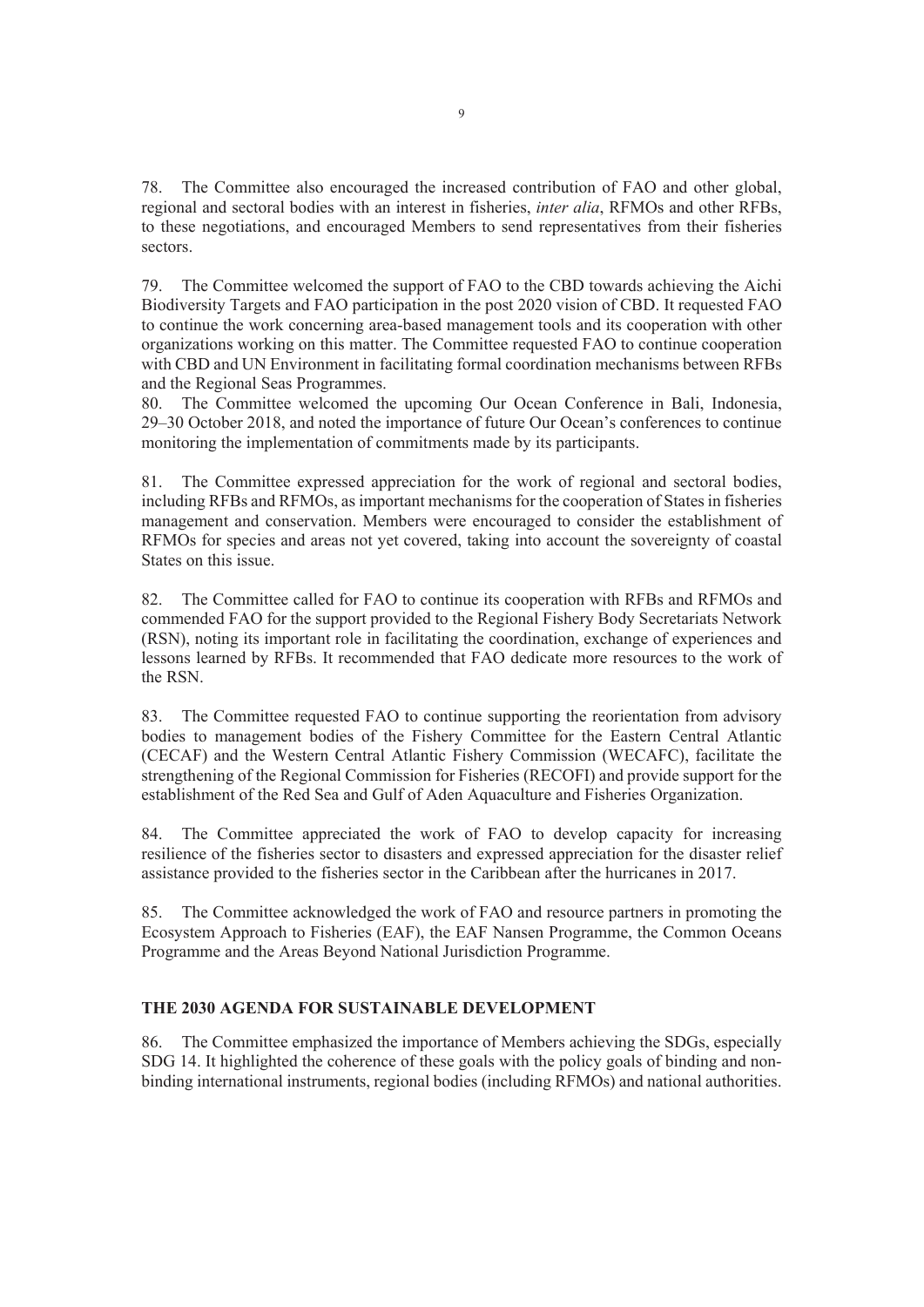87. Noting that SDG reporting was the responsibility of Members, the Committee acknowledged that FAO was the primary UN agency with responsibility for fisheries (marine and freshwater) and aquaculture and has the important role of assisting competent authorities in tracking their progress in achieving SDG 14 and the other goals of the 2030 Agenda.

88. The Committee reiterated its support for strengthened cooperation between FAO and international, regional and national bodies, as well as the private sector, in strengthening the development and delivery of suitable indicators for monitoring progress towards achieving SDG and Aichi Biodiversity Targets relevant to fisheries.

89. The Committee noted the lack of an internationally recognized methodology for lower tier indicators under the custodianship of FAO. It appreciated the technical work of FAO in progressing the development of appropriate methodologies to facilitate indicator reporting by **Members** 

90. The Committee emphasized the need to ensure comparability and consistency of reporting indicators at global, regional and national levels, whilst minimizing the burden on **Members** 

91. The Committee agreed that data and information submitted through the Code questionnaire could be used for reporting on SDG indicators and Aichi Biodiversity Targets in aggregate and, where permission is explicitly granted by Members, for reporting on their national progress, subject to adequate consultation and validation of inputs by Members, as stated in paragraph 19 of this report.

92. The Committee highlighted that reporting on these indicators by Members using new methodologies required institutional and human capacity development and resource mobilization, in order for them to achieve independent data collection, monitor and report on SDGs and related international instruments.

93. The Committee requested FAO to continue to assist Members in strengthening statistical capacity and delivery of their data and information, especially in data-poor situations. It further requested support to provide tools and publishing guidelines to assist in this activity.

94. The Committee recognized the synergies between the SDGs and the Blue Economy, with the need for broad cooperation on developing new economic platforms and processes (e.g. Blue Forum, Blue Ports, Blue Fashion) in a sustainable way.

95. The Committee welcomed the upcoming High Level Conference on sustainable blue economy, co-hosted by Canada and Kenya in Nairobi, Kenya, 26-28 November 2018.

96. The Committee expressed the need for FAO to increase communication for clarifying and enhancing awareness of multi-sectoral approaches for Blue Growth and delivery of the 2030 Agenda and better elaborate its plans for the BGI.

97. The Committee further requested FAO to review potential opportunities of Blue Growth and Blue Economy initiatives and present this to the 17th session of the COFI Sub-Committee on Fish Trade in 2019.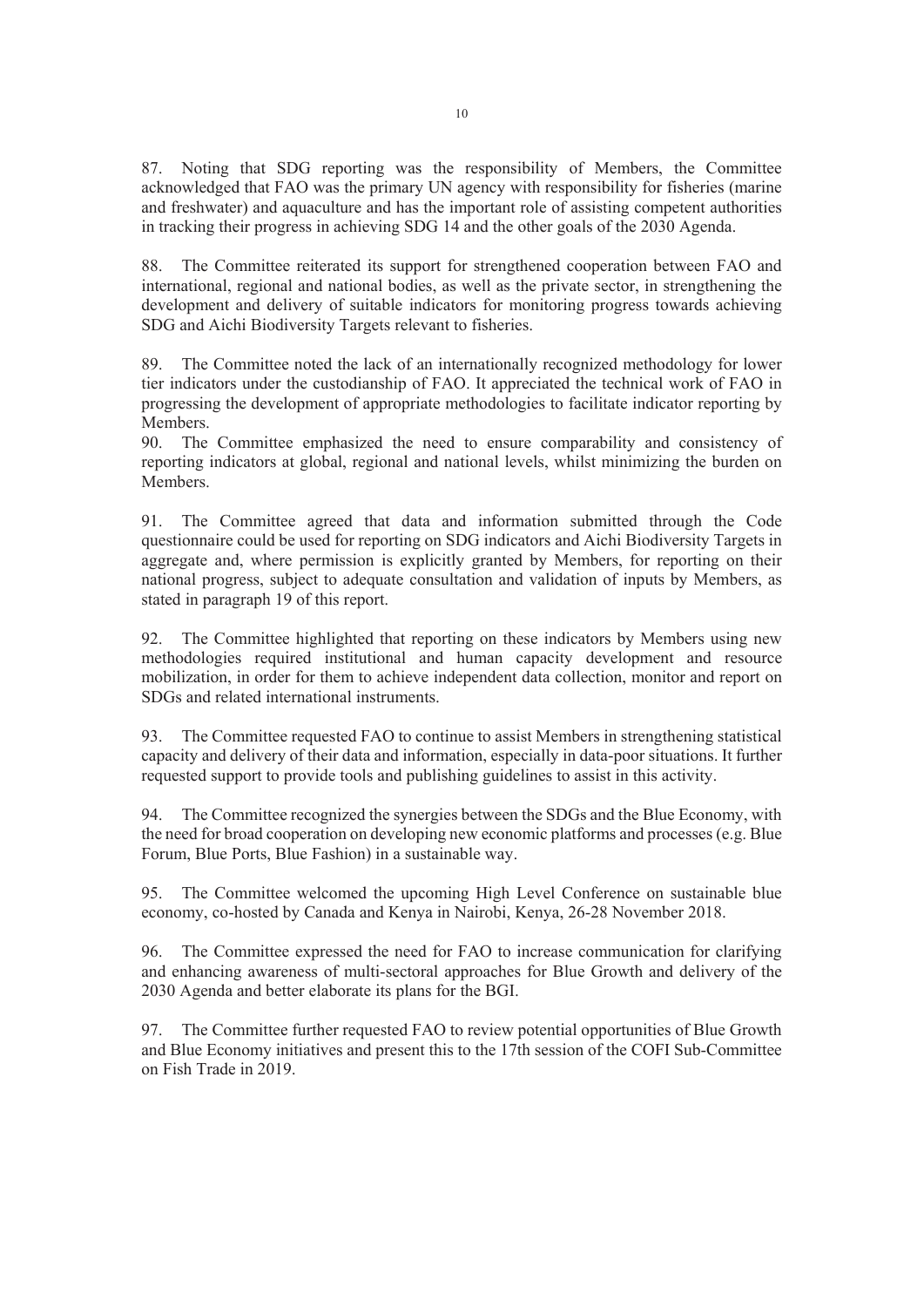## **CLIMATE CHANGE AND OTHER ENVIRONMENT RELATED MATTERS**

98. The Committee commended the work of FAO in the area of climate change in fisheries and aquaculture, and its engagement with the United Nations Framework Convention on Climate Change, also noting the recent inclusion of climate change in a range of international instruments and initiatives.

99. The Committee commended the comprehensive review of FAO on the impacts of climate change in fisheries and aquaculture and adaptation options, noting that it will be an essential support to Members for the strengthening of their Nationally Determined Contributions and National Adaptation Plans.

100. The Committee emphasized the vulnerability of fisheries and aquaculture communities to climate change and extreme events, and expressed particular concern for the impacts on SSF and SIDS in this regard.

101. The Committee stressed that effective responses to climate change require effective fisheries management in line with the 2030 Agenda. It requested the development of guidelines on climate change adaptation and mitigation in fisheries and aquaculture, and welcomed the offer from Canada to host an expert workshop on fisheries management in the context of climate change.

102. The Committee commended the work of FAO on biodiversity mainstreaming and requested FAO to prepare and operationalize a fisheries and aquaculture biodiversity plan as part of its Biodiversity Strategy and contribution to the CBD Post-2020 Biodiversity Framework, building on its Biodiversity Mainstreaming Platform. It also noted the need to see a greater engagement of FAO in international fora focused on the environment where fisheriesrelated issues are discussed.

103. The Committee noted that FAO, CITES, IUCN and other relevant international bodies use a range of criteria to characterize the state of commercially-exploited aquatic resources and requested FAO to continue cooperating with those other international bodies, to harmonize the criteria used to characterize commercially-exploited aquatic resources to the extent possible. It suggested that FAO could explore the possibility of cooperation with these organizations to monitor the conservation status of these species.

104. The Committee commended the work of FAO in relation to abandoned, lost or otherwise discarded fishing gear (ALDFG). It encouraged FAO to conduct further work on quantifying the impacts of ALDFG and developing and documenting best practices for addressing ALDFG, including the recovery and recycling of gear, the use of biodegradable gear to minimize its contribution to marine plastic pollution, as well as the reduction of ghost fishing.

105. The Committee welcomed the recommendations of the Technical Consultation on the Marking of Fishing Gear, and endorsed the Voluntary Guidelines on the Marking of Fishing Gear. It supported the development of a comprehensive global strategy to tackle issues relating to ALDFG and to support implementation of the Guidelines, and encouraged the involvement of small-scale and artisanal fisheries and relevant RFMOs, regional fisheries management arrangements and other relevant international bodies.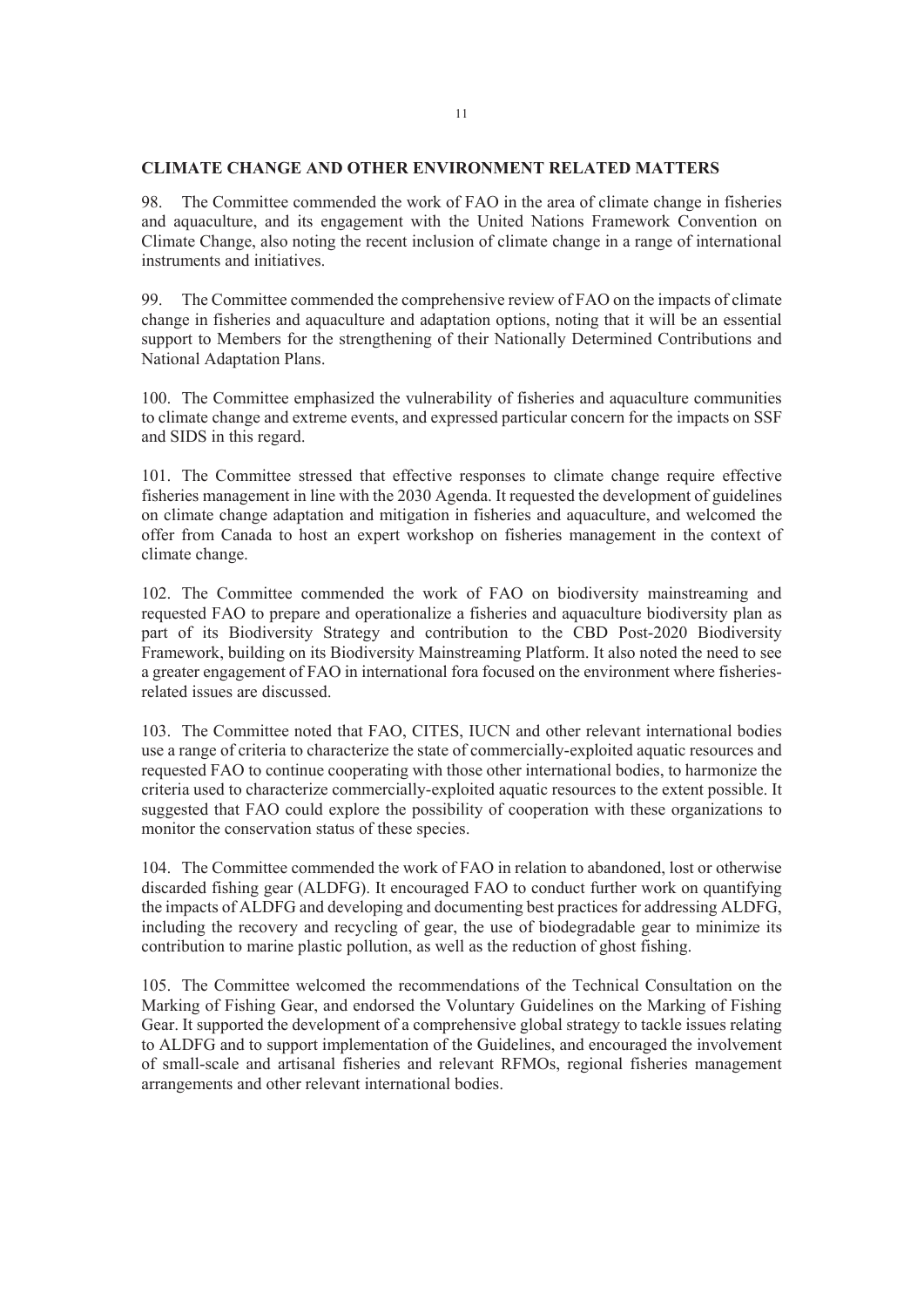106. The Committee welcomed the work of FAO on bycatch, including work on marine mammal bycatch and the recommendations of the Expert Workshop on Means and Methods for Reducing Marine Mammal Mortality in Fishing and Aquaculture Operations. The Committee encouraged FAO to continue its work, engaging with Members, relevant experts and organizations, such as the International Whaling Commission and the North Atlantic Marine Mammal Commission, in the development of best practices in the form of technical guidelines. This would require further consultations among Members.

107. The Committee expressed concern about the effects of pollution, including microplastics, from gold mining and other sources, on aquatic resources, and encouraged FAO to continue collecting information on its impacts on aquaculture and fishery resources, and implications for food safety, both in marine and freshwater systems, including the work of the EAF-Nansen Programme.

108. The Committee noted with concern, the issue of underwater anthropogenic noise and encouraged FAO to consider to conduct a review of its impact on marine resources, and its socioeconomic consequences.

## **FAO'S PROGRAMME OF WORK IN FISHERIES AND AQUACULTURE UNDER THE FAO STRATEGIC FRAMEWORK**

109. The Committee considered FAO's programme of work in fisheries and aquaculture under the FAO Strategic Framework and appreciated the results achieved in 2016–2017. It agreed that these have contributed to the FAO Strategic Objectives, which remained relevant as a guide to FAO work in this sector.

110. The Committee reiterated its support for the BGI, and confirmed its validity as the framework for achieving tangible outcomes for the work of FAO in fisheries and aquaculture. In this respect, FAO was encouraged to integrate existing regional activities on Blue Growth into its programme of work, as well as to support the development of new regional initiatives.

111. The Committee welcomed the engagement of FAO in BGIs and noted its expanding work in oceans. It emphasized the need to maintain the priority of traditional work in support of sustainable global fisheries and aquaculture management.

112. The Committee endorsed the priority areas of work for 2018–2019 noting the importance of the work of FAO in support of achieving the SDGs, especially SDG 14.

113. The Committee requested the FAO Secretariat to take into account climate-related and other global and/or sector-specific developments and trends, as well as the recommendations of the FAO Regional Conferences concerning fisheries and aquaculture, in the implementation of its Programme of Work and Budget.

114. The Committee recommended that the FAO Programme of Work 2018-2019 should pay particular attention to the negative impact of climate change and natural disasters on SIDS in order to improve fisheries and aquaculture in line with SDG 14 and the 2030 Sustainable Agenda.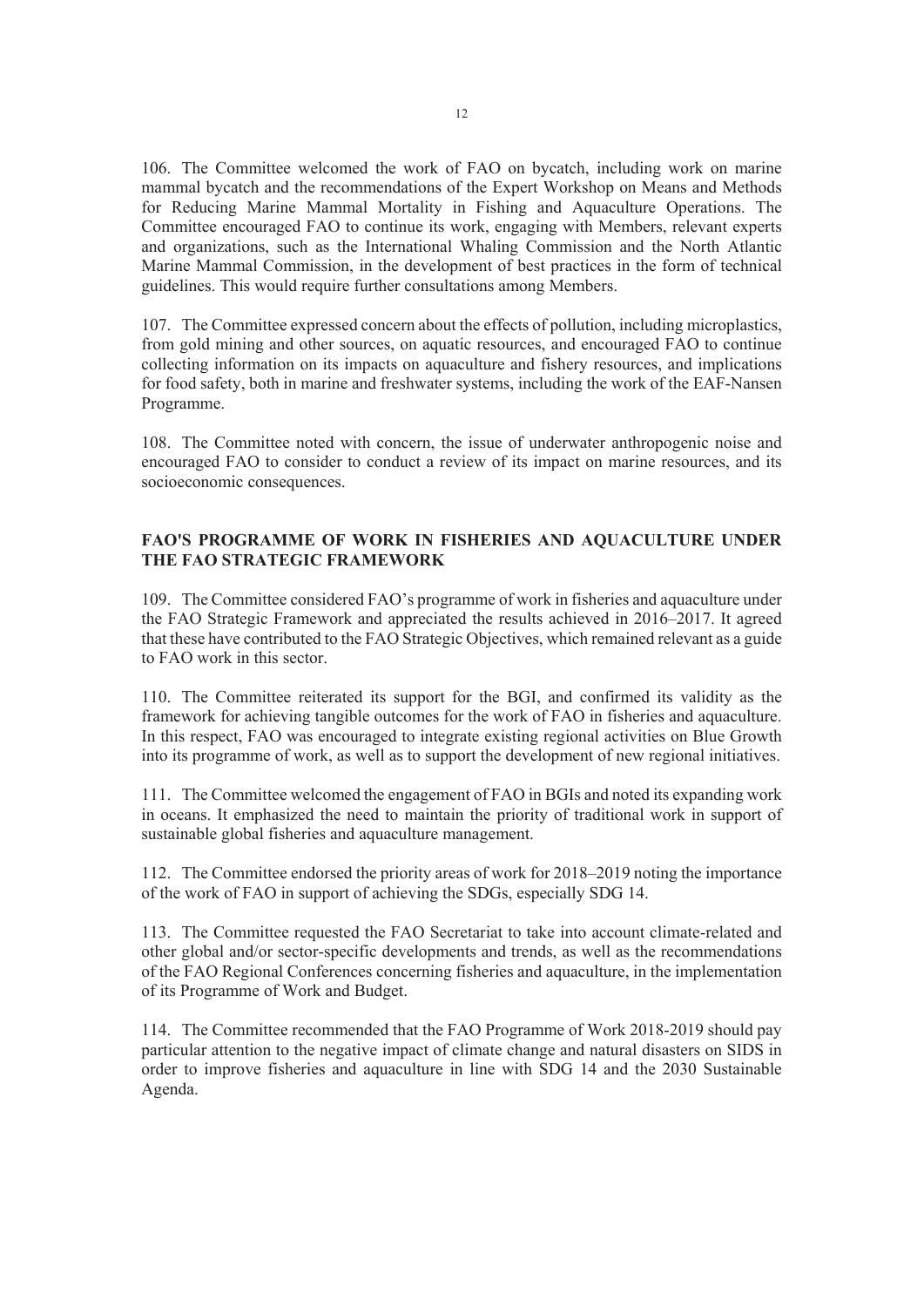115. The Committee encouraged FAO to continue to collaborate with other international organizations, RFBs and RFMOs, to advocate the positive contribution of fisheries and aquaculture to sustainable development, and avoid the duplication of effort.

116. The Committee emphasized the value of the technical competence of FAO on fisheries and aquaculture and stressed the importance of maintaining and further strengthening that capacity.

117. The Committee reiterated the importance of the core function of FAO in collecting, analysing and disseminating statistics on fisheries and aquaculture, including gender disaggregated data when possible, to inform the policies and plans of Members towards the attainment of the SDGs.

118. Members requested FAO to maintain a strong presence and visibility at field-level with concrete activities supporting compliance with international agreements and translation of technical guidelines into national and regional policies and plans, in addition to its normative work to set standards and advocate policies and practices for sustainable fisheries and aquaculture development.

119. The Committee urged FAO to promote best practices through South-South and triangular cooperation in the fisheries sector in order to enhance food security and nutrition.

120. The Committee encouraged further cooperation between FAO, the NEPAD agency, AU-IBAR, the African Regional Fisheries Bodies and National Fisheries Institutions to support implementation of the 2018-2019 FAO Programme of Work as well as implementation of regional frameworks and reform strategies in the field of fisheries and aquaculture.

## **MULTI-YEAR PROGRAMME OF WORK (MYPOW) OF THE COMMITTEE**

121. The Committee approved the progress report of the MYPOW 2016–2019.

122. The Committee requested the insertion of, and strongly urged adherence to the following indicator, "All COFI documents, including SOFIA, are to be made available in all FAO languages at least four weeks before the session commences", in paragraph 17 of the draft MYPOW 2018–2021 as attached in Appendix F.

123. The Committee requested the Secretariat to explore the possibility of integrating a roadmap, covering a period of at least three COFI sessions, in future MYPOWs.

# **ELECTION OF THE CHAIRPERSON AND VICE-CHAIRPERSONS OF THE THIRTY-FOURTH SESSION OF COFI**

124. The Committee elected Mr Sidi Mouctar Dicko (Guinea) as Chairperson and Mr Shingo Ota (Japan) as First Vice-Chairperson. Canada, Chile, Iceland, Jordan and New Zealand were elected as Vice-Chairpersons.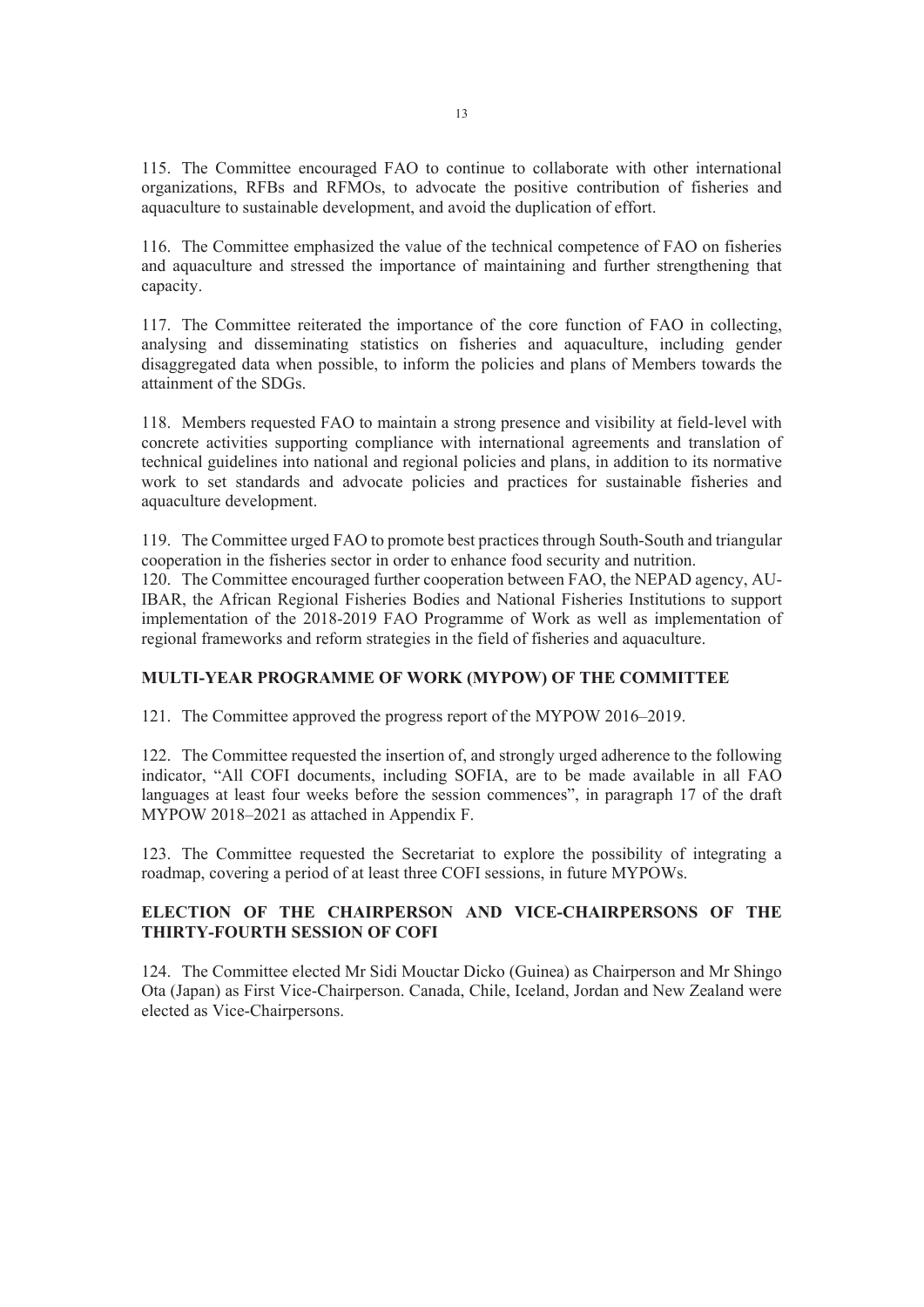## **OTHER MATTERS**

## **Developments in fora of importance for the mandate of COFI: for information**

125. The Committee noted the information provided on developments in *fora* of importance for the mandate of COFI.

## **Any other matters**

126. The Committee welcomed the report from the Republic of Korea on the progress of the pilot programme for the World Fisheries University. It noted that a number of Members expressed their strong support for the initiative and called for continued cooperation between FAO and the Republic of Korea to make progress on a joint agreement, as part of the agreed step-by-step approach.

127. The Committee also noted that the Republic of Korea was working closely with FAO with the aim to finalize and sign a host country agreement for a partnership and liaison office in the Republic of Korea, which would allow the signing of an MoU between FAO and the Republic of Korea for the Pilot Partnership Programme for the World Fisheries University, and requested to be kept informed of the next steps and their implications.

128. The Committee requested the Secretariat, in close cooperation with the Bureau, and mindful of the rules of procedure for establishing subsidiary bodies, to develop a proposal for the possible establishment of a new sub-committee on fisheries management, to be submitted for the consideration of Members at the next session of COFI. The Committee underlined that the proposal should elaborate on all relevant aspects, including financial and administrative implications and terms of reference for such a sub-committee, including identifying ways to achieve efficiencies and avoid duplication with other COFI sub-committees. The Committee noted that such a sub-committee could include a standing agenda item on sustainable SSF. The document should be available at least six months prior to the Thirty-fourth Session of COFI.

## **DATE AND PLACE OF THE NEXT SESSION**

129. The Committee agreed that the Thirty-fourth Session of COFI will be held in Rome in the third quarter of 2020. The exact date would be determined by the Director-General in consultation with the COFI Bureau, for presentation to the next FAO Council in December 2018 and the Forty-first FAO Conference in 2019.

# **ADOPTION OF THE REPORT**

130. The report of the Thirty-third Session of COFI was adopted, after incorporating all changes agreed upon by consensus on 13 July 2018.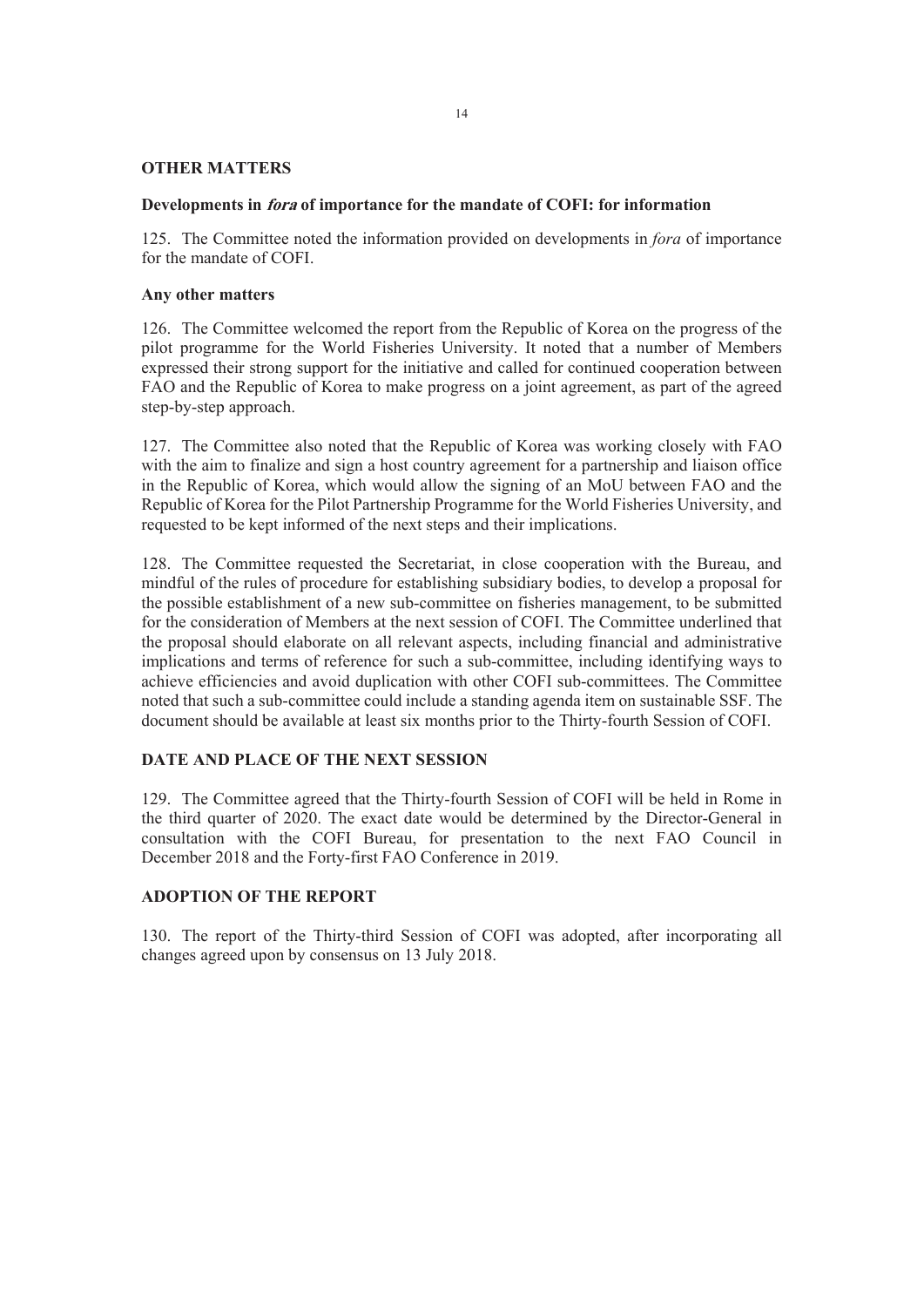# **APPENDIX A**

### **Agenda**

- 1. Opening of the Session
- 2. Adoption of the Agenda and arrangements for the Session
- 3. Designation of the Drafting Committee
- 4. State of world fisheries and aquaculture
- 5. Progress in the implementation of the Code of Conduct for Responsible Fisheries (the Code) and related instruments
- 6. Decisions and recommendations of the Sixteenth Session of the COFI Sub-Committee on Fish Trade, Busan, the Republic of Korea, 4-8 September 2017
- 7. Decisions and recommendations of the Ninth Session of the COFI Sub-Committee on Aquaculture, Rome, 24-27 October 2017
- 8. Fisheries and ocean governance
	- 8.1 Combatting illegal, unreported and unregulated (IUU) fishing
	- 8.2 Small-scale and artisanal fisheries governance
	- 8.3 Global and regional ocean processes
- 9. The 2030 Agenda for Sustainable Development
- 10. Climate change and other environment related matters
- 11. FAO's Programme of Work in fisheries and aquaculture under the FAO Strategic Framework
- 12. Multi-year Programme of Work (MYPOW) of the Committee
- 13. Election of the Chairperson and Vice-Chairpersons of the Thirty-fourth Session of COFI
- 14. Other matters
	- 14.1 Developments in *fora* of importance for the mandate of COFI: for information
	- 14.2 Any other matters
- 15. Date and place of the next Session
- 16. Adoption of the report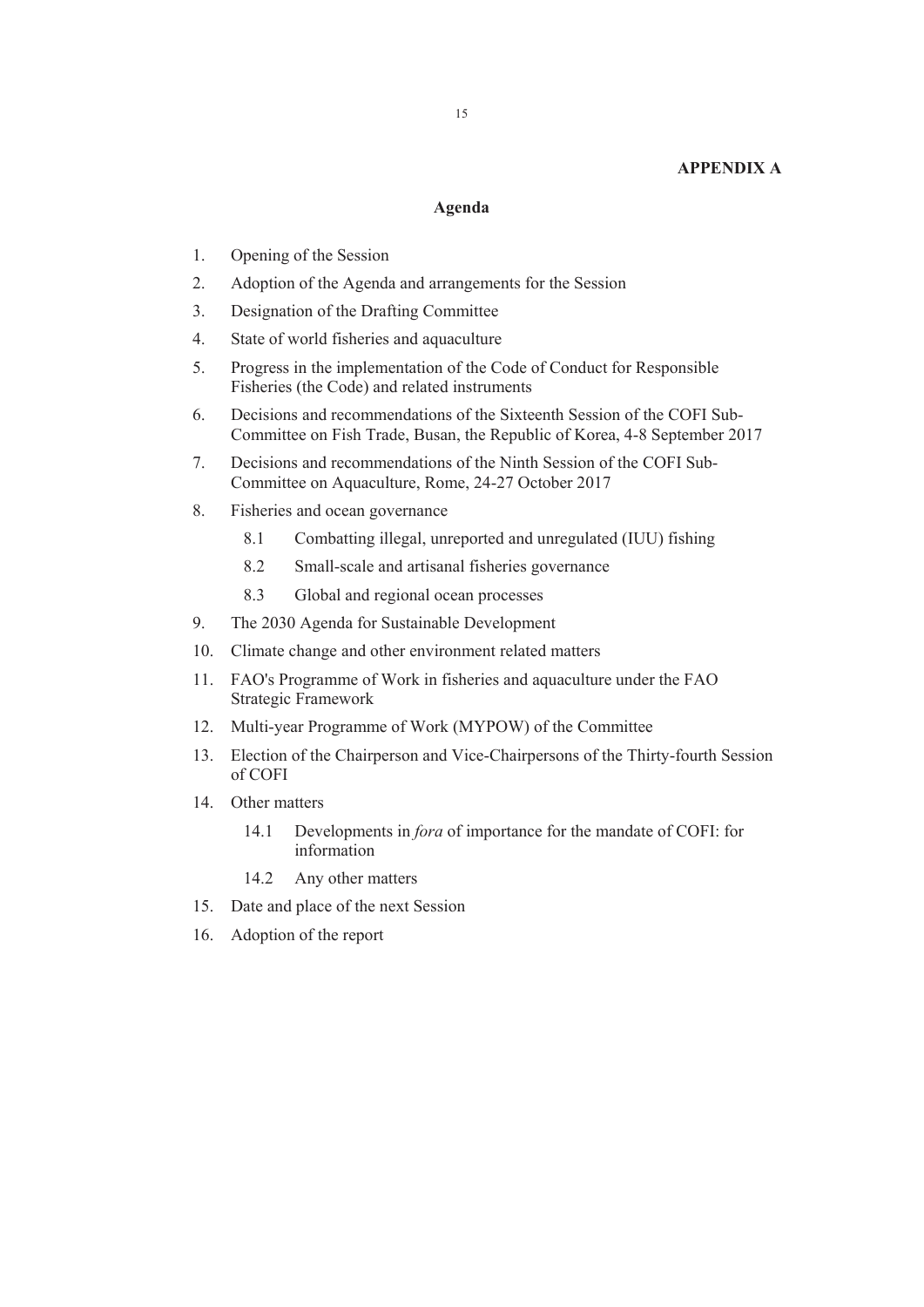#### **List of delegates and observers**

#### **MEMBERS OF THE COMMITTEE/MEMBRES DU COMITÉ/MIEMBROS DEL COMITÉ1**

### **AFGHANISTAN/ AFGANISTÁN**

Abdul Razak AYAZI Agricultural Attaché Alternate Permanent Representative to FAO Rome, Italy

Mohammad Jawad RANJBAR Second Secretary Alternate Permanent Representative to FAO Rome, Italy

### **ALGERIA/ALGÉRIE/ ARGELIA**

Abdelhamid SENOUCI **BEREKSI** Ambassadeur Représentant permanent auprès de la FAO Ambassade de la République algérienne démocratique et populaire Rome, Italie

Imed SELATNIA Suppléant Ambassade de la République algérienne démocratique et populaire Rome, Italie

Abdennour GOUGAM Suppléant Ambassade de la République algérienne démocratique et populaire Rome, Italie

-

Rafik MOUALEK Directeur d'études Direction générale de la pêche et de l'aquaculture Ministère de l'agriculture, du développement rural et de la pêche Alger

### **ANGOLA**

Victoria DE BARROS NETO Ministre des pêches de la République de l'Angola Ministère de la pêche et mer Luanda

António José DA SILVA Directeur national de l'aquaculture Luanda

Soares Venancio GOMES Directeur des relations internationales Ministère de la pêche et mer Luanda

Filomena VAZ VELHO National Fishery and Marine Research Institute Luanda

Carlos AMARAL Ministre Conseiller Représentant permanent adjoint de l'Angola auprès de la FAO Représentation Permanente de la République d'Angola auprès de la FAO, PAM et FIDA Rome, Italie

Pedro LEITÃO NUNES Assistant de l'Ambassade de l'Angola en Italie Représentation permanente de la République d'Angola auprès de la FAO, PAM et FIDA Rome, Italie

Angelo RAFAEL Conseiller Représentant permanent suppléant auprès de la FAO Représentation permanente de la République d'Angola auprès de la FAO, PAM et FIDA Rome, Italie

Maria SARDINHA Directrice nationale Ministère de la pêche et mer Luanda

Klaus SEBASTIÃO Attaché de Protocole de l'Ambassade de l'Angola en Italie Représentation permanente de la République d'Angola auprès de la FAO, PAM et FIDA Rome, Italie

Florêncio Mariano DA CONCEIÇÃO E ALMEIDA Ambassadeur Représentant permanent auprès de la FAO Représentation permanente de la République d'Angola auprès de la FAO, PAM et FIDA Rome, Italie

Antonio VITORINO SAMPAO

### **ARGENTINA/ARGENTINE**

María Cristina BOLDORINI Embajadora Representante Permanente ante la FAO Representación Permanente de la República Argentina ante la FAO/FIDA/PMA Roma, Italia

## **APPENDIX B**

<sup>&</sup>lt;sup>1</sup> Based on the membership of COFI at the time of the session. The current membership is available: www.fao.org/unfao/govbodies/gsbhome/committee-fi/en/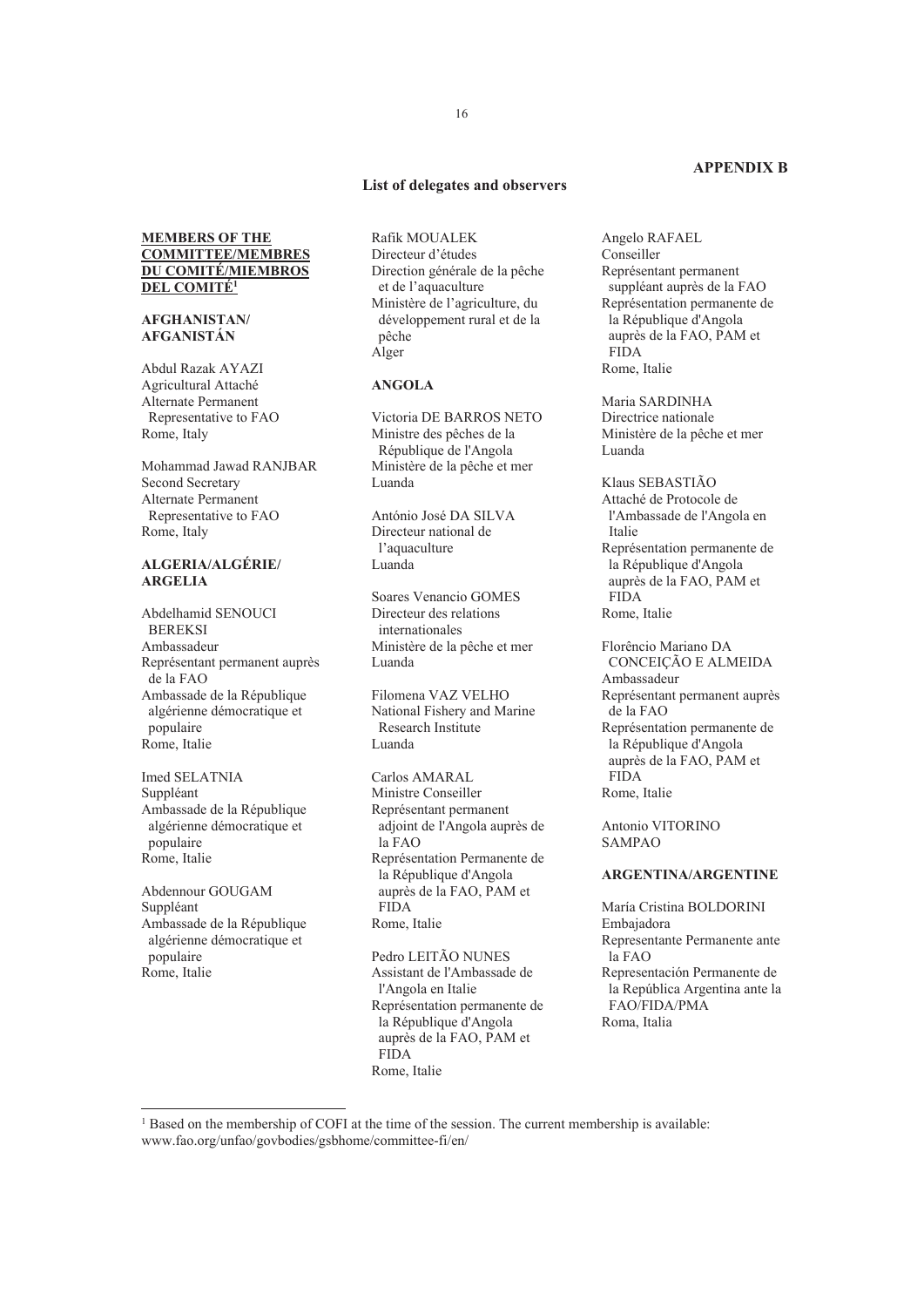Mauricio REMES Subsecretaría de Pesca y Acuicultura Ministerio de Agroindustria Buenos Aires

Reina SOTILLO DE GALGANO Ministro Plenipotenciario Representante ante el Consejo Federal Pesquero Dirección de Asuntos Económicos Multilaterales Ministerio de Relaciones Exteriores y Culto Buenos Aires

Nazareno Cruz MONTANI CAZABAT Secretario Representante Permanente Alterno ante la FAO Representación Permanente de la República Argentina ante la FAO/FIDA/PMA Roma, Italia

## **AUSTRALIA/AUSTRALIE**

Cathrine STEPHENSON Minister Counsellor Deputy Permanent Representative to FAO Embassy of Australia Rome, Italy

Rosemary NAVARRETE Agricultural Adviser Permanent Representation of Australia to FAO Embassy of Australia Rome, Italy

#### **AUSTRIA/AUTRICHE**

Guenter WALKNER Minister Plenipotentiary Permanent Representative of the Republic of Austria to FAO Embassy of Austria Rome, Italy

Lisa DELLA PIETRA Senior Expert Directorate EU Coordination Environment Federal Ministry of Sustainability and Tourism Vienna

Johanna LOHNECKER Administrative Assistant Permanent Representative of the Republic of Austria to FAO and WFP Rome, Italy

Igor LUKIC Assistant Permanent Representation of the Republic of Austria to FAO and WFP Rome, Italy

Amaia ZABALA ALDUNATE Administrator Council of the European Union General Secretariat Directorate Fisheries, Food and Health Brussels, Belgium

#### **AZERBAIJAN/ AZERBAÏDJAN/ AZERBAIYÁN**

Zaur GADIMALIYEV First Secretary Embassy of the Republic of Azerbaijan Rome, Italy

#### **BANGLADESH**

Manash MITRA Economic Counsellor Alternate Permanent Representative to FAO Embassy of the People's Republic of Bangladesh Rome, Italy

Rajib TRIPURA First Secretary Alternate Permanent Representative to FAO Embassy of the People's Republic of Bangladesh Rome, Italy

#### **BELGIUM/BELGIQUE/ BÉLGICA**

Patrick SORGELOOS Vice-Chair of the Intersession COFI Bureau on the Sub- Committee Aquaculture (for the Kingdom of Belgium) Brussels

Virginie KNECHT Attachée Représentation permanente auprès de la FAO Ambassade de Belgique Rome, Italie

Diego CADELLI Attaché Représentation permanente auprès de la FAO Ambassade de Belgique Rome, Italie

Frank CARRUET Ambassadeur Représentant permanent auprès de la FAO Représentation permanente auprès de la FAO Ambassade de Belgique Rome, Italie

#### **BOLIVIA (PLURINATIONAL STATE OF)/BOLIVIE (ÉTAT PLURINATIONAL DE)/ BOLIVIA (ESTADO PLURINACIONAL DE)**

Carlos APARICIO VEDIA Embajador Representante Permanente ante la FAO Embajada del Estado Plurinacional de Bolivia Roma, Italia

Maria Eugenia GAZAUI Asistente del Jefe de Misión Representación Permanente de Bolivia ante la FAO Roma, Italia

Roxana W. OLLER CATOIRA Segundo Secretario Representación Permanente ante la FAO Roma, Italia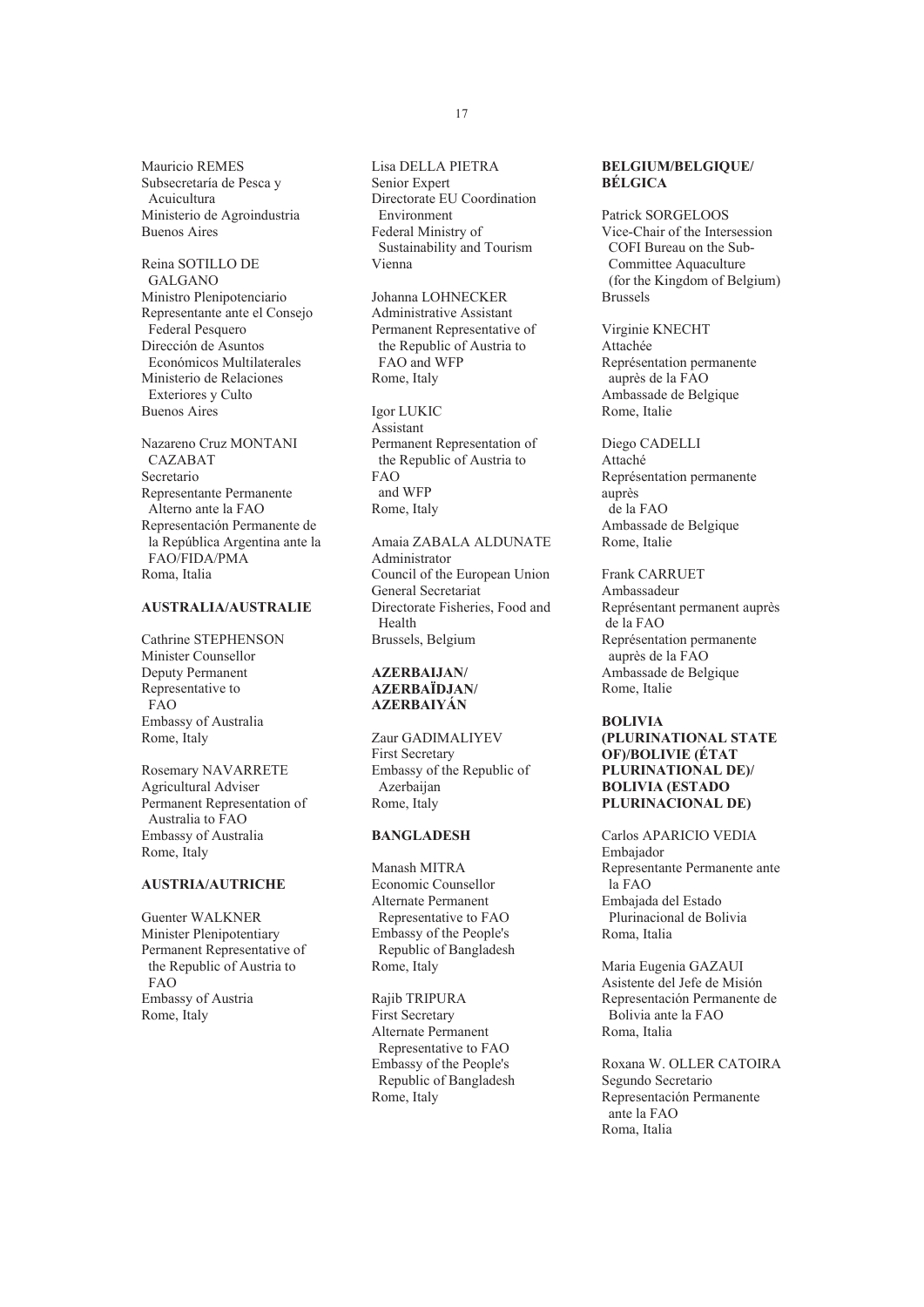## **BRAZIL/BRÉSIL/BRASIL**

Dayvson FRANKLIN DE **SOUZA** Secretary of State Special Secretariat of Aquaculture and Fisheries of Brazil (SEAP) Brasilia

Francisco Osvaldo ALVES BARBOSA International Advisor **SEAP** Brasilia

Lucianara ANDRADE FONSECA Alternate Permanent Representative to FAO Permanent Delegation of Brazil to FAO and related International Organizations Rome, Italy

José Airton CIRILO Congressman Chamber of Deputies Brazil Brasilia

Diego FERNANDES ALFIERI Third Secretary Division of Agriculture and Commodities Ministry of Foreign Affairs Brasilia

Fábio HISSA VIEIRA HAZIN Specialist Federal Rural University of Pernambuco Brazil

Diogenes LEMAINSKI Technical Advisor SEAP Brasilia

#### **BURKINA FASO**

Sommanogo KOUTOU Ministre des ressources animales et halieutiques Ministère des ressources animales et halieutiques Ouagadougou

Henri ZERBO Directeur général des ressources halieutiques Ministère des ressources animales et halieutiques Ouagadougou

Alice Gisèle SIDIBE-ANAGO Conseillère Représentante permanente adjointe auprès de la FAO Représentation permanente du Burkina Faso auprès de la FAO Rome, Italie

#### **CABO VERDE**

Carlos EVORA ROCHA Directeur national de l'économie maritime Praia

Elsa BARBOSA SIMÕES Représentant permanent auprès de la FAO Ambassade de la République de Cabo Verde Rome, Italie

### **CAMBODIA/CAMBODGE/ CAMBOYA**

Cheasan ENG Delegate of the Royal Government Fisheries Administration Ministry of Agriculture, Forestry and Fisheries Phnom Penh

Roitana BUOY Deputy Director-General Fisheries Administration Ministry of Agriculture, Forestry and Fisheries Phnom Penh

### **CAMEROON/CAMEROUN/ CAMERÚN**

Moungui MEDI Deuxième Conseiller Représentant permanent adjoint auprès de la FAO Représentation permanente auprès de la FAO Rome, Italie

Emma BELAL Directeur des pêches, de l'aquaculture et des industries halieutiques Ministère de l'élevage, des pêches et des industries animales Yaoundé

### **CANADA/CANADÁ**

Nadia BOUFFARD Director General External Relations Fisheries and Oceans Canada Ottawa

Maxwell Bernard KAPLAN Policy Advisor Fisheries and Oceans Canada Ottawa

Lise KAY Policy Analyst Fisheries and Oceans Canada Ottawa

Jennifer FELLOWS Counsellor Alternate Permanent Representative to FAO Embassy of Canada Rome, Italy

Mi NGUYEN Deputy Permanent Representative of Canada to FAO Embassy of Canada Rome, Italy

Carl James ALLEN President MFU-UPM Vice President of the Canadian Independent Fish Harvesters Federation New Brunswick

Robert KEENAN Project Manager, Fish, Food, and Allied Workers Union Toronto

Paul LANSBERGEN President Fisheries Council of Canada **Ottawa**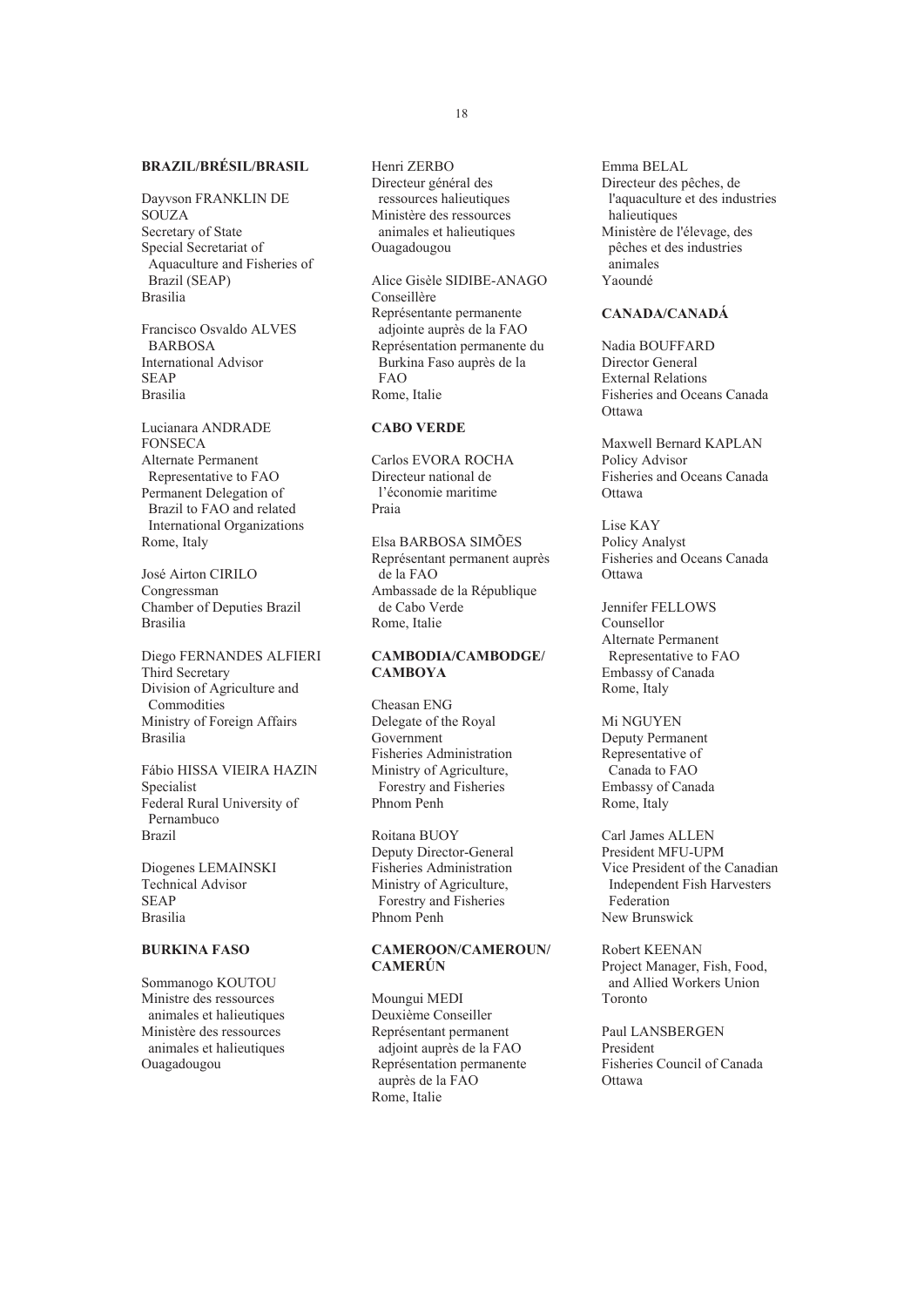John Andrew COUTURE Vice President for NS – CIFHF Canadian Independent Fish Harvesters Federation New Brunswick

Susanna FULLER Senior Program Manager Oceans North Ottawa

Alexandra MCGREGOR Senior Policy Analyst Assembly of First Nations Ottawa

Tony LONG Global Fishing Watch London, United Kingdom

### **CHILE/CHILI**

Juan Jose COVARRUBIAS ZABALA Jefe División de Desarrollo Pesquero Subsecretaria de Pesca y Acuicultura Valparaíso

Tamara VILLANUEVA Primer Secretario Representante Alterno ante la FAO Embajada de la República de Chile Roma, Italia

Alicia GALLARDO Directora Servicio Nacional de Pesca y Acuicultura

Otto MRUGALSKI Director de Intereses Marítimos y Medio Ambiente Armada De Chile Santiago

Salvador VEGA Dirección de Medio Ambiente y Asuntos Oceánicos Ministerio de Relaciones Exteriores Santiago

Katherine BERNAL Unidad Asuntos Internacionales Subsecretaria de Pesca y Acuicultura Santiago

Margarita VIGNEAUX Asesora Asuntos Multilaterales Embajada de la República de Chile Roma, Italia

Héctor BACIGALUPO Representante Sociedad Nacional de Pesca

Patricia Rios TAPIA Ministra Consejera Encargada de Negocios a.i. Representante Permanente ante la FAO Embajada de la República de Chile Roma, Italia

Rodrigo WAGHORN Segundo Secretario Representante Alterno ante la FAO Roma, Italia

#### **CHINA/CHINE**

Xinzhong LIU Deputy Director General Bureau of Fisheries and Fisheries Law Enforcement Ministry of Agriculture and Rural Affairs Beijing

Jinhe DONG Deputy Director General Yangtze River Fisheries Administration Ministry of Agriculture and Rural Affairs Beijing

Huihui SHEN Professor Shanghai Ocean University Shanghai

Haiwen SUN Division Director Bureau of Fisheries and Fisheries Law Enforcement Ministry of Agriculture and Rural Affairs Beijing

Liyue TANG Attaché Alternate Permanent Representative to FAO Permanent Representation to FAO Rome, Italy

Yubo XU First Secretary Alternate Permanent Representative to FAO Permanent Representation to FAO Rome, Italy

Rujie ZHONG Third Secretary Alternate Permanent Representative to FAO Permanent Representation to FAO Rome, Italy

### **COLOMBIA/COLOMBIE**

Monica FONSECA Ministro Consejero Embajada de la República de Colombia Roma, Italia

Maria Camila SIERRA Primer Secretario Embajada de la República de Colombia Roma, Italia

### **CONGO**

Marc MANKOUSSOU Conseiller Représentant permanent adjoint auprès de la FAO Ambassade de la République du Congo Rome, Italie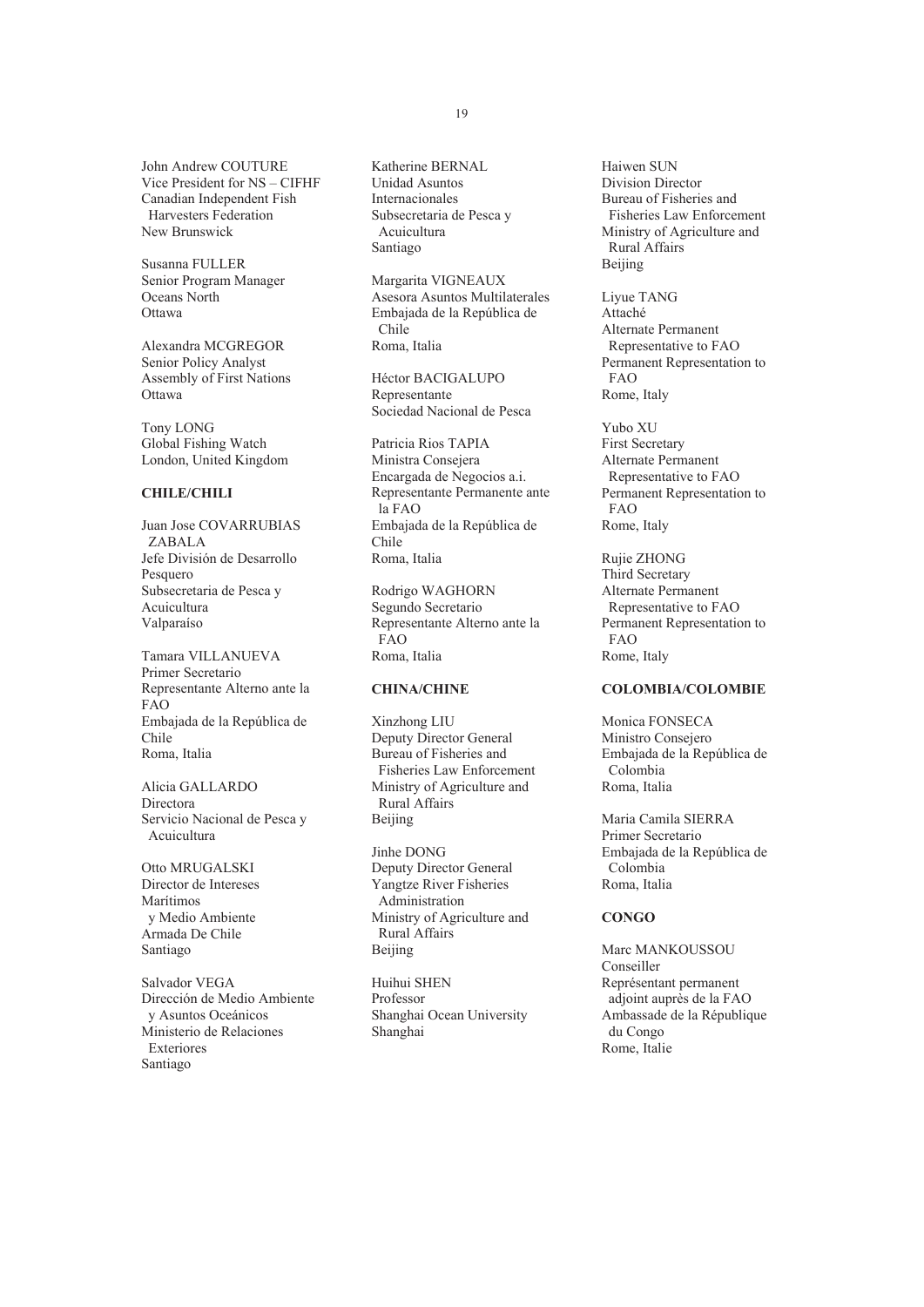### **COOK ISLANDS/ÎLES COOK/ISLAS COOK**

Miriam Lea MACDONALD Assistant to the Delegation Ministry of Marine Resources Raratonga

George MATUTU GEORGE Acting Secretary of Marine **Resources** Raratonga

Graham PATCHELL High Seas Scientific Advisor Ministry of Marine Resources Raratonga

### **COSTA RICA**

Marco Vinicio VARGAS PEREIRA Embajador Representante Permanente ante la FAO Representación Permanente ante la FAO Roma, Italia

Pablo INNECKEN ZUNIGA Representante Permanente Alterno ante la FAO Representación Permanente de Costa Rica ante la FAO Roma, Italia

Ceciliano LUIS FERNANDO Representante Permanente Alterno ante la FAO Representación Permanente ante la FAO Roma, Italia

### **CÔTE D'IVOIRE**

Seydou CISSE Ambassadeur Représentant permanent auprès de la FAO Représentation permanente auprès de la FAO, FIDA et PAM Rome, Italie

Kouamé KANGA Représentant permanent adjoint auprès de la FAO Représentation permanente auprès de la FAO, FIDA et PAM Rome, Italie

Wroly Danielle SEPE NEE **SERY** Représentante permanente suppléante auprès de la FAO Représentation permanente auprès de la FAO, FIDA et PAM Rome, Italie

Eloi Victor KAMBOU Représentant permanent suppléant auprès de la FAO Représentation permanente auprès de la FAO, FIDA et PAM Rome, Italie

#### **CUBA**

Raidel BORROTO VEJERANO Director de Ciencia y Regulaciones Pesqueras Ministerio de la Industria Alimentaria La Habana

Gloria ALMANDOZ SUAREZ Especialista de Relaciones Internacionales Ministerio de la Industria Alimentaria La Habana

Rebeca CUTIE CANCINO Consejera Representante Adjunta ante la FAO Embajada de la República de Cuba Roma, Italia

#### **CYPRUS/CHYPRE/ CHIPRE**

George POULIDES Ambassador Permanent Representative to the UN Agencies

Spyridon ELLINAS Alternate Permanent Representative to the UN Agencies Agricultural Attaché Rome

### **CZECHIA/TCHÉQUIE/ CHEQUIA**

Daniela RUZKOVA Expert Ministry of Agriculture Prague

**DEMOCRATIC PEOPLE'S REPUBLIC OF KOREA/ RÉPUBLIQUE POPULAIRE DÉMOCRATIQUE DE CORÉE/REPÚBLICA POPULAR DEMOCRÁTICA DE COREA**

Chon Gil KIM Member of delegation

Song Chol RIM Counsellor Deputy Permanent Representative to FAO Embassy of the Democratic People's Republic of Korea Rome, Italy

#### **DENMARK/DANEMARK/ DINAMARCA**

Lars Bjarne Fammé POULSEN Special Consultant Ministry of Foreign Affairs Copenhagen

Charlotte Raae TEODONIO Attaché Embassy of the Kingdom of Denmark to Italy Rome, Italy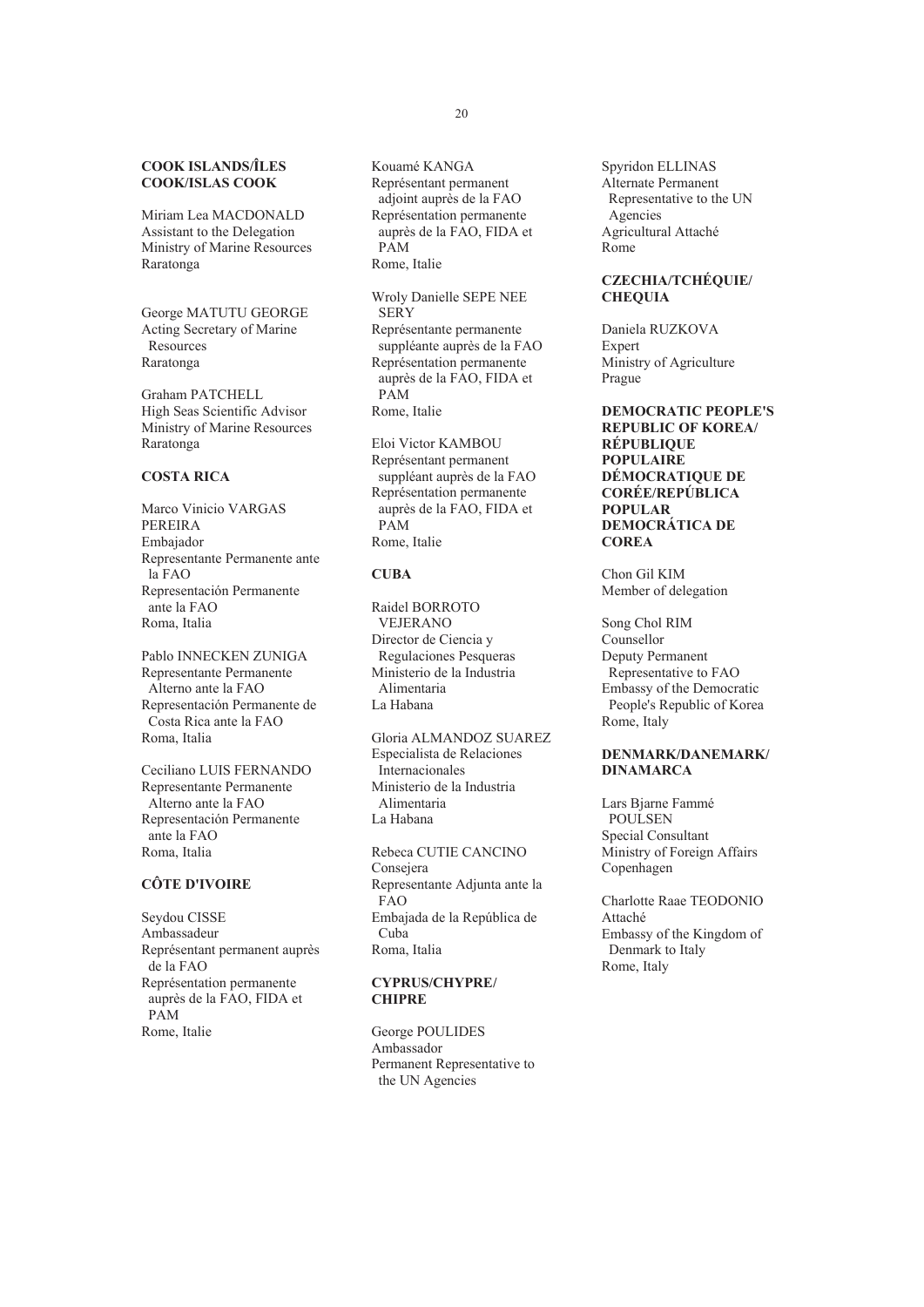#### **DOMINICAN REPUBLIC/ RÉPUBLIQUE DOMINICAINE/ REPÚBLICA DOMINICANA**

Mario Arvelo CAAMANO Embajador ante la FAO Representación Permanente ante la FAO Roma, Italia

Julia Antonia VICIOSO VARELAS Ministra Consejera Representante Alterna ante la FAO Roma, Italia

Diana INFANTE QUINONES Consejera Representante Alterna ante la FAO Roma, Italia

Liudmila KUZMICHEVA Consejera Representante Alterna ante la FAO Roma, Italia

Maria Cristina LAUREANO PEÑA Primera Consejera Representante Alterna ante la FAO Roma, Italia

### **ECUADOR/ÉQUATEUR**

Don Edison Paul VALLEJO MADRID Segundo Secretario Representante Permanente Alterno ante la FAO Embajada de la República del Ecuador Roma, Italia

Maria Gabriela SANTIAGO ZAMBRANO

Luigi BENINCASA Director Ejecutivo Asociación de Atuneros Manta

Mónica MALDONADO SABANDO Camara de Industriales y Procesadores Atuneros Manta

## **EGYPT/ÉGYPTE/EGIPTO**

Ahmed SHALABY Deputy Permanent Representative to UN Agencies based in Rome Rome, Italy

### **EL SALVADOR**

Carlos Alfredo ANGULO OLIVARES

Elisa Maricela FLORES DIAZ

Mario GHIOLDI Pasante Representación Permanente ante la FAO Roma, Italia

Gustavo Antonio PORTILLO PORTILLO Director General Dirección general de desarrollo de la pesca y acuicultura La Libertad

Maria Abelina TORRES DE **MEILLIEZ** Ministra Consejera Representante Permanente Adjunto ante la FAO Roma, Italia

#### **EQUATORIAL GUINEA/GUINÉE ÉQUATORIALE/GUINEA ECUATORIAL**

Cecilia Obono NDONG NCHAMA Embajadora Representante Permanente ante  $l$ a FAO Embajada de la República de Guinea Ecuatorial Roma, Italia

Mateo Nsogo NGUERE **MICUE** Consejero Representante Permanente Alterno ante la FAO Embajada de la República de Guinea Ecuatorial Roma, Italia

José Teófilo ESONO ASANGONO Consejero Representante Permanente Adjunto ante la FAO Embajada de la República de Guinea Ecuatorial Roma, Italia

## **ERITREA/ÉRYTHRÉE**

Asmerom Kidane TECLEGHIORGHIS Counsellor Alternate Permanent to FAO Embassy of Eritrea Rome, Italy

### **ESTONIA/ESTONIE**

Siim TIIDEMANN Deputy Secretary General for Fisheries Policy and Foreign Affairs Ministry of Rural Affairs Tallinn

Eduard KOITMAA Chief Specialist of the Market Regulation and Trade Bureau of the Fisheries Economics Department Ministry of Rural Affairs Tallinn

### **ETHIOPIA/ÉTHIOPIE/ ETIOPÍA**

Tarekegn Tsegie HAILE Minister Counsellor Alternate Permanent Representative to FAO Embassy of the Federal Democratic Republic of Ethiopia Rome, Italy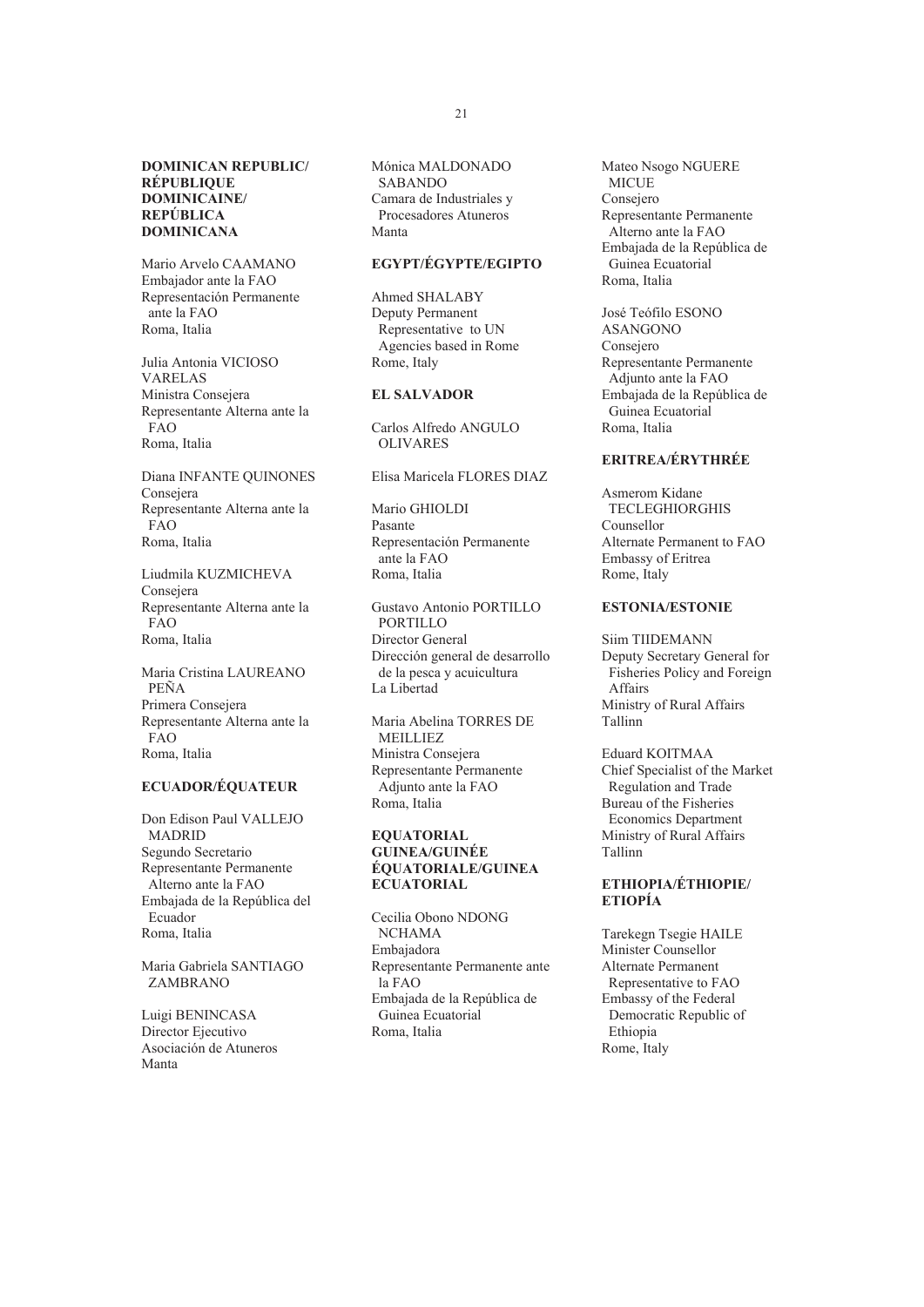Mitiku Tesso JEBESSA Minister Plenipotentiary Deputy Permanent Representative to FAO Embassy of the Federal Democratic Republic of Ethiopia Rome, Italy

**EUROPEAN UNION (MEMBER ORGANIZATION)/UNION EUROPÉENNE (ORGANISATION MEMBRE)/UNIÓN EUROPEA (ORGANIZACIÓN MIEMBRO)**

Andreas PAPACONSTANTINOU Head of Unit Ocean Governance, Law of the Sea and Arctic Policy DG MARE B.1 European Commission Brussels, Belgium

Roberto CESARI Head of Unit IUU Matters DG MARE B.4 European Commission Brussels, Belgium

Stefaan DEPYPERE Chair of the Kobe Process on behalf of the EU Directorate General for Fisheries Brussels, Belgium

Kristofer DU RIETZ Adviser International Affairs

Gonzalo HERRERA DOMINGUEZ Policy Officer Implementation of the IUU Regulation DG MARE B.4 European Commission Brussels, Belgium

Alessandra LAMOTTE Policy Assistant International Relations DG MARE B.1 European Commission Brussels, Belgium

Olalla LOPEZ ALVAREZ Policy Officer Implementation of the IUU Regulation DG MARE B.4 European Commission Brussels, Belgium

Angela MARTINI International Relations Officer Regional Fisheries Management Organizations DG MARE B.2 European Commission Brussels, Belgium

Willem OLTHOF First Counsellor Delegation of the European Union to the Holy See, Order of Malta, UN Agencies in Rome and to the Republic of San Marino Rome, Italy

Ernesto PENAS LADO Principal advisor Fisheries policy DG MARE European Commission Brussels, Belgium

Isabelle PERRET Control Expert – IUU-related matters DG MARE B.4 European Commission Brussels, Belgium

Adelaida REY ANEIROS Policy Officer IUU Matters DG MARE B.1 European Commission Brussels, Belgium

Alexandre RODRÍGUEZ Executive Secretary of EU Long Distance Advisory Council Madrid, Spain

Mathieu SERNA Fisheries Inspector and Technical Advisor IUU-related matters DG MARE B.4 European Commission Brussels, Belgium

Jan TOMBINSKI Ambassador Permanent Representative to FAO Delegation of the European Union to the Holy See, Order of Malta, UN Agencies in Rome and to the Republic of San Marino Rome, Italy

Veronika VEITS Director Fisheries Policy Mediterranean and Black Sea DG MARE D European Commission Brussels, Belgium

Maria Sofia VILLANUEVA Policy Officer DG MARE B.1 European Commission Brussels, Belgium

Victoria ZICOS Attachée International Relations, Information and Communication Operations Delegation of the European Union to the Holy See, Order of Malta, UN Agencies in Rome and to the Republic of San Marino Rome, Italy

#### **FIJI/FIDJI**

Taniela Bainokonoko GAVIDI Second Secretary Embassy of the Republic of Fiji Brussels, Belgium

Netani T. Vora TAVAGA Tuna Project Coordinator ABNJ Fiji, Suva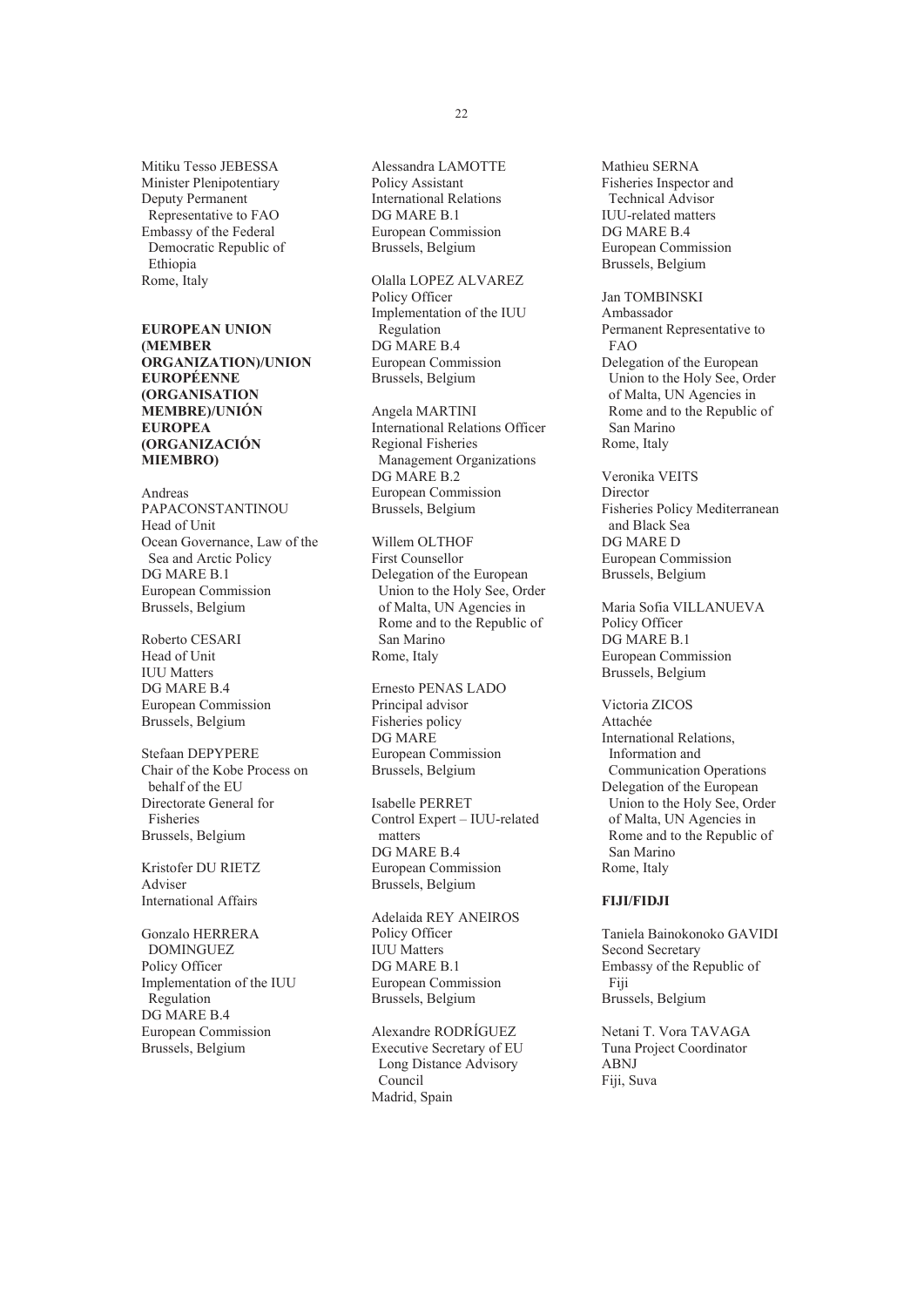### **FINLAND/FINLANDE/ FINLANDIA**

Aulikki HULMI Agricultural Counsellor Deputy Permanent Representative to FAO Embassy of Finland Rome, Italy

#### **FRANCE/FRANCIA**

Delphine BORIONE Ambassadrice Représentante permanente auprès de la FAO Représentation permanente auprès de la FAO Rome, Italie

Delphine BABIN-PELLIARD Conseillère agricole et sécurité alimentaire Représentation permanente auprès de la FAO Rome, Italie

Philippe DE LAMBERT DES **GRANGES** Sous-Directeur ressources halieutiques Ministère de l'agriculture et de l'alimentation Paris

Pierre VELGE Secrétariat général des affaires européennes Adjoint au Chef de secteur FAO/Codex Alimentaire Paris

#### **GABON/GABÓN**

Clémence LOUPDY MATIGA Ministre de la pêche et de la mer Ministère de la pêche et de la mer Libreville

Charles ESSONGHE Ambassadeur Représentant Permanent auprès de la FAO Ambassade de la République gabonaise Rome, Italie

Félicité DJOUAH Conseiller d'Ambassade Représentation permanente auprès de la FAO Rome, Italie

Michelline SCHUMMER GNANDJI Directeur Général des pêches et de l'aquaculture Libreville

#### **GERMANY/ALLEMAGNE/ ALEMANIA**

Hinrich THÖLKEN Ambassador Permanent Representation to FAO Permanent Representation to FAO Rome, Italy

Bruno HOFFSTADT Division 613 Fisheries Structure and Market Policy, Marine Protection Federal Ministry of Food and Agriculture Bonn

Reinhold HANEL **Director** Thünen Institute of Fisheries Ecology Hamburg

Melanie SEIBERT Unit 614 Sea Fisheries Management and Fisheries Control IWC

Ellen FUNCH Food Security Fisheries Federal Ministry for Economic Cooperation and Development

Mark PREIN Head of Project Sustainable Fisheries and Aquaculture German International Cooperation Eschborn

Heiner THOFERN Minister Deputy Permanent Representative Permanent Representation to FAO Permanent Representation to FAO Rome, Italy

Oliver MELLENTHIN Counsellor Permanent Representation to FAO Rome, Italy

Gülsah BAYAR Intern Permanent Representation to FAO Rome, Italy

#### **GHANA**

Francis Kingley ATO- CODJOE Deputy Minister Ministry of Fisheries and Aquaculture Development Accra

Emmanuel MANTEY MENSAH Commissioner Fisheries Commission Ministry of Fisheries and Aquaculture Development Accra

Michael ARTHUR-DADZIE Director Fisheries Commission Ministry of Fisheries and Aquaculture Development Accra

# **GREECE/GRÈCE/GRECIA**

Alexios Marios LYBEROPOULOS Deputy Permanent Representative to FAO Embassy of Greece Rome, Italy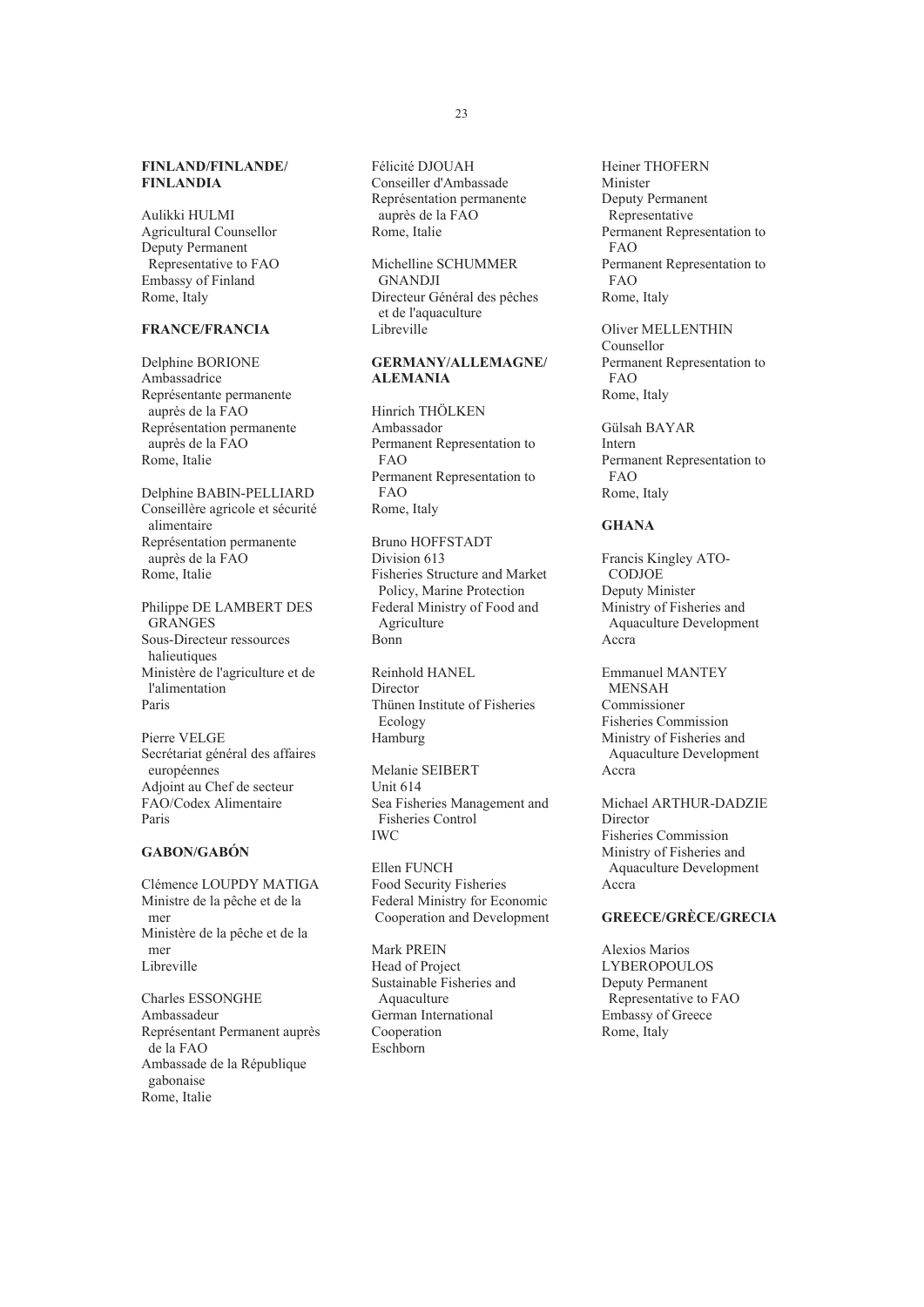## **GUATEMALA**

Karla Gabriela SAMAYOA RECARI Embajadora Representante Permanente ante la FAO Embajada de la República de Guatemala Roma, Italia

Sylvia María Leticia WOHLERS DE MEIE Ministro Consejero Representante Permanente Adjunto ante la FAO Embajada de la República de Guatemala Roma, Italy

### **GUINEA/GUINÉE**

Mohamed Chérif DIALLO Ambassadeur Représentant permanent auprès de la FAO Ambassade de la République de Guinée Rome, Italie

Mohamed Nassir CAMARA Conseiller Représentant permanent suppléant auprès de la FAO Ambassade de la République de Guinée Rome, Italie

Abdoulaye TRAORE Conseiller économique Représentant permanent adjoint auprès de la FAO Ambassade de la République de Guinée Rome, Italie

Sidi Mouctar DICKO Vice-President du Comité des pêches

# **HAITI/HAÏTI/HAITÍ**

Emmanuel CHARLES Ministre Conseiller Chargè d'affaires a.i. Représentant permanent adjoint auprès de la FAO Ambassade de la République d'Haïti Rome, Italie

Viktoriia GALAKTIONOVA Stagiaire Représentation permanente de auprès de la FAO Rome, Italie

### Morgane GAPAILLARD

Jean Turgot Abel SENATUS Conseiller Représentant permanent adjoint auprès de la FAO Ambassade de la République d'Haïti Rome, Italie

Yves THEODORE Conseiller Représentant permanent adjoint auprès de la FAO Ambassade de la République d'Haïti Rome, Italie

### **HUNGARY/HONGRIE/ HUNGRÍA**

Péter LENGYEL Deputy Head of Department Department of Angling and Fisheries Management Ministry of Agriculture Budapest

Zoltan KALMAN Minister Plenipotentiary Permanent Representative to FAO Rome, Italy

Daniel KOMLOS Junior Environmental Protection Advisor Ministry of Agriculture Budapest

Viktoria SCHUSTER Food Security Specialist Department of EU and FAO Affairs Ministry of Agriculture Budapest

#### **ICELAND/ISLANDE/ ISLANDIA**

Stefan ASMUNDSSON Director General Department of International Affairs Ministry of Industries and Innovation Reykjavik

Jón Erlingur JÓNASSON **Director** Natural Resources and Environmental Affairs Ministry for Foreign Affairs Reykjavik

Brynhildur **BENEDIKTSDOTTIR** Senior Expert Department of Fisheries and Aquaculture Ministry of Industries and Innovation Reykjavik

Stefán Jón HAFSTEIN Minister Plenipotentiary Permanent Representative to FAO, WFP and IFAD Rome, Italy

#### **INDIA/INDE**

Tarun SHRIDHAR Department of Animal Husbandry, Dairing and Fisheries Ministry of Agriculture and Farmers Welfare New Delhi

B. PRADHAN Department of Animal Husbandry, Dairing and Fisheries Ministry of Agriculture and Farmers Welfare New Delhi

Sanjeev KUMAR Permanent Representative Embassy of India Rome, Italy

Vishwanatha T.S National Fisheries Development Board Hyderabad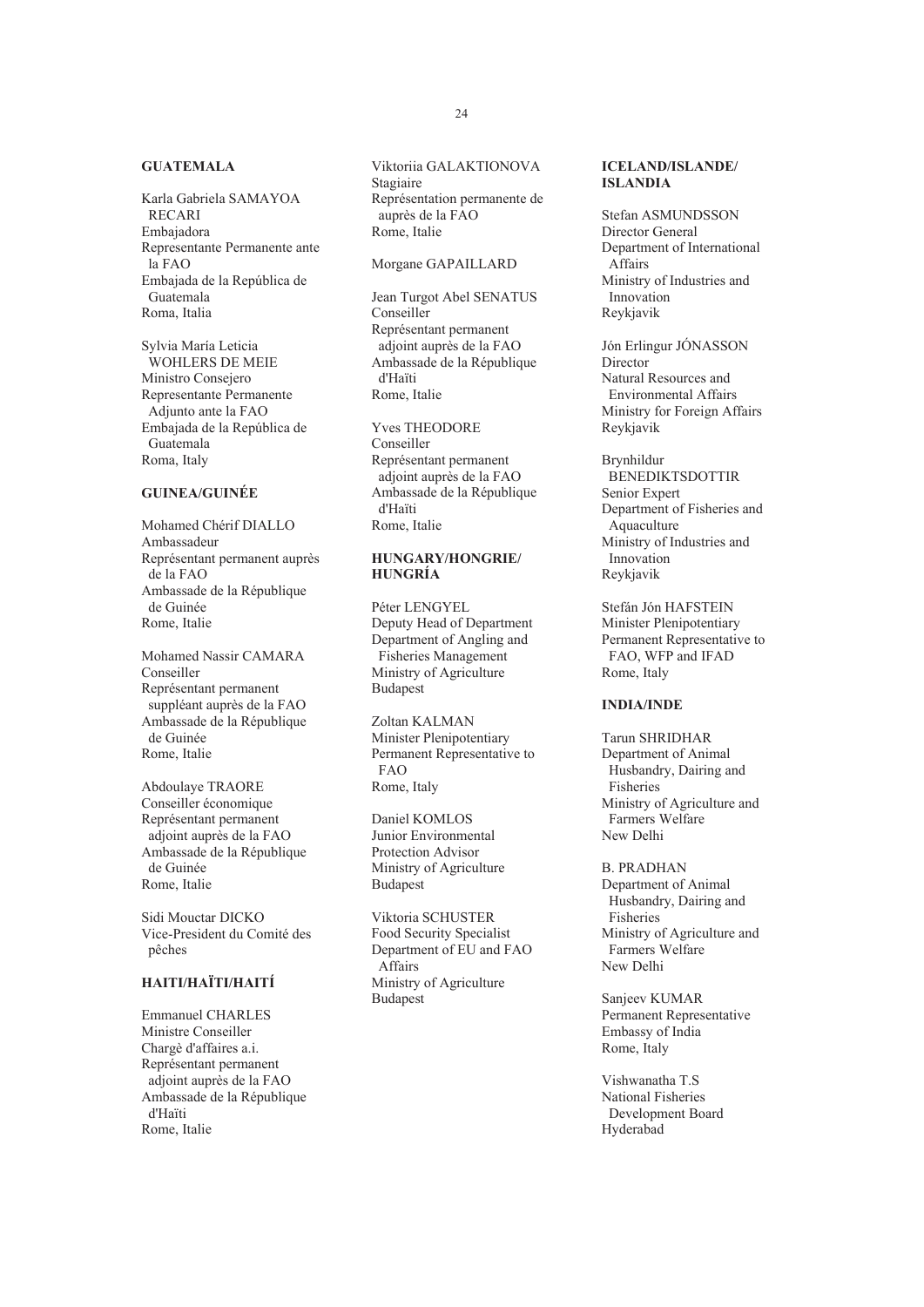### **INDONESIA/INDONÉSIE**

Esti ANDAYANI Ambassador Permanent Representative to FAO Embassy of the Republic of Indonesia Rome, Italy

Suseno SUKOYONO Senior Adviser to the Minister on Civil Society and Inter- Institutional Relationship Ministry of Marine Affairs and Fisheries Jakarta

Basilio Dias ARAUJO Assistant Deputy for Maritime Security and Resilience, Coordinating Ministry for Maritime Affairs Jakarta

Endroyono ENDROYONO Analyst at Directorate of Fishing Vessels and Fishing Gears

J.S. George LANTU Deputy Chief of Mission Minister Embassy of Indonesia Rome, Italy

Fadilla OKTAVIANI Assistant to the Special Staff on Law, Policy, Task Force on Illegal Fishing Ministry of Marine Affairs and Fisheries Jakarta

Fayakun SATRIA Head of Marine Fisheries Research Institute Ministry of Marine Affairs and Fisheries Jakarta

Gustaf Daud SIRAIT First Secretary Embassy of Indonesia Rome, Italy

Yusral TAHIR Agriculture Attaché Embassy of Indonesia Rome, Italy

Royhan Nevy WAHAB First Secretary Embassy of Indonesia Rome, Italy

Raden Sjarief WIDJAJA Head of Agency for Marine and Fisheries Research

Desri YANTI Assistant Deputy Director for the UN and International Cooperation Ministry of Marine Affairs and Fisheries Jakarta

#### **IRAN (ISLAMIC REPUBLIC OF)/IRAN (RÉPUBLIQUE ISLAMIQUE D')/IRÁN (REPÚBLICA ISLÁMICA DEL)**

Hassan SALEHI Deputy Minister and Head of Iranian Fisheries Organization (SHILAT) Ministry of Agriculture Teheran

Mohammad Hossein EMADI Ambassador Permanent Representative to FAO Permanent Representation to FAO Rome, Italy

Shapour KAKOOLAKI Deputy Fishing and Fishing Ports of Iran SHILAT Ministry of Agriculture Teheran

Davood ABDOLLAHI Deputy Director General International Affairs SHILAT Ministry of Agriculture Teheran

Shahin GHORASHIZADEH Alternate Permanent Representative to FAO Permanent Representation to FAO Rome, Italy

### **ITALY/ITALIE/ITALIA**

Riccardo RIGILLO Director General for Maritime Fisheries and Aquaculture Ministry of Agricultural, Food and Forestry Policies Rome

Flavio ANTONELLI Intern Permanent Representation to FAO Rome

Davide BRADANINI First Secretary Permanent Representation to FAO Rome

Giulio CARDINI Ministry of Agricultural, Food and Forestry Policies Rome

Cristiana CARLETTI University Roma Tre Rome

Roberto CHERUBINI Ministry of Agricultural, Food and Forestry Policies Rome

Mauro COLAROSSI Alternate Directorate General for Maritime Fisheries and Aquaculture Ministry of Agricultural, Food and Forestry Policies Rome

Ilaria FERRARO Technical Assistant Directorate General for Maritime Fisheries and Aquaculture Ministry of Agricultural, Food and Forestry Policies Rome

Vittorio GIOVANNONE Directorate General for Maritime Fisheries and Aquaculture Ministry of Agricultural, Food and Forestry Policies Rome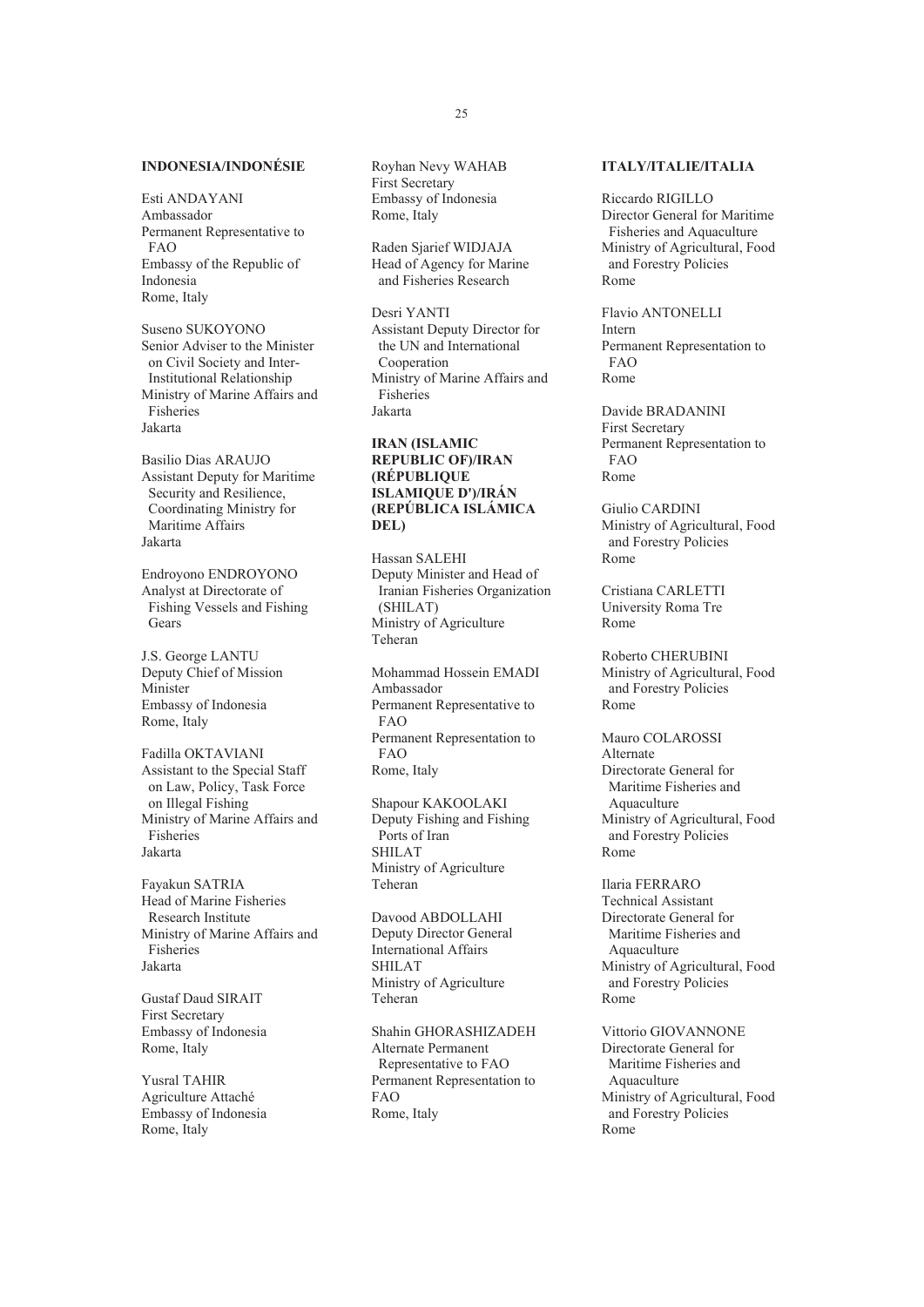Elisabetta LANZELLOTTO Ministry of Agricultural, Food and Forestry Policies Rome

Massimo RAMPACCI Ministry of Agricultural, Food and Forestry Policies Rome

Graziella ROMITO Ministry of Agriculture, Food and Forestry Rome

Massimo RUGGIERO Directorate General for Maritime Fisheries and Aquaculture Ministry of Agricultural, Food and Forestry Policies Rome

Pierfrancesco SACCO Ambassador Permanent Representative to FAO Permanent Representation to FAO Rome

## **JAPAN/JAPON/JAPÓN**

Hideki MORONUKI Senior Fisheries Negotiator International Affairs Division Fisheries Agency Ministry of Agriculture, Forestry and Fisheries Tokyo

Tomohiro AOKI Technical Official International Affairs Division Fisheries Agency Ministry of Agriculture, Forestry and Fisheries Tokyo

Hiroe ISHIHARA Assistant Professor Graduate School of Agricultural and Life Sciences University of Tokyo Tokyo

Kaoru ISHII Project Researcher Graduate School of Agricultural and Life **Sciences** University of Tokyo Tokyo

Toshikazu MIYAMOTO **Director** Global Guardian Trust Tokyo

Naohito OKAZOE Assistant Director International Affairs Division Fisheries Agency Ministry of Agriculture, Forestry and Fisheries Tokyo

Kasumi SUTO Vice-Chief of the Secretariat Marine Eco-Label Japan Council Tokyo

Minoru TAMURA Technical Manager Marine Eco-Label Japan Council Tokyo

Takaaki UMEDA Alternate Permanent Representative to FAO First Secretary Embassy of Japan in Italy Rome, Italy

Akiko YANAI Senior Research Fellow Institute of Developing Economies **JETRO** Chiba

#### **JORDAN/JORDANIE/ JORDANIA**

Salah AL TARAWNEH Deputy Permanent Representative to Rome based UN Agencies Rome, Italy

### **KENYA**

Harriet M. NDUMA Chargé d'Affaires a.i. Permanent Representation to FAO Rome, Italy

Susan W. IMENDE Director General Kenya Fisheries Service Ministry of Agriculture and Irrigation Nairobi

June Rollex CHEPCHIRCHIR RUTO Alternate Permanent Representative to FAO Rome, Italy

Teresa TUMWET Alternate Permanent Representative to FAO Rome, Italy

Beatrice NYANDAT Deputy Director of Fisheries Kenya Fisheries Service Ministry of Agriculture and Irrigation Nairobi

Lucy OBUNGU Director of Fisheries Kenya Fisheries Service Ministry of Agriculture and Irrigation Nairobi

Susan W. UNGADI Director General Kenya Fisheries Service Ministry of Agriculture and Irrigation Nairobi

### **KUWAIT/KOWEÏT**

Yousef JUHAIL Counsellor Permanent Representative to FAO Permanent Representation to FAO Rome, Italy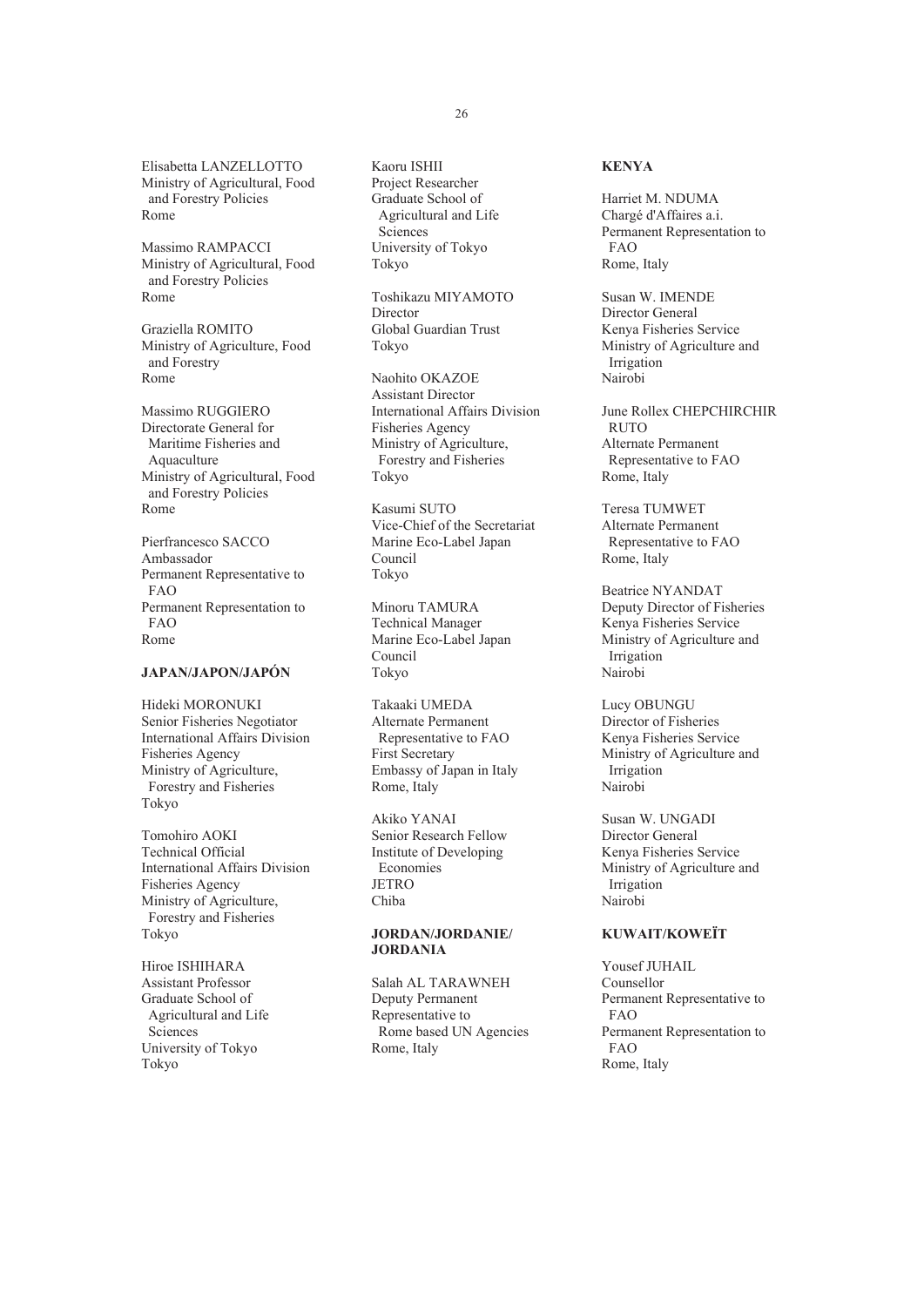Salah AL BAZZAZ Technical Advisor Permanent Representation to FAO Rome, Italy

Manar AL SABAH Attaché Alternate Permanent Representative to FAO Permanent Representation to FAO Rome, Italy

### **LIBERIA/LIBÉRIA**

Emma Metieh GLASSCO Director-General National Fisheries and Aquaculture Authority Monrovia

Solomon Nybaayou DARYOUE Director of Marine Fisheries and Environment National Fisheries and Aquaculture Authority Monrovia

A Haruna Rashid KROMAH Second Secretary Chargé d'Affaires a.i. Deputy Permanent Representative to FAO Embassy of the Republic of Liberia Rome, Italy

Olivia TABI Intern Embassy of the Republic of Liberia Rome, Italy

Richmond Devine YOWO Administrative Assistant to the Director General Environment National Fisheries and Aquaculture Authority Monrovia

### **LITHUANIA/LITUANIE/ LITUANIA**

Ana SEDENKO Ministry of Agriculture Fisheries Department Lithuania

Loreta MALCIENÈ Agricultural Attaché Alternate Permanent Representative to FAO Embassy of the Republic of Lithuania Rome, Italy

#### **MADAGASCAR**

Suzelin R. RAKOTOARISOLO Conseiller Chargé d'affaires a.i. Représentant permanent adjoint auprès de la FAO Ambassade de la République de Madagascar Rome

### **MALAYSIA/MALAISIE/ MALASIA**

Dato' Munir BIN HJ. MOHD NAWI Director General of Fisheries Department of Fisheries Ministry of Agriculture and Agro-based Industry Putrajaya

## Abdul R. ABDUL WAHAB

Muhammad Suhail MUHAMMAD Alternate Permanent Representative to FAO Embassy of Malaysia Rome, Italy

### **MALI/MALÍ**

Rokia KANE MAGUIRAGA Ministre de l'élevage et de la pêche Ministère l'élevage et de la pêche Bamako

Bruno MAIGA Ambassadeur Représentant permanent auprès de la FAO Ambassade de la République du Mali Rome, Italie

Madi Maténé KEITA Directeur national de la pêche du Mali

Halimatou KONE TRAORE Deuxième Conseiller Ambassade de la République du Mali Rome, Italie

Mamadou SOGODOGO Premier Conseiller Ambassade de la République du Mali Rome, Italie

### **MALTA/MALTE**

Randall CARUANA **Director** Department of Fisheries and Aquaculture Marsa

Ivan VASSALLO First Secretary Alternate Permanent Representative to FAO Embassy of the Republic of Malta Rome

### **MAURITANIA/ MAURITANIE**

Mohamed OULD BARHAM Directeur de coopération Ministère des pêches et de l'économie maritime Nouakchott

Hamed SIDI MOHAMED Ambassadeur Représentant permanent auprès de la FAO Rome, Italie

Mohamed Teyib DIYE Deuxième Conseiller Représentant permanent adjoint auprès de la FAO Rome, Italie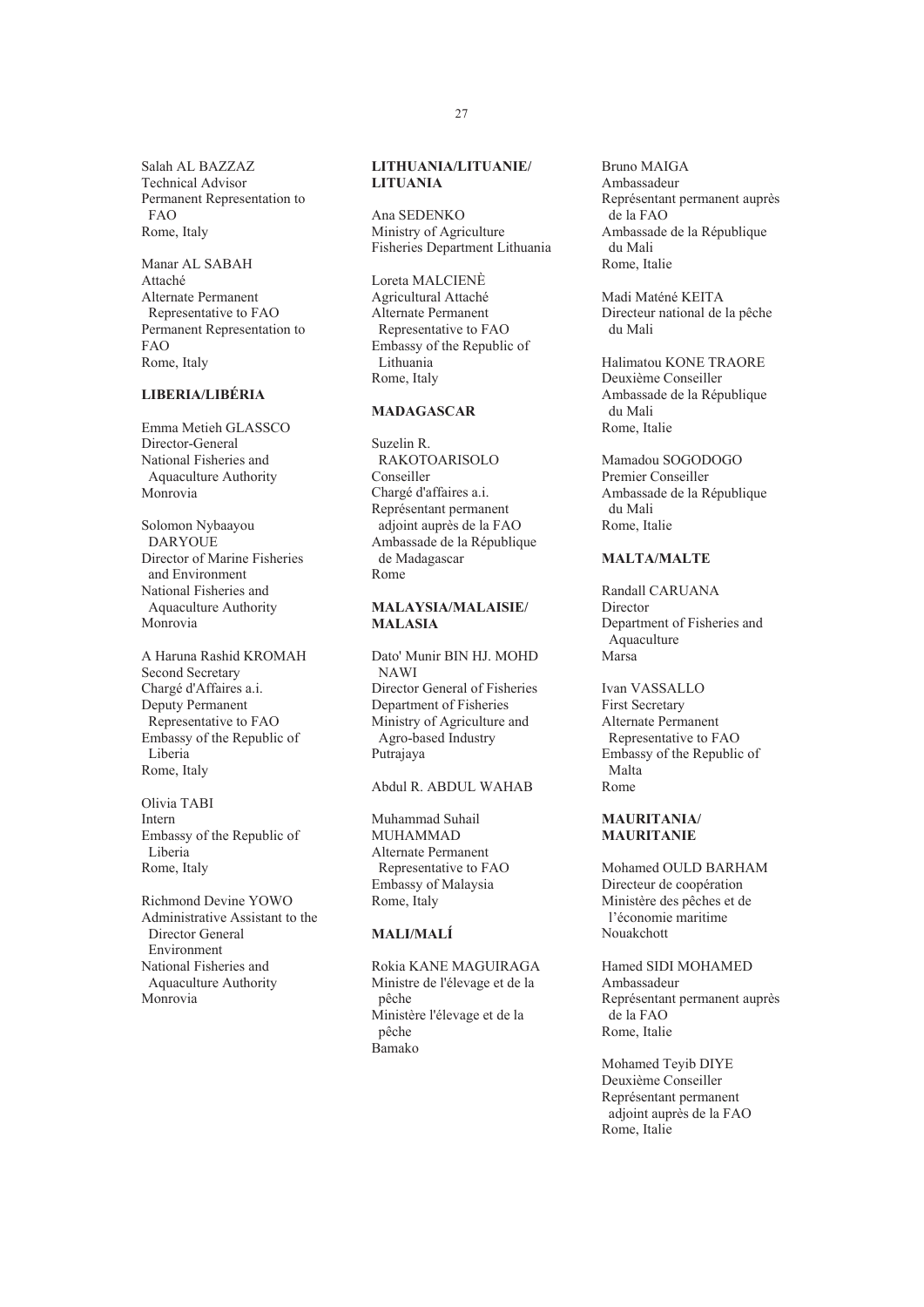### **MEXICO/MEXIQUE/ MÉXICO**

Mario AGUILAR SANCHEZ Titular de la Comisión Nacional de Acuacultura y Pesca Comisionado Nacional de Acuacultura y Pesca Secretaria de Agricultura, Ganadería, Desarrollo Rural, Pesca y Alimentación Mexico City

Martha Elena BÁRCENA **COOUT** Embajadora Representante Permanente ante  $\overline{A}$  FAO Misión Permanente ante las Agencias de la Organización de las Naciones Unidas con sede en Roma Roma, Italia

Benito Santiago JIMÉNEZ **SAUMA** Primer Secretario Representante Permanente Alterno ante la FAO Misión Permanente de México ante las Agencias de la Organización de las Naciones Unidas Roma, Italia

Maria de los Ángeles GÓMEZ AGUILAR Segunda Secretaria Representante Permanente Alterna ante la FAO Misión Permanente ante las Agencias de la Organización de las Naciones Unidas Roma, Italia

Gunnar MEBIUS Misión Permanente ante las Agencias de la Organización de las Naciones Unidas Roma, Italia

Rosalba Veronica ESQUIVEL MEDINA **CONAPESCA** Mexico

#### **MOROCCO/MAROC/ MARRUECOS**

Hassan ABOUYOUB Ambassadeur Représentant permanent auprès de la FAO Ambassade du Royaume du Maroc Rome, Italie

Mustafa AMZOUGH Chef de Département Agence nationale du développement de l'aquaculture

Zakaria EL KADDOURI Représentant permanent adjoint auprès de la FAO Ambassade du Royaume du Maroc Rome, Italie

Nadir Chafai ELALAOUI Chef de la Division de coordination et de suivi de la lutte contre la pêche INN

Fatima Zahra HASSOUNI Chef de Division de la durabilité et de l'aménagement des ressources halieutiques

Mohammed MALOULI IDRISSI Chef du Centre régional de l'INRH Tanger

Abdellah MOUSTATIR Chef de Division des structures de la pêche

Ikram NAJIB Ministre Plénipotentiaire Représentante permanente adjointe auprès de la FAO Ambassade du Royaume du Maroc Rome

#### **MOZAMBIQUE**

Inácio Tomás MUZIME Alternate Permanent Representative to FAO Embassy of the Republic of Mozambique Rome, Italy

### **NAMIBIA/NAMIBIE**

Graca BAULETH D'ALMEIDA Director Resource Management Ministry of Fisheries and Marine Resources Windhoek

Moses MAURINGHIRE Permanent Secretary Ministry of Fisheries and Marine Resources Windhoek

Mc Nab ZASKIA First Secretary Embassy and Permanent Mission Geneva, Switzerland

### **NETHERLANDS/PAYS-BAS/PAÍSES BAJOS**

Hans HOOGEVEEN Ambassador and Permanent Representative to FAO Permanent Representation to FAO Rome, Italy

Dirkjan VAN DER STELT Senior Policy Advisor Fisheries Unit Directorate-General for Agro- Animal Supply Chain and Animal Welfare Department The Hague

Sarah ZERNITZ Intern Permanent Representation to FAO Rome, Italy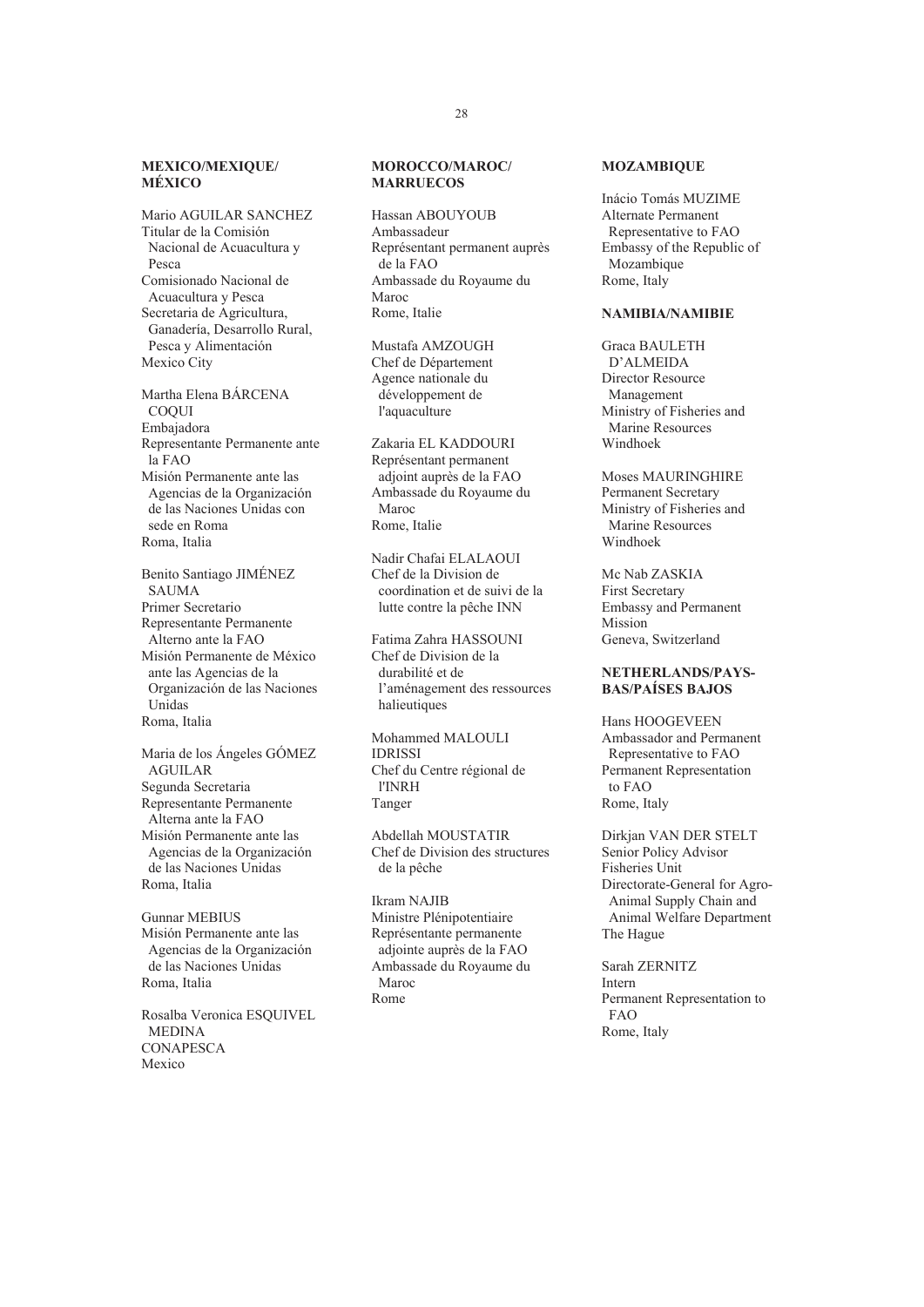### **NEW ZEALAND/ NOUVELLE-ZÉLANDE/ NUEVA ZELANDIA**

Anna FALLOON Acting Manager International Fisheries Management Ministry for Primary Industries Wellington

Donald Geoffrey SYME Counsellor Embassy of New Zealand Rome, Italy

Alastair MACFARLANE Senior International Advisor International Fisheries Management Ministry for Primary Industries Wellington

## **NICARAGUA**

Mónica ROBELO RAFFONE Embajadora ante la FAO Embajada de la República de Nicaragua Roma, Italia

Junior Andrés ESCOBAR FONSECA Agregado Embajadora ante la FAO Embajada de la República de Nicaragua Roma, Italia

#### **NIGERIA/NIGÉRIA**

Yaya Adisa Olaitan OLANIRAN Minister Permanent Representative to FAO Permanent Representation to FAO Rome

### **NORWAY/NORVÈGE/ NORUEGA**

Ann Kristin WESTBERG Deputy Director General Ministry of Trade, Industry and Fisheries Oslo

Gunnstein BAKKE

Gunnvor BERGE Senior Adviser Norwegian Ministry of Foreign Affairs Oslo

Kristoffer Krohg **BJORKLUND** 

#### Ingvild HAUGEN

Astrid HOLTAN

Mariann KJELLEVOLD

Terie LOBACH Specialist Director Directorate of Fisheries Bergen

Thord MONSEN Head of Section for Control Directorate of Fisheries Bergen

Inge NORDANG Ambassador Permanent Representative to FAO Royal Norwegian Embassy Rome, Italy

Silje REM Senior Adviser Ministry of Trade, Industry and Fisheries Oslo

Yngve TORGERSEN Deputy Director General Ministry of Trade, Industry and Fisheries Oslo

### **OMAN/OMÁN**

Hamed AL OUFI Undersecretary of Fisheries Sector Ministry of Agriculture and Fisheries Muscat

Fadia ALJAMAL Coordinator to the UN Agencies in Rome Embassy of the Sultanate of Oman Rome, Italy

AbdulAziz AL MARZOQI General Director of Fisheries Development Ministry of Agriculture and Fisheries Department of International Cooperation Muscat

Adbullah AL NAHDI Director of Marine Science and Fisheries Center Ministry of Agriculture and Fisheries Department of International **Cooperation** Muscat

Nasra AL-HASHMI First Secretary Embassy of the Sultanate of Oman Rome, Italy

## **PAKISTAN/PAKISTÁN**

Anser Mahmood CHATTA Chief Executive Officer Fisheries Development Board Ministry of National Food Security and Research Islamabad

#### **PALAU/PALAOS**

Percy RECHELLUUL Bureau of Marine Resources

### **PANAMA/PANAMÁ**

Zuleika PINZÓN Administradora General Autoridad de los Recursos Acuáticos de Panamá

Gina VERGARA Abogada Dirección General de Marina Mercante Autoridad Marítima de Panamá Panamá City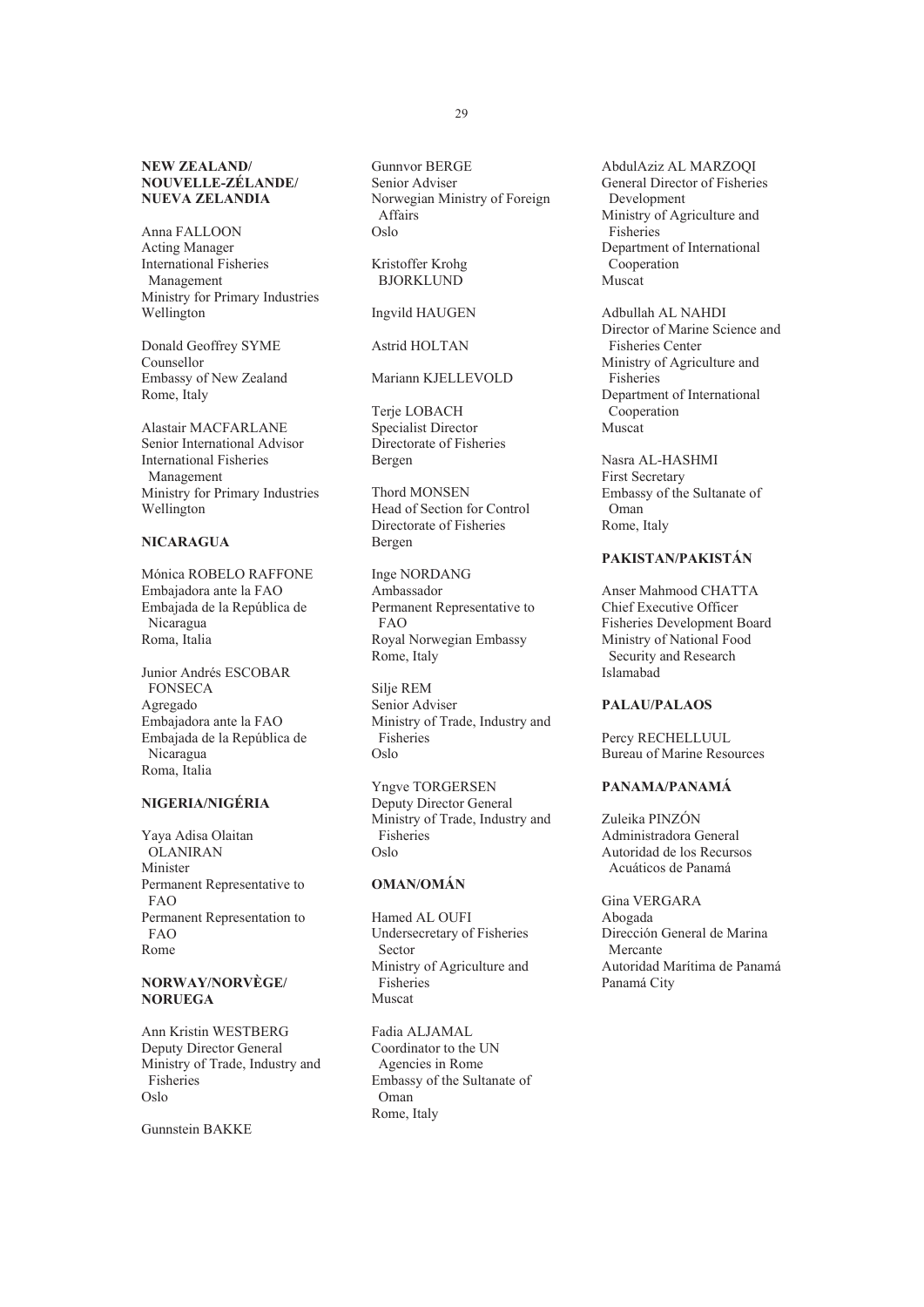## **PARAGUAY**

Mirko SOTO SAPRIZA Ministro Encargado de Negocios a.i. Representante Permanente Alterno ante la FAO Embajada de la República del Paraguay Roma, Italia

### **PERU/PÉROU/PERÚ**

Javier Fernando Miguel ATKINS LERGGIOS Viceministro de Pesca y Acuicultura Ministerio de la Producción del Perú

María Carolina CARRANZA NÚÑEZ Consejera Representante Permanente Alterna ante la FAO Embajada de la República del Perú Roma, Italia

Diana CALDERÓN VALLE Tercera Secretaria Representante Permanente Alterna ante la FAO Embajada de la República del Perú Roma, Italia

Pablo Antonio CISNEROS ANDRADE Ministro Consejero Representante Permanente Adjunto ante la FAO Embajada de la República del Perú Roma, Italia

Luis Carlos IBÉRICO NÚÑEZ Embajador Representante Permanente ante la FAO Embajada de la República del Perú Roma, Italia

José Humberto ROMERO GLENNY Director General de Supervisión, Fiscalización y Sanción del Viceministerio de Pesca y Acuicultura Ministerio de la Producción del Perú

## **PHILIPPINES/FILIPINAS**

Domingo NOLASCO Ambassador Permanent Representative to FAO Embassy of the Republic of the Philippines Rome, Italy

Drusila Esther BAYATE Director III Department of Agriculture Bureau of Fisheries and Aquatic Resources Quezon City

Lupiño Jr. LAZARO Deputy Permanent Representative to FAO Embassy of the Republic of the Philippines Rome, Italy

Theodore Andrei BAUZON Alternate Permanent Representative to FAO Embassy of the Republic of the Philippines Rome, Italy

Jose Inza-Cruz LAQUIAN Agriculture Attaché Embassy of the Republic of the Philippines to Belgium Brussels, Belgium

Demosthenes ESCOTO Attorney IV Bureau of Fisheries and Aquatic Resources Department of Agriculture Quezon City

Glady Mae TALAN Attorney III Department of Agriculture Bureau of Fisheries and Aquatic Resources Quezon City

Marion REYES Alternate Permanent Representative to FAO Embassy of the Republic of the Philippines Rome, Italy

Maria Luisa GAVINO Assistant Office of the Agriculture Attaché Embassy of the Republic of the Philippines Rome, Italy

### **PORTUGAL**

Luís Alberto Ramos DA SILVA CAIANO Counsellor Alternate Permanent Representative to FAO Embassy of the Portuguese Republic Rome, Italy

### **QATAR**

Abdulaziz Bin Ahmed AL MALKI AL-JEHANI Ambassador Permanent Representative to FAO Embassy of the State of Qatar Rome, Italy

Akeel HATOOR Expert of UN Agencies Permanent Representation to FAO Embassy of the State of Qatar Rome, Italy

### **REPUBLIC OF KOREA/ RÉPUBLIQUE DE CORÉE/ REPÚBLICA DE COREA**

Dong Yeob YANG Director General for Overseas Fisheries and International Policy Bureau Ministry of Oceans and Fisheries

Keun Hyung HONG Deputy Director International Cooperation Division Ministry of Oceans and Fisheries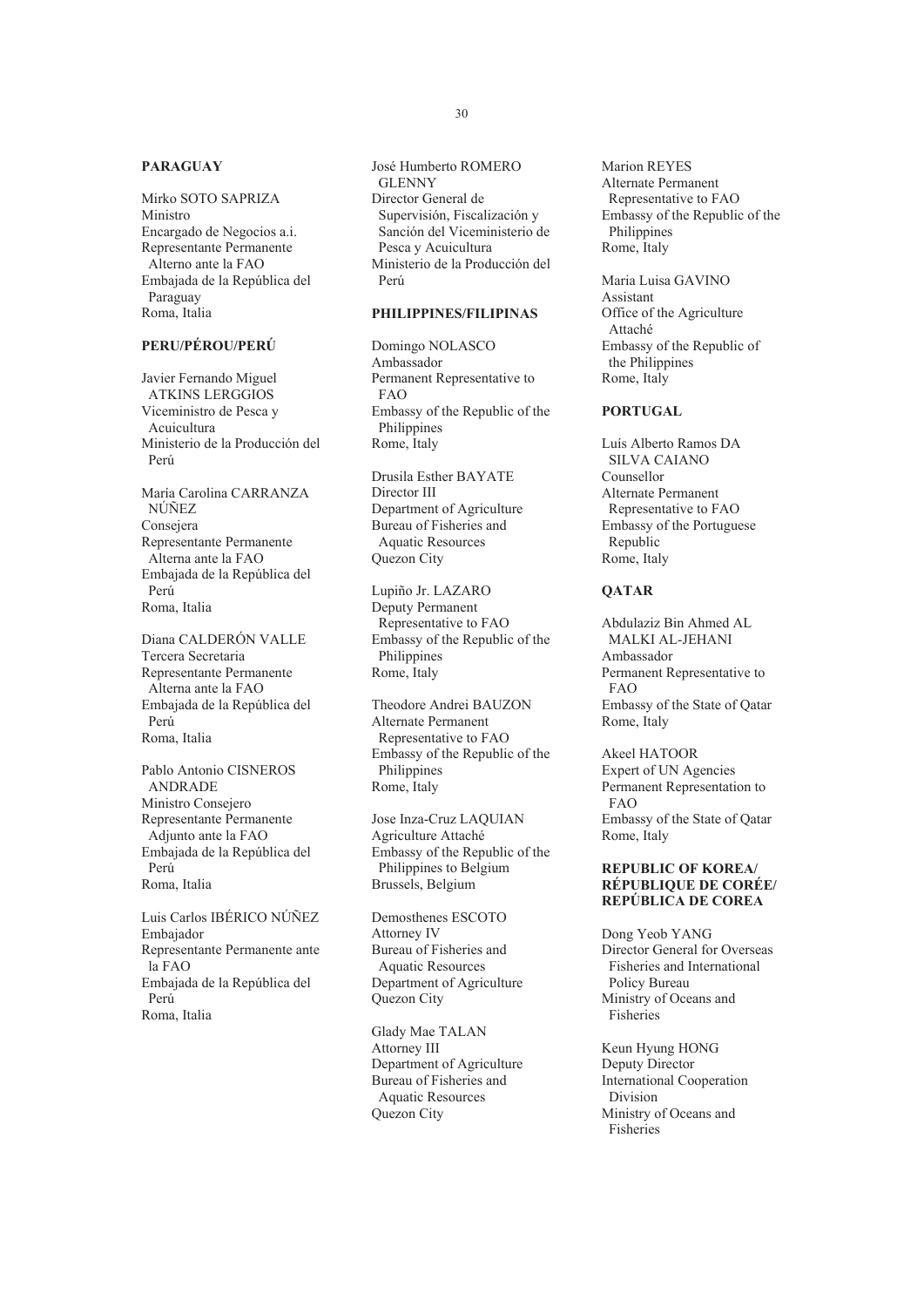Geoyoung KANG Team Leader International Cooperation Division Ministry of Oceans and Fisheries

JungRe KIM Assistant Director International Cooperation Division Ministry of Oceans and Fisheries

Haena LEE Policy advisor International Cooperation Division Ministry of Oceans and Fisheries

SangGo LEE Professor Pukyong National University

Jeong Hyeun LIM Director Fisheries Resources Division Busan metropolitan city hall

SeongGyu LIM Deputy Director International Cooperation Division

HaeKyong PARK Assistant Director Fisheries Resources Division Busan metropolitan city hall

#### **ROMANIA/ROUMANIE/ RUMANIA**

Vlad MUSTACIOSU Counsellor Alternate Permanent to FAO Embassy of Romania Rome, Italy

### **RUSSIAN FEDERATION/ FÉDÉRATION DE RUSSIE/ FEDERACIÓN DE RUSIA**

Victor VASILIEV Permanent Representative to FAO and WFP Permanent Mission to FAO and other UN Agencies in Rome Rome, Italy

Kamil BEKYASHEV Adviser All-Russian Federal Research Institute for fisheries and oceanography Moscow

Alexander OKHANOV Counsellor Permanent Mission to FAO and other UN Agencies Rome, Italy

### **SAUDI ARABIA/ARABIE SAOUDITE/ARABIA SAUDITA**

Mohammed Ahmed ALGHAMDI Minister Plenipotentiary Permanent Representative to FAO Permanent Representation to FAO Rome, Italy

Salah ALKHODER Alternate Permanent Representative to FAO Permanent Representation to FAO Rome, Italy

Mansour AL ADI Alternate Permanent Representative to FAO Permanent Representation to FAO Rome, Italy

MARIA CAPPIELLO- MAGAR Administrative Officer

### **SENEGAL/SÉNÉGAL**

Diene NDIAYE Directeur des industries de transformation de la pêche Ministère de la pêche et de l'économie maritime Dakar

Baye Mayoro DIOP Premier Secrétaire Représentant permanent adjoint auprès de la FAO Ambassade de la République du Sénégal Rome, Italie

### **SINGAPORE/SINGAPOUR/ SINGAPUR**

Huan Sein LIM Director Aquaculture Technology Department Agri-Food and Veterinary Authority of Singapore

Yeong Hun Adrian LIM **Director** Fisheries and Port Management Department Agri-Food and Veterinary Authority of Singapore

#### **SLOVAKIA/SLOVAQUIE/ ESLOVAQUIA**

Stefan RYBA Director General Section of Agriculture Ministry of Agriculture and Rural Development Bratislava

Jan SUKOVSKY Animal Production Department Ministry of Agriculture and Rural Development Bratislava

Zora WEBEROVA Permanent Representative to FAO and WFP Embassy of the Slovak Republic Rome

#### **SOMALIA/SOMALIE**

Abdirahman ABDI HASHI Minister of Fisheries and Marine Resources Ministry of Fisheries and Marine Resources Federal Government of Somali Republic Mogadishu

Ibrahim Hagi ABDULKADER Ambassador to FAO Permanent Representation to FAO Rome, Italy

Ahmed MATHOBE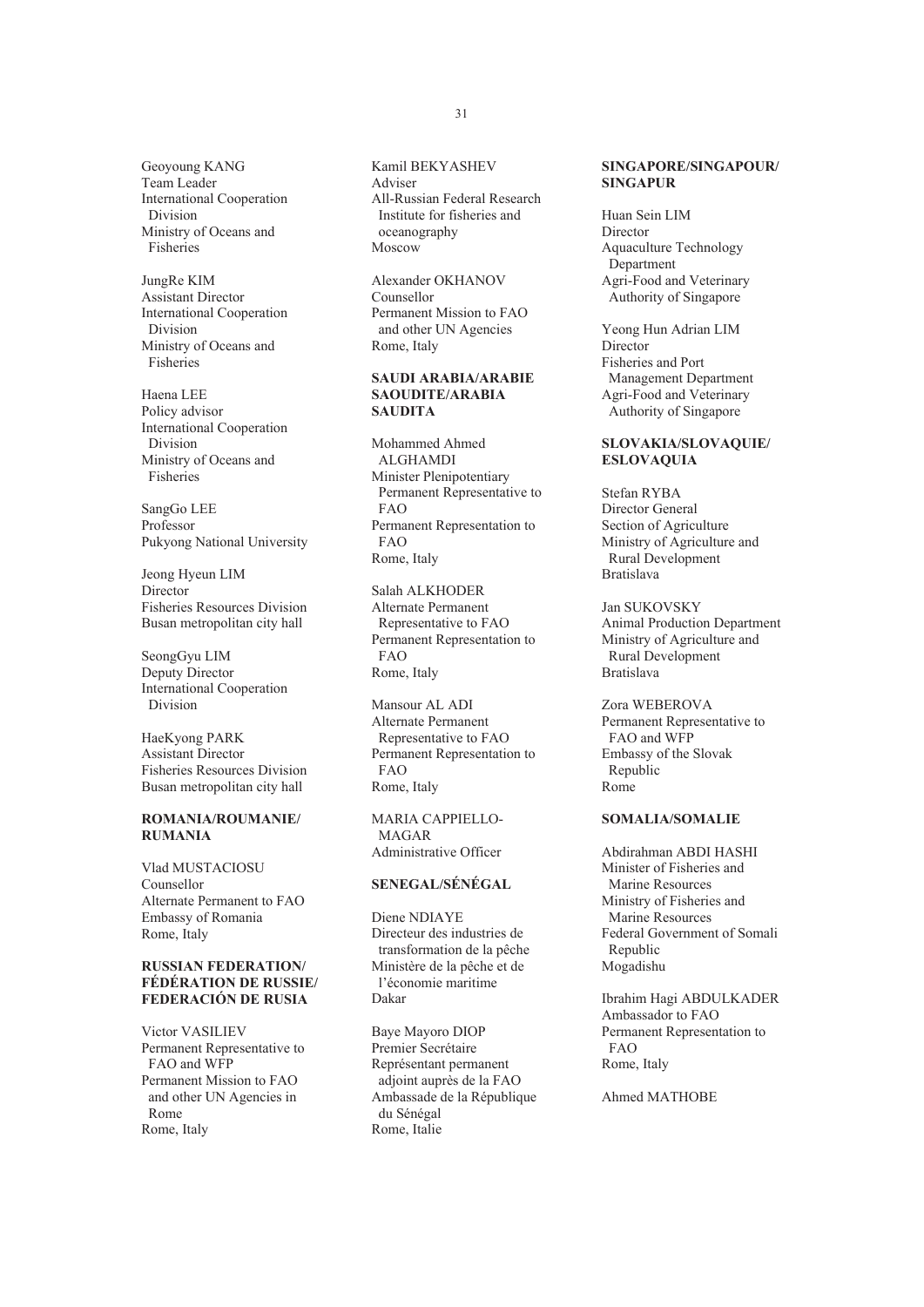John PURVIS Technical Advisor to the Minister Fisheries Officer FAO Somalia

### **SOUTH AFRICA/AFRIQUE DU SUD/SUDÁFRICA**

Belemane SEMOLI Acting Deputy Director- General National Department of Agriculture, Forestry and Fisheries Cape Town

Anna-Marie MOULTON Counsellor Multilateral Affairs Alternate Permanent Representative to FAO Embassy of the Republic of South Africa Rome, Italy

Thembalethu VICO Chief Director (Acting) Monitoring Control and Surveillance Department of Agriculture, Forestry and Fisheries Cape Town

Mandisile MQOQI Deputy Director Demersal Fisheries Management Department of Agriculture, Forestry and Fisheries Fisheries Branch Cape Town

### **SPAIN/ESPAGNE/ESPAÑA**

Antonio FLORES LORENZO Representante Permanente Alterno ante la FAO Embajada de España Roma, Italia

Ignacio GANDARIAS **SERRANO** Director General de Ordenación Pesquera y Acuicultura Secretaría General de Pesca Ministerio de Agricultura, Pesca y Alimentación Madrid

Carlos BOTANA LAGARÓN Jefe del Departamento de Sostenibilidad Autoridad Portuaria de Vigo Vigo

Francisco de Borja CARMONA CASTAÑO Jefe de Área Subdirección General de Acuicultura y Comercialización Pesquera Secretaría General de Pesca Ministerio de Agricultura, Pesca y Alimentación Madrid

Aurora DE BLAS **CARBONERO** Directora Delegación Madrid Conxemar Madrid, Spain

Isabel GONZÁLEZ NIETO Asistente Técnica Representación Permanente ante la FAO Embajada de España Roma, Italia

Enrique LÓPEZ VEIGA Presidente Autoridad Portuaria de Vigo Vigo

Natalia MORENO LAGUNA Subdirectora Adjunta Subdirección General de Competitividad y Asuntos Sociales Ministerio de Agricultura, Pesca y Alimentación Madrid

Silvia R. MARTÍNEZ DE PAZOS Consejera Técnica Secretaria General de Protección de los Recursos **Pesqueros** Madrid

Carmen RODRIGUEZ MUÑOZ. Subdirección General de Acuicultura y Comercialización Pesquera Ministerio de Agricultura, Pesca y Alimentación **Madrid** 

Manuel SUAREZ LEMUS Conxemar Director de comunicación

José Lorenzo SENTÍS Asistente técnico – Inspector pesca Subdirección de control e inspección Ministerio de Agricultura, Pesca y Alimentación **Madrid** 

#### **SRI LANKA**

Daya Srikantha John PELPOLA Ambassador Permanent Representative to FAO Permanent Representation Rome, Italy

Niyangama Monty RANATUNGE Director General Ministry of Fisheries and Aquatic Resources Development and Rural Economy Colombo

Somasena MAHADIULWEWA Minister Deputy Permanent Representative to FAO Permanent Representation Rome, Italy

#### **SUDAN/SOUDAN/SUDÁN**

Saadia ELMUBARAK AHMED DAAK Agricultural Counsellor Embassy of the Republic of the Sudan Rome, Italy

Muawia Abdalla Ahmed ELSHAREEF Military Counsellor Embassy of the Republic of the Sudan Rome, Italy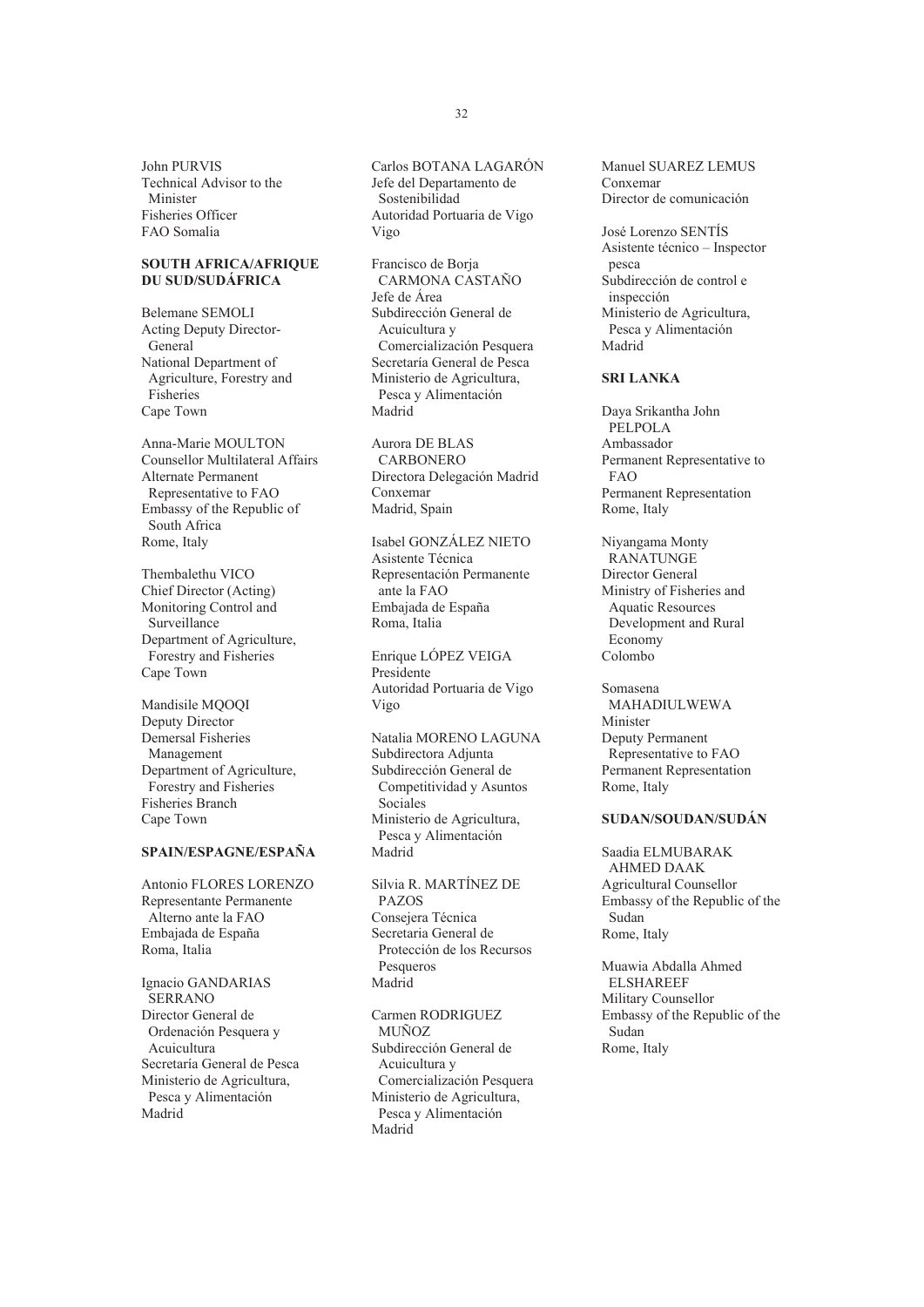Ibtisam Eltoum Osman IDREES Embassy of the Republic of the Sudan Rome, Italy

# **SWEDEN/SUÈDE/SUECIA**

Björn ÅSGÅRD Deputy Director Ministry of Enterprise and Innovation Stockholm

Fredrik ALFER Deputy Permanent Representative to FAO Embassy of Sweden Rome, Italy

Ylva MATTSON Senior Analyst Swedish Agency for Marine and Water Management Göteborg

Gunilla GREIG Senior Analyst Swedish Agency for Marine and Water Management Göteborg

Annelie ROSELL Fishery Policy Analyst Swedish Board of Agriculture Jönköping

David LYMER Senior Program Specialist Swedish International Development Cooperation Agency Stockholm

Clara AXBLAD Programme and Policy Officer Embassy of Sweden Rome, Italy

Henrik ÖSTERBLOM Deputy Science Director Stockholm Residence Centre

#### **SWITZERLAND/SUISSE/ SUIZA**

Mirjam WALKER Responsable du secteur contrôles Office fédéral de la sécurité alimentaire et des affaires vétérinaires Berne

François PYTHOUD Ambassadeur Représentant permanent auprès de la FAO, FIDA et PAM Rome, Italie

Kathrin BACHER Secteur contrôle Affaires Internationales Office fédéral de la sécurité alimentaire et des affaires vétérinaires Berne

Terry Louise JONES Représentation permanente auprès de la FAO, FIDA et PAM Rome

### **THAILAND/THAÏLANDE/ TAILANDIA**

Adisorn PROMTHEP Director General Department of Fisheries Ministry of Agriculture and **Cooperation** Bangkok

Chuanpid CHANTARAWARATHIT Expert on International Fisheries Affairs Department of Fisheries Ministry of Agriculture and **Cooperation** Bangkok

Cherngchai CHOMCHERNGPAT Director-General Office of Maritime Security Affairs, CCCIF Ministry of Agriculture and **Cooperation** Bangkok

Bunchong CHUMNONGSITTATHUM Deputy Director General Department of Fisheries Ministry of Agriculture and Cooperatives Bangkok

Adhinand INDRAPIM Counsellor Royal Thai Embassy Brussels, Belgium

Tanya LAOHATHAI Advisor of Prime Minister

Thamrongluk LAPINEE Director Administrative Law Division

Jirabhorn LERTMONGKONNAM Lawyer Senior Professional Level Marine Department

Narayu PITTAYAPREECHANON Marine Department

Sahapon PRASIRTTEERAPONG **CCCIF** 

Pimook PRAYOONPROHM Director of Ship Standard Bureau Marine Department

Prayoot PUTIAN

Theerawat SAMPHAWAMANA Fisheries Biologist Professional Level Fisheries Foreign Affairs Division Department of Fisheries Ministry of Agriculture and **Cooperatives** Bangkok

Ratchanok SANGPENCHAN Alternate Permanent Representative to FAO Rome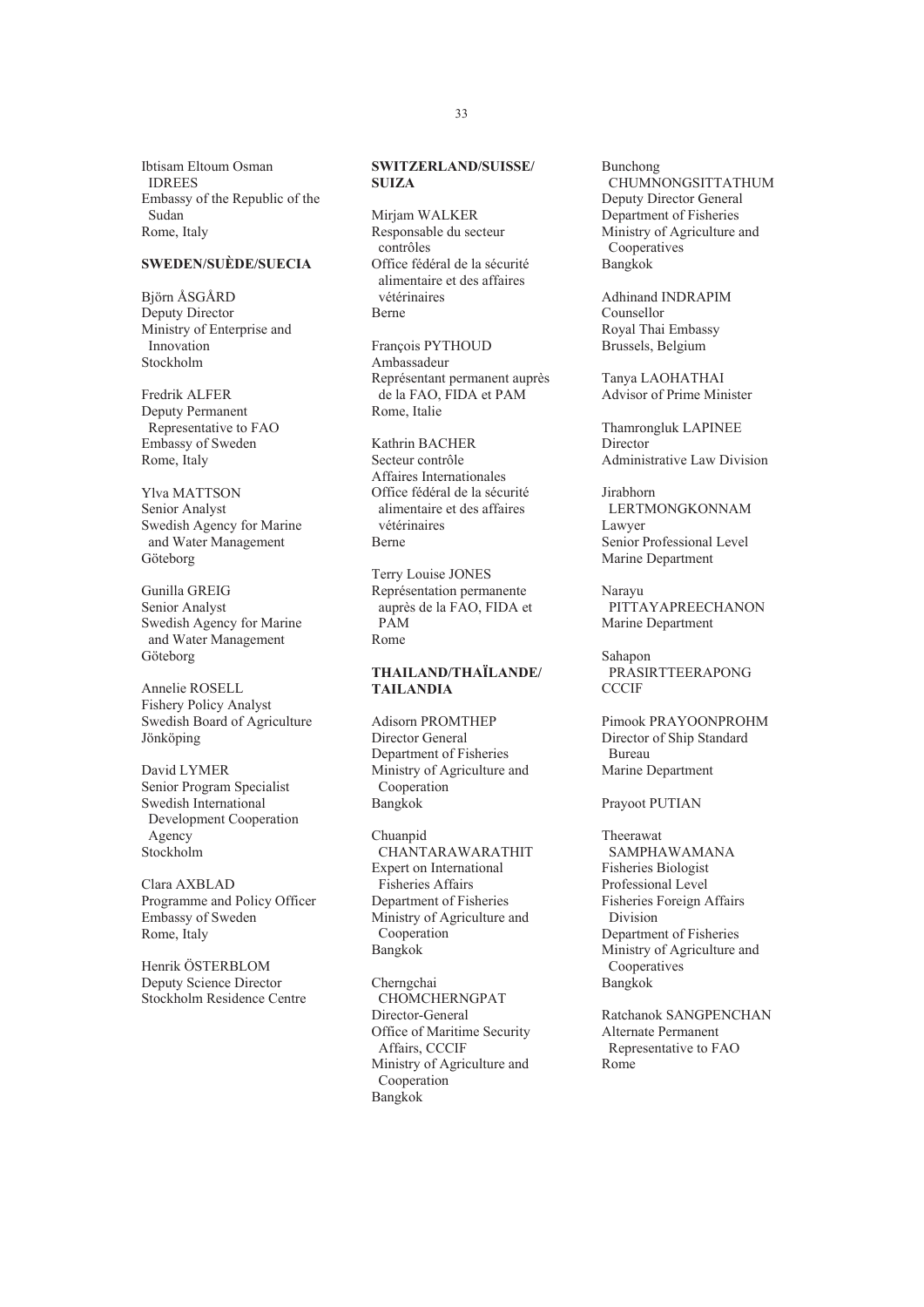Narinsak SATTAPRASIT Chief Engineering and Innovation Division Marine Department

Rachatachoke SAUYKLANG Deputy Superintendent of General Staff Sub-Division Office of Legal Affairs and Litigation Royal Thai Police

Onnicha SAWANGFA Economist Professional level Financial Inclusion Development and Policy **Bureau** Fiscal Policy Office

Maitree SKULSILLAPAKIT Sub-Inspector (Inquiry) Dusit Metro Police Station Royal Thai Police

Malinee SMITHRITHEE Director of Fisheries Foreign Affairs Division Department of Fisheries Ministry of Agriculture and **Cooperatives** Bangkok

Thanaporn SRIYAKUL Advisor of Deputy Prime Minister

Yordchatr TASARIKA Director of Special Affairs Section Office of Council of State

Thanawat TIENSIN Permanent Representative to  $FAO$ Rome

Jirapa TROCHIM Deputy Permanent Representative to FAO Rome

Jaruvat VAISAYA Commissioner Official of Legal Affairs and Litigation Royal Thai Police

Federica VESCHI

Chirute VISALACHITRA Director-General Marine Department

### **UGANDA/OUGANDA**

Ethel KAMBA Undersecretary Finance and Administration Ministry of Agriculture, Animal Industry and Fisheries Entebbe

Edward RUKUUNYA Director Fisheries Directorate Ministry of Agriculture, Animal Industry and Fisheries Entebbe

Robert SABIITI Alternate Permanent Representative to FAO Embassy of the Republic of Uganda Rome

### **UNITED KINGDOM/ ROYAUME-UNI/REINO UNIDO**

Jamie RENDELL Head of International Fisheries and Marine Species Protection Team Department for Environment, Food and Rural Affairs London

Harry SAMPSON Policy Officer International Fisheries Policy Department for Environment, Food and Rural Affairs London

### **UNITED REPUBLIC OF TANZANIA/RÉPUBLIQUE-UNIE DE TANZANIE/ REPÚBLICA UNIDA DE TANZANÍA**

Yohana BUDEBA Permanent Secretary of Fisheries Ministry of Livestock and Fisheries Dar Es Salaam

Magese E. BULAYI Director of Fisheries Ministry of Livestock and Fisheries Dar Es Salaam

### Ritha MALY

Islam S. SALUM Deputy Principal Secretary Fisheries Ministry of Livestock and Fisheries Zanzibar

### **UNITED STATES OF AMERICA/ÉTATS-UNIS D'AMÉRIQUE/ESTADOS UNIDOS DE AMÉRICA**

Deirdre WARNER-KRAMER Senior Foreign Affairs Officer Acting Deputy Director Office of Marine Conservation Bureau of Oceans and International Environmental and Scientific Affairs U.S. Department of State Washington, DC

John HENDERSCHEDT **Director** Office of International Affairs and Seafood Inspection National Marine Fisheries Service U.S. Department of Commerce Silver Spring, MD

Todd DUBOIS Assistant Director Office of Law Enforcement National Oceanic and Atmospheric Administration (NOAA) U.S. Department of Commerce Silver Spring, MD

Brandon FISHER Liaison to Department of State and NOAA United States Coast Guard Washington, DC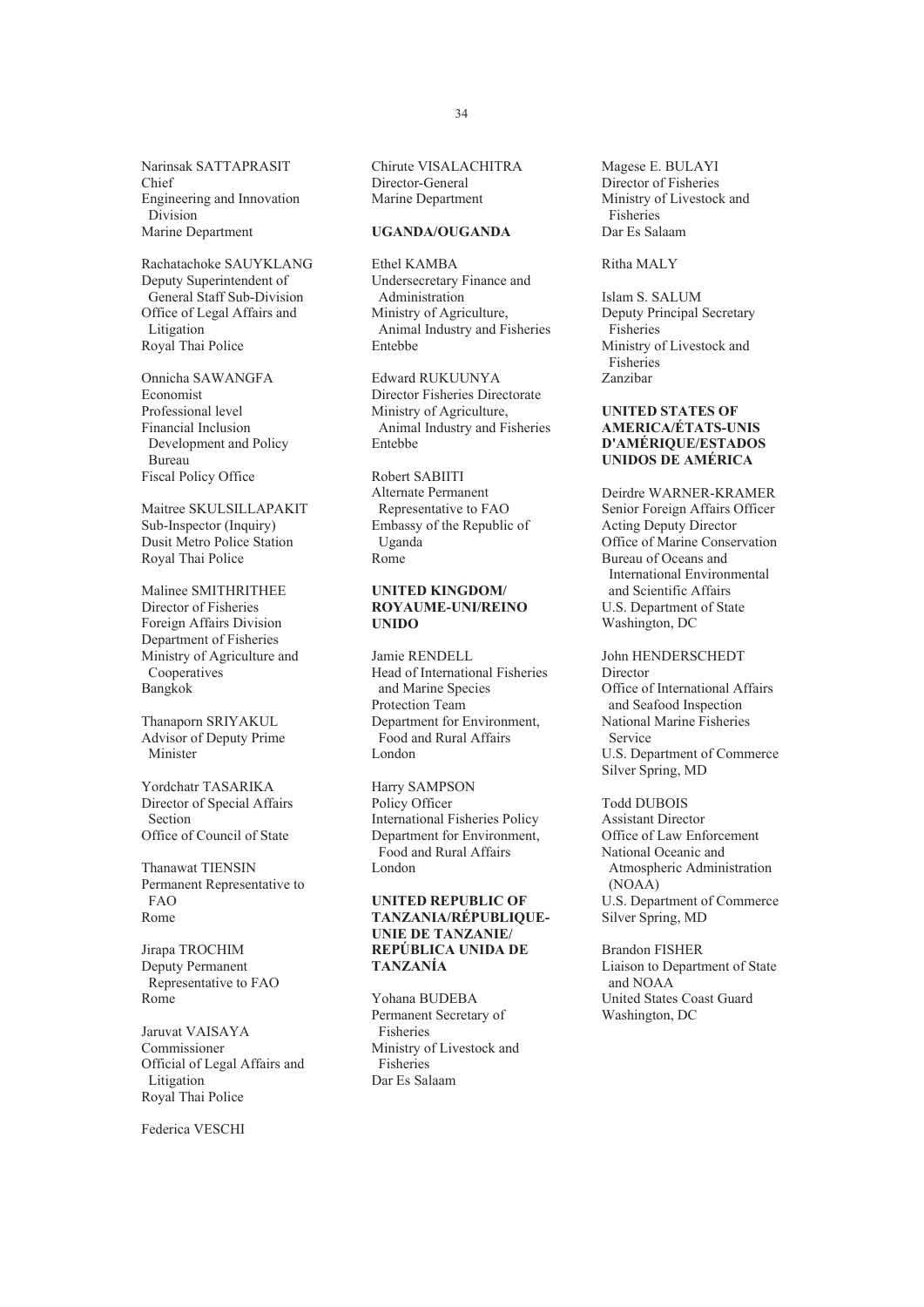William GIBBONS-FLY Acting Deputy Assistant Secretary for Oceans and Fisheries Bureau of Oceans and International Environmental and Scientific Affairs U.S. Department of State Washington, DC

Sandrine GOFFARD Political-Economic Officer U.S. Mission to the UN Agencies in Rome Rome, Italy

Cheri MCCARTY Foreign Affairs Specialist Office of International Affairs and Seafood Inspection U.S. Department of Commerce Silver Spring, MD

Greg SCHNEIDER Senior International Trade Specialist National Marine Fisheries Service U.S. Department of Commerce Silver Spring, MD

Rebecca WINTERING Foreign Affairs Officer Office of Marine Conservation Bureau of Oceans and International Environmental and Scientific Affairs U.S. Department of State Washington, DC

William TWEIT Special Assistant Washington Department of Fish and Wildlife Natural Resources Building Olympia, WA

Gerry LEAPE Senior Officer International Government Relations Pew Environment Group Washington, DC

Maya NANDAKUMAR Political-Economic Intern U.S. Mission to the UN Agencies in Rome Rome, Italy

### **URUGUAY**

Andrés DOMINGO **Director** Dirección Nacional Recursos Acuáticos Ministerio de Ganadería, Agricultura y Pesca Montevideo

**VENEZUELA (BOLIVARIAN REPUBLIC OF)/VENEZUELA (RÉPUBLIQUE BOLIVARIENNE DU)/ VENEZUELA (REPÚBLICA BOLIVARIANA DE)**

Elías Rafael ELJURI ABRAHAM Embajador ante la FAO Representación Permanente ante la FAO Roma, Italia

Porfirio PESTANA DE BARROS Ministro Consejero Representación Permanente ante la FAO Roma, Italia

Luis Geronimo REYES VERDE Primer Secretario Representación Permanente ante la FAO Roma, Italia

Marycel PACHECO **GUTIERREZ** Primera Secretaria Representación Permanente ante la FAO Roma, Italia

### **VIET NAM**

Ngoc Oai NGUYEN Director General of Directorate of Fisheries Ministry of Agriculture and Rural Development Hanoi

Thi Trang Nhung NGUYEN Deputy Director Department of Science, Technology and International Cooperation Directorate of Fisheries Hanoi

### **YEMEN/YÉMEN**

Ahmed Mohamed Ali SHAMMER Alternate Permanent Representative to FAO Embassy of the Republic of Yemen Rome, Italy

Abdullah Na'Ami Qutran AL- NA'AMI Alternate Permanent Representative to FAO Embassy of the Republic of Yemen Rome, Italy

#### **ZAMBIA/ZAMBIE**

Joseph KATEMA Ambassador Permanent Representative to  $FAO$ Embassy of the Republic of Zambia Rome, Italy

Kayoya MASUHWA First Secretary Agriculture Embassy of the Republic of Zambia Rome, Italy

### **ZIMBABWE**

Godfrey MAGWENZI Ambassador Permanent Representative to FAO Embassy of the Republic of Zimbabwe Rome, Italy

Irene BOSHA Alternate Permanent Representative to FAO Embassy of the Republic of Zimbabwe Rome, Italy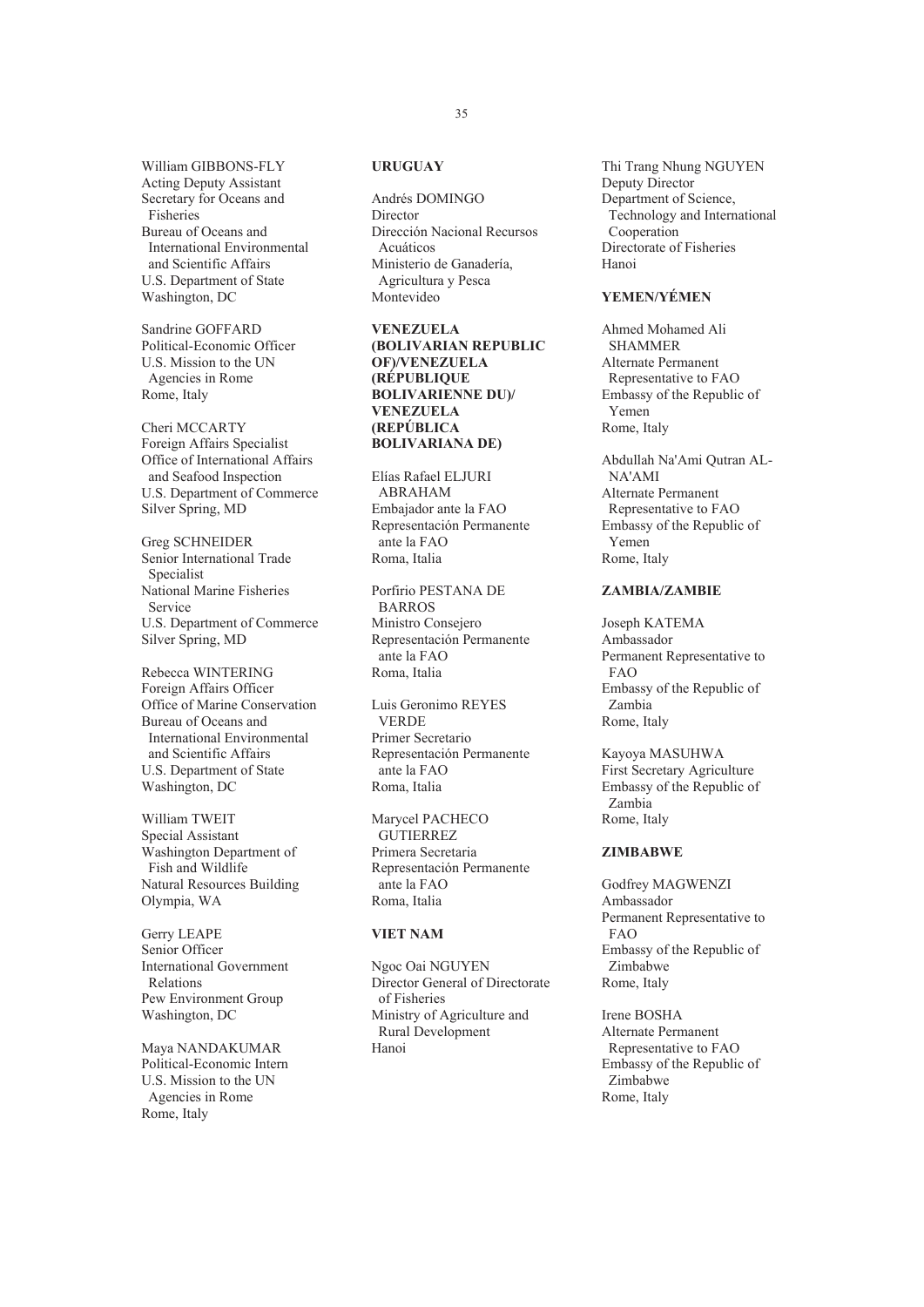Placida Shuvai CHIVANDIRE Alternate Permanent Representative to FAO Embassy of the Republic of Zimbabwe Rome, Italy

Caroline MATIPIRA Deputy Permanent Representative to FAO Embassy of the Republic of Zimbabwe Rome, Italy

### **ASSOCIATE MEMBER/ MEMBRE ASSOCIÉ/ MIEMBRO ASOCIADO**

#### **FAROE ISLANDS/ÎLES FÉROÉ (LES)/ISLAS FEROE**

Høgni HOYDAL Minister of Fisheries Ministry of Fisheries Torshavn

Cathryn SANDERSON Head of Mission Mission of the Faroes to the **EU** Brussels, Belgium

Jens Helgi TOFTUM Adviser Ministry of Fisheries Torshavn

Ásmundur GUDJÓNSSON Director Nordic Atlantic Cooperation (NORA) Torshavn

Jákup SORENSEN Adviser NORA Torshavn

Morten STEMRE Adviser NORA Torshavn

### **OBSERVERS FROM FAO MEMBER NATIONS/ OBSERVATEURS D'ÉTATS MEMBRES DE LA FAO/OBSERVADORES DE LOS ESTADOS MIEMBROS DE LA FAO**

### **BELIZE/BELICE**

Mauro Eduardo GONGORA Fisheries Officer Belize Fisheries Department Belmopan

### **BULGARIA/BULGARIE**

Petio PETEV Ambassador Permanent Representative to FAO Permanent Representation to FAO Rome, Italy

### **COMOROS/COMORES/ COMORAS**

Himidi ABDOU Representative of the Fisheries Syndicate

Soilihi HOUDOIR Assistant Coordinator of SWIOFish1 Project

Mahamoudou ISMAIL Representative of the Fishermen of Comoros

Abidina MAHAMOUDOU Lawyer Directorate General of Aquatic Resources Moroni

### **GUINEA-BISSAU/GUINÉE-BISSAU**

Maria Adiatu DJALO NANDINGNA Ministre des pêches Ministère des pêches Bissau

Paulo BARANCAO Counsellor to the Minister Ministère des pêches Bissau

Iça BARI Scientific Counsellor

Henrique Antonio DA SILVA Director of Cabinet Bissau

Joao Manuel GOMES Chief of Cabinet to the Minister for Fisheries Ministère des pêches Bissau

Edgar RAMOS

### **LEBANON/LIBAN/LÍBANO**

Mohanna CHADI Director of Rural Development and Natural Resources Ministry of Agriculture Lebanon

### **LESOTHO**

Lineo Irene MOLISE- MABUSELA Ambassador Permanent Representation to FAO Rome, Italy

### **PAPUA NEW GUINEA/ PAPOUASIE-NOUVELLE-GUINÉE/PAPUA NUEVA GUINEA**

Yaniba Koimilla ALFRED Monitoring and Compliance **Officer** National Fisheries Authority Port Moresby

Rodney KIRAROCK National Fisheries Authority Port Moresby

Nancy TAKA Legal Officer National Fisheries Authority Port Moresby

#### **SAINT KITTS AND NEVIS/ SAINT-KITTS-ET-NEVIS/ SAINT KITTS Y NEVIS**

Thomas Marc WILLIAMS Director of Marine Resources Basseterre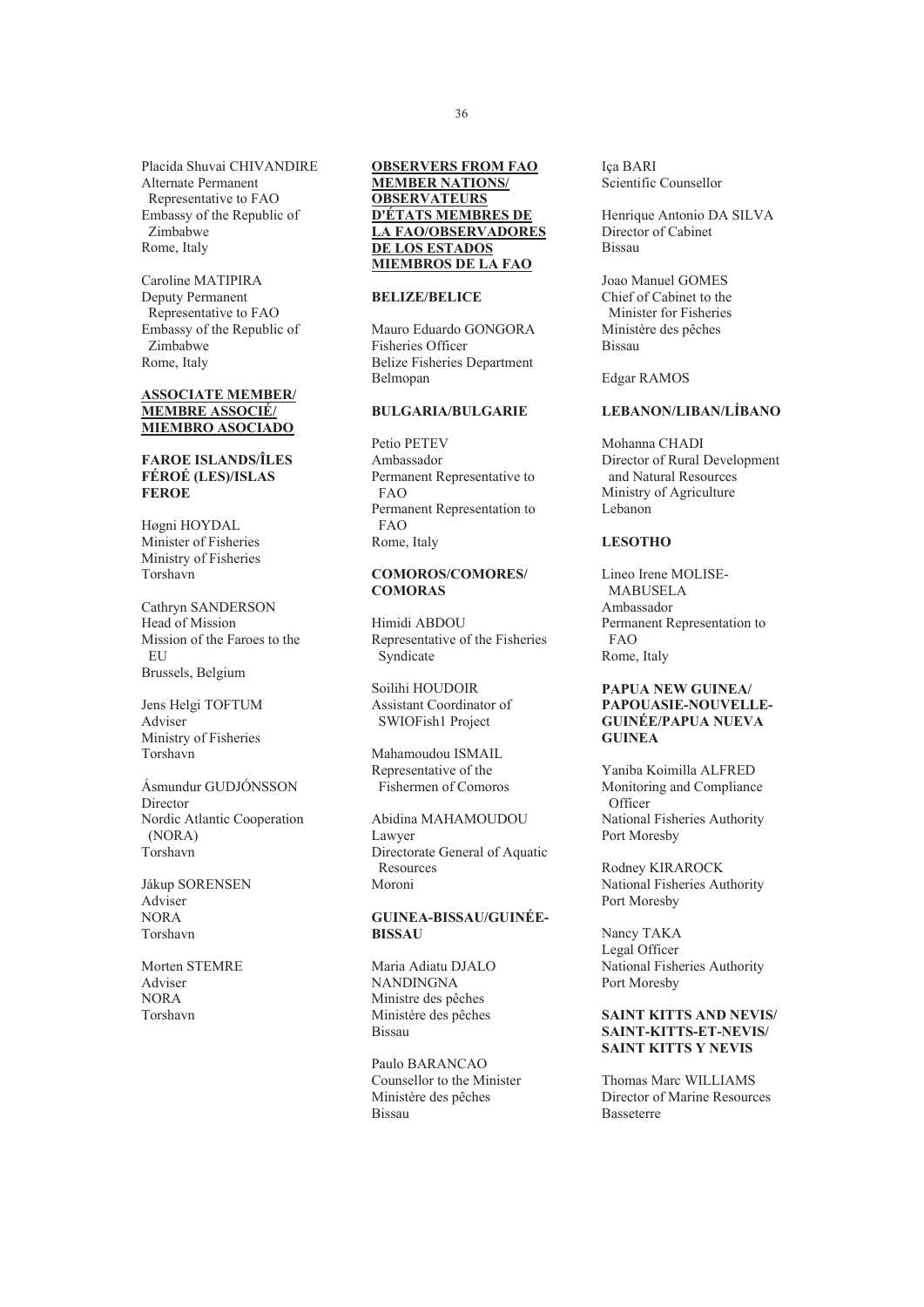### **SERBIA/SERBIE**

Tatjana GARCEVIC Minister Counsellor Alternate Permanent Representative to FAO Embassy of the Republic of Serbia Rome, Italy

### **SAO TOME AND PRINCIPE/SAO TOMÉ-ET-PRINCIPE/SANTO TOMÉ Y PRÍNCIPE**

Américo D'OLIVEIRA DOS RAMOS Ministre des finances, du commerce et de l'économie bleue Ministère des finances, du commerce et de l'économie bleue Sao Tomé

#### **SOUTH SUDAN/SOUDAN DU SUD/SUDÁN DEL SUR**

Natalina Edward MOU Minister Plenipotentiary Alternate Permanent Representative to FAO Rome

**THE FORMER YUGOSLAV REPUBLIC OF MACEDONIA/ L'EX-RÉPUBLIQUE YOUGOSLAVE DE MACÉDOINE/LA EX REPÚBLICA YUGOSLAVA DE MACEDONIA** 

Sanja MITROVSKA Alternate Permanent Representative to FAO Embassy of the former Yugoslav Republic of Macedonia to the Holy See Rome, Italy

#### **TUNISIA/TUNISIE/TÚNEZ**

S'hel ABDELMAJID Direction de la promotion DG de la pêche et de l'aquaculture Tunisie

#### **VANUATU**

John LICHT Ambassador to the Kingdom of Belgium and the EU Embassy of the Republic of Vanuatu Brussels, Belgium

### **HOLY SEE/SAINT SIÈGE/ SANTA SEDE**

Mgr Fernando CHICA ARELLANO Observateur permanent du Saint-Siège auprès de la FAO Rome, Italie

Vincenzo BUONOMO **Expert** Bureau de l'Observateur permanent du Saint-Siège auprès de la FAO Rome, Italie

Salvatore CAVALLO Bureau de l'Observateur permanent du Saint-Siège auprès de la FAO Rome, Italie

Fr. Bruno CICERI Expert Bureau de l'Observateur permanent du Saint-Siège auprès de la FAO Rome, Italie

### **PALESTINE/PALESTINA**

Mai AL KAILA Ambassador of Palestine to Italy Office of the Observer of Palestine to FAO Rome, Italy

Mamoun BARGHOUTHI Assistant Permanent Representative of FAO Embassy of Palestine in Italy Rome, Italy

**REPRESENTATIVES OF UNITED NATIONS AND SPECIALIZED AGENCIES AND RELATED ORGANIZATIONS/ REPRÉSENTANTS DES NATIONS UNIES ET DES INSTITUTIONS SPÉCIALISÉES/ REPRESENTANTES DE NACIONES UNIDAS Y ORGANISMOS ESPECIALIZADOS**

**INTERGOVERNMENTAL OCEANOGRAPHIC COMMISSION OF UNESCO**

Peter HAUGAN Chair Paris, France

**INTERNATIONAL LABOUR ORGANIZATION/ ORGANISATION INTERNATIONALE DU TRAVAIL/ ORGANIZACIÓN INTERNACIONAL DEL TRABAJO**

Brandt WAGNER Head Transport and Maritime Unit Sectoral Policies Department International Labour Office Geneva, Switzerland

**INTERNATIONAL MARITIME ORGANIZATION/ ORGANISATION MARITIME INTERNATIONALE/ ORGANIZACIÓN MARÍTIMA INTERNACIONAL**

Sandra ALLNUTT Head Marine Technology and Goal based Standards Sub-Division for Marine Technology and Cargoes Maritime Safety Division London, United Kingdom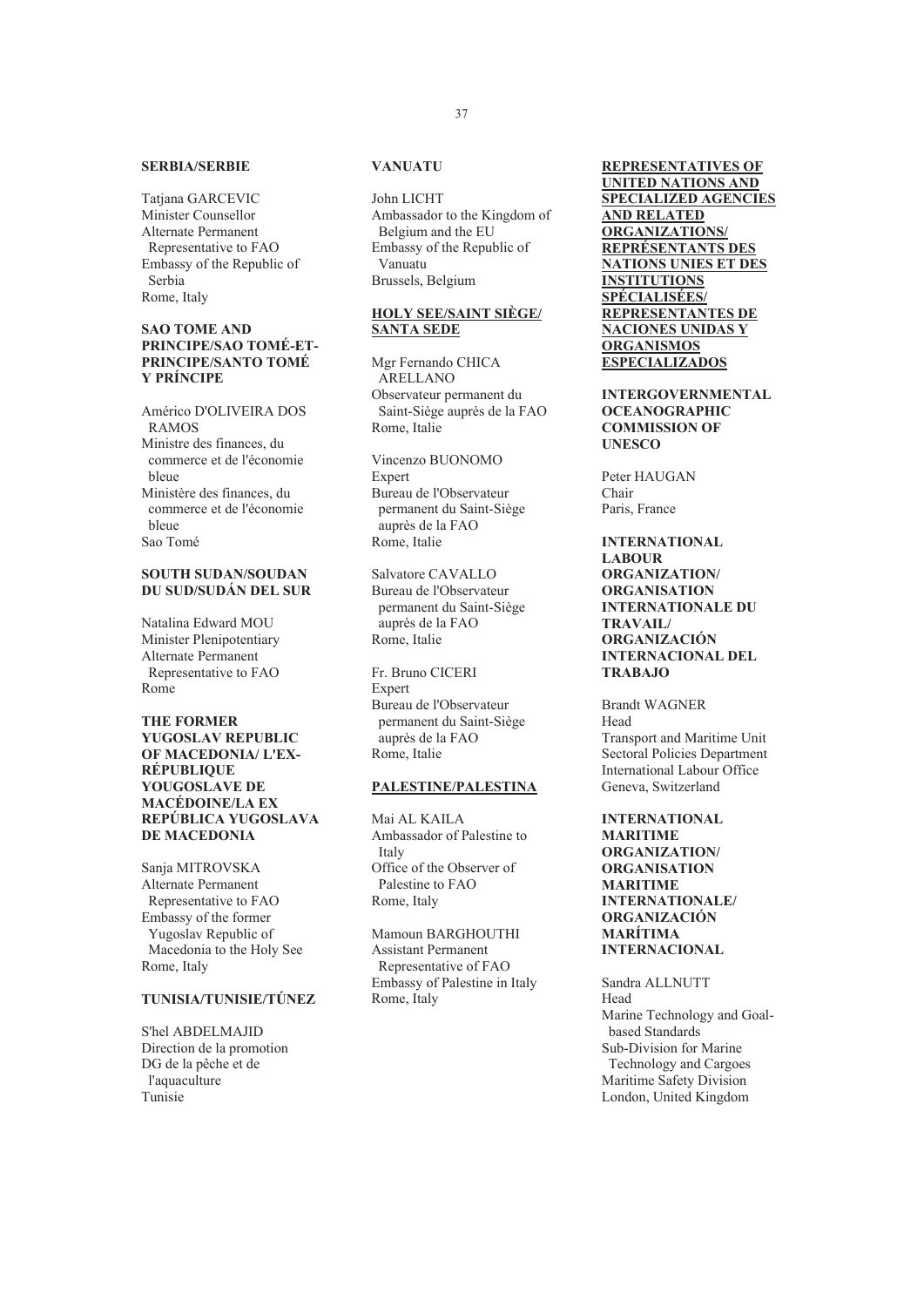Fredrik HAAG Head Office for the London Convention/ Protocol and Ocean Affairs Marine Environment Division London, United Kingdom

### **UNITED NATIONS/ ORGANISATION DES NATIONS UNIES/ ORGANIZACIÓN DE LAS NACIONES UNIDAS**

Marco BOCCIA Programme Management **Officer** Division for Ocean Affairs and the Law of the Sea Office of Legal Affairs United Nations New York, USA

Alison GRAHAM Human Rights Officer United Nations High Commissioner for Human Rights

Peter THOMSON United Nations Secretary- General's Special Envoy for the Ocean

**UNITED NATIONS CONFERENCE ON TRADE AND DEVELOPMENT/ CONFÉRENCE DES NATIONS UNIES SUR LE COMMERCE ET LE DÉVELOPPEMENT/ CONFERENCIA DE LAS NACIONES UNIDAS SOBRE COMERCIO Y DESARROLLO**

David Vivas EUGUI Legal Officer Trade, Environment, Climate Change and Sustainable Development Branch Division on International Trade and Commodities Geneva, Switzerland

### **UNITED NATIONS ENVIRONMENT PROGRAMME/ PROGRAMME DES NATIONS UNIES POUR L'ENVIRONNEMENT/ PROGRAMA DE LAS NACIONES UNIDAS PARA EL MEDIO AMBIENTE**

Takehiro NAKAMURA Chief Marine and Coastal Ecosystem Unit Nairobi, Kenya

**UNITED NATIONS ENVIRONMENT PROGRAMME-CONVENTION ON BIOLOGICAL DIVERSITY/ PROGRAMME DES NATIONS UNIES POUR L'ENVIRONNEMENT - CONVENTION SUR LA DIVERSITÉ BIOLOGIQUE/ PROGRAMA DE LAS NACIONES UNIDAS PARA EL MEDIO AMBIENTE - CONVENCIÓN SOBRE LA DIVERSIDAD BIOLÓGICA**

Joseph APPIOTT Associate Programme Officer Montreal, Canada

**UNITED NATIONS ENVIRONMENT PROGRAMME – WORLD CONSERVATION MONITORING CENTRE/PROGRAMME DES NATIONS UNIES POUR L'ENVIRONNEMENT – CENTRE MONDIAL DE SURVEILLANCE DE LA CONSERVATION/ PROGRAMA DE LAS NACIONES UNIDAS PARA EL MEDIO AMBIENTE – CENTRO MUNDIAL DE VIGILANCIA DE LA CONSERVACIÓN**

Ruth FLETCHER Senior Programme Officer Cambridge, UK

### **WORLD BANK GROUP/ GROUPE DE LA BANQUE MONDIALE/ GRUPO DEL BANCO MUNDIAL**

Charlotte DE FONTAUBERT Senior Fisheries Specialist Washington DC, USA

Daniel LYNG Consultant Washington DC, USA

Julien MILLION Senior Fisheries Specialist Washington DC, USA

Xavier VINCENT Lead Fisheries Specialist Washington DC, USA

#### **WORLD TRADE ORGANIZATION/ ORGANISATION MONDIALE DU COMMERCE/ ORGANIZACIÓN MUNDIAL DEL COMERCIO**

Clarisse MORGAN Senior Counsellor Geneva, Switzerland

**OBSERVERS FROM INTERGOVERNMENTAL ORGANIZATIONS/ OBSERVATEURS D'ORGANISATIONS INTERGOUVERNEMEN-TALES/OBSERVADORES DE LAS ORGANIZACIONES INTERGUBERNAMEN-TALES**

#### **AFRICAN UNION/UNION AFRICAINE/UNIÓN AFRICANA**

Obinna ANOZIE Policy Analyst – Fisheries and **Aquaculture** African Union – Inter African Bureau for Animal Resources Nairobi, Kenya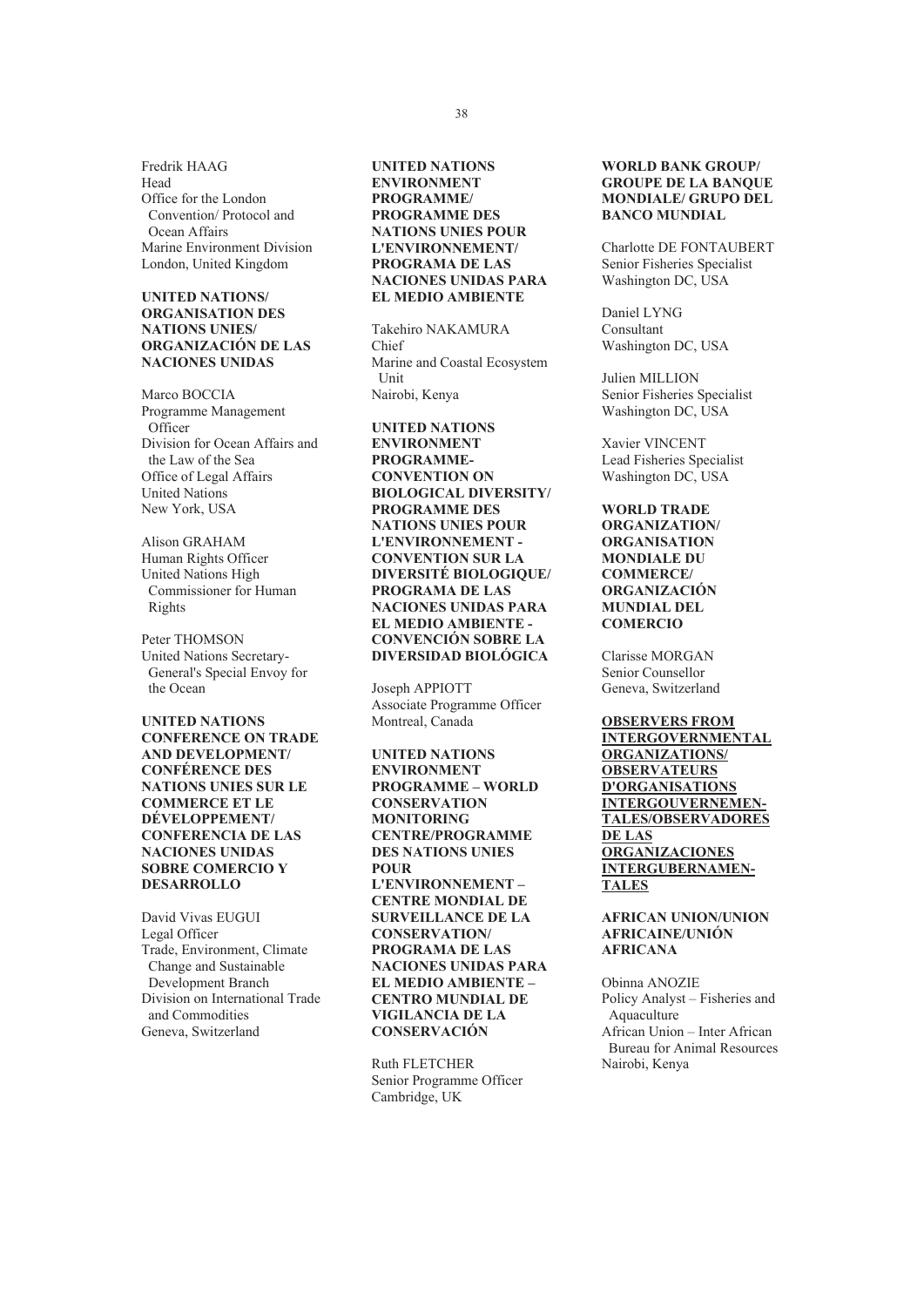Ajangale Nelly ISYAGI Project Officer – Aquaculture African Union – Inter African Bureau for Animal Resources Nairobi, Kenya

Kwame MFODWO African Union Interafrican Bureau for Animal Resources

Mohamed SEISAY Senior Fisheries Officer African Union – Inter African Bureau for Animal Resources Nairobi, Kenya

**AFRICAN, CARIBBEAN AND PACIFIC GROUP OF STATES/GROUPE DES ÉTATS D'AFRIQUE, DES CARAÏBES ET DU PACIFIQUE/GRUPO DES ESTADOS DE ÁFRICA, DEL CARIBE Y DEL PACÍFICO**

Peter WEKESA Fisheries Expert ACP Secretariat Brussels, Belgium

### **AGREEMENT ON THE CONSERVATION OF ALBATROSSES AND PETRELS**

Marco FAVERO Executive Secretary Hobart, Australia

#### **BAY OF BENGAL PROGRAMME**

Yugraj YADAVA **Director** Chennai, India

#### **CARIBBEAN REGIONAL FISHERIES MECHANISM**

Milton HAUGHTON Executive Director Belize City, Belize

**CENTRE FOR MARKETING INFORMATION AND ADVISORY SERVICES FOR FISHERY PRODUCTS IN LATIN AMERICA AND THE CARIBBEAN/ CENTRE POUR LES SERVICES D'INFORMATION ET DE CONSULTATION SUR LA COMMERCIALISATION DES PRODUITS DE LA PÊCHE EN AMÉRIQUE LATINE ET DANS LES CARAÏBES/CENTRO PARA LOS SERVICIOS DE INFORMACIÓN Y ASESORAMIENTO SOBRA LA COMERCIALIZACIÓN DE LOS PRODUCTOS PESQUEROS EN AMÉRICA LATINA Y EL CARIBE**

Helga JOSUPEIT Senior Advisor Montevideo, Uruguay

Graciela PEREIRA Executive Director Montevideo, Uruguay

**CENTRE FOR MARKETING INFORMATION AND ADVISORY SERVICES FOR FISHERY PRODUCTS IN THE ARAB REGION/CENTRE D'INFORMATION ET DE CONSEIL SUR LA COMMERCIALISATION DES PRODUITS DE LA PÊCHE DANS LES PAYS ARABES/CENTRO PARA LOS SERVICIOS DE INFORMACIÓN Y ASESORAMIENTO SOBRE LA COMERCIALIZACIÓN DE LOS PRODUCTOS PESQUEROS EN LA REGIÓN ÁRABE**

Olaya MAHTATE Processing and Marketing Specialist Casablanca, Morocco

Youssef OUATI Managing Director Casablanca, Morocco

#### **COMISIÓN TÉCNICA MIXTA DEL FRENTE MARINO**

Roque BOURDIEU Delegate to the Argentinean Delegation to the CTMFM Montevideo, Uruguay

Daniel GILARDONI Secretario Técnico Montevideo, Uruguay

Carlos MATA Montevideo, Uruguay

Ramiro SÁNCHEZ Adviser of the Argentinean Delegation to the CTMFM Montevideo, Uruguay

**COMMISSION FOR THE CONSERVATION OF ANTARCTIC MARINE LIVING RESOURCES/ COMMISSION POUR LA CONSERVATION DE LA FAUNE ET DE LA FLORE MARINES DE L'ANTARCTIQUE/ COMISIÓN PARA LA CONSERVACIÓN DE LOS RECURSOS MARINOS VIVOS DEL ANTÁRTICO**

David AGNEW Executive Secretary Hobart, Australia

**COMMISSION FOR THE CONSERVATION OF SOUTHERN BLUEFIN TUNA/COMMISSION POUR LA CONSERVATION DU THON ROUGE DU SUD/COMISIÓN PARA LA CONSERVACIÓN DEL ATÚN DEL SUR**

Robert KENNEDY Executive Secretary Canberra, Australia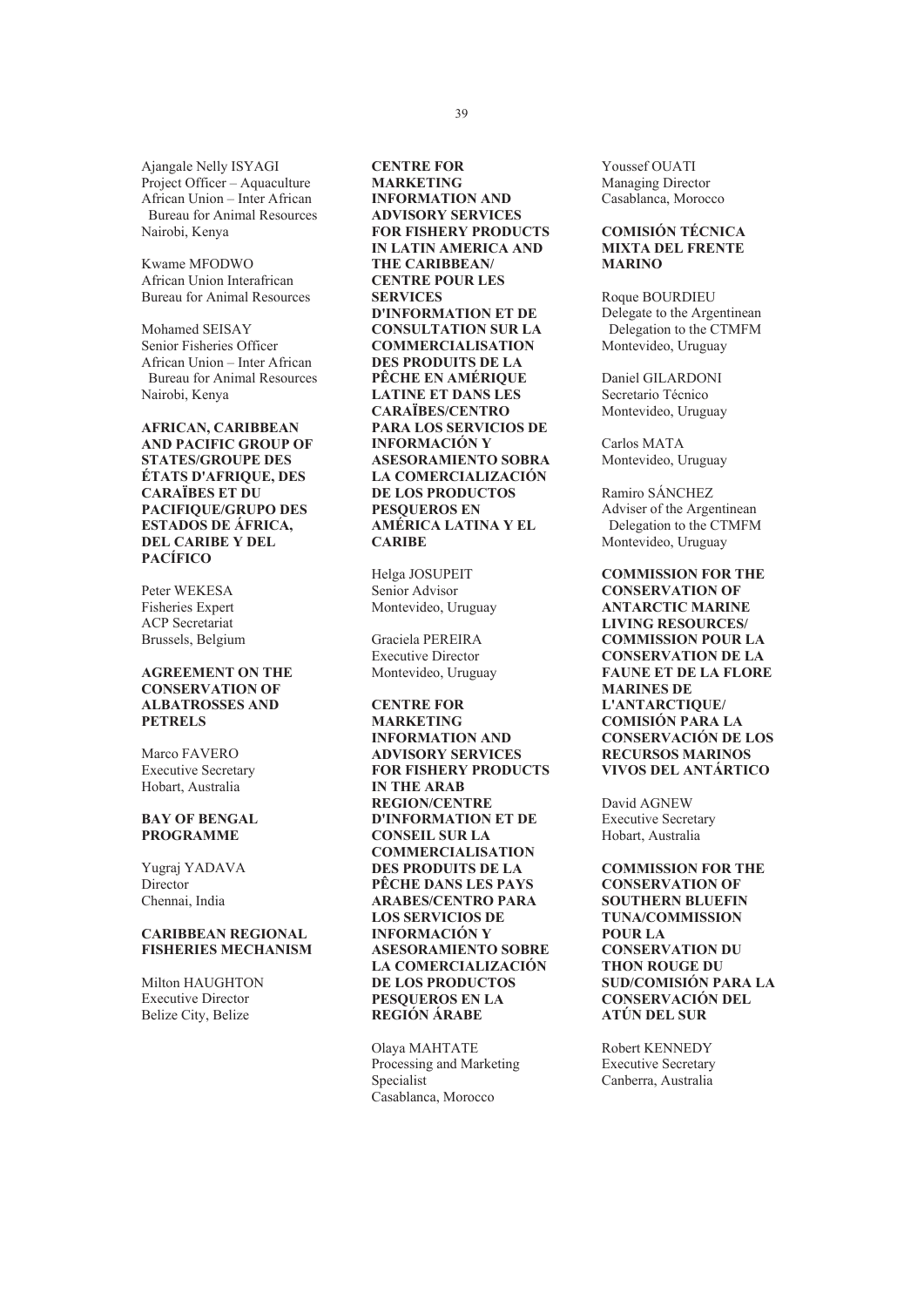**COMMON FUND FOR COMMODITIES/FONDS COMMUN POUR LES PRODUITS DE BASE/FONDO COMÚN PARA LOS PRODUCTOS BÁSICOS**

Alessandra MAROCCO Project Manager

### **EUROFISH**

Aina AFANASJEVA **Director** Copenhagen, Denmark

### **FISHERIES COMMITTEE FOR THE WEST CENTRAL GULF OF GUINEA**

Phillippe CACAUD Legal Expert Thoiry, France

Nadje Seraphin DEDI Secrétaire Général Tema, Ghana

Sally FREE Communication Expert

### **INDIAN OCEAN COMMISSION/ COMMISSION DE L'OCÉAN INDIEN/ COMISIÓN DEL OCÉANO ÍNDICO**

Daroomalingum MAUREE Regional Project Coordinator SWIOFish 1 Ebéne, Ile Maurice

**INTER-AMERICAN TROPICAL TUNA COMMISSION/ COMMISSION INTERAMÉRICAINE DU THON TROPICAL/ COMISIÓN INTERAMERICANA DEL ATÚN TROPICAL**

Guillermo COMPEAN Director California, USA

Carlos MARIN La Jolla CA, USA

Jean Francois PULVENIS Policy Senior Advisor California, USA

**INTERNATIONAL COMMISSION FOR THE CONSERVATION OF ATLANTIC TUNAS/ COMMISSION INTERNATIONALE POUR LA CONSERVATION DES THONIDÉS DE L'ATLANTIQUE/ COMISIÓN INTERNACIONAL PARA LA CONSERVACIÓN DEL ATÚN DEL ATLÁNTICO**

Camille Jean Pierre MANEL Executive Secretary Madrid, Spain

Driss MESKI Madrid, Spain

Miguel NEVES SANTOS Assistant to the Executive Secretary Madrid, Spain

**INTERNATIONAL COUNCIL FOR THE EXPLORATION OF THE SEA/CONSEIL INTERNATIONAL POUR L'EXPLORATION DE LA MER/CONSEJO INTERNACIONAL PARA LA EXPLORACIÓN DEL MAR**

Lotte CLAUSEN Head of Advisory Support Copenhagen, Denmark

### **INTERNATIONAL MONITORING, CONTROL AND SURVEILLANCE NETWORK**

Adriana FABRA Coordinator Washington DC, USA

Harry KOSTER Executive Director Cephas RALPH Chairman Washington DC, USA

#### **INTERNATIONAL PACIFIC HALIBUT COMMISSION/ COMMISSION INTERNATIONALE DU FLÉTAN DU PACIFIQUE/COMISIÓN INTERNACIONAL DEL FLETÁN DEL PACIFICO**

David WILSON Executive Director Seattle, USA

### **INTERNATIONAL WHALING COMMISSION/ COMMISSION BALEINIÈRE INTERNATIONALE/ COMISIÓN BALLENERA INTERNACIONAL**

Rebecca LENT Executive Secretary United Kingdom

Marguerite TARZIA Bycatch Coordinator Cambridge, United Kingdom

#### **LAKE TANGANYIKA AUTHORITY/AUTORITÉ DU LAC TANGANYIKA**

Beatrice MARWA Regional Director of Fisheries and Aquaculture Bujumbura, Burundi

**LAKE VICTORIA FISHERIES ORGANIZATION/ ORGANISATION DES PÊCHES DU LAC VICTORIA/ ORGANIZACIÓN PESQUERA PARA EL LAGO VICTORIA**

Godfrey Vincent MONOR Executive Secretary Jinja, Uganda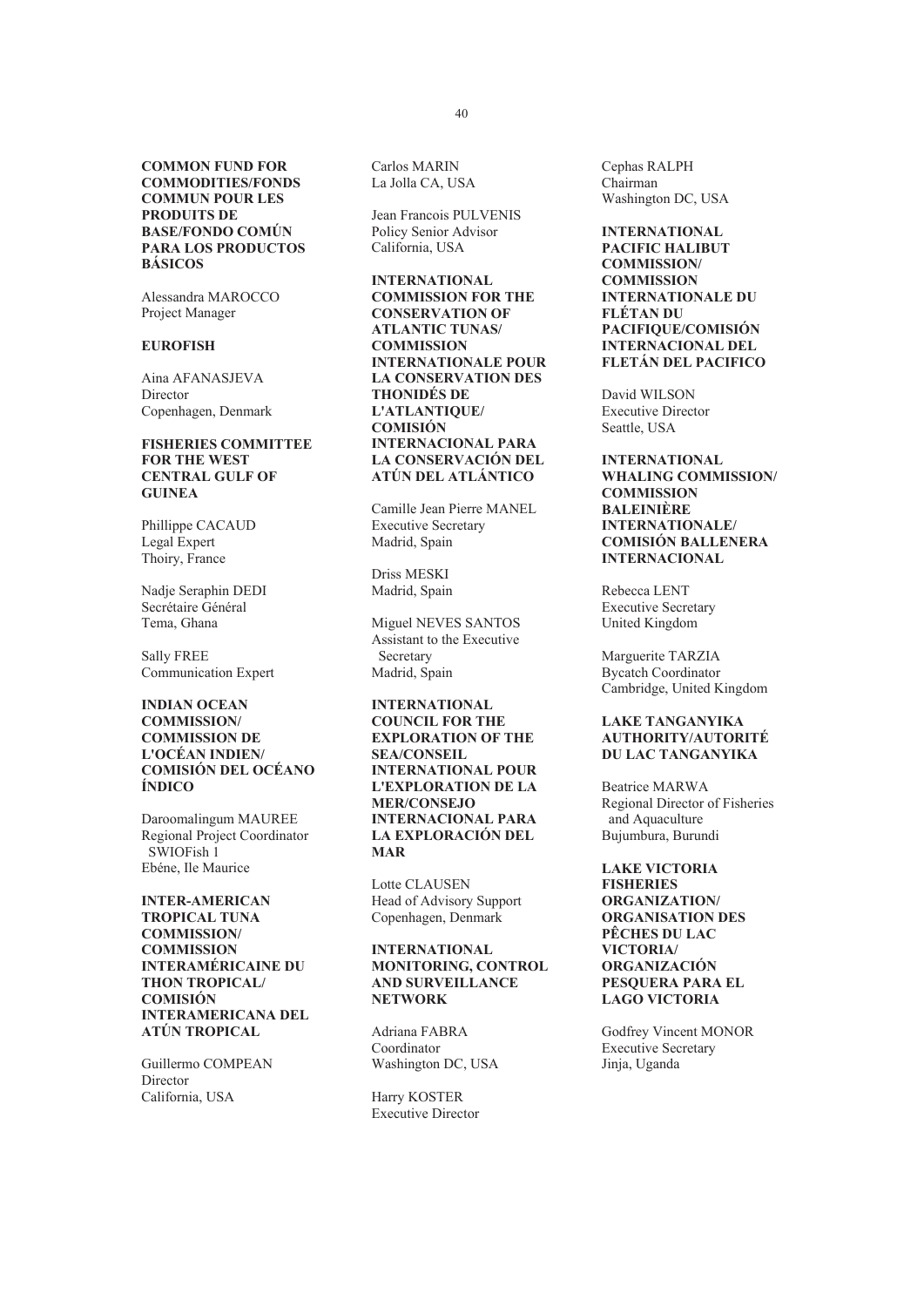Rhoda TUMWEBAZE Director Fisheries Management and Development Jinja, Uganda

**MINISTERIAL CONFERENCE ON FISHERIES COOPERATION AMONG AFRICAN STATES BORDERING THE ATLANTIC OCEAN (ATLAFCO)/ CONFÉRENCE MINISTÉRIELLE SUR LA COOPÉRATION HALIEUTIQUE ENTRE LES ÉTATS AFRICAINS RIVERAINS DE L'OCÉAN ATLANTIQUE (COMHAFAT)**

Abdelouahed BENABBOU Secrétaire Exécutif Rabat, Maroc

Atsuchi ISHIKAWA

Abdennaji LAAMRICH Programme Manager Rabat, Morocco

Mohamed SADIKI Fisheries Expert

### **NEPAD**

Sandy DAVIES Adviser Johannesburg, South Africa

Hamady DIOP Head of Programme Natural Resources Governance Johannesburg, South Africa

Matthew MARKIDES Legal Expert Johannesburg, South Africa

Bernice MCLEAN Senior Programme Officer for Fisheries NEPAD Planning and Coordinating Agency Midrand, South Africa

Haladou SALHA Ambassador African Union Senior Liaison Officer FAO Rome, Italy

**NETWORK OF AQUACULTURE CENTRES IN ASIA AND PACIFIC/RÉSEAU DE CENTRES D'AQUACULTURE POUR LA RÉGION ASIE ET PACIFIQUE/RED DE CENTROS DE ACUICULTURA DE ASIA Y EL PACÍFICO**

Cherdsak VIRAPAT Director-General Bangkok, Thailand

### **NORDIC COUNCIL OF MINISTERS/CONSEIL NORDIQUE DES MINISTRES/CONSEJO NÓRDICO DE MINISTROS**

Bjorn Tore ERDAL Senior Adviser Fisheries and Aquaculture Copenhagen, Denmark

**NORTH ATLANTIC SALMON CONSERVATION ORGANIZATION/ ORGANISATION POUR LA CONSERVATION DU SAUMON DE L'ATLANTIQUE NORD/ ORGANIZACIÓN PARA LA CONSERVACIÓN DEL SALMÓN DEL NORTE DEL ATLÁNTICO**

Emma HATFIELD Secretary Edinburgh, United Kingdom

**NORTH EAST ATLANTIC FISHERIES COMMISSION/ COMMISSION DES PÊCHES DE L'ATLANTIQUE NORD-EST/COMISIÓN DE PESQUERÍAS DEL ATLÁNTICO NORDESTE**

Darius CAMPBELL Secretary London, United Kingdom

**NORTH PACIFIC ANADROMOUS FISH COMMISSION/COMMISSI ON DES POISSONS ANADROMES DU PACIFIQUE NORD/ COMISIÓN DE PECES ANÁDROMOS DEL PACIFÍCO SEPTENTRIONAL**

Vladimir RADCHENKO Executive Director

#### **NORTH PACIFIC FISHERIES COMMISSION**

Peter FLEWWELLING Compliance Manager

**NORTHWEST ATLANTIC FISHERIES ORGANIZATION/ ORGANISATION DES PÊCHES DE L'ATLANTIQUE NORD-OUEST/ORGANIZACION DE PESQUERÍAS DEL ATLÁNTICO NOROESTE**

Fred KINGSTON Executive Secretary

### **ORGANIZACIÓN DEL SECTOR PESQUERO Y ACUÍCOLA DEL ISTMO CENTROAMERICANO**

Reinaldo MORALES Regional Director San Salvador, El Salvador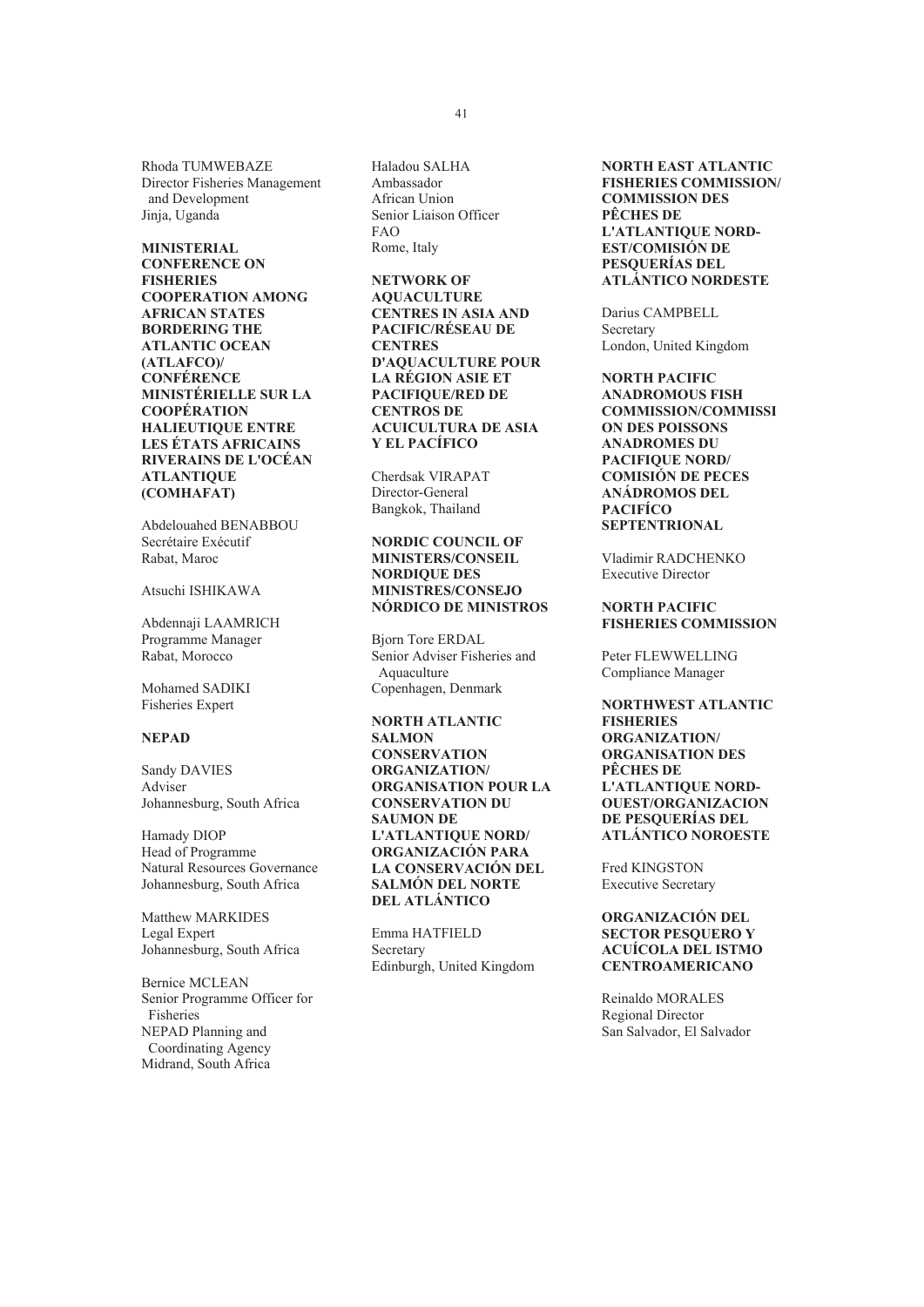**ORGANIZATION FOR ECONOMIC CO-OPERATION AND DEVELOPMENT/ ORGANISATION DE COOPÉRATION ET DE DÉVELOPPEMENT ÉCONOMIQUES/ ORGANIZACIÓN PARA LA COOPERACIÓN Y EL DESARROLLO ECONÓMICOS**

Fabiana CERASA **Statistician** Paris, France

Claire DELPEUCH Economist/Fisheries Policy Analyst Paris, France

Shivani KANNABHIRAN Policy Analyst – Responsible Supply Chains (Agriculture and Asia) Responsible Business Conduct Unit Investment Division Directorate for Financial and Enterprise Affairs Paris, France

**PACIFIC ISLANDS FORUM FISHERIES AGENCY/ORGANISME DES PÊCHES DU FORUM DU PACIFIQUE/ ORGANISMO DE PESCA DEL FORO PARA EL PACIFICO**

Tim ADAMS Director of Fisheries Management Honiara, Solomon Islands

Vivian FERNANDES Compliance Policy Adviser Honiara, Solomon Islands

**PACIFIC SALMON COMMISSION/ COMMISSION DU SAUMON DU PACIFIQUE/COMISIÓN PARA EL SALMÓN DEL PACÍFICO**

John FIELD Executive Secretary Vancouver, Canada

**PERMANENT COMMISSION FOR THE SOUTH PACIFIC/ COMMISSION PERMANENTE DU PACIFIQUE SUD/COMISIÓN PERMANENTE DEL PACÍFICO SUR**

Mentor VILLAGOMEZ Secretary General Guayaquil, Ecuador

**REGIONAL COMMISSION FOR FISHERIES/ COMMISSION RÉGIONALE DES PÊCHES/COMISIÓN REGIONAL DE PESCA**

Emile ESSEMA Executive Secretary Libreville, Gabon

#### **SOUTH EAST ATLANTIC FISHERIES ORGANIZATION/ ORGANISATION DES PÊCHES DE L'ATLANTIQUE DU SUD-EST/ORGANIZACIÓN PESQUERA DEL ATLÁNTICO MERIDIONAL ORIENTAL**

Elizabeth VOGES Executive Secretary Swakopmund, Namibia

### **SOUTH PACIFIC REGIONAL FISHERIES MANAGEMENT ORGANISATION**

Sebastián RODRIGUEZ Executive Secretary Wellington, New Zealand **SOUTHEAST ASIAN FISHERIES DEVELOPMENT CENTER/ CENTRE DE DÉVELOPPEMENT DES PÊCHES DE L'ASIE DU SUD-EST/CENTRO DE DESARROLLO DE LA PESCA EN ASIA SUDORIENTAL**

Kom SILAPAJARN Secretary-General Bangkok, Thailand

Masanami IZUMI Special Advisor Bangkok, Thailand

Worawit WANCHANA Policy and Program Coordinator a.i. Bangkok, Thailand

**SOUTHERN AFRICAN DEVELOPMENT COMMUNITY/ COMMUNAUTÉ DU DÉVELOPPEMENT DE L'AFRIQUE AUSTRALE/ COMUNIDAD PARA EL DESARROLLO DEL ÁFRICA AUSTRAL**

Motseki HLATSHWAYO Technical Advisor on Fisheries

#### **SOUTHERN INDIAN OCEAN FISHERIES AGREEMENT**

Jon LANSLEY Executive Secretary St Denis, La Reunion

#### **SUB-REGIONAL FISHERIES COMMISSION**

Malal SANE Permanent Secretary Dakar, Senegal

Demba Y. KANE Regional Coordinator of West African Regional Fisheries Programme Dakar, Senegal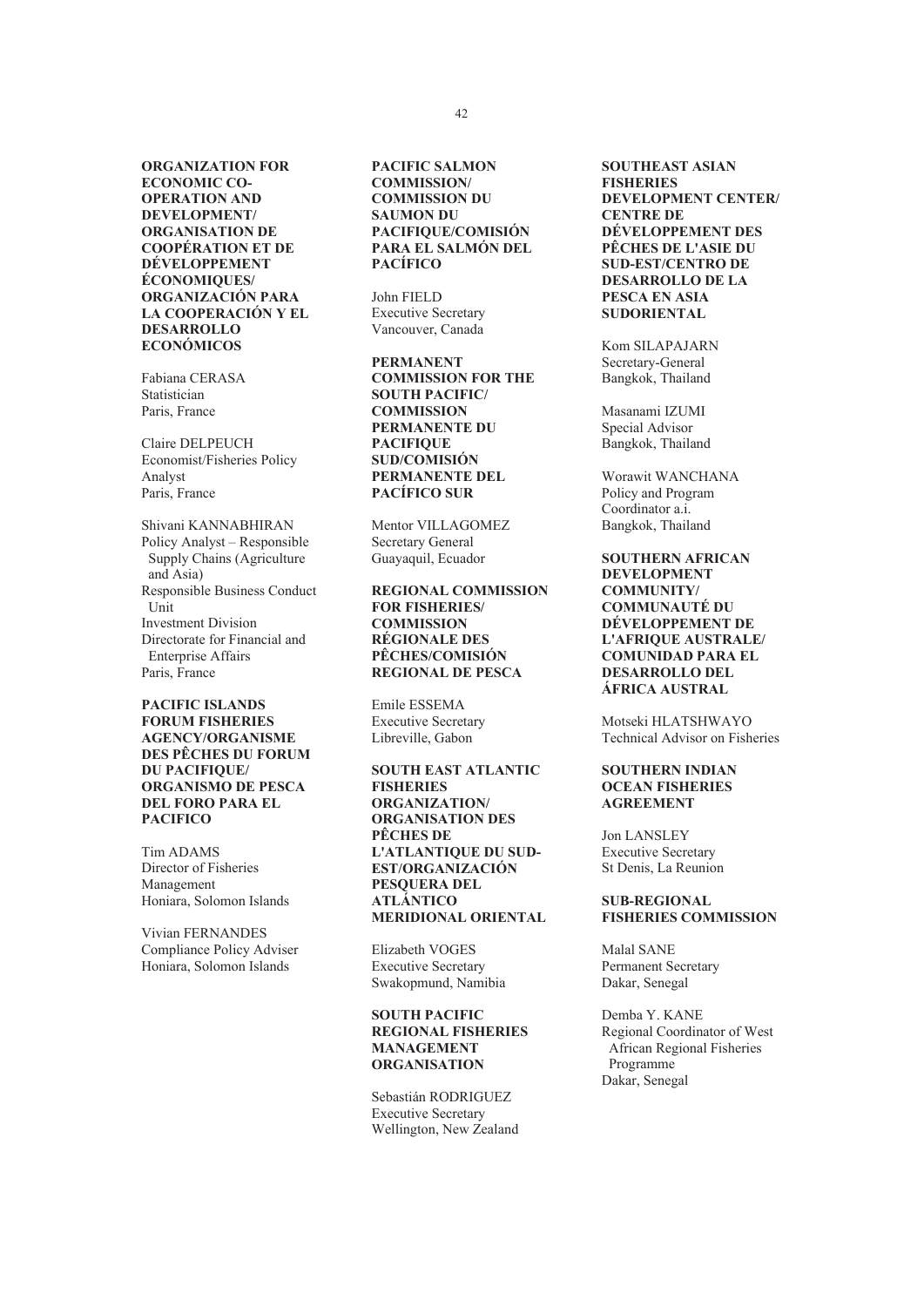**WESTERN AND CENTRAL PACIFIC FISHERIES COMMISSION/ COMMISSION DES PÊCHES POUR LE PACIFÍQUE CENTRAL ET OCCIDENTAL/COMISIÓN DE PESCA PARA EL PACÍFICO OCCIDENTAL Y CENTRAL**

Feleti TEO Executive Director Kolonia, Pohnpei Federated States of Micronesia

**CONSULTATIVE GROUP ON INTERNATIONAL AGRICULTURAL RESEARCH/GROUPE CONSULTATIF POUR LA RECHERCHE AGRICOLE INTERNATIONALE/GRUP O CONSULTIVO SOBRE INVESTIGACIÓN AGRÍCOLA INTERNACIONAL** 

#### **WORLDFISH**

Gareth JOHNSTONE Director General Penang, Malaysia

### David MILLS

Shakuntala THILSTED Research Program Leader Value Chains and Nutrition Penang, Malaysia

**OBSERVERS FROM INTERNATIONAL NON-GOVERNMENTAL ORGANIZATIONS/ OBSERVATEURS DES ORGANISATIONS NON-GOUVERNEMENTALES INTERNATIONALES/ OBSERVADORES DE LAS ORGANIZCIONES NO-GUBERNAMENTALES**

**AFRICAN CONFEDERATION OF ARTISANAL FISHING PROFESSIONAL ORGANIZATIONS/ CONFÉDÉRATION AFRICAINE DES ORGANISATIONS PROFESSIONNELLES DE PÊCHE ARTISANALES**

Mamadou BAKAYOKO Membre Abidjan, Côte d'Ivoire

Kadiatou BANGOURA Trésorier Conakry, Guinée

Somplehi Micheline DION Coordinatrice des programmes femmes Abidjan, Côte d'Ivoire

Gaoussou GUEYE Président Medine-Mbour, Sénégal

Dawda Foday SAINE Secretaire Général Kanifling, Gambia

#### **CENTER FOR DEVELOPMENT OF SUSTAINABLE FISHERIES**

Ernesto Julio GODELMAN Chief Executive Officer Panama City, Panama

**COALITION FOR FAIR FISHERIES AGREEMENTS/ COALITION POUR DES ACCORDS DE PÊCHE ÉQUITABLES/COALICIÓN POR ACUERDOS DE PESCA EQUITATIVOS**

Ogou Lambert BEGUI Abidjan, Côte D'Ivoire

Sara FROCKLIN Senior Policy Advisor Belgium, Brussels

Beatrice GOREZ Coordinator Rixensart, Belgium

George HARRIS Monrovia, Liberia

Kai KASCHINSKI Adviser Brussels, Belgium

Francisco MARI Adviser Brussels, Belgium

André STANDING Research Associate Brussels, Belgium

Emeka Lucky UMEJEI Nigeria Contact Person Brussels, Belgium

#### **ENVIRONMENTAL JUSTICE FOUNDATION**

Steve TRENT Executive Director London, United Kingdom

#### **EU FISH PROCESSORS AND TRADERS ASSOCIATION**

Guus PASTOOR Chairman Belgium, Brussels

Claudia VINCI Secretary-General Brussels, Belgium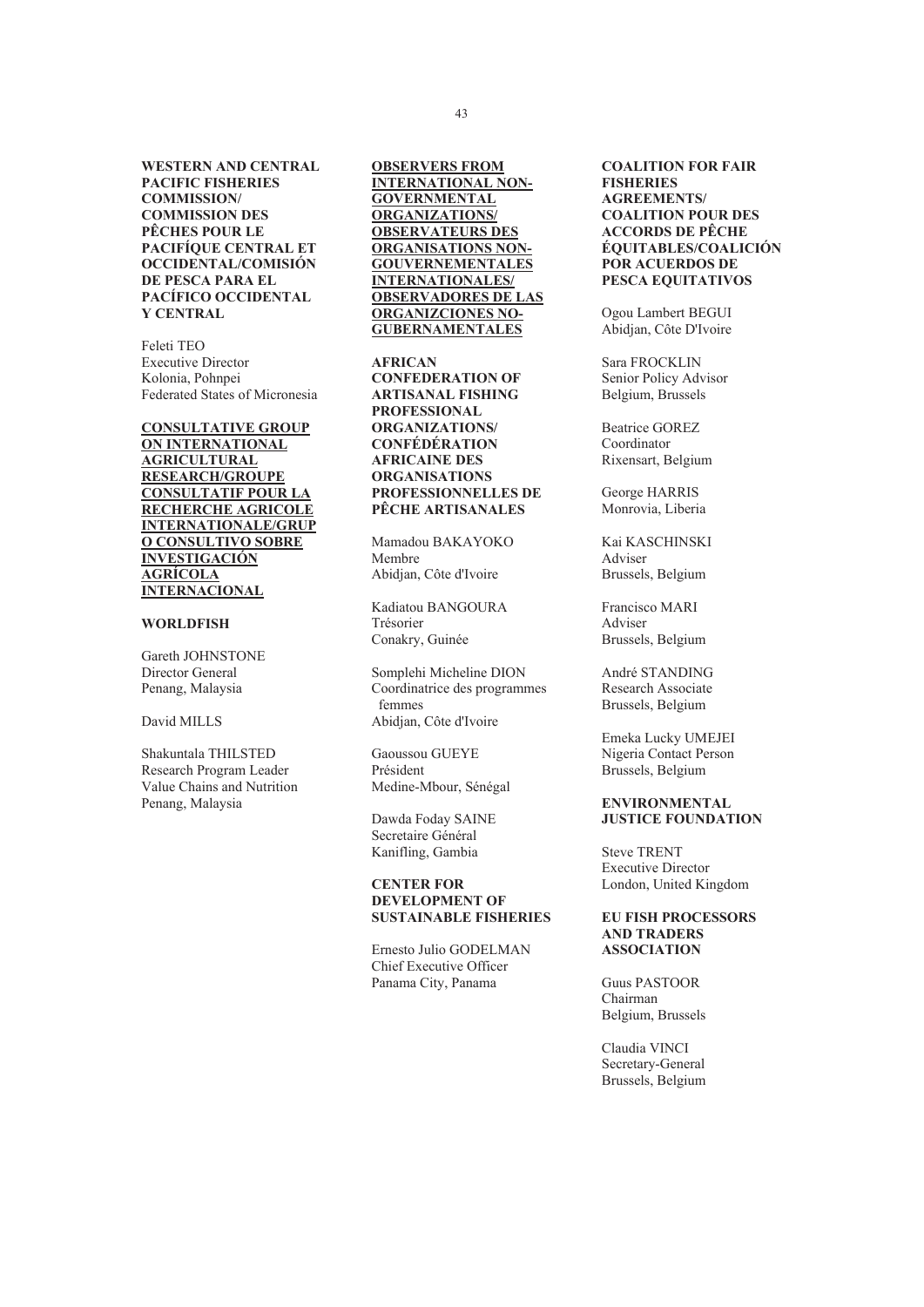### **FEDERATION OF THE SMALL-SCALE FISHERES OF THE INDIAN OCEAN**

Louis Patrick FORTUNO General Secretary Trou d'Eau Douce, Mauritius

Darell GREEN Praslin Fishermen Association Mahe, Seychelles

Beatty Ogilvy HOARAU Treasurer Mahe, Seychelles

Mahamoudou ISMAIL Third Vice-President Le Port, La Réunion

Mathilde JOUNOT Communications Officer

Brenda LAPORTE

### **FRIENDS OF THE SEA**

Mario PASSONI Scientific Officer Novara, Italy

### **GLOBAL SUSTAINABLE SEAFOOD INITIATIVE**

Kim BAJOU Partnership and Outreach **Officer** Haarlem, The Netherlands

Nina VAN EWIJK Communications Manager Haarlem, The Netherlands

Herman WISSE Managing Director Haarlem, The Netherlands

### **HUMANE SOCIETY INTERNATIONAL**

Dominique ALBERT Director Communications Project AWARE Washington DC, USA

Shannon Jessica ARNOLD Marine Policy Coordinator EcologyAction Centre

Sonja FORDHAM President, Shark Advocates International

Alison Rosemary HOOD Director of Conservation Shark Trust Washington DC, USA

**INTERNATIONAL COALITION OF FISHERIES ASSOCIATIONS/ COALITION INTERNATIONALE DES ASSOCIATIONS HALIEUTIQUES/ COALICIÓN INTERNACIONAL DE ASOCIACIONES PESQUERAS** 

John CONNELLY Virginia, USA

Javier GARAT PÉREZ Virginia, USA

J. Carlos MACIAS Virginia, USA

Julio MOROÓN AYALA Director Gerente Madrid, Spain

Ulises MUNAYLLA Virginia, USA

**INTERNATIONAL COLLECTIVE IN SUPPORT OF FISHWORKERS/COLLEC TIF INTERNATIONAL D'APPUI AUX TRAVAILLEURS DE LA PÊCHE/COLECTIVO INTERNACIONAL DE APOYO AL PESCADOR ARTESANAL**

Maarten BAVINCK Amsterdam, The Netherlands

Sebastian MATHEW Executive Director Chennai, India

Rolf WILLMANN Adviser

### **INTERNATIONAL CONFEDERATION OF SPORT FISHING**

Ferenc SZALAY Président Rome, Italy

### **INTERNATIONAL OCEAN NOISE COALITION**

Sigrid LÜBER Focal Point c/o OceanCare Wädenswil, Switzerland

Fabienne MCLELLAN Representative c/o OceanCare Wädenswil, Switzerland

**INTERNATIONAL PLANNING COMMITTEE FOR FOOD SOVEREIGNTY/COMITÉ INTERNATIONAL DE PLANIFICATION POUR LA SOVERAINETÉ ALIMENTAIRE/ COMITÉ INTERNACIONAL DE PLANIFICACIÓN PARA LA SOBERANÍA ALIMENTARIA**

Zoe BRENT Researcher Amsterdam, The Netherlands

Philippe FAVRELIERE La Via Campesina

Gary Duane HARRISON IITC

Giulia MAGISTRI Crocevia

Pedro MURGUIA Comité Internacionales de Tratados Indios

Joacquim PILÓ President Sindicato Livre

Miguel URREA Comité Internacionales de Tratados Indios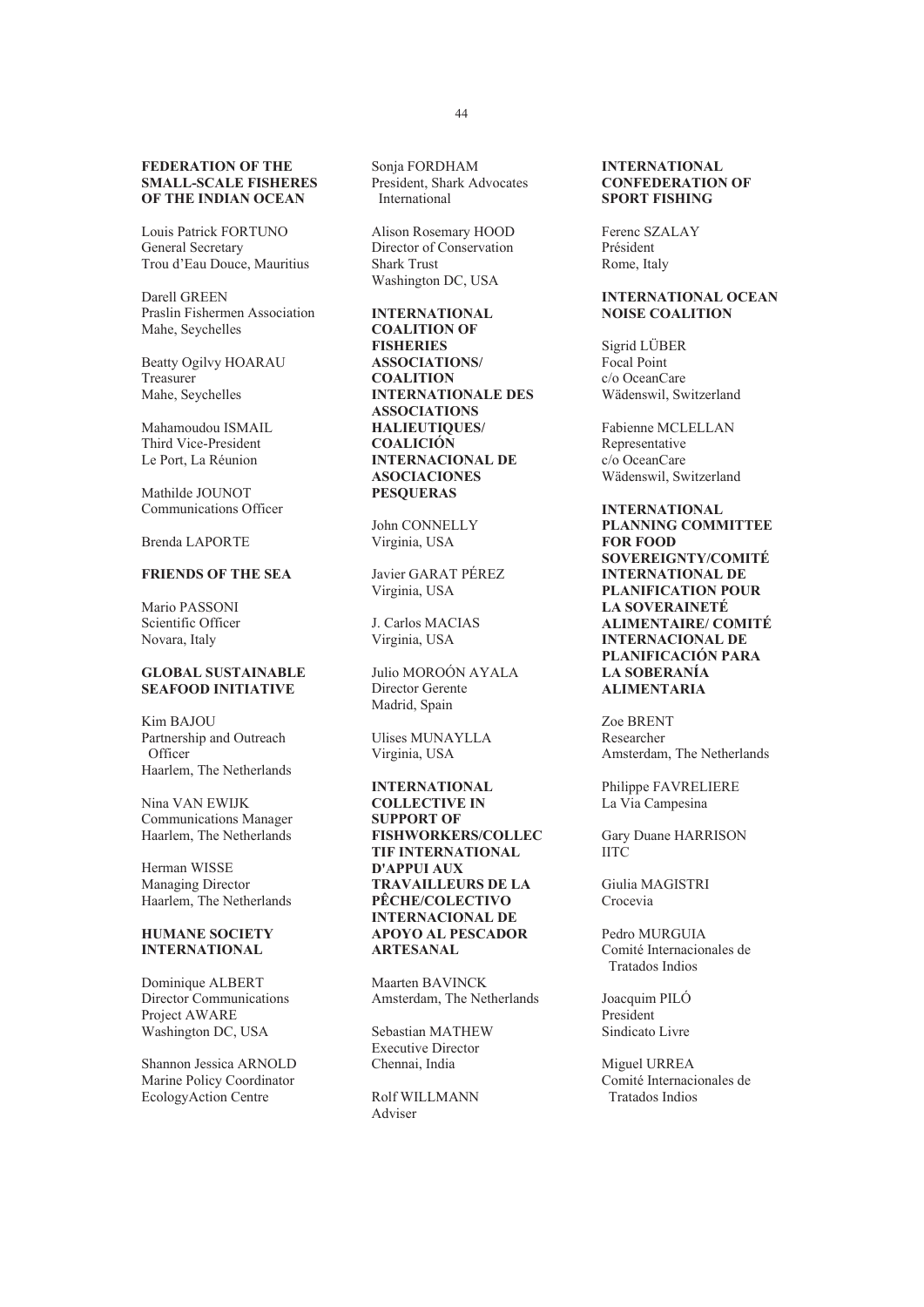Francesca ZACCARELLI Crocevia

### **INTERNATIONAL SEAFOOD SUSTAINABILITY FOUNDATION**

Ichiro NOMURA Member of the Board Washington DC, USA

**INTERNATIONAL TRANSPORT WORKERS' FEDERATION/ FÉDÉRATION INTERNATIONALE DES OUVRIERS DU TRANSPORT/ FEDERACIÓN INTERNACIONAL DE LOS TRABAJADORES DEL TRANSPORTE**

Trinidad CORULLA MARTINEZ FSC-CCOO, Spain

Rossen KARAVATCHEV Senior Section Assistant ITF Seafarers and Fisheries Section London, United Kingdom

Livia SPERA ETF Fisheries Secretary Belgium

Somiruwan SUBASINGHE Legal Officer London, United Kingdom

Juan Manuel TRUJILLO CASTILLO

**INTERNATIONAL UNION FOR CONSERVATION OF NATURE/UNION INTERNATIONALE POUR LA CONSERVATION DE LA NATURE/UNIÓN INTERNACIONAL PARA LA CONSERVACIÓN DE LA NATURALEZA** 

Serge Michel GARCIA IUCN-CEM-FEG Chair Rome, Italy

Francois SIMARD Deputy Director Global Marine and Polar Program Gland, Switzerland

Despina SYMONS IUCN/FEG Coordinator Brussels, Belgium

**INTERNATIONAL UNION OF FOOD, AGRICULTURAL, HOTEL, RESTAURANT, CATERING, TOBACCO AND ALLIED WORKERS ASSOCIATIONS**

Kirill BUKETOV International Officer Seafood and Fisheries Geneva, Switzerland

### **MARINE STEWARDSHIP COUNCIL**

Oluyemisi OLORUNTUYI Head MSC Developing World Program

### **OCEANA**

Tess GEERS Research Manager Science and Strategy Washington DC, USA

Vanya VULPERHORST Policy Officer Oceana Europe Brussels, Belgium

**ORGANIZATION FOR PROMOTION OF RESPONSIBLE TUNA FISHERIES/ ORGANIZACIÓN PARA LA PESCA RESPONSABLE DEL ATÚN**

Daishiro NAGAHATA Managing Director Tokyo, Japan

#### **RARE**

Stephanie DAVIO Associate of Events and Communications

Angelica DENGO Vice President Rare, Mozambique

Paolo DOMONDON Director of Strategy, Partnerships, Communications and Development Rare, Philippines

Anne-Marie LAURA Director of Policy and Strategic Partnerships

Darko MANAKOVSKI Senior Lead Global Development, Rare

Gerard MILES Vice President of Global Development

Arwandrija RUKMA Director of Programmatic Policy Rare, Indonesia

Ann SINGEO Executive Director Ebiil Society, Palau

Ariane STEINS-MEIER Senior Director of Global Development

Mary Jean TE Municipal Mayor Libertad, Philippines

Diana VÁSQUEZ Executive Director, Center for Marine Studies Tegucigalpa, Honduras

#### **THE MARINE INGREDIENTS ORGANIZATION**

Neil AUCHTERLONIE London, United Kingdom

Andrew MALLISON General Director London, United Kingdom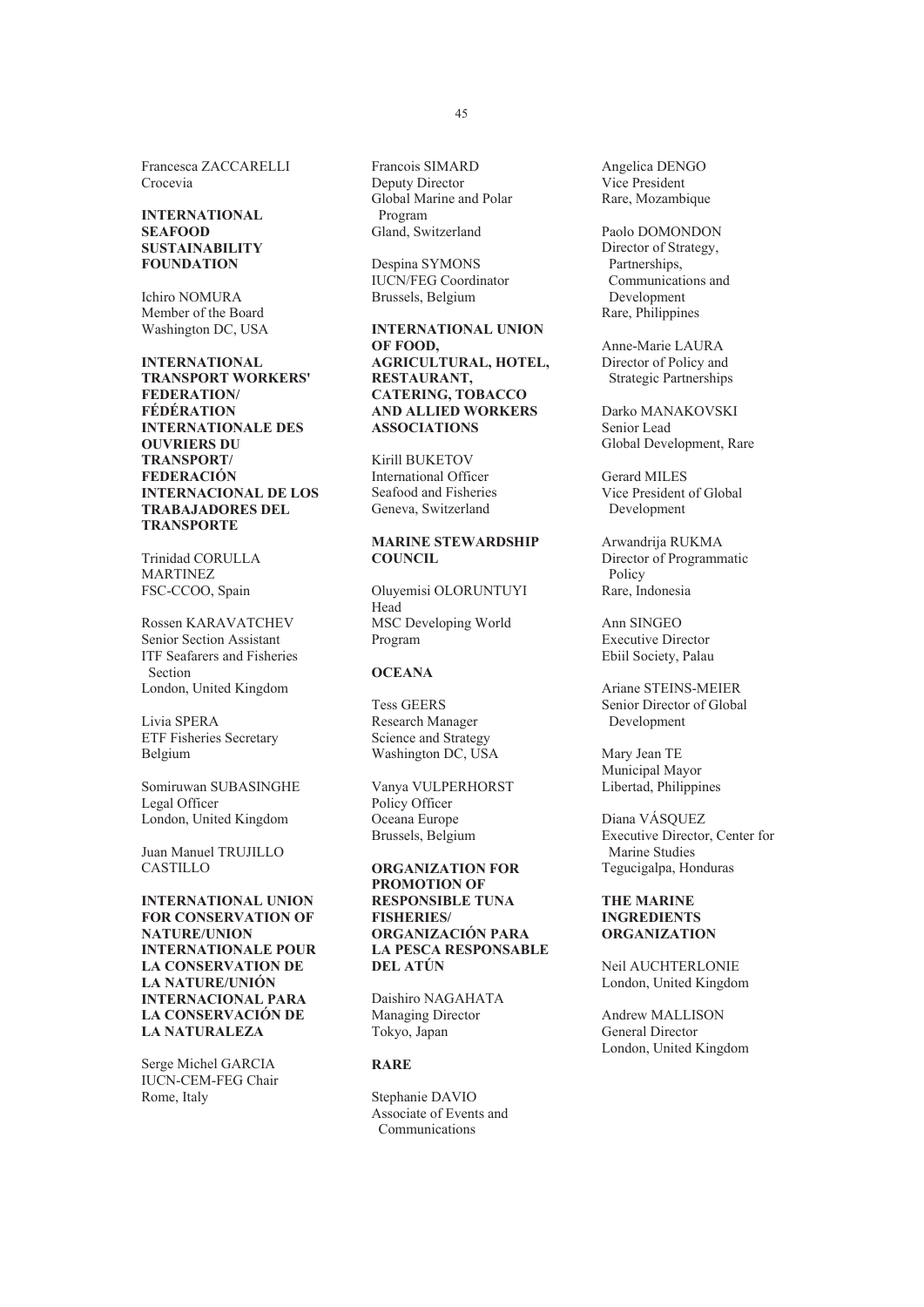### **THE NATURE CONSERVANCY**

Marta MARRERO MARTIN Ocean Governance Director The Nature Conservancy UK London, United Kingdom

### **THE PEW CHARITABLE TRUSTS**

Dawn BORG COSTANZI **Officer** Ending Illegal Fishing Project London, United Kingdom

Courtney FARTHING Senior Associate Ending Illegal Fishing Project London, United Kingdom

Julie JANOVSKY Acting Director Ending Illegal Fishing Project Washington DC, USA

John KALTENSTEIN Senior Policy Analyst Friends of the Earth Berkeley CA, USA

Kimberly VOSBURGH Officer Communications Washington DC, USA

Esther WOZNIAK Associate Global Tuna Conservation and Global Shark Conservation Washington DC, USA

Mark YOUNG Project Director Conservation Enforcement Washington DC, USA

### **TRYGG MAT TRACKING**

Duncan COPELAND Executive Director Oslo, Norway

Viviane KOUTOB NAOTO West Africa Coordinator Oslo, Norway

Johan Henrik WILLIAMS Member of the Board Oslo, Norway

Yann YVERGNIAUX Analyst Oslo, Norway

#### **WILDLIFE CONSERVATION SOCIETY**

Susan LIEBERMAN Vice-President International Policy New York, USA

#### **WORLD ANIMAL PROTECTION**

Christina DIXON Global Campaign Manager London, United Kingdom

Ingrid GISKES Global Head of Campaign St. Leonards, Australia

Arjan VAN HOUWELINGEN Director Strategic Policy and Public Affairs London, United Kingdom

#### **WORLD AQUACULTURE SOCIETY/SOCIÉTÉ INTERNATIONALE D'AQUACULTURE/ SOCIEDAD MUNDIAL DE ACUICULTURA**

Antonio GARZA DE YTA Director California, USA

#### **WORLD CONSERVATION TRUST**

Gavin CARTER Advisor

Eugene LAPOINTE President Lausanne, Switzerland

Paul SEAMAN Analyst Lausanne, Switzerland

### **WORLD FORUM FOR FISHER PEOPLE**

Segul BIRCAN Association of Istanbul Legion Edmund BULL

Leo COLACO Coordination Committee Member Maharashtra, India

Ahmad Marthin HADIWINATA Coordinating Committee Indonesia

Naseegh JAFFER

Erdogan KARTAL Head of the Board Association of Istanbul Regional Fisher Cooperatives

Geetha LAKMINI

Perus LOGOSE Coordination Committee Member Kampala, Uganda

Christiana LOUWA

Editrudith LUKANGA Executive Director Emedo

Carmen MANNARINO Masifundise

Elyse MILLS Transnational Institute

Nedwa MOCTAR NECH Director Nouakchott, Mauritania

Lorenza ORTIZ MARTINEZ Secretaria del Comité Executivo

Moises OSORTO APAGOLF

Pruddhika Gayanth WARNAKULASURYA **KATTIKUTTIGE**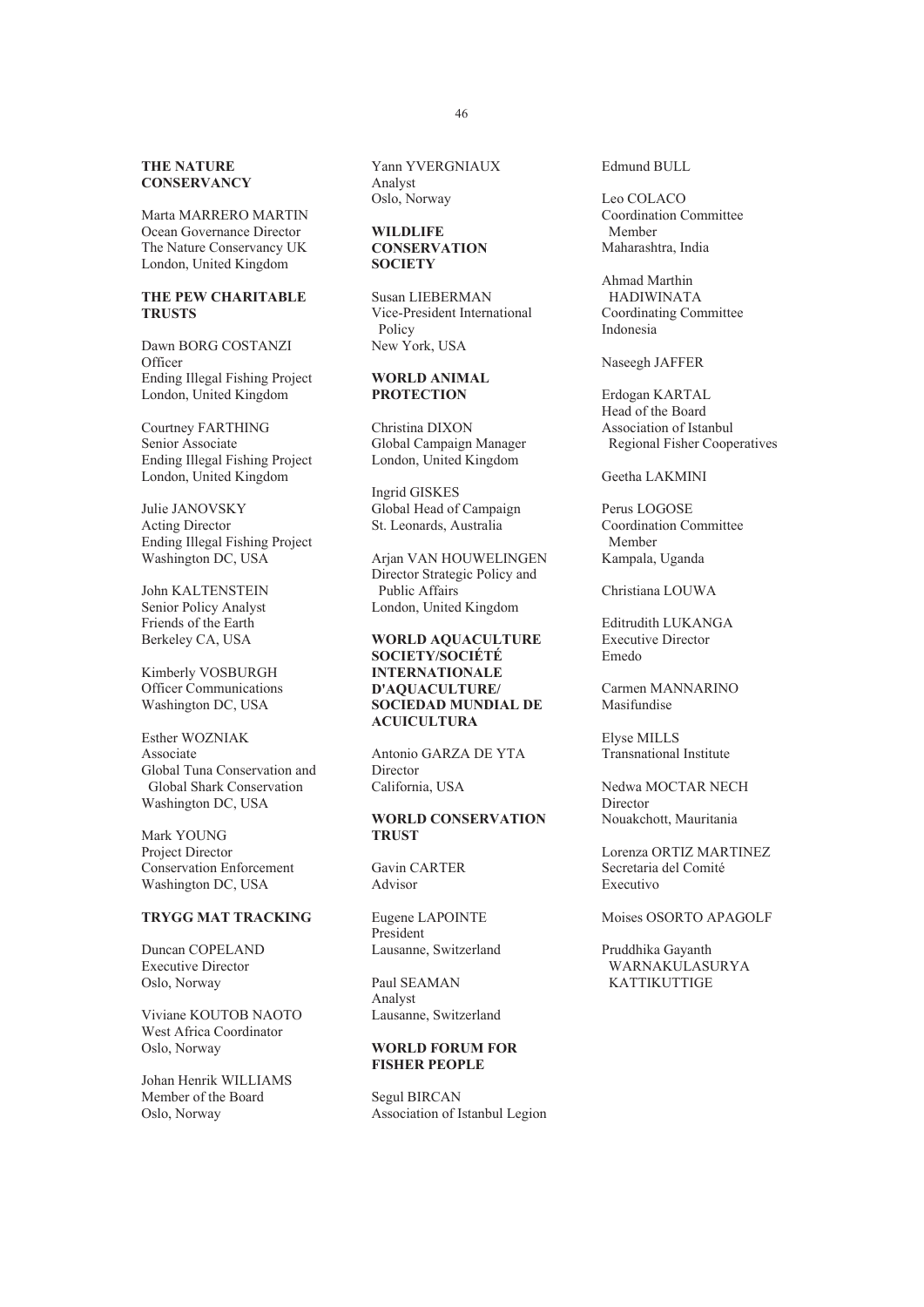**WORLD FORUM OF FISH HARVESTERS AND FISH WORKERS/FORUM MONDIAL DES AQUACULTEURS ET PÊCHEURS/FORO MUNDIAL DE PESCADORES Y TRABAJADORES DEL SECTOR PESQUERO**

Shanti Ranjan BEHERA Advisor Kampala, Uganda

Francisca CRUZ SALAZAR Coordinator

Lorena ORTIZ MARTÍNEZ Secretary of the Executive **Committee** Mexico

Emmanuel SANDT-DUGUAY Commercial Fisheries Liaison Coordinator Quebec, Canada

Yassine SKANDRANI Member of Coordination Committee Bizerte, Tunisia

### **WORLD WILDLIFE FUND INTERNATIONAL**

Samantha BURGESS Head Marine Policy Brussels, Belgium

Marco COSTANTINI Regional Manager, Fisheries WWF Mediterranean Marine Initiative Rome, Italy

Michele KURUC Vice President, Ocean Policy Washington DC, USA

Aimee LESLIE Marine Programme Director Lince, Peru Lauren SPURRIER Managing Director for Oceans Washington DC, USA

### **RESOURCE PERSONS**

Xavier BASURTO Associate Professor Duke University

Maria del Mar MANCHA **CISNEROS** Postdoctoral Associate Duke University

John VIRDIN Director, Oceans and Coastal Policy Program Nicholas Institute for Environmental Policy Solutions Duke University Durham, North Carolina

### **FAO REGIONAL AND SUBREGIONAL OFFICES/ BUREAUX RÉGIONAUX ET SOUS-RÉGIONAUX DE LA FAO/OFICINA REGIONALES Y SUBREGIONALES DE LA FAO**

Victoria CHOMO Senior Fisheries and Aquaculture Officer Secretary of EIFAAC and CACFish Regional **Commissions** FAO Regional Office for Europe and Central Asia Budapest, Hungary

Haydar FERSOY Senior Fishery and Aquaculture Officer Regional Office for the Near East and North Africa Secretary of RECOFI Cairo, Egypt

Alejandro FLORES Senior Fishery and Aquaculture Officer FAO Sub-Regional Office for Mesoamerica Panama City, Panama

Gueye NDIAGA Serving for the Fishery Committee for the Eastern Central Atlantic and the Committee for Inland Fisheries and Aquaculture of Africa

Vasco SCHMIDT Acting Secretary Southwest Indian Ocean Fisheries Commission

Aboubacar SIDIBÉ Senior Policy Officer Fisheries and Aquaculture – FIRST Programme ECOWAS (CEDEAO) Commission Directorate of Agriculture and Rural Development Abuja, NIGERIA

Cherif TOUEILIB Fishery and Aquaculture **Officer** Subregional Office for North Africa Tunis, Tunisia

Miao WEIMIN Aquaculture Officer Secretary a.i. for Asia-Pacific Fishery Commission (APFIC) FAO Regional Offices for Asia and the Pacific Bangkok, Thailand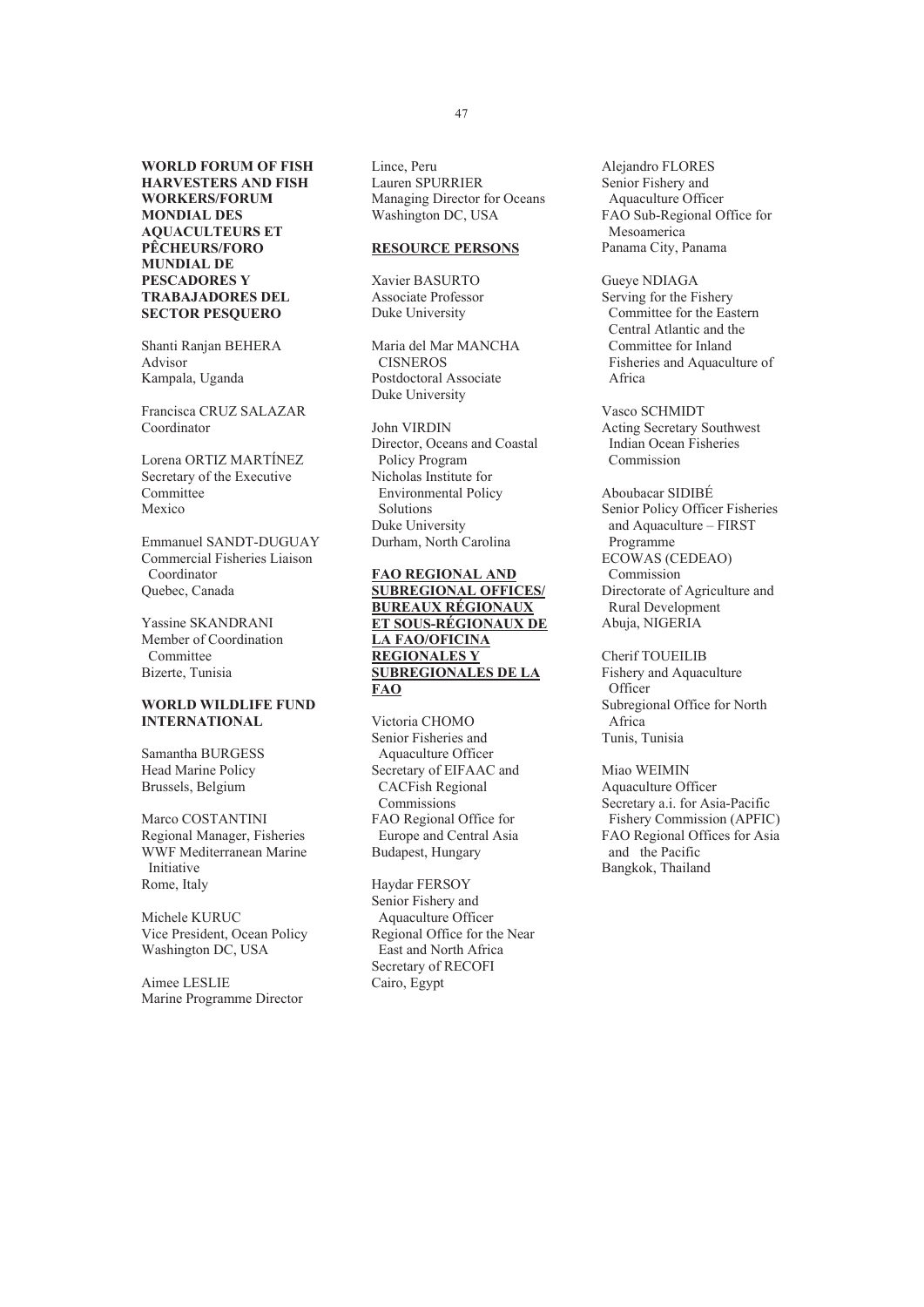# **OFFICERS OF THE COMMITTEE AT THE THIRTY-THIRD SESSION**

**Chairperson:** Mr William Gibbons-Fly (United States of America)

**First Vice-Chairperson:** Mr Sidi Mouctar Dicko (Guinea) **Vice-Chairpersons:** Egypt, Palau, Peru, Republic of Korea and Spain

# **DRAFTING COMMITTEE**

The Committee elected Mr Seydou Cissé (Côte d'Ivoire) as Chairperson of the Drafting Committee, with the following membership: Algeria, Argentina, Austria, Brazil, Canada, China, Germany, Indonesia, Iran (Islamic Republic of), Japan, New Zealand, Norway, Oman, Peru, the Republic of Korea, Sweden and Uganda.

# **FAO FISHERIES AND AQUACULTURE DEPARTMENT**

| <b>Assistant Director-General:</b>                                    | Árni M. Mathiesen |
|-----------------------------------------------------------------------|-------------------|
| Director, Fisheries and Aquaculture Policy and Economics<br>Division: | Manuel Barange    |

# **SECRETARIAT**

Secretary: H. Watanabe

Secretary, Drafting Committee: S. Funge-Smith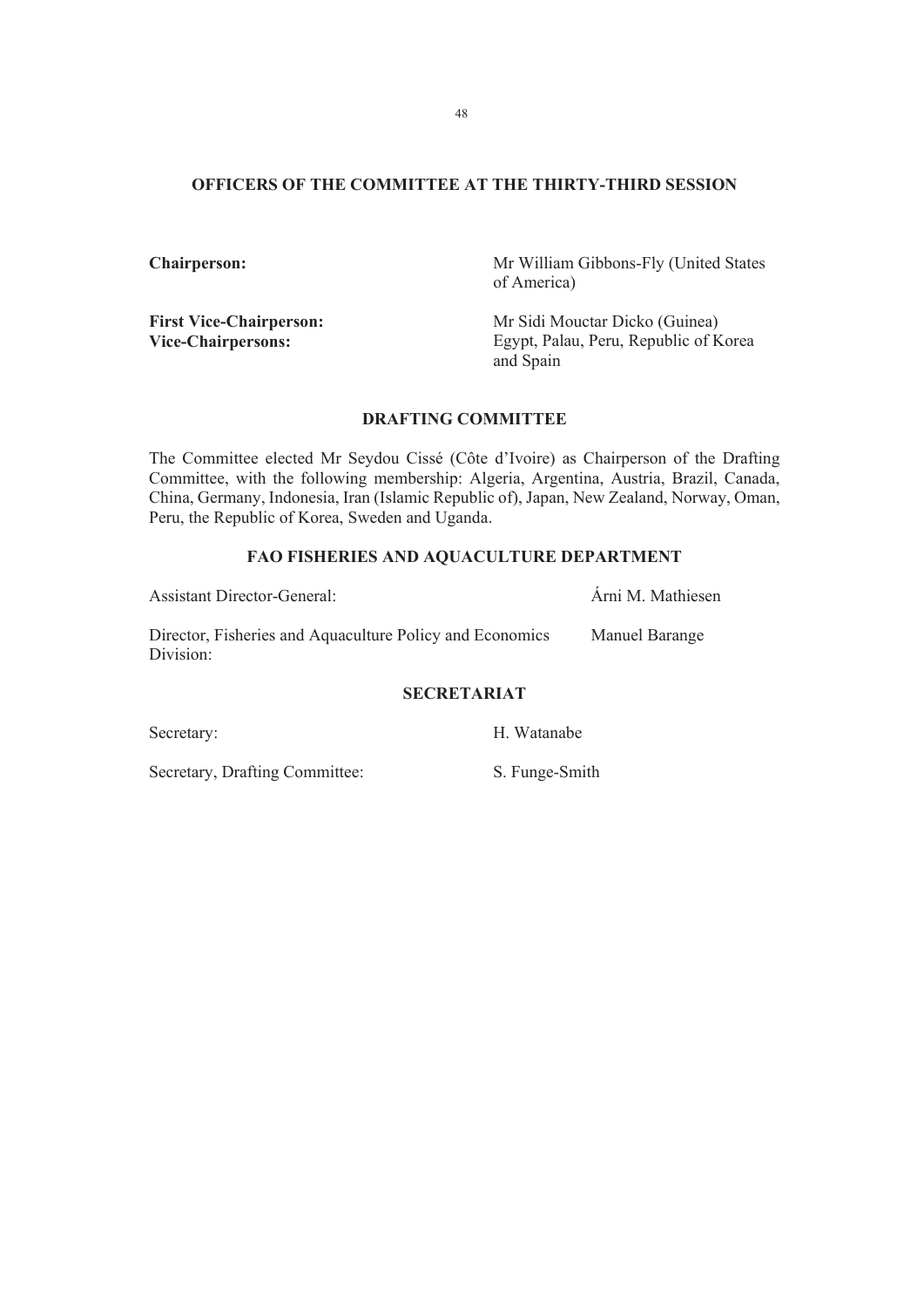# **APPENDIX C**

# **List of documents**

| COFI/2018/1        | Agenda and Timetable                                                                                                                                      |
|--------------------|-----------------------------------------------------------------------------------------------------------------------------------------------------------|
| COFI/2018/2        | State of world fisheries and aquaculture                                                                                                                  |
| COFI/2018/3        | Progress in the implementation of the Code of Conduct for<br>Responsible Fisheries and related instruments                                                |
| COFI/2018/4        | Decisions and recommendations of the Sixteenth Session of the<br>COFI Sub-Committee on Fish Trade, Busan, the Republic of Korea,<br>4-8 September 2017    |
| COFI/2018/5        | Decisions and recommendations of the Ninth Session of the COFI<br>Sub-Committee on Aquaculture, Rome, 24-27 October 2017                                  |
| COFI/2018/6        | Combatting illegal, unreported and unregulated (IUU) fishing                                                                                              |
| COFI/2018/7        | Small-scale and artisanal fisheries governance                                                                                                            |
| COFI/2018/8        | Global and regional ocean processes                                                                                                                       |
| COFI/2018/9        | The 2030 Agenda for Sustainable Development                                                                                                               |
| COFI/2018/10/Rev.1 | Climate change and other environment related matters                                                                                                      |
| COFI/2018/11       | FAO's Programme of Work in fisheries and aquaculture under the<br>FAO Strategic Framework                                                                 |
| COFI/2018/12       | Multi-year Programme of Work (MYPOW) of the Committee on<br>Fisheries: a progress report of MYPOW 2016-2019 and a draft<br>MYPOW 2018-2021                |
| COFI/2018/Inf.1    | List of documents                                                                                                                                         |
| COFI/2018/Inf.2    | List of participants                                                                                                                                      |
| COFI/2018/Inf.3    | Statement by the Director-General                                                                                                                         |
| COFI/2018/Inf.4    | Annotations/guide notes on agenda items                                                                                                                   |
| COFI/2018/Inf.5    | Follow-up to the decisions and recommendations of the Thirty-<br>Committee<br>Session<br>of the<br>on<br>Fisheries,<br>second<br>Rome,<br>11-15 July 2016 |
| COFI/2018/Inf.6    | Report of the Thirty-second Session of the Committee on Fisheries,<br>Rome, 11-15 July 2016                                                               |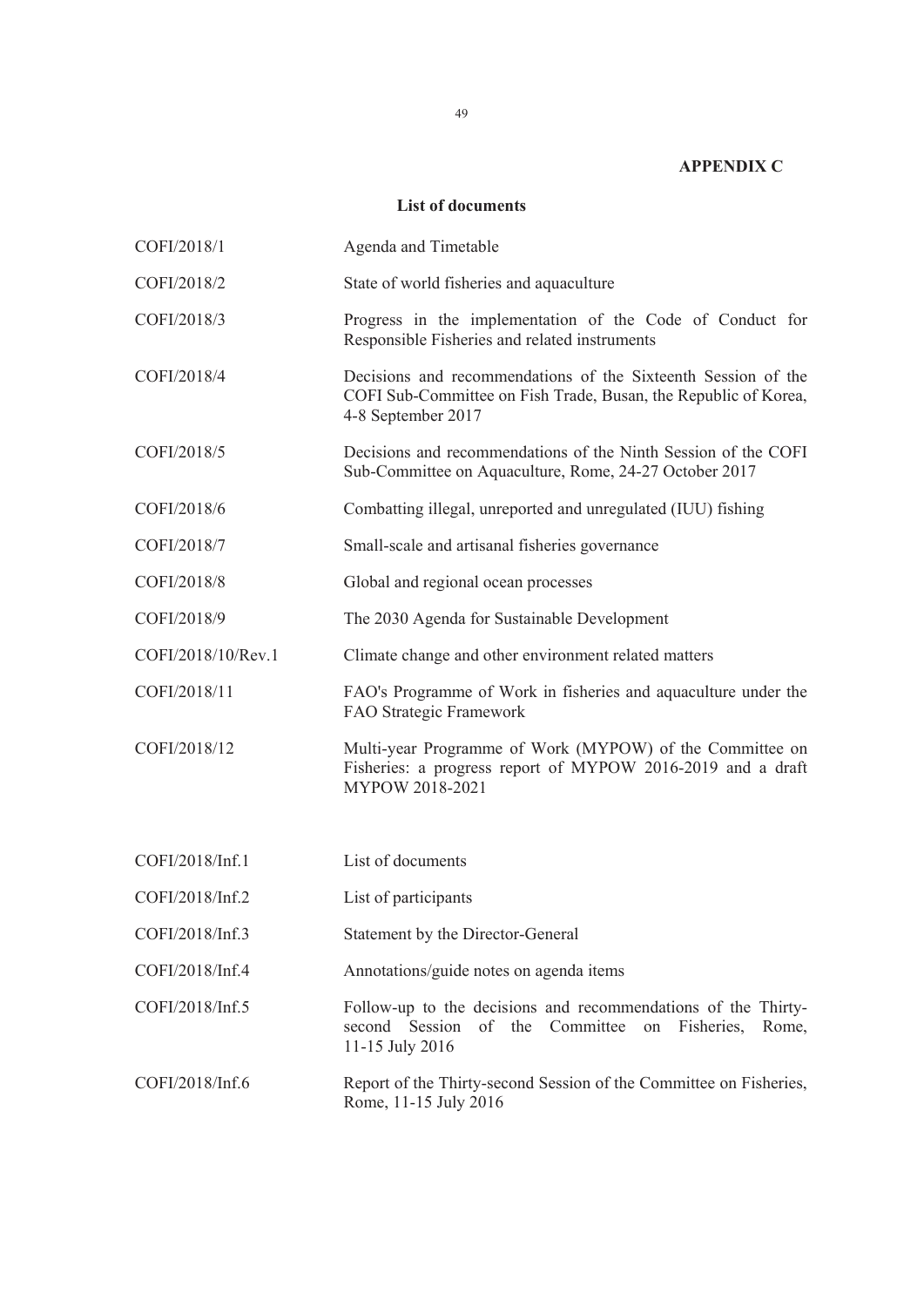| COFI/2018/Inf.7  | Progress in the implementation of the Code of Conduct for<br>Responsible Fisheries and related instruments                                                                                         |
|------------------|----------------------------------------------------------------------------------------------------------------------------------------------------------------------------------------------------|
| COFI/2018/Inf.8  | Safety at sea in the fisheries sector                                                                                                                                                              |
| COFI/2018/Inf.9  | Report of the Sixteenth Session of the COFI Sub-Committee on Fish<br>Trade, Busan, the Republic of Korea, 4-8 September 2017                                                                       |
| COFI/2018/Inf.10 | <b>Voluntary Guidelines for Catch Documentation Schemes</b>                                                                                                                                        |
| COFI/2018/Inf.11 | Towards social sustainability in fishery value chains                                                                                                                                              |
| COFI/2018/Inf.12 | The Convention on International Trade in Endangered Species of<br>Wild Fauna and Flora (CITES)                                                                                                     |
| COFI/2018/Inf.13 | Report of the Ninth Session of the COFI Sub-Committee on<br>Aquaculture, Rome, 24-27 October 2017                                                                                                  |
| COFI/2018/Inf.14 | Summary of the Report of the Second Session of the Committee on<br>Fisheries Advisory Working Group on Aquatic Genetic Resources<br>and Technologies                                               |
| COFI/2018/Inf.15 | Report of the Second Session of the Ad Hoc Intergovernmental<br>Technical Working Group on Aquatic Genetic Resources for Food<br>and Agriculture                                                   |
| COFI/2018/Inf.16 | Report on the first meeting of the Parties to the Agreement on Port<br>State Measures to Prevent, Deter and Eliminate Illegal, Unreported<br>and Unregulated fishing, Oslo, Norway, 29-31 May 2017 |
| COFI/2018/Inf.17 | Progress by FAO and partners concerning the implementation of the<br>SSF Guidelines since the Thirty-second Session of COFI in 2016                                                                |
| COFI/2018/Inf.18 | Progress in improving the information baseline and assessment of<br>the contribution of small-scale fisheries in marine and inland waters                                                          |
| COFI/2018/Inf.19 | Progress regarding the Global Work Programme to Advance<br>Knowledge on Rights-based Approaches for Fisheries (GWP)                                                                                |
| COFI/2018/Inf.20 | Regional Fishery Bodies established within the FAO framework                                                                                                                                       |
| COFI/2018/Inf.21 | Scaling Up Agroecology to achieve the Sustainable Development<br>Goals: Outcomes of the 2nd International Symposium and way<br>forward                                                             |
| COFI/2018/Inf.22 | United Nations Decade of Action on Nutrition 2016-2025:<br>Opportunities for fisheries and aquaculture to contribute to healthy<br>diets and improved nutrition                                    |
| COFI/2018/Inf.23 | Climate Change and its impact on the work and activities of FAO in<br>fisheries and aquaculture (Biennial Theme)                                                                                   |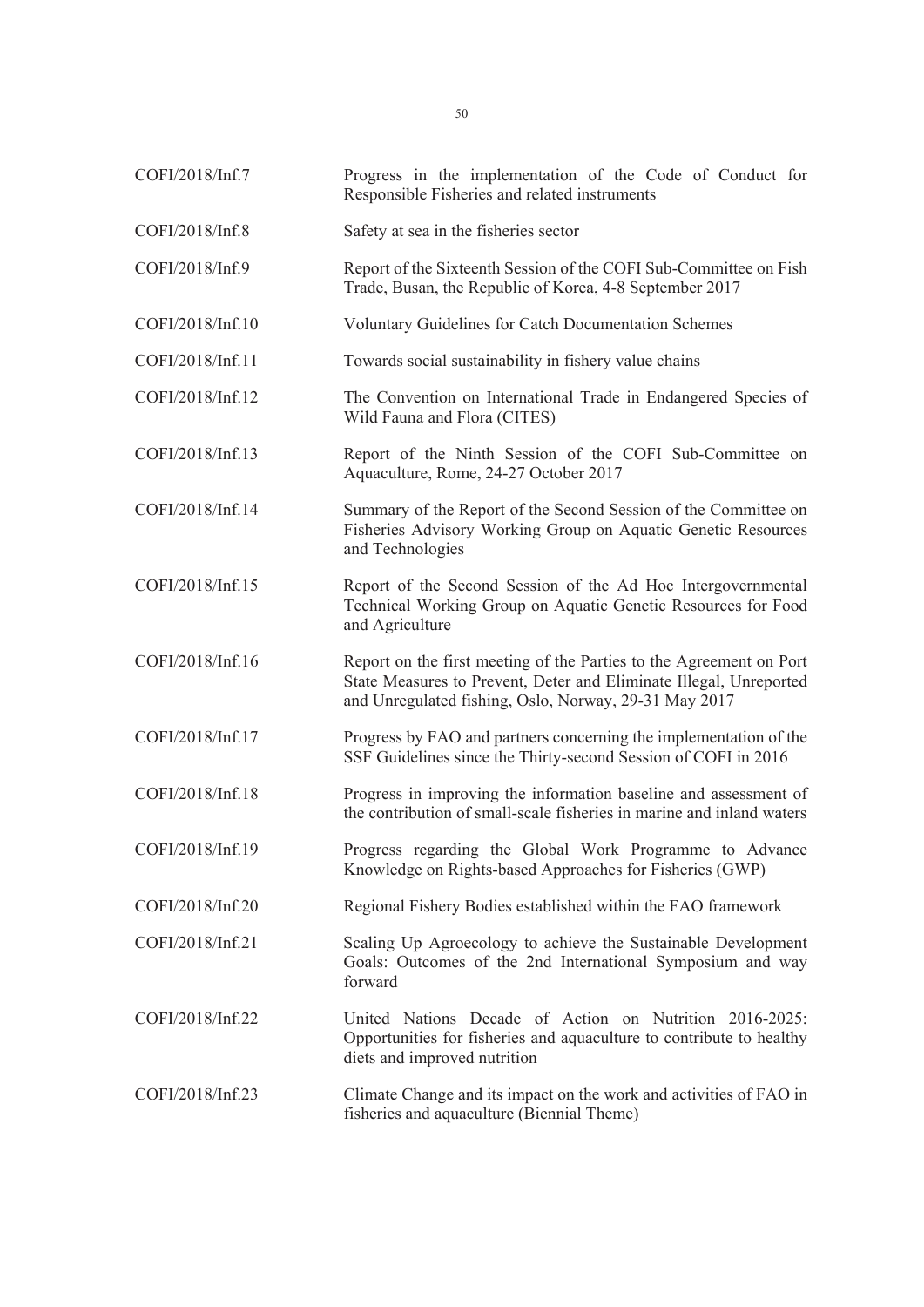| COFI/2018/Inf.24 | Addressing environmental issues during fishing operations:<br>Progressing towards the 2025 reduction of ALDFG |
|------------------|---------------------------------------------------------------------------------------------------------------|
| COFI/2018/Inf.25 | Report of the Technical Consultation on the Marking of Fishing Gear                                           |
| COFI/2018/Inf.26 | Bycatch and discards: Global and regional updates                                                             |
| COFI/2018/Inf.27 | The use of best available science in developing and promoting best<br>practices for trawl fishing operations  |
| COFI/2018/Inf.28 | Biodiversity Mainstreaming in capture fisheries and aquaculture                                               |
| COFI/2018/Inf.29 | Development in <i>fora</i> of importance for the mandate of COFI                                              |
| COFI/2018/Inf.30 | Voluntary Guidelines for the Marking of Fishing Gear                                                          |
| COFI/2018/Inf.31 | Microplastics in fisheries and aquaculture: A summary of FAO's<br>study                                       |
| COFI/2018/Inf.32 | Statement of Competence and Voting Rights submitted by the<br>European Union and its Member States            |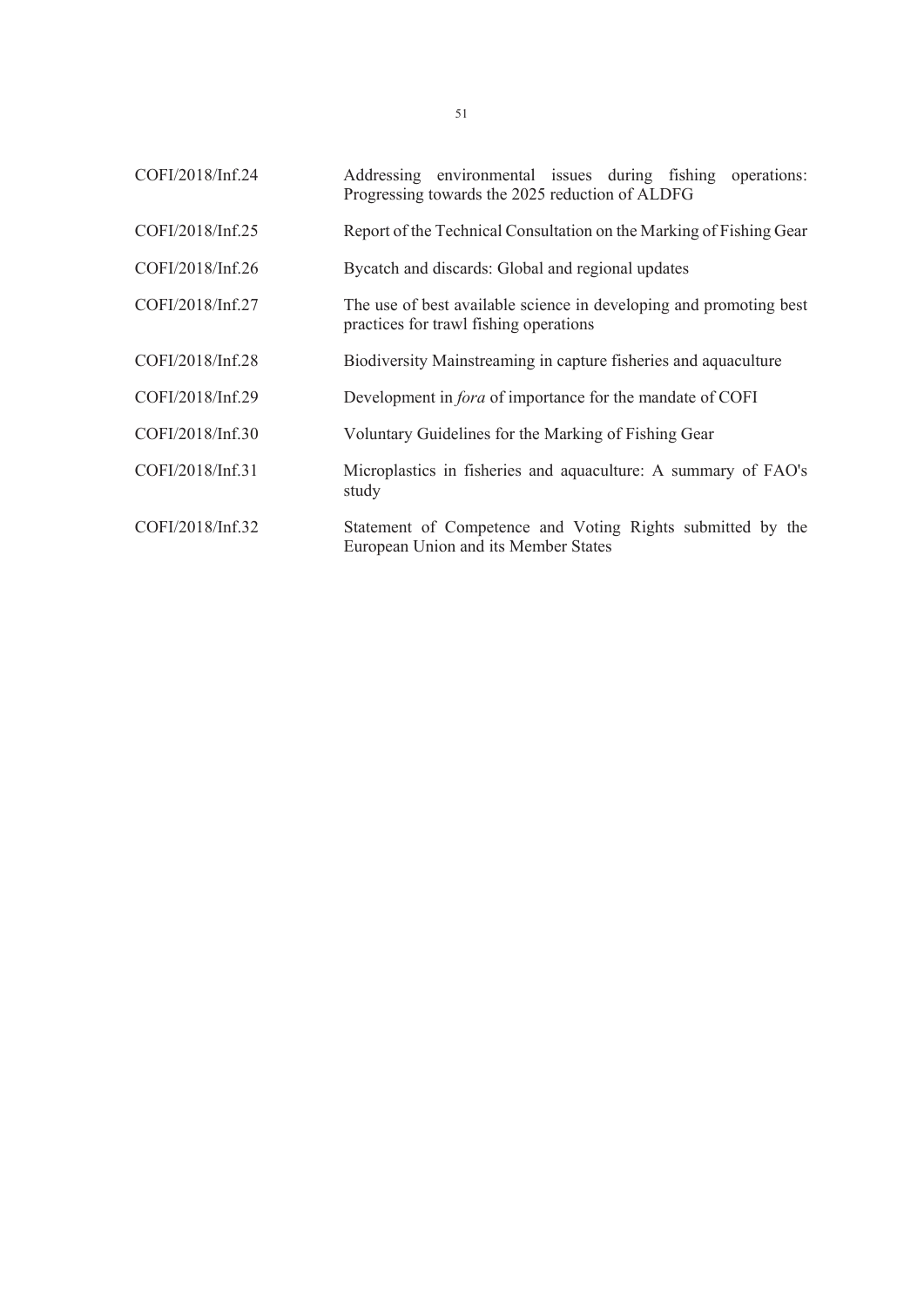### **APPENDIX D**

## **Opening statement by Mr José Graziano da Silva Director-General of FAO**

It is an honour to welcome all of you to the 33rd Session of the FAO Committee on Fisheries, COFI.

I would like to start by highlighting two points that I think will be relevant to your discussions during the week.

First, let me refer to the High-Level UN Conference to Support the Implementation of Sustainable Development Goal number 14.

As you know very well, the SDG 14 calls for the conservation and sustainable use of oceans, seas and marine resources.

The Conference was held one year ago, in June 2017, in New York, and adopted a Call for Action that focuses on concrete and action-oriented recommendations on some specific areas.

Let me mention four of them:

One: Ensure that fisheries continue to contribute to food and livelihood security for all;

Two: Improve the management of shared and migratory stocks on the high seas, as well as in coastal sovereign waters;

Three: Increase the resilience of coastal communities especially in SIDS and Least Development Countries.

And Four: Put an end to illegal, unreported and unregulated Fishing, what we call the IUU fishing.

All these challenges are at the core of FAO's work in fisheries and aquaculture.

FAO is working closely with the UN Secretary-General's Special Envoy for the Ocean, Ambassador Peter Thomson of Fiji, to follow-up on the commitments made at the Conference.

Your discussions this week on the implementation of the 2030 Agenda, as well as the state of fisheries and ocean governance, will provide further inputs and guidance to FAO's work.

Ladies and gentlemen,

The second point that I want to highlight is that almost two months ago, on the 5th of June, FAO organized a special event to celebrate the first UN International Day for the Fight against illegal, unreported and unregulated Fishing.

As you will recall, the last session of COFI in 2016 endorsed the creation of this International Day.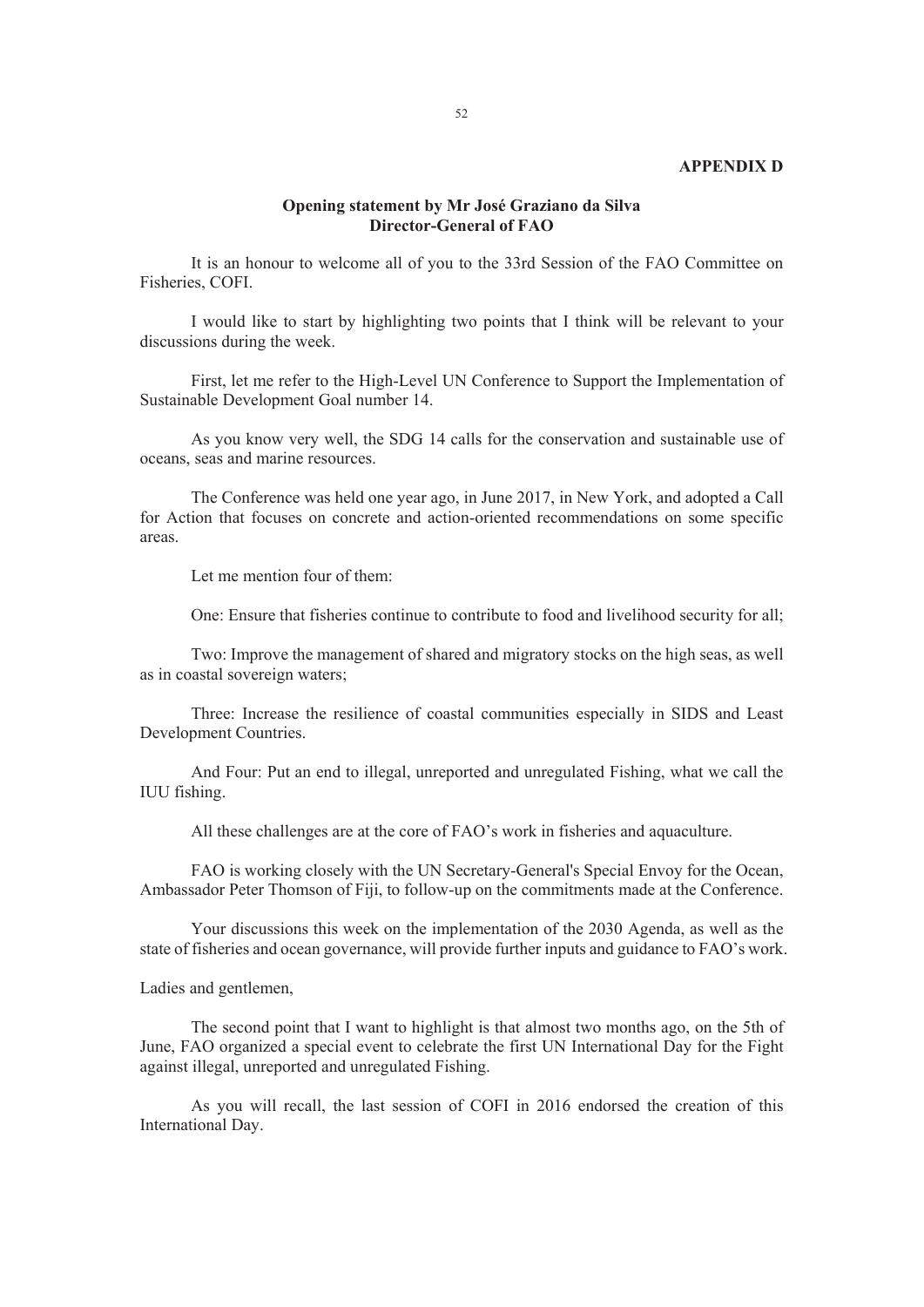It was established in order to mark the entry into force, on the 5th of June of 2016, of the FAO Port State Measures Agreement, the PSMA.

As of today, 56 signatories representing 81 countries are already part of the PSMA. And some other countries are in the process of ratification of the Agreement by their parliaments.

Let me renew my appeals to every country to become part of this global effort against illegal, unreported and unregulated fishing.

We need everyone on-board for the PSMA to be very effective.

FAO has also put forward different activities and initiatives to support the effective implementation of the PSMA.

Last year, we launched the first operational version of the Global Record of Fishing Vessels, Refrigerated Transport Vessels and Supply Vessels.

Also in 2017, the FAO Voluntary Guidelines on Catch Documentation Schemes was approved.

The objective of the Voluntary Guidelines is to provide assistance to countries, regional organizations and other international organisations to harmonise or review existing Catch Documentation Schemes, as well as to develop new ones following the same standards.

FAO is also developing studies about trans-shipment practices that have increased as more and more countries become part of the PSMA.

So we are creating a strong and comprehensive framework to combat IUU fishing.

And it will be important to hear from you on what should be done to reinforce even more our actions against illegal, unreported and unregulated fishing.

Ladies and Gentlemen,

The FAO Assistant Director-General of the Fisheries and Aquaculture Department, Mr Árni M. Mathiesen, will soon present to you the main findings of the 2018 State of World Fisheries and Aquaculture Report (SOFIA 2018).

The report will set the scene for COFI to review the status, issues and needs of global fisheries and aquaculture, and also provide guidance on FAO's work towards sustainable development.

SOFIA 2018 highlights the critical importance of fisheries and aquaculture for global food and nutrition security, as well as for the livelihoods of millions of people.

In 2016, total fish production reached an all-time high of 171 (one hundred and seventyone) million tonnes, thanks to relatively stable capture fisheries production, reduced wastage and aquaculture growth.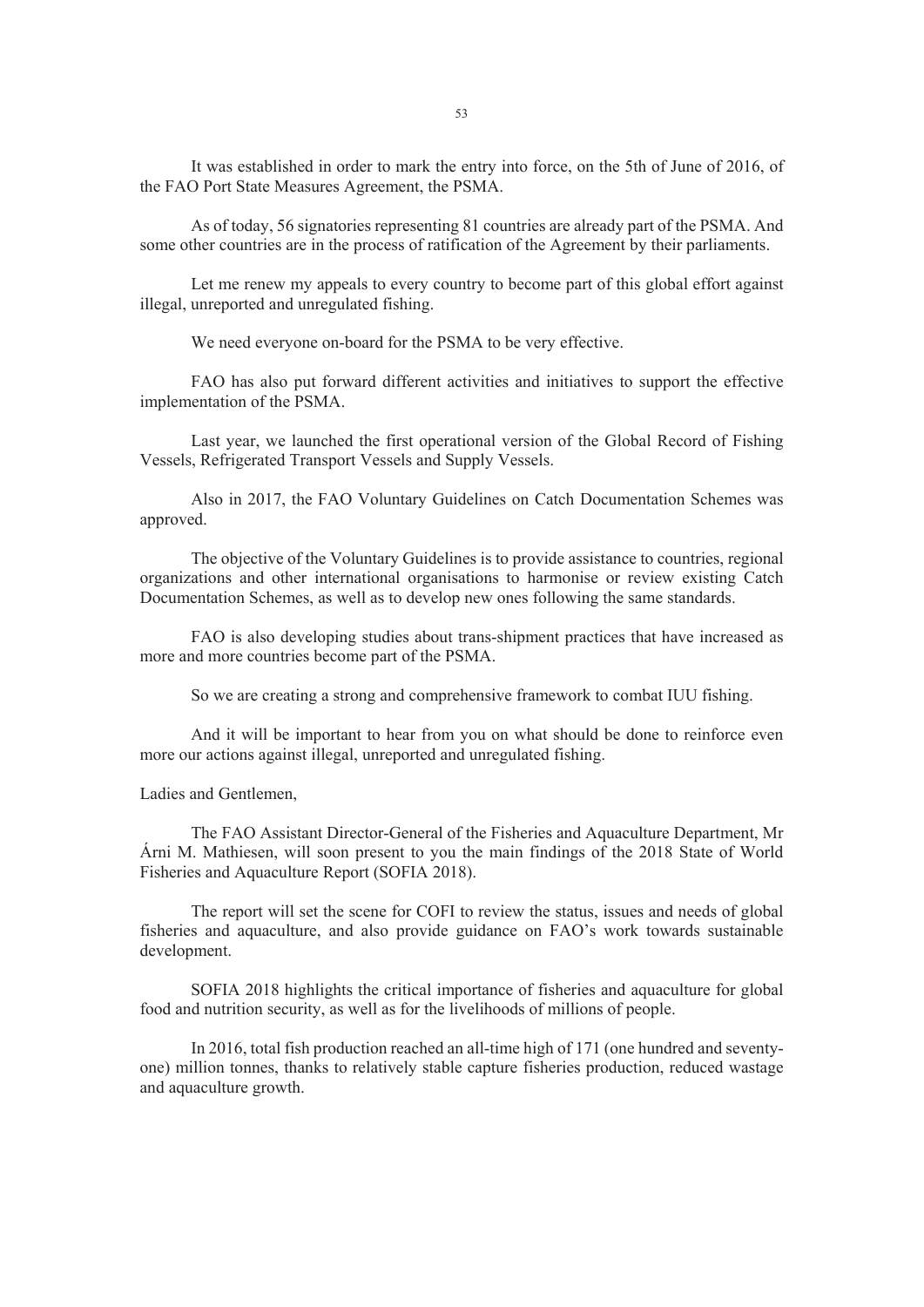It is important to highlight that aquaculture responds now for about 53% of the supply of fish for human consumption.

So the overall increase of fish production has resulted in a record-high per capita consumption of 20kg of fish in 2016.

Preliminary estimates for 2017 indicate a further increase in the global consumption of fish.

These are good news. Fish is an important element in the promotion of health and nutritious diets, particularly in small island developing states that face high levels of overweight and obesity in their populations.

Ladies and gentlemen,

During the 2018 session of COFI, you will also review progress on a number of standing items, such as the implementation of the Code of Conduct for Responsible Fisheries, based on the outcome of member's questionnaires.

Another important agenda item is the impacts of climate change.

Let me highlight that FAO will launch this week an extensive report on the impacts of climate change on fisheries and aquaculture.

The report aims to provide the most up-to-date information on this issue, and also provide some guidance to countries to put in place adaptation and mitigation measures to climate change.

So I invite all of you to participate in the side event that will take place tomorrow at lunch time.

You will have the opportunity to review the work carried out by FAO also in relation to biodiversity conservation, bycatch reduction and aquatic pollution.

So you have a very busy and an active programme over the next five days.

Your deliberations are crucial to the work of FAO, and we look forward to your decisions.

I wish you every success in your discussions, and encourage you to actively participate not just in the main sessions but also in the rich programme of side events.

Thank you for attention.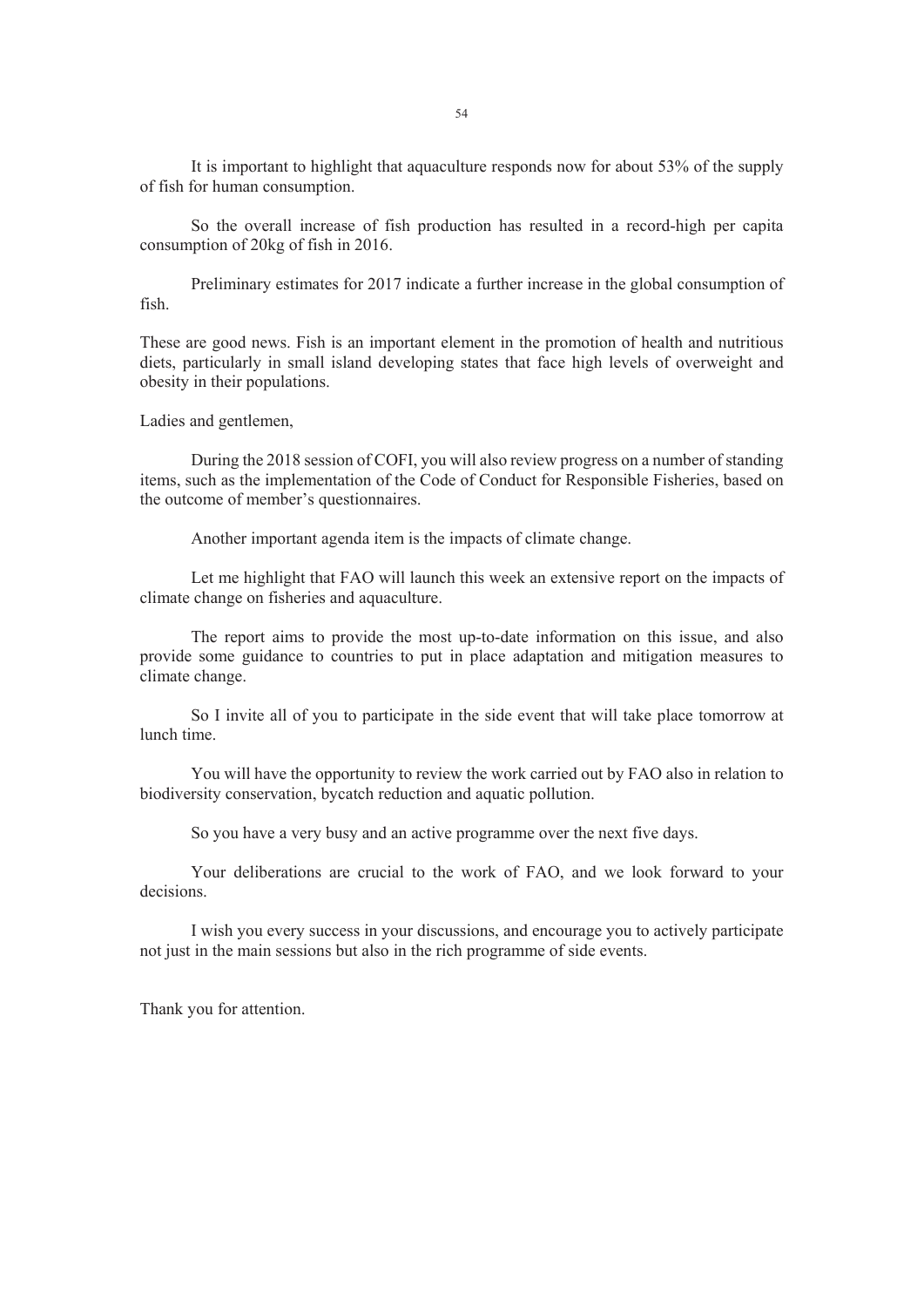## **APPENDIX E**

# **Statement by Ambassador Peter Thompson, UN Special Envoy for the Ocean**

Rome, 9 July 2018

Director-General da Silva, Honorable Ministers, Your Excellencies, Distinguished Delegates, Ladies and Gentlemen,

All courtesies observed as I speak to you this morning. In my capacity as the Special Envoy for the Ocean, I acknowledge it as a singular honour to have been given this opportunity to address you today, and I give thanks to FAO and COFI for making this so. Meeting biennially, the FAO's Committee on Fisheries is uniquely placed to influence the success or failure of many of the targets of Sustainable Development Goal 14, SDG14, the Ocean goal. Thus I am here to rally your support for the implementation of SDG14 and its noble aim of conserving and sustainably using the Ocean's resources for sustainable development.

In my weekly addresses to Ocean meetings around the world, the central message is that the health of the Ocean is in deep trouble. Thanks to the effects of Climate Change and accumulating human activities such as marine plastic pollution, we find ourselves fighting a global battle to reverse the cycle of decline into which the Ocean has been placed. We are currently losing that battle on every front, but the good news is that since 2015 we have had in place a universally-adopted plan to fight back, to reverse that cycle of decline, and to fulfill our Ocean stewardship responsibilities in the best interests of our children, our grandchildren, and those still to be born into the wonder of life on this planet.

Put simply, our plan is one of fidelity to the Paris Climate Agreement and to the Sustainable Development Goals adopted at the United Nations in 2015. And of course for the Ocean, the plan's focus is on SDG14, the Ocean goal, in support of which the United Nations convened the Ocean Conference in New York in June, 2017. We saw at that conference how SDG14 touched the interests of all the SDGs, from health and nutrition to decent work, sustainable infrastructure and environmental resilience. In the year that has passed since the New York conference, it has been fortifying to our cause to witness the massive wave of Ocean action that has moved around the globe.

# Excellencies, Ladies and Gentlemen,

Key commercial fisheries have been in decline over the last 50 years, with decades of overfishing taking a toll not just on the health of the Ocean, but also on human livelihoods and global food security. For the good of people and planet, we need to make global fisheries management the best it can be, in conformity with what our leaders demanded of us when, three years ago, they adopted SDG14. Here at COFI we have the technical expertise and political authority in the fisheries sector to make that so. This is where fisheries and associated Ocean issues come together for effective decisions on guidance an policy; thus COFI has a high calling and never more so than in these challenging times.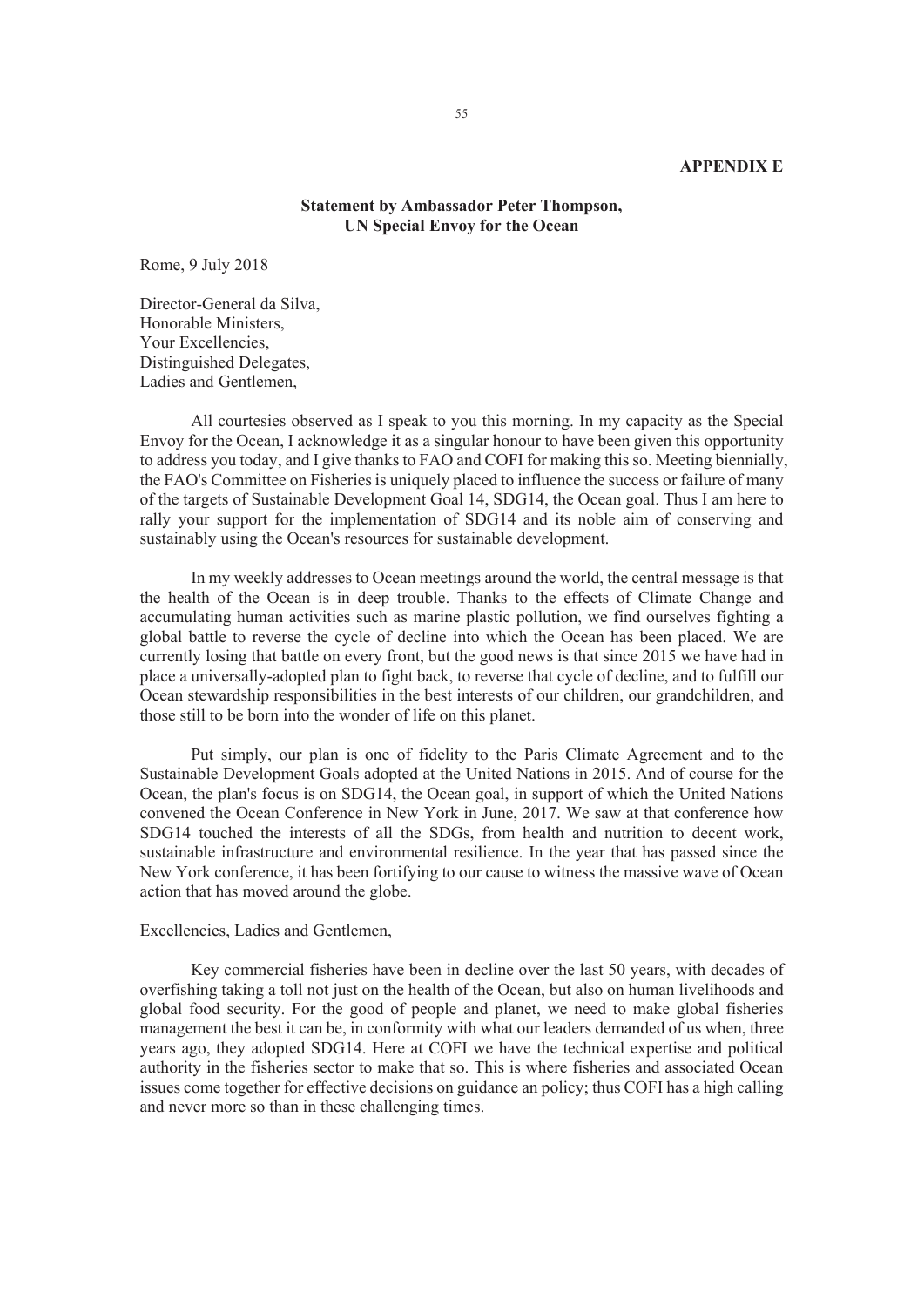From this biennial gathering in Rome, with additional support from FAO and other stakeholders, Member States are empowered to improve their national and regional management of fisheries and the socio-economic conditions of their people and industries at home.

### Excellencies, Ladies and Gentlemen,

Migratory fish and marine currents do not pay heed to the boundaries and borders of humankind. Thus our regional endeavors are crucial to good governance of the Ocean and its resources. It is thus that the RFMO system is such an essential element of our stewardship responsibilities, and I pay homage to those who have worked tirelessly towards helping the RFMOs fulfill their mandates. It is therefore a concern that some RFMOs remain handicapped by limited resources, seriously undermining their effectiveness in important areas. This handicap needs to be rectified, perhaps through the establishment of a joint financial mechanism, for we cannot be satisfied with RFMO success in some quarters of the Ocean, while others are failing. In some cases, RFMOs may need to be reorganized to increase their productivity and effectiveness.

When it comes to the Ocean, we are indeed all connected. So joint action is the answer, and in that regard I'm confident FAO is the right place, with the right leadership, to enable the establishment of a proposed joint financial mechanism and rationalization of the RFMO system as a whole.

### Excellencies, Ladies and Gentlemen,

As already mentioned, COFI has a key role to play in the achievement of SDG 14's high purpose of conserving and sustainably using the resources of the Ocean for sustainable development. I bring to your attention the fact that in relation to fisheries and aquaculture, the FAQ has custodianship of four indicators of SDG14's progress, and that all of these firmly support the three legs of the sustainability stool - ecological, social and economic. Having looked at COFl's agenda, I see them as intrinsic to your discussions over the next few days, so bear with me, in a spirit of global sustainability, as I spell them out.

The four indicators in question are as follows:

14.4.1: Proportion of fish stocks within biologically-sustainable levels. FAO's analysis shows that we still have a third of fish stocks subject to unsustainable exploitation. While the rate of overfishing has declined, current indications are that the tide has not turned sufficiently to achieve this target. I put it to you that we need to be honest with ourselves in assessing this global target of no overfishing by 2020, and without delay, to put in place the policies and action required. We have less than two years to do so.

14.6.1: Progress by countries in the degree of implementation of international instruments aiming to combat illegal, unreported and unregulated fishing. We know that IUU fishing lies at the heart of the matter, undermining fisheries management all over the world, and cheating legitimate fishermen. The key to beating it is to improve fisheries management and control through better governance, transparency and international cooperation. Therefore, on behalf of a grateful Ocean community, I give thanks for the progress made to address this problem through FAO's Port State Measures Agreement and complementary instruments. I also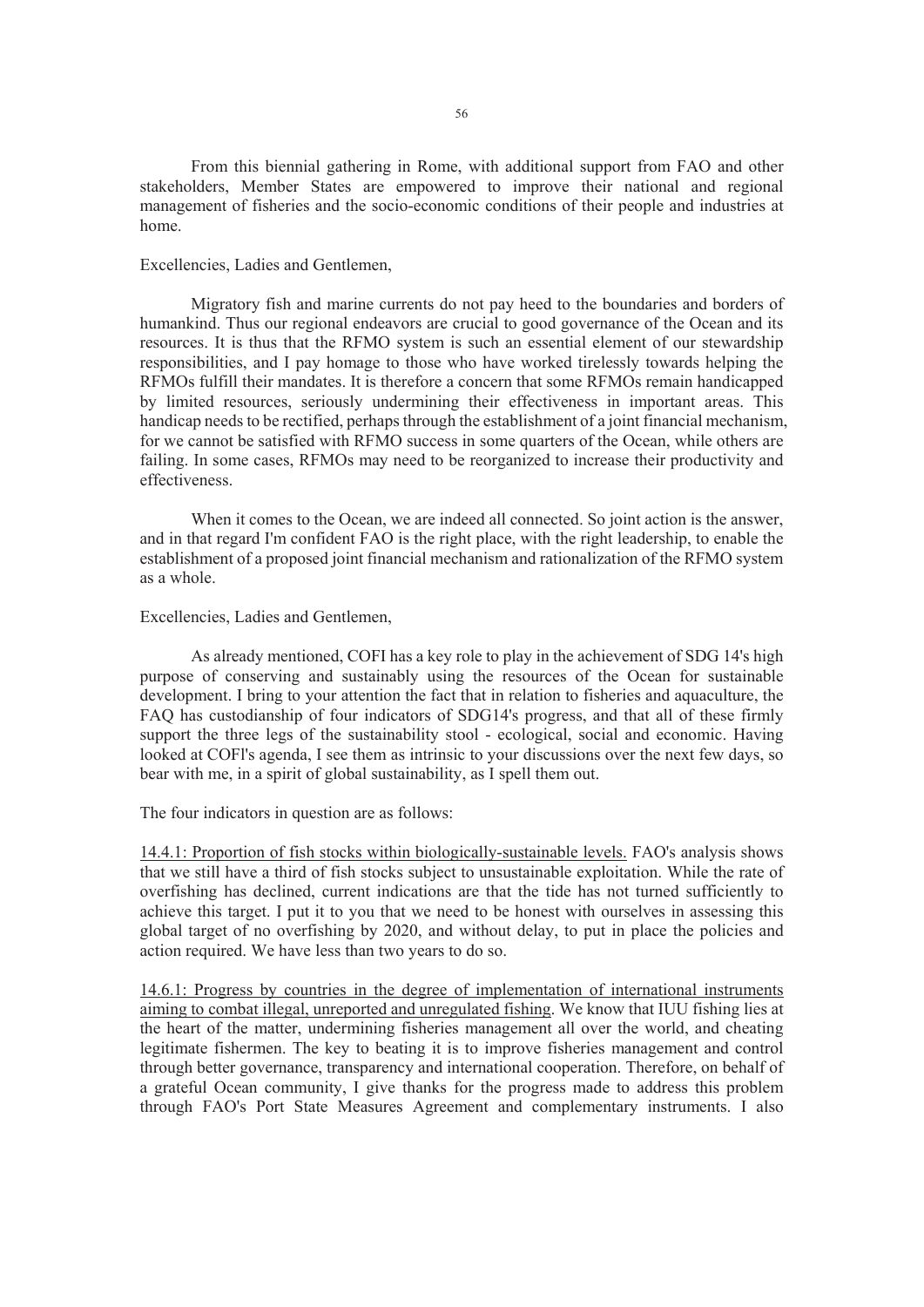commend the work being done with WTO and UNCTAD in the direction of removing fisheries subsidies that contribute to overfishing and harmful fisheries practices.

However, illegal, unreported and unregulated fishing is still occurring on a grand scale, with some estimates giving a figure of \$23 billion's worth per annum. This shameful phenomenon undermines national, regional and global efforts to manage fisheries sustainably, and in this day and age should not be countenanced. These are the times for all Member States to ratify the PSMA, to strengthen their fisheries laws and regulations, and to take effective action against non-compliance perpetrators. On the battlefronts to which I earlier referred, if we hold firm in favour of rule of law and good governance, powered by international political will, this is one front where we can win sooner rather than later.

14.7.1: Sustainable fisheries as a proportion of GDP in Small Island Developing States, least developed countries and all countries. This indicator is tied to the economic leg of the sustainability stool, particularly relevant to the most Ocean-dependent nations where other economic alternatives are limited. Coming from one of the SIDS, I thank COFI for its focus on fisheries and aquaculture as a provider of food security and sustainable livelihoods.

As we move into the Anthropocene, protecting the livelihoods of vulnerable communities will require vision, innovation and investment, and in that regard, aquaculture must surely be a key priority for humanity.

I also thank the FAO for its active role in the work of the UN Framework Convention on Climate Change and I note that tomorrow there will be a side-event to launch a significant publication on the impacts of climate change on fisheries and aquaculture.

14.b.1: Progress by countries in the degree of application of a legal/regulatory/ policy/institutional framework which recognizes and protects access rights for small-scale fisheries. This indicator relates closely with the social leg of the sustainability stool and it too needs COFl's help. We must ensure the rights of small operators are recognized, that they are valued and given appropriate access to resources as well as markets. COFI can do much to make that so.

Before concluding my reference to the various SDG14 indicators, allow me to highlight one more that would greatly benefit from the attention of the national delegations assembled in Rome today. I refer to:

Target 14.5: By 2020, conserve at least 10 percent of coastal and marine areas, consistent with national and international law and based on the best available scientific information. With less than two years to go, achieving the 10 percent target is a mighty challenge; but it is one that is definitely achievable if we double-down on efforts. We need more partnerships between governments, communities, philanthropies, NGOs, the private sector and the scientific community to deliver nearshore conservation with greater urgency. As well as no-take reserves for spawning grounds, we will all benefit from collaborative fisheries management areas, and better managed coastal and marine areas.

I applaud those countries that have recently declared MPAs, and call on others to come to the party if we are going to hit the SDG14.5 target by 2020. Thereafter we can work to ensure the Ocean's MPAs have adequate monitoring and enforcement, while at the same time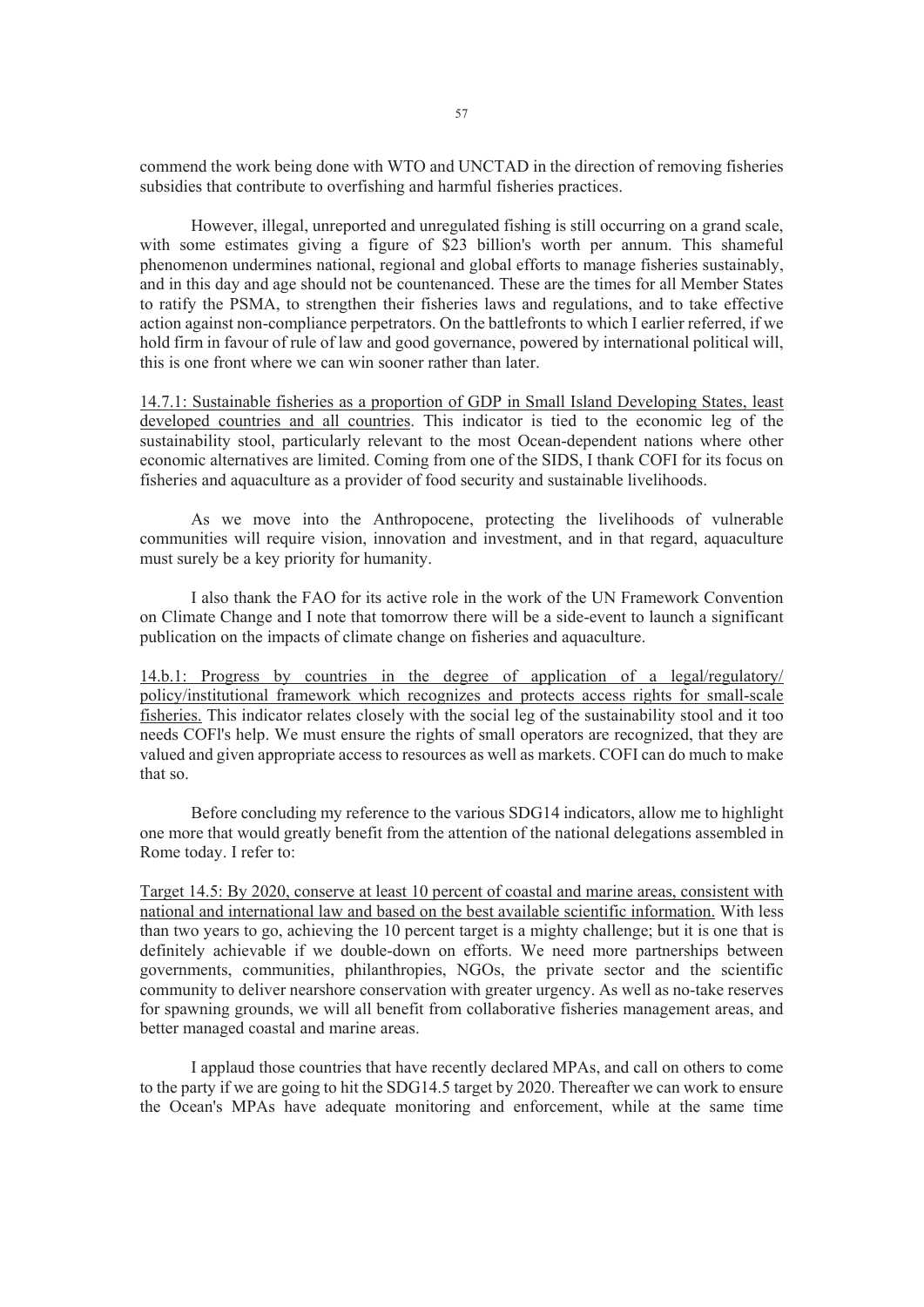supporting Other Effective Area-based Conservation Measures. We look to COFI and FAO for energy and commitment in hitting the 10 percent target by 2020.

Excellencies, Ladies and Gentlemen,

Four of SDG14's ten targets mature in 2020. It is for this reason that a Second UN Ocean Conference is being proposed for 2020, co-hosted by the Governments of Kenya and Portugal in Lisbon. It will be deeply important for all the Sustainable Development Goals that in 2020 we are able to demonstrate success in hitting SDG14's four targets, thereby boding well for the progress of the 2030 Sustainable Development Agenda as a whole. Here at COFI, over the next few days, I ask you all to keep the integrity of implementation of those four targets in the forefront of your considerations.

These are busy times for the Ocean action agenda as we march towards 2020. I urge you all to be familiar with and be part of the Communities of Ocean Action set up by the United Nations and accessible through the oceanconference.un.org website. We have international conferences of direct relevance to you all coming up this year in the shape of the Our Ocean Conference in Bali, Indonesia, at the end of October, and the Sustainable Blue Economy Conference in Nairobi at the end of November. At the IOC-UNESCO the content of the UN Decade for Ocean Science is being designed, while in New York preparations are underway for the September commencement of the BBNJ conference. Meanwhile in Jamaica the Mining Code of the International Seabed Authority is taking shape. This is no time for those concerned with the well-being of the Ocean to take their eve off the ball and I will follow with much interest the deliberations and outcomes of the 2018 COFI and look forward to joining you in your work ahead.

I thank you for your consideration.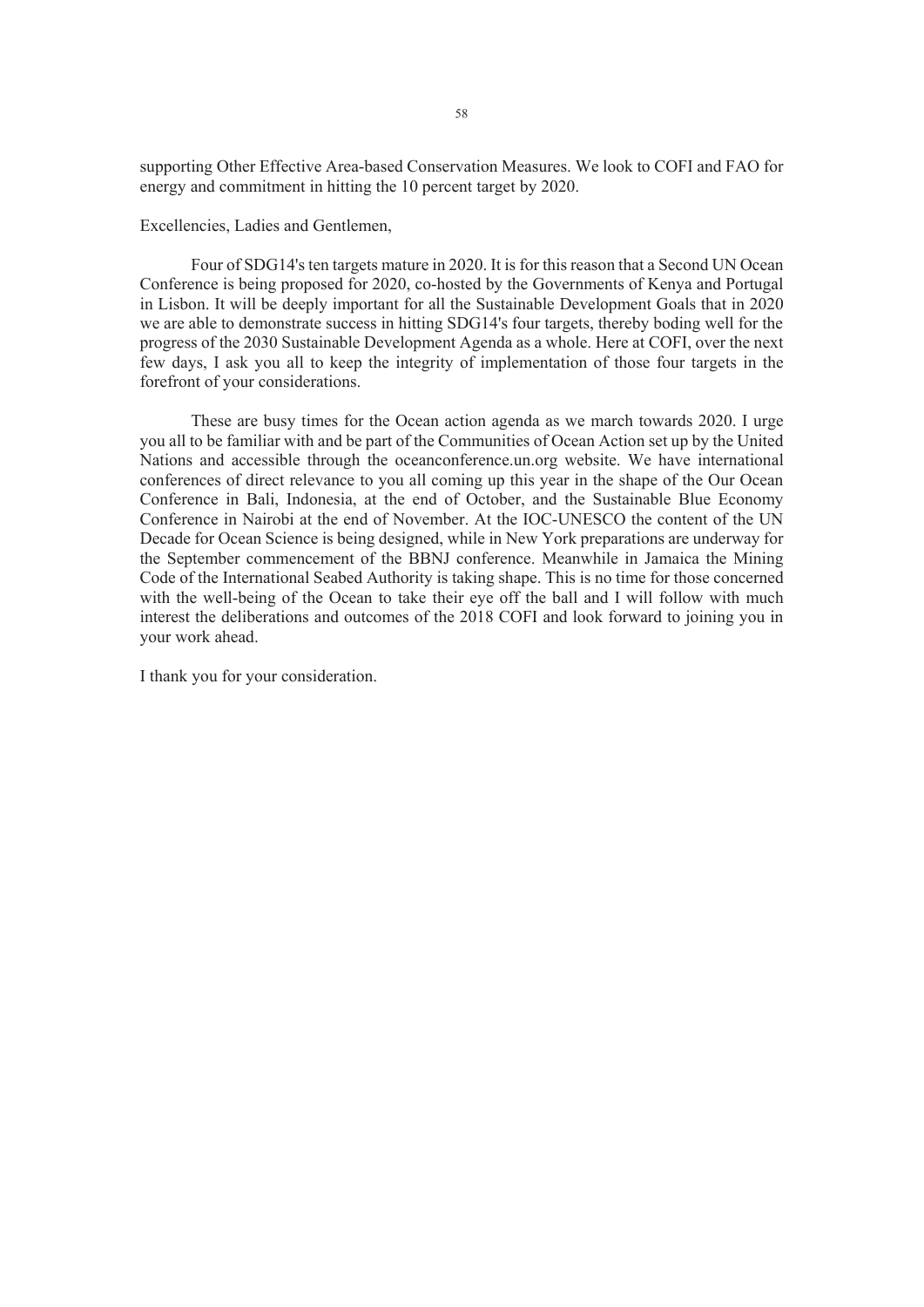# **Multi-year Programme of Work (MYPOW) of the Committee on Fisheries 2018–2021**

# **I. OVERALL OBJECTIVES FOR THE COMMITTEE**

1. The Committee on Fisheries (COFI) reviews the Organization's work programme in the field of fisheries and aquaculture, oversees the implementation of such programmes and is mandated to review specific issues pertaining to fisheries and aquaculture that have been referred to the Committee by either the FAO Council, the Director-General, or pursuant to the request of a Member State(s) periodically.

# **II. RESULTS FOR 2018-2021**

### **A. Review of the World Situation in Fisheries and Aquaculture**

### 2. Result:

The Council, the Conference and the international community at large are provided with updated information and specific advice on the world situation in fisheries and aquaculture and in relation to the specific issues of significance addressed during the scheduled sessions.

3. Indicators and targets:

Clear, precise and consensual recommendations that are based on updated information of the world situation in fisheries and aquaculture are presented to the Council and the Conference as a solid basis for its guidance and decision.

4. Output:

Clear, precise and consensual recommendations are favourably considered by the Council and the Conference and provide a solid basis for its guidance and decision.

### 5. Activities:

The Committee undertakes general discussions on the current world situation in fisheries and aquaculture.

Specific issues of topical significance are addressed during the scheduled sessions.

6. Working methods:

Close consultation with the Chairperson and other Bureau Members.

Intersessional work by the Bureau, supported by the Secretariat, to identify topics of significance for agenda setting.

# **B. Strategy and Priority Setting, and Budget Planning**

## 7. Result:

The Committee's recommendations provide a solid basis for the Council's guidance and decisions on strategy, priorities, programmes and budget for the Organization.

8. Indicators and targets: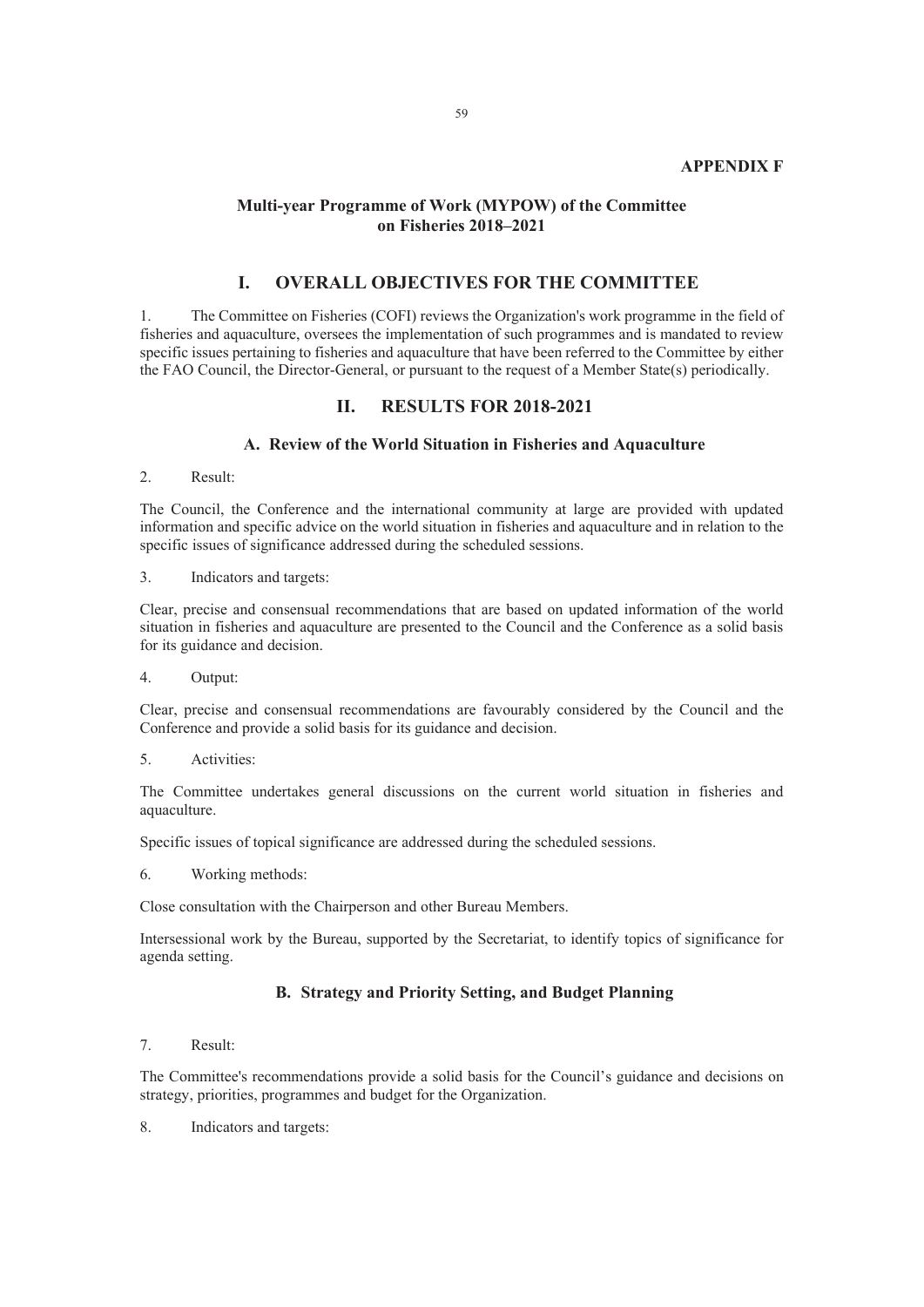The Committee further promotes the FAO's Questionnaire on Implementation of the Code of Conduct for Responsible Fisheries (the Code) to solicit responses and reduce obstacles impeding responses.

Members respond to the FAO Questionnaire on the implementation of the Code and provide the relevant information on fisheries and aquaculture for FAO via the Committee and its Sub-Committees.

Clear and specific recommendations are made by the Committee to the Council regarding the strategies, priorities, programmes and budget for fisheries and aquaculture.

The Committee's recommendations made on the pertinent aspects of the Strategic Framework, the Medium Term Plan and the Programme of Work and Budget are reflected in the Council Report.

9. Outputs:

Report of the Committee that provides clear, precise and consensual recommendations for the Council on sectoral strategies, priorities, programmes and budgets.

10. Activities:

Review decisions and recommendations from the Sub-Committee on Fish Trade and the Sub-Committee on Aquaculture, statutory bodies and other relevant organs or institutions.

Review advice from the Regional Conferences in the field of fisheries and aquaculture.

Review the implementation of the Programme of Work and Budget in fisheries and aquaculture.

Formulate recommendations on the strategies, priorities, programmes and budget in fisheries and aquaculture.

11. Working methods:

Close consultation with the Chairperson and other Bureau Members.

Close collaboration with the relevant FAO Departments.

Liaise with Sub-Committees on Fish Trade and Aquaculture and other statutory bodies.

Liaise with the Finance Committee on financial and budgetary matters.

Liaise with the Programme Committee on strategy and priority matters.

Report the outcome of the Committee on the programme and budgetary matters to the Council appropriately.

# **C. Advise on Global Policy and Regulatory Matters**

12. Results

The Committee recommendations provide a sound basis for decisions by the Conference on global policy and regulatory matters.

13. Indicators and targets:

Member Nations obtain value from the deliberations of the Committee, using the advice and recommendations to guide domestic actions and policies as reported by FAO.

Clear and specific recommendations made in a timely manner by the Committee to the Conference regarding global policy and regulatory matters in its areas of mandate.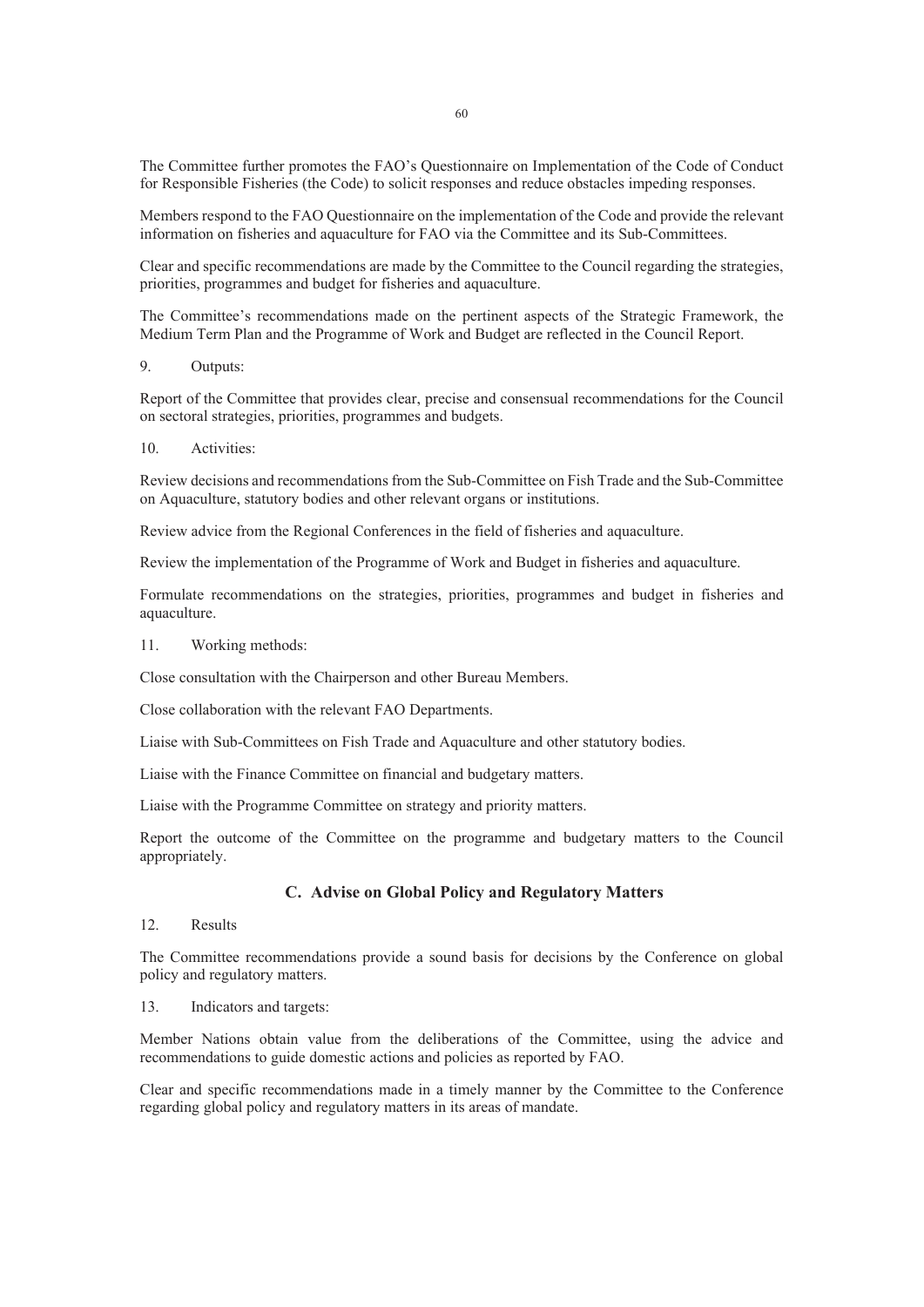The Committee's recommendations made on global policy and regulatory matters are reflected in the Conference Report.

14. Output:

The Committee provides clear, precise and consensual recommendations for Conference on policy and regulatory frameworks or instruments.

Members of the Committee undertake all necessary action in order to facilitate the implementation of the instruments, inter alia:

The Voluntary Guidelines for Securing Sustainable Small-scale Fisheries in the Context of Food Security and Poverty Eradication;

The Voluntary Guidelines for Flag State Performance;

The Port States Measures Agreement;

The Voluntary Guidelines for Catch Documentation Schemes; and

The Voluntary Guidelines on the Marking of Fishing Gear.

15. Activities:

Review the status of relevant international instruments in areas of competence for the Committee.

Consider possible solutions with a view to support concerted action by Members themselves or collectively through FAO and other relevant bodies in areas of competence for the Committee.

Report the outcome of the Committee on global policy and regulatory matters to the Conference appropriately.

# **III. EFFECTIVE WORK PLANNING OF COFI**

16. Result:

The Committee works effectively and efficiently, in an action-oriented, inclusive way.

17. Indicators and targets:

The Committee's agendas are focused and reports are concise and containing specific action-oriented recommendations to both the Council and the Conference.

All COFI documents, including SOFIA, are to be made available in all FAO languages at least four weeks before the session commences.

Evaluation of results and implementation of MYPOW for the Committee.

18. Outputs:

Focused agendas and concise reports containing specific action-oriented recommendations to both the Council and the Conference.

Progress report on MYPOW 2016-2019 is endorsed in 2018.

MYPOW 2018-2021 for the Committee is adopted in 2018.

19. Activities:

Review the Committee's practices and rules of procedure, if necessary.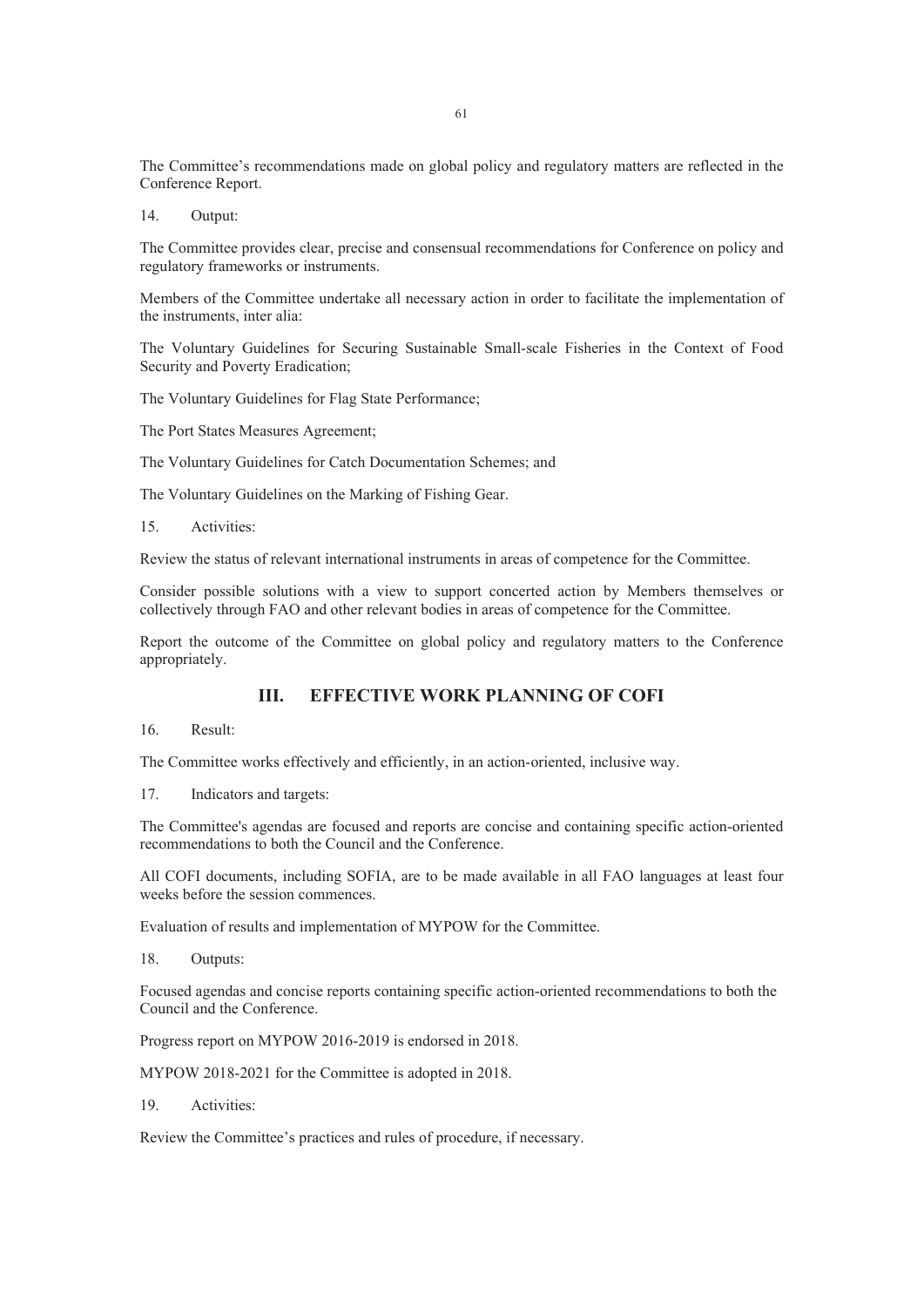Consider ways to improve the conduct of sessions, including more efficient use of the time available.

Recognizing the importance and usefulness of side events, facilitate more focused and coordinated side events in line with key issues addressed in the main sessions.

Facilitate further coordination and collaboration with the Sub-Committees and other Technical Committees.

Pay continued attention to effective arrangements for the formulation of agendas and drafting of the final report.

# **IV. WORKING METHODS**

20. The Committee collaborates with statutory and other bodies under FAO auspices, liaises with the Programme Committee on strategy and priority matters, and with the Finance Committee on financial and budgetary matters, as well as other relevant FAO Governing Bodies.

21. It liaises with other international organizations active in the areas of fisheries and aquaculture.

22. The Committee undertakes regular intersessional activities facilitated by the Chairperson and the Bureau with support from the Secretariat. Liaison amongst the Bureaus of the Committee and the Sub-Committees is also further strengthened.

23. It encourages and facilitates participation of observers including civil society's organizations.

24. The Chairperson liaises with FAO through the Fisheries and Aquaculture Department.